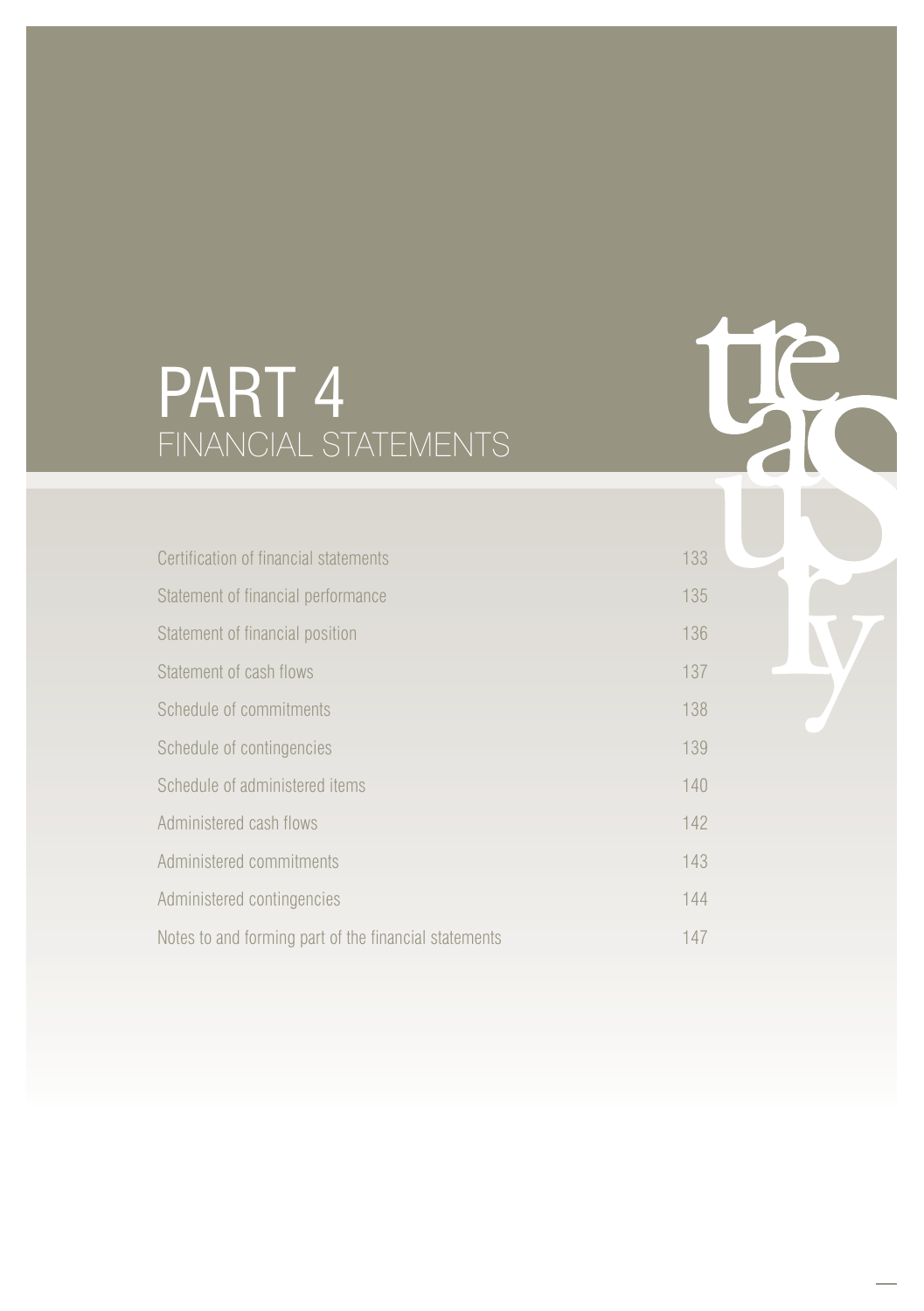TREASURY ANNUAL REPORT 2004-05 PART 4: FINANCIAL STATEMENTS

Auditor-General for Australia



#### **INDEPENDENT AUDIT REPORT**

**To the Treasurer**

#### **Matters relating to the Electronic Presentation of the Audited Financial Statements**

This audit report relates to the financial statements published in both the annual report and on the website of the Department of the Treasury for the year ended 30 June 2005. The Department's Chief Executive is responsible for the integrity of both the annual report and its web site.

The audit report refers only to the financial statements, schedules and notes named below. It does not provide an opinion on any other information which may have been hyperlinked to/from the audited financial statements.

If users of this report are concerned with the inherent risks arising from electronic data communications they are advised to refer to the hard copy of the audited financial statements in the Department's annual report.

#### **Scope**

#### *The financial statements and Chief Executive's responsibility*

The financial statements comprise:

- Statement by the Chief Executive and Chief Finance Officer;
- Statements of Financial Performance, Financial Position and Cash Flows;
- Schedules of Commitments and Contingencies;
- Schedule of Administered Items; and
- Notes to and forming part of the Financial Statements

of the Department of the Treasury for the year ended 30 June 2005.

GPO Box 707 CANBERRA ACT 2601 Centenary House 19 National Circuit BARTON ACT Phone (02) 6203 7500 Fax (02) 6273 5355 Email ian.mcphee@anao.gov.au

130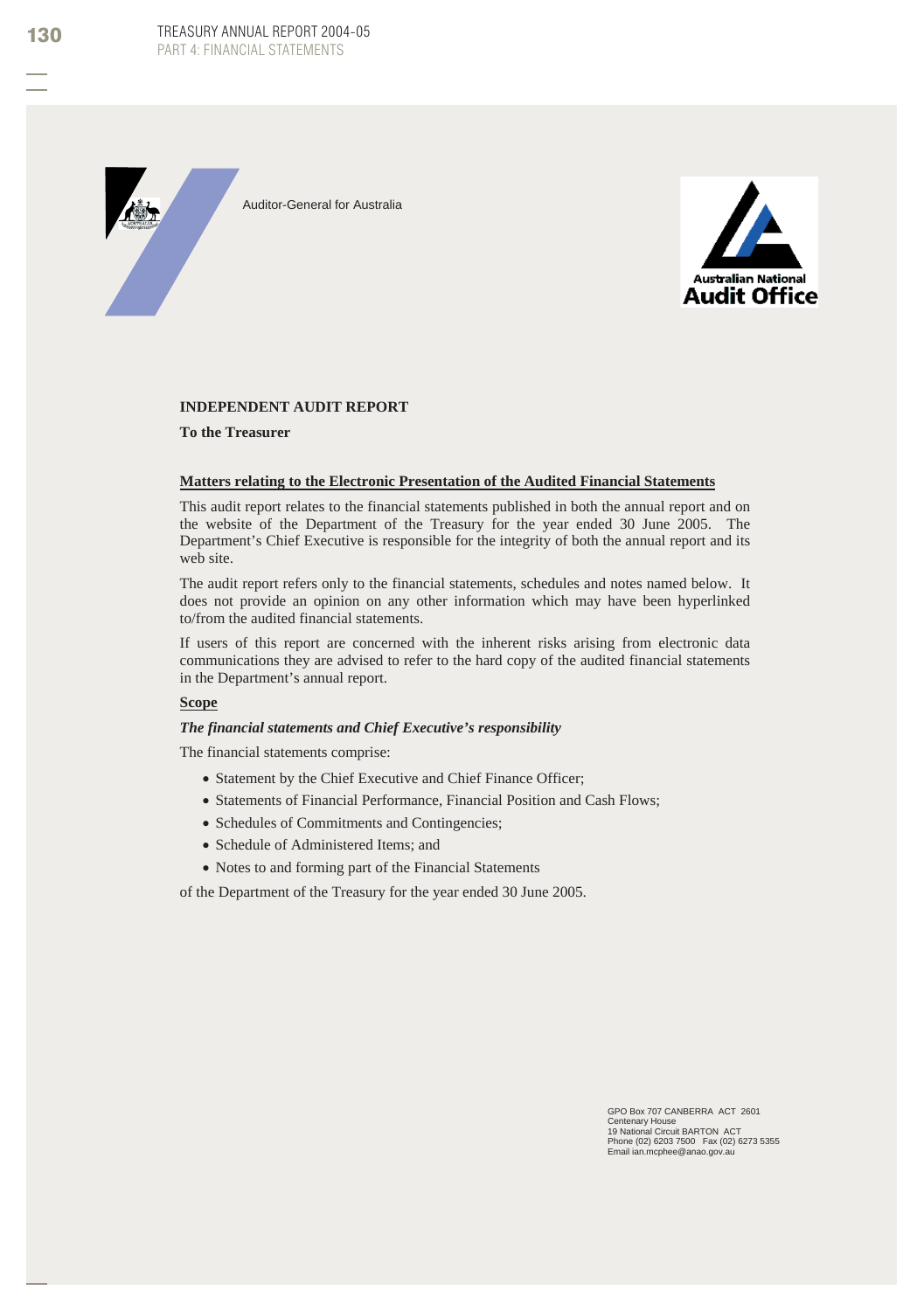The Department's Chief Executive is responsible for preparing financial statements that give a true and fair presentation of the financial position and performance of the Department of the Treasury, and that comply with accounting standards, other mandatory financial reporting requirements in Australia, and the Finance Minister's Orders made under the *Financial Management and Accountability Act 1997*. The Department's Chief Executive is also responsible for the maintenance of adequate accounting records and internal controls that are designed to prevent and detect fraud and error, and for the accounting policies and accounting estimates inherent in the financial statements.

#### *Audit approach*

I have conducted an independent audit of the financial statements in order to express an opinion on them to you. My audit has been conducted in accordance with the Australian National Audit Office Auditing Standards, which incorporate the Australian Auditing and Assurance Standards, in order to provide reasonable assurance as to whether the financial statements are free of material misstatement. The nature of an audit is influenced by factors such as the use of professional judgement, selective testing, the inherent limitations of internal control, and the availability of persuasive, rather than conclusive, evidence. Therefore, an audit cannot guarantee that all material misstatements have been detected.

While the effectiveness of management's internal controls over financial reporting was considered when determining the nature and extent of audit procedures, the audit was not designed to provide assurance on internal controls.

I have performed procedures to assess whether, in all material respects, the financial statements present fairly, in accordance with the Finance Minister's Orders made under the *Financial Management and Accountability Act 1997*, accounting standards and other mandatory financial reporting requirements in Australia, a view which is consistent with my understanding of the Department's financial position, and of its performance as represented by the statements of financial performance and cash flows.

The audit opinion is formed on the basis of these procedures, which included:

- examining, on a test basis, information to provide evidence supporting the amounts and disclosures in the financial statements; and
- assessing the appropriateness of the accounting policies and disclosures used, and the reasonableness of significant accounting estimates made by the Chief Executive.

#### *Independence*

In conducting the audit, I have followed the independence requirements of the Australian National Audit Office, which incorporate the ethical requirements of the Australian accounting profession.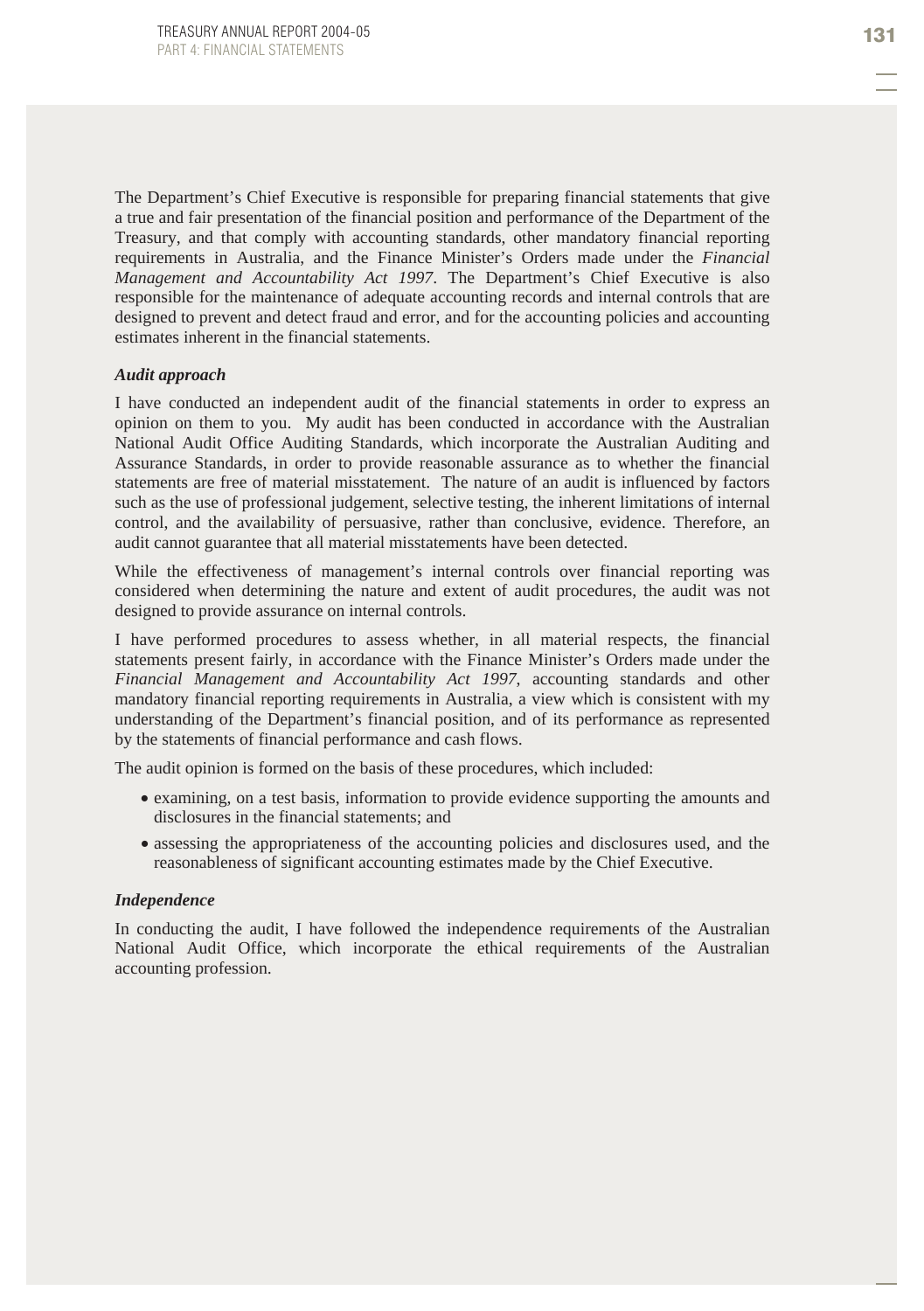#### **Audit Opinion**

In my opinion, the financial statements of the Department of the Treasury:

- (a) have been prepared in accordance with the Finance Minister's Orders made under the *Financial Management and Accountability Act 1997*; and
- (b) give a true and fair view of the Department of the Treasury's financial position as at 30 June 2005 and of its performance and cash flows for the year then ended, in accordance with:
	- (i) the matters required by the Finance Minister's Orders; and
	- (ii) applicable accounting standards and other mandatory financial reporting requirements in Australia.

Stand Chan

Steve Chapman Acting Auditor-General

Canberra 19 September 2005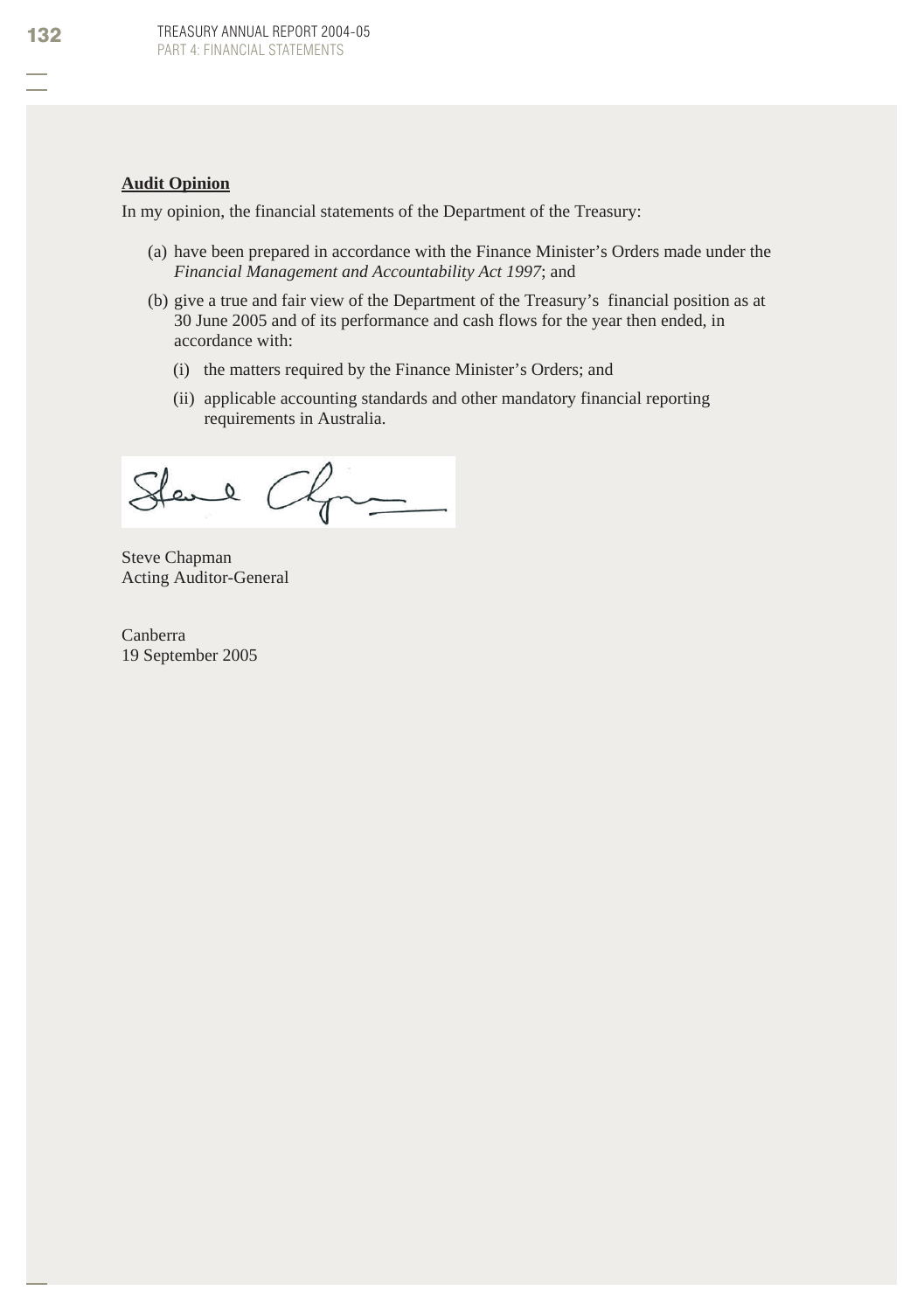# **The Treasury Statement by the Departmental Secretary and Chief Finance Officer**

## Certification of financial statements

In our opinion, the attached financial statements for the year ended 30 June 2005 are based on properly maintained financial records and give a true and fair view of the matters required by the Finance Minister's Orders made under the *Financial Management and Accountability Act 1997,* as amended.

Lællinn,

Ken Henry Michael Burton Secretary to the Treasury Chief Finance Officer

19 September 2005 19 September 2005

Mulin Barton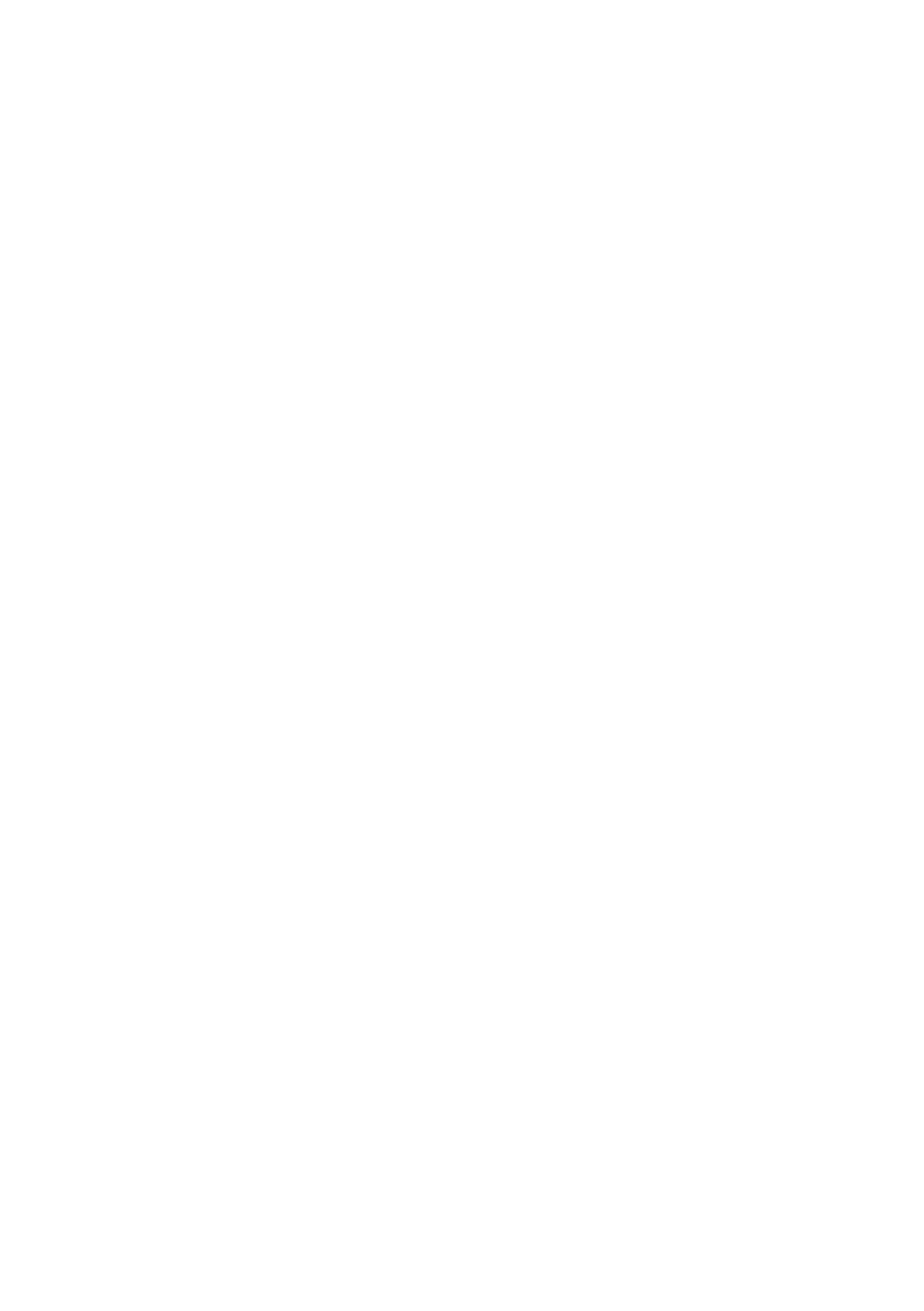# **Statement of financial performance**

for the year ended 30 June 2005

|                                                      |              | 2005    | 2004    |
|------------------------------------------------------|--------------|---------|---------|
|                                                      | <b>Notes</b> | \$'000  | \$'000  |
| <b>REVENUES</b>                                      |              |         |         |
| Revenues from ordinary activities                    |              |         |         |
| <b>Revenues from Government</b>                      | 4A           | 126,555 | 102,370 |
| Goods and services                                   | 4B           | 60,117  | 44,863  |
| Interest                                             | 4C           | 479     | 236     |
| Revenue from sale of assets                          | 4D           | 81      | 37      |
| Other revenues                                       | 4E           | 1,091   | 2,301   |
| <b>Revenues from ordinary activities</b>             |              | 188,323 | 149,807 |
| <b>EXPENSES</b>                                      |              |         |         |
| <b>Expenses from ordinary activities</b>             |              |         |         |
| (excluding borrowing costs expense)                  |              |         |         |
| Employees                                            | 5A           | 86,951  | 83,588  |
| <b>Suppliers</b>                                     | 5B           | 79,013  | 59,387  |
| Depreciation and amortisation                        | 5C           | 4,888   | 4,820   |
| Write-down and impairment of assets                  | 5D           | 189     | 515     |
| Value of assets sold                                 | 5E           | 80      | 31      |
| <b>Expenses from ordinary activities</b>             |              |         |         |
| (excluding borrowing costs expense)                  |              | 171,121 | 148,341 |
| Borrowing costs expense                              | 7A           | 124     | 165     |
| Operating surplus/(deficit) from ordinary activities |              | 17,078  | 1,301   |
| Net surplus/(deficit) from ordinary activities       |              |         |         |
| before income tax                                    |              | 17,078  | 1,301   |
| Income tax equivalent expense                        | 7B           | 186     | 990     |
| Net surplus/(deficit) attributable to the            |              |         |         |
| <b>Australian Government</b>                         |              | 16,892  | 311     |
| Net credit/(debit) to asset revaluation reserve      |              |         |         |
| accounting standard AASB 1041                        |              |         |         |
| <b>Revaluation of Non-Current Assets</b>             | 13A          | 3,020   | 535     |
| Total revenues, expenses and valuation               |              |         |         |
| adjustments attributable to the Australian           |              |         |         |
| Government and recognised directly in equity         |              | 3,020   | 535     |
| Total changes in equity other than those             |              |         |         |
| resulting from transactions with the Australian      |              |         |         |
| Government as owner                                  |              | 19.912  | 846     |
|                                                      |              |         |         |

This statement should be read in conjunction with the accompanying notes.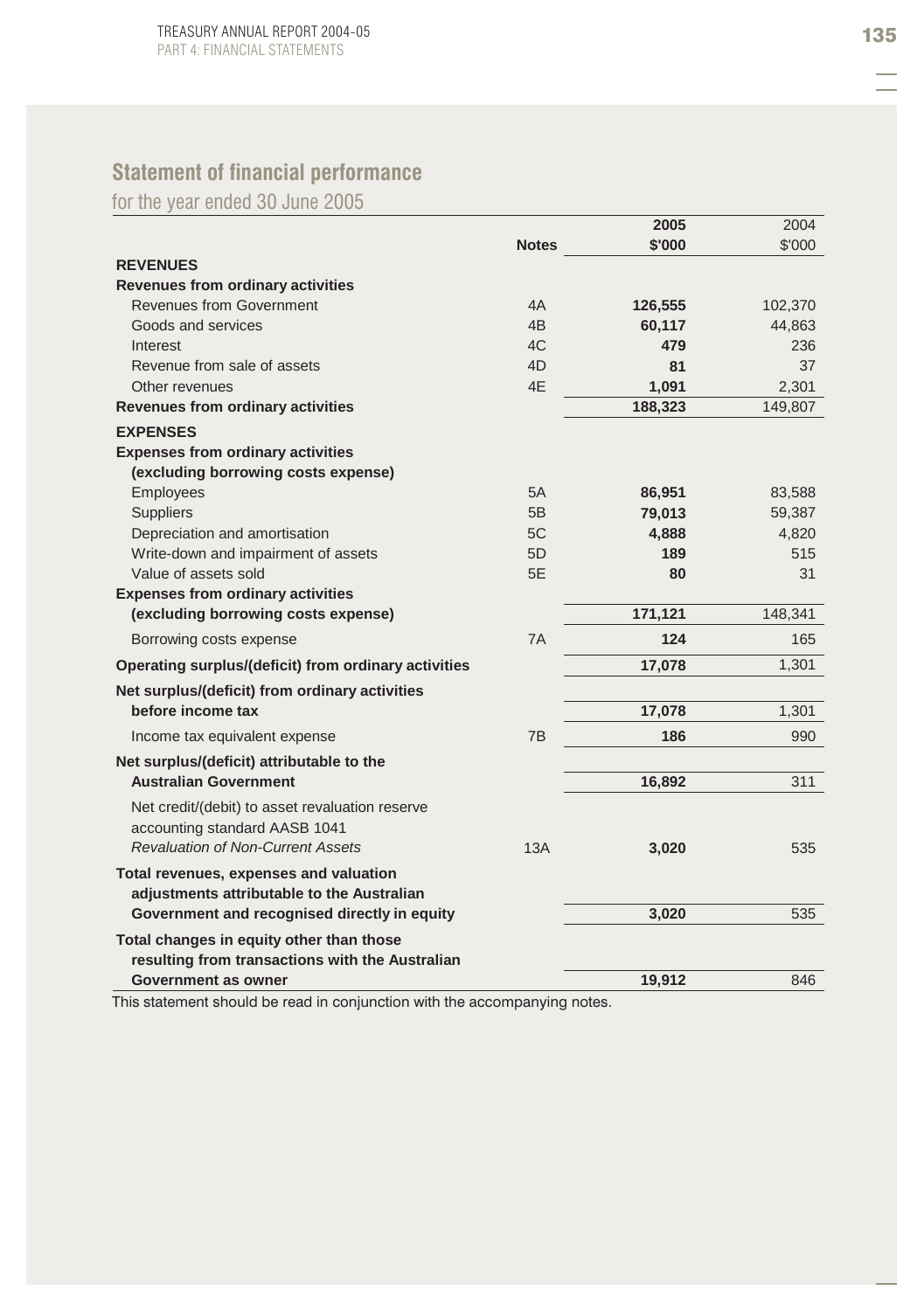# **Statement of financial position**

as at 30 June 2005

|                                           |                | 2005    | 2004   |
|-------------------------------------------|----------------|---------|--------|
|                                           | <b>Notes</b>   | \$'000  | \$'000 |
| <b>ASSETS</b>                             |                |         |        |
| <b>Financial assets</b>                   |                |         |        |
| Cash                                      | 8A             | 12,883  | 15,405 |
| <b>Receivables</b>                        | 8B             | 37,509  | 20,068 |
| <b>Total financial assets</b>             |                | 50,392  | 35,473 |
| <b>Non-financial assets</b>               |                |         |        |
| Land and buildings                        | <b>9A</b>      | 8,128   | 6,870  |
| Infrastructure, plant and equipment       | 9 <sub>B</sub> | 14,944  | 11,192 |
| Inventories                               | 9D             | 21,224  | 15,532 |
| Intangibles                               | 9C             | 1,805   | 2,086  |
| Other non-financial assets                | 9E             | 8,747   | 9,225  |
| <b>Total non-financial assets</b>         |                | 54,848  | 44,905 |
| <b>Total assets</b>                       |                | 105,420 | 80,378 |
| <b>LIABILITIES</b>                        |                |         |        |
| <b>Interest bearing liabilities</b>       |                |         |        |
| Leases                                    | 10             | 1,422   | 2,330  |
| <b>Total interest bearing liabilities</b> |                | 1,422   | 2,330  |
| <b>Provisions</b>                         |                |         |        |
| Employees                                 | <b>11A</b>     | 31,087  | 29,032 |
| Other provisions                          | 11B            | 152     | 117    |
| <b>Total provisions</b>                   |                | 31,239  | 29,149 |
| <b>Payables</b>                           |                |         |        |
| Suppliers                                 | 12A            | 2,587   | 6,070  |
| Other payables                            | 12B            | 7,524   | 3,265  |
| <b>Total payables</b>                     |                | 10,111  | 9,335  |
| <b>Total liabilities</b>                  |                | 42,772  | 40,814 |
| <b>NET ASSETS</b>                         |                | 62,468  | 39,564 |
| <b>EQUITY</b>                             |                |         |        |
| Asset revaluation reserve                 | 13A            | 9,037   | 6,017  |
| Contributed equity                        | 13A            | 12,230  | 9,241  |
| <b>Retained surpluses</b>                 | 13A            | 41,201  | 24,306 |
| <b>Total equity</b>                       |                | 62,468  | 39,564 |
| <b>Current assets</b>                     |                | 53,743  | 54,835 |
| <b>Non-current assets</b>                 |                | 51,497  | 25,543 |
| <b>Current liabilities</b>                |                | 25,152  | 23,655 |
| <b>Non-current liabilities</b>            |                | 17,620  | 17,159 |

This statement should be read in conjunction with the accompanying notes.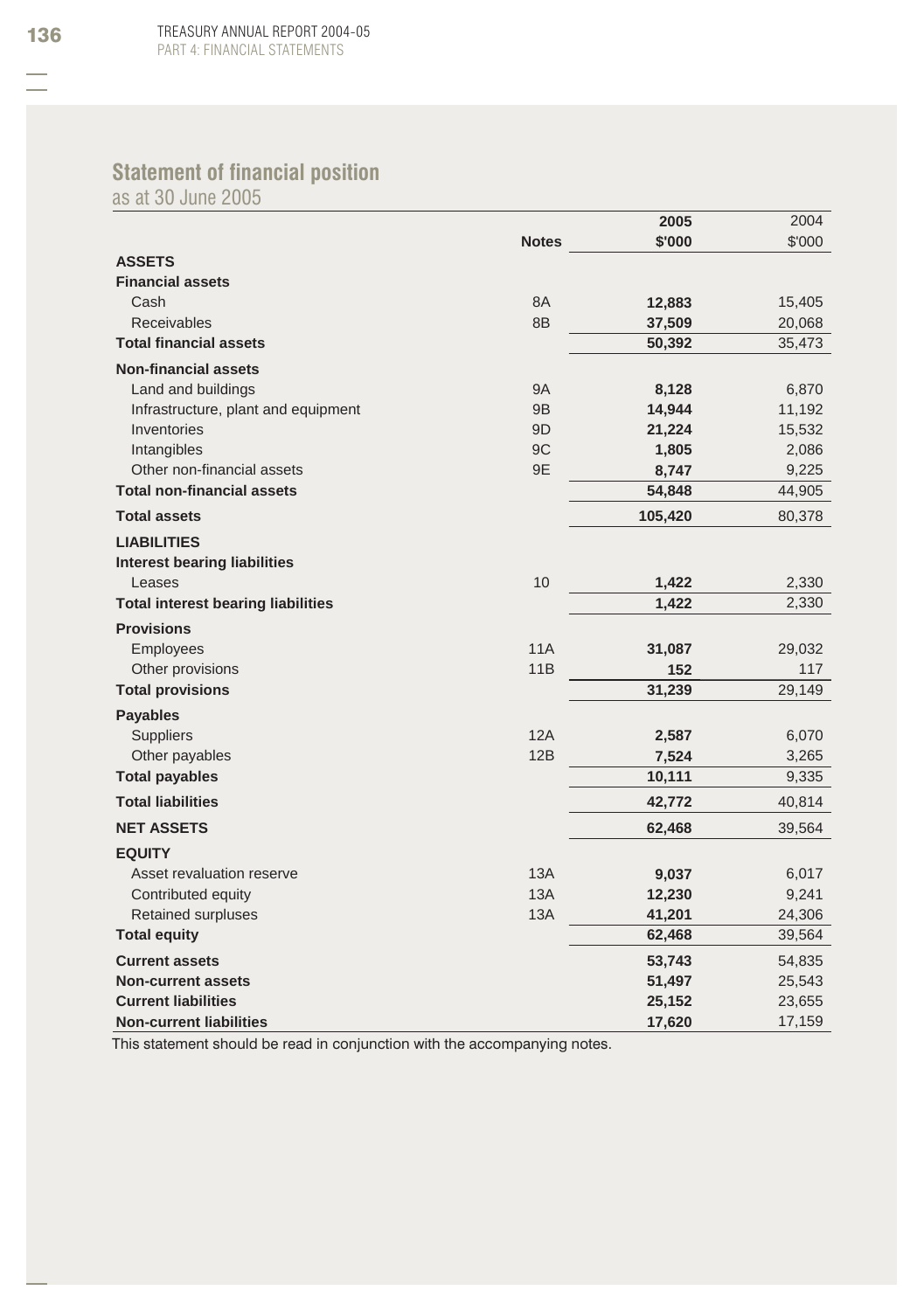# **Statement of cash flows**

for the year ended 30 June 2005

|                                                     |              | 2005    | 2004    |
|-----------------------------------------------------|--------------|---------|---------|
|                                                     | <b>Notes</b> | \$'000  | \$'000  |
| <b>OPERATING ACTIVITIES</b>                         |              |         |         |
| <b>Cash received</b>                                |              |         |         |
| Goods and services                                  |              | 26,749  | 28,438  |
| Appropriations                                      |              | 109,597 | 98,037  |
| Face value - circulating coin                       |              | 137,696 | 76,740  |
| Net GST received from ATO                           |              | 4,802   | 4,504   |
| Other                                               |              |         | 1,450   |
| <b>Total cash received</b>                          |              | 278,844 | 209,169 |
| <b>Cash used</b>                                    |              |         |         |
| Employees                                           |              | 85,001  | 78,482  |
| <b>Suppliers</b>                                    |              | 89,909  | 61,298  |
| Seigniorage - circulating coins                     |              | 98,927  | 59,889  |
| Borrowing costs                                     |              | 124     | 165     |
| Net GST paid to ATO                                 |              | 2,682   | 2,734   |
| Other                                               |              | 5       | 920     |
| <b>Total cash used</b>                              |              | 276,648 | 203,488 |
| Net cash from/(used by) operating activities        | 14           | 2,196   | 5,681   |
| <b>INVESTING ACTIVITIES</b>                         |              |         |         |
| <b>Cash received</b>                                |              |         |         |
| Proceeds from sale of property, plant and equipment |              | 81      | 25      |
| <b>Total cash received</b>                          |              | 81      | 25      |
|                                                     |              |         |         |
| <b>Cash used</b>                                    |              |         |         |
| Purchase of property, plant and equipment           |              | 5,725   | 3,980   |
| Purchase of intangibles                             |              | 449     | 246     |
| <b>Total cash used</b>                              |              | 6,174   | 4,226   |
| Net cash from/(used by) investing activities        |              | (6,093) | (4,201) |
| <b>FINANCING ACTIVITIES</b>                         |              |         |         |
| <b>Cash received</b>                                |              |         |         |
| Appropriations - contributed equity                 |              | 2,965   | 11,127  |
| Return of contributed equity - ARPC                 |              |         | 5,000   |
| Other cash received                                 |              |         | 3       |
| <b>Total cash received</b>                          |              | 2,965   | 16,130  |
| Cash used                                           |              |         |         |
| Repayment of debt                                   |              | 1,590   | 1,416   |
| Dividends paid                                      |              |         | 5,000   |
| Payment of contributed equity - ARPC                |              |         | 5,000   |
| <b>Total cash used</b>                              |              | 1,590   | 11,416  |
| Net cash from/(used by) financing activities        |              | 1,375   | 4,714   |
| Net increase/(decrease) in cash held                |              | (2,522) | 6,194   |
| Cash at beginning of the reporting period           |              | 15,405  | 9,211   |
| Cash at the end of the reporting period             | 8A           | 12,883  | 15,405  |

This statement should be read in conjunction with the accompanying notes.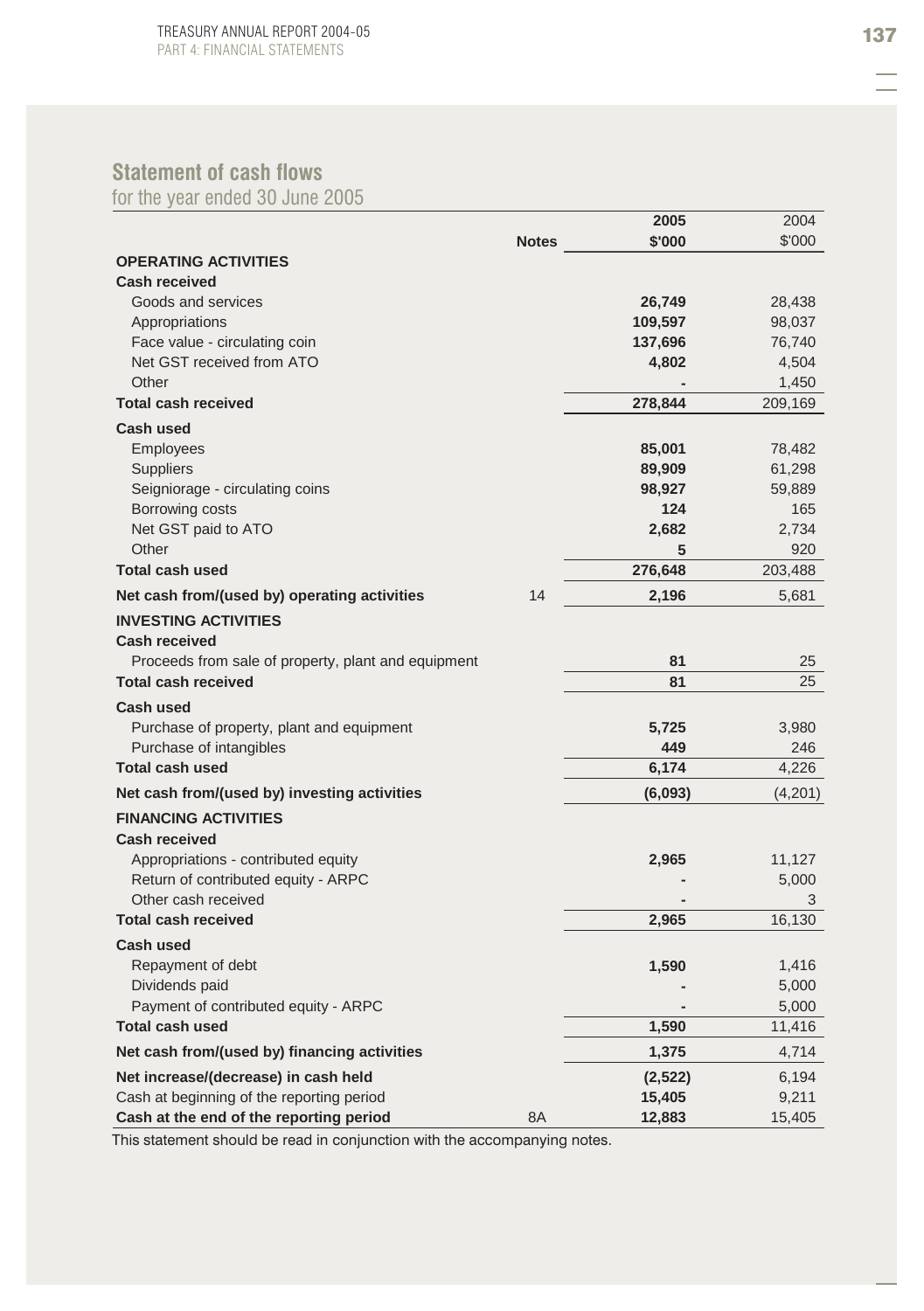# **Schedule of commitments**

as at 30 June 2005

|                                                  | 2005    | 2004     |
|--------------------------------------------------|---------|----------|
|                                                  | \$'000  | \$'000   |
| <b>BY TYPE</b>                                   |         |          |
| <b>Capital commitments</b>                       |         |          |
| Infrastructure, plant and equipment <sup>1</sup> | 1,163   | 3,823    |
| <b>Total capital commitments</b>                 | 1,163   | 3,823    |
| <b>Other commitments</b>                         |         |          |
| Operating leases <sup>2</sup>                    | 66,685  | 80,317   |
| Other $3$                                        | 18,915  | 13,178   |
| <b>Total other commitments</b>                   | 85,600  | 93,495   |
| <b>Commitments receivable</b>                    |         |          |
| <b>GST</b> receivable                            | (5,897) | (6, 841) |
| Other                                            |         | (494)    |
| <b>Total commitments receivable</b>              | (5,897) | (7, 335) |
| <b>NET COMMITMENTS</b>                           | 80,866  | 89,983   |
| <b>BY MATURITY</b>                               |         |          |
| <b>Capital commitments</b>                       |         |          |
| One year or less                                 | 1,163   | 3,823    |
| <b>Total capital commitments</b>                 | 1,163   | 3,823    |
| <b>Operating lease commitments</b>               |         |          |
| One year or less                                 | 7,766   | 7,460    |
| From one to five years                           | 30,457  | 28,416   |
| Over five years                                  | 23,008  | 37,869   |
| <b>Total operating lease commitments</b>         | 61,231  | 73,745   |
| <b>Other commitments</b>                         |         |          |
| One year or less                                 | 6,061   | 8,996    |
| From one to five years                           | 12,411  | 3,419    |
| <b>Total other commitments</b>                   | 18,472  | 12,415   |
| <b>NET COMMITMENTS BY MATURITY</b>               | 80.866  | 89,983   |

This schedule should be read in conjunction with the accompanying notes.

Note: Commitments are GST inclusive where relevant.

1 Plant and equipment commitments are primarily contracts for purchases of coin presses and furniture and fittings.

2 Operating leases included are effectively non-cancellable and comprise of:

| Nature of lease                          | General description of leasing arrangement                               |
|------------------------------------------|--------------------------------------------------------------------------|
| Leases for accommodation                 | Commercial - leases comprise various periods, including both initial     |
|                                          | and options periods.                                                     |
|                                          | Overseas estate — commercial lease payments are adjusted annually        |
|                                          | by two per cent and residential lease payments are reviewed              |
|                                          | bi annually to reflect market movements.                                 |
|                                          | The initial periods of office accommodation leases are still current and |
|                                          | each may be renewed with options for a further three or five years.      |
|                                          | Australian estate - residential lease payments are reviewed              |
|                                          | bi annually to reflect market movements.                                 |
| Agreements for the provision of motor  . | No contingent rentals exist.                                             |
| vehicles to Senior Executive Officers    | No renewal or purchase options are available to the Treasury.            |
| Leases for computer equipment and        | The lessor provides all computer equipment designated as necessary<br>I۰ |
| office equipment                         | in the supply contract for three years with an option to extend the      |
|                                          | term for a fixed period as agreed by both parties.                       |
|                                          | The lessor provides all photocopier equipment designated as              |
|                                          | necessary in the supply contract for four years with an option to        |
|                                          | extend the term for a fixed period as agreed by both parties.            |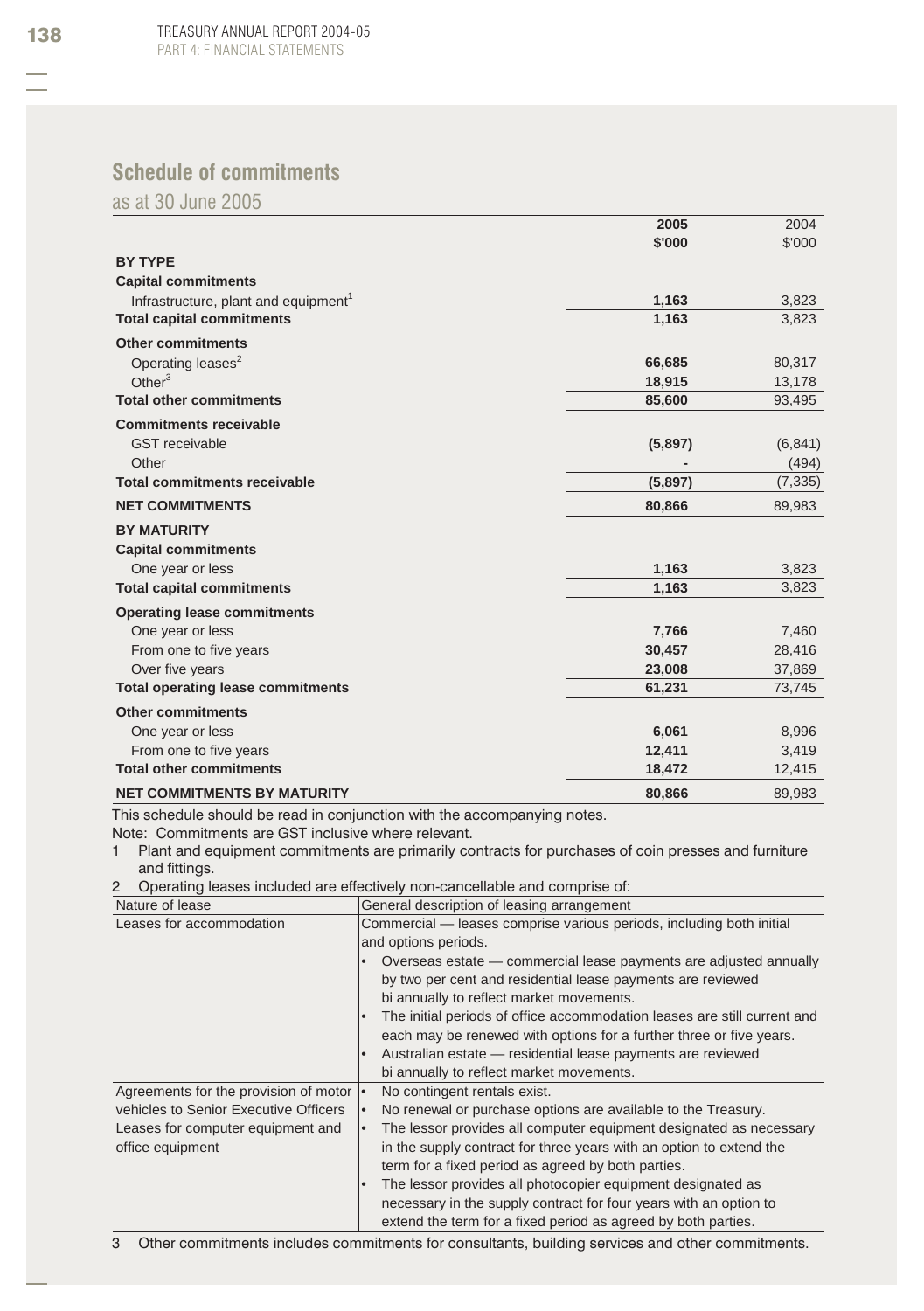# **Schedule of contingencies**

as at 30 June 2005

|                                     | <b>Claims for</b>  |                          | Other                    |        | <b>TOTAL</b> |        |
|-------------------------------------|--------------------|--------------------------|--------------------------|--------|--------------|--------|
|                                     | damages or         |                          |                          |        |              |        |
|                                     | costs <sup>1</sup> |                          |                          |        |              |        |
|                                     | 2005               | 2004                     | 2005                     | 2004   | 2005         | 2004   |
|                                     | \$'000             | \$'000                   | \$'000                   | \$'000 | \$'000       | \$'000 |
| <b>Contingent liabilities</b>       |                    |                          |                          |        |              |        |
| Balance from previous period        | 400                | 400                      | 120                      |        | 520          | 400    |
| <b>New</b>                          | 20                 | $\overline{\phantom{a}}$ | 145                      | 120    | 165          | 120    |
| Obligations expired                 | (400)              | $\overline{\phantom{a}}$ | (120)                    |        | (520)        |        |
| <b>Total contingent liabilities</b> | 20                 | 400                      | 145                      | 120    | 165          | 520    |
| <b>Total contingent gains</b>       | -                  | ٠                        | $\overline{\phantom{a}}$ |        |              |        |
| <b>NET CONTINGENT LIABILITIES</b>   | 20                 | 400                      | 145                      | 120    | 165          | 520    |

This schedule should be read in conjunction with the accompanying notes.

Note: Departmental remote and unquantifiable contingencies are disclosed in Note 15: Contingent liabilities and assets.

1 The amount represents an estimate of the Treasury's liability based on precedent cases. The Treasury is defending the claims.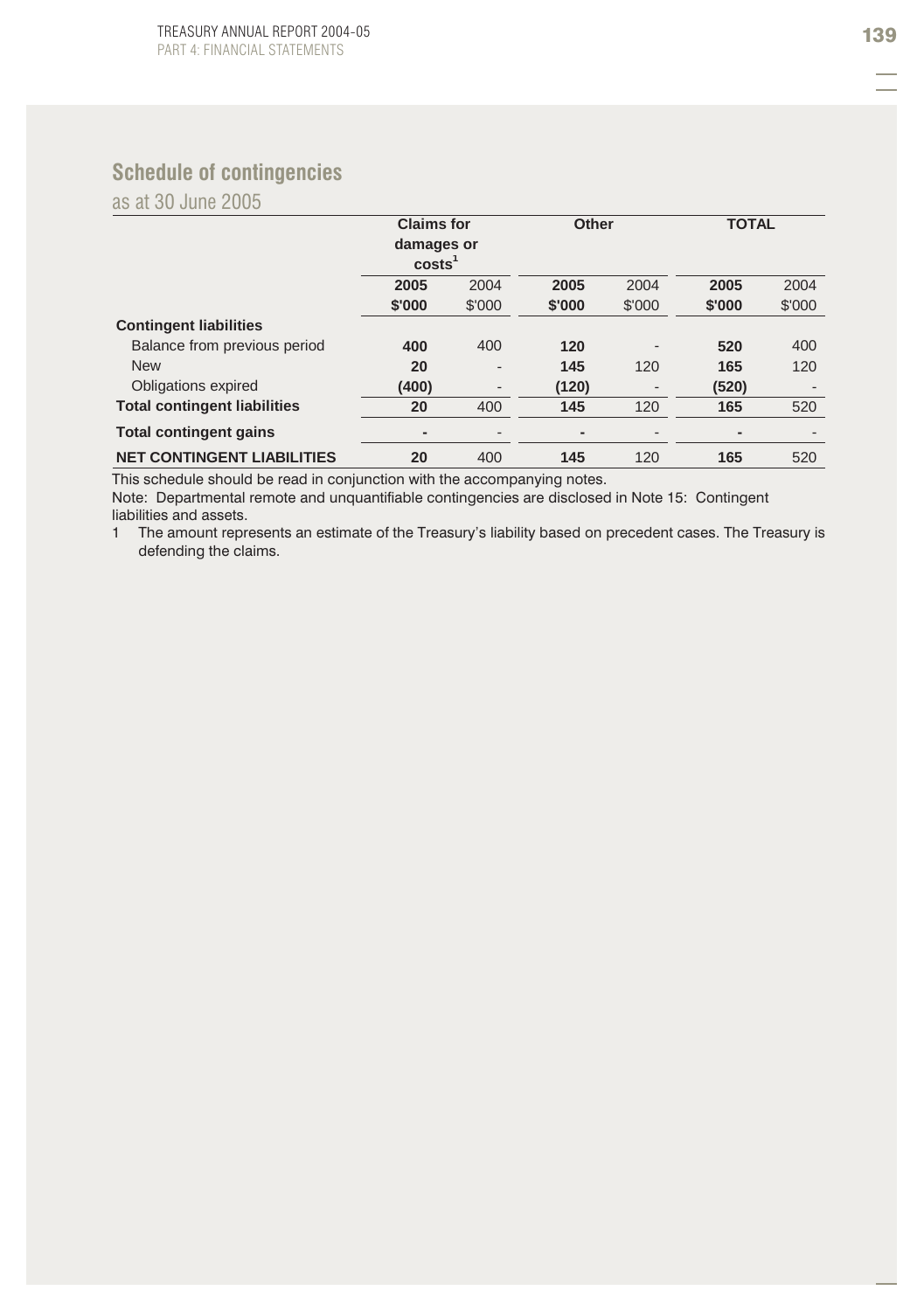# **Schedule of administered items**

for the year ended 30 June 2005

|                                                         |              | 2005       | 2004       |
|---------------------------------------------------------|--------------|------------|------------|
|                                                         | <b>Notes</b> | \$'000     | \$'000     |
| <b>Revenues administered</b><br>on behalf of Government |              |            |            |
| for the year ended 30 June 2005                         |              |            |            |
| <b>Non-taxation revenue</b>                             |              |            |            |
| Interest                                                | 22           | 3,940      | 8,781      |
| <b>Dividends</b>                                        | 22           | 694,000    | 2,264,000  |
| Goods and services                                      | 22           | 591,922    | 541,877    |
| Other sources of non-taxation revenue                   | 22           | 184,313    | 106,506    |
| <b>Total revenues administered</b>                      |              |            |            |
| on behalf of Government                                 |              | 1,474,175  | 2,921,164  |
| <b>Expenses administered</b><br>on behalf of Government |              |            |            |
| for the year ended 30 June 2005                         |              |            |            |
| Grants                                                  | 23           | 36,224,215 | 34,045,036 |
| Net foreign exchange losses/(gains)                     | 23           | 448,386    | (440,061)  |
| Other                                                   | 23           | 24,493     | 117,846    |
| <b>Total expenses administered</b>                      |              |            |            |
| on behalf of Government                                 |              | 36,697,094 | 33,722,821 |
|                                                         |              |            |            |

This schedule should be read in conjunction with the accompanying notes.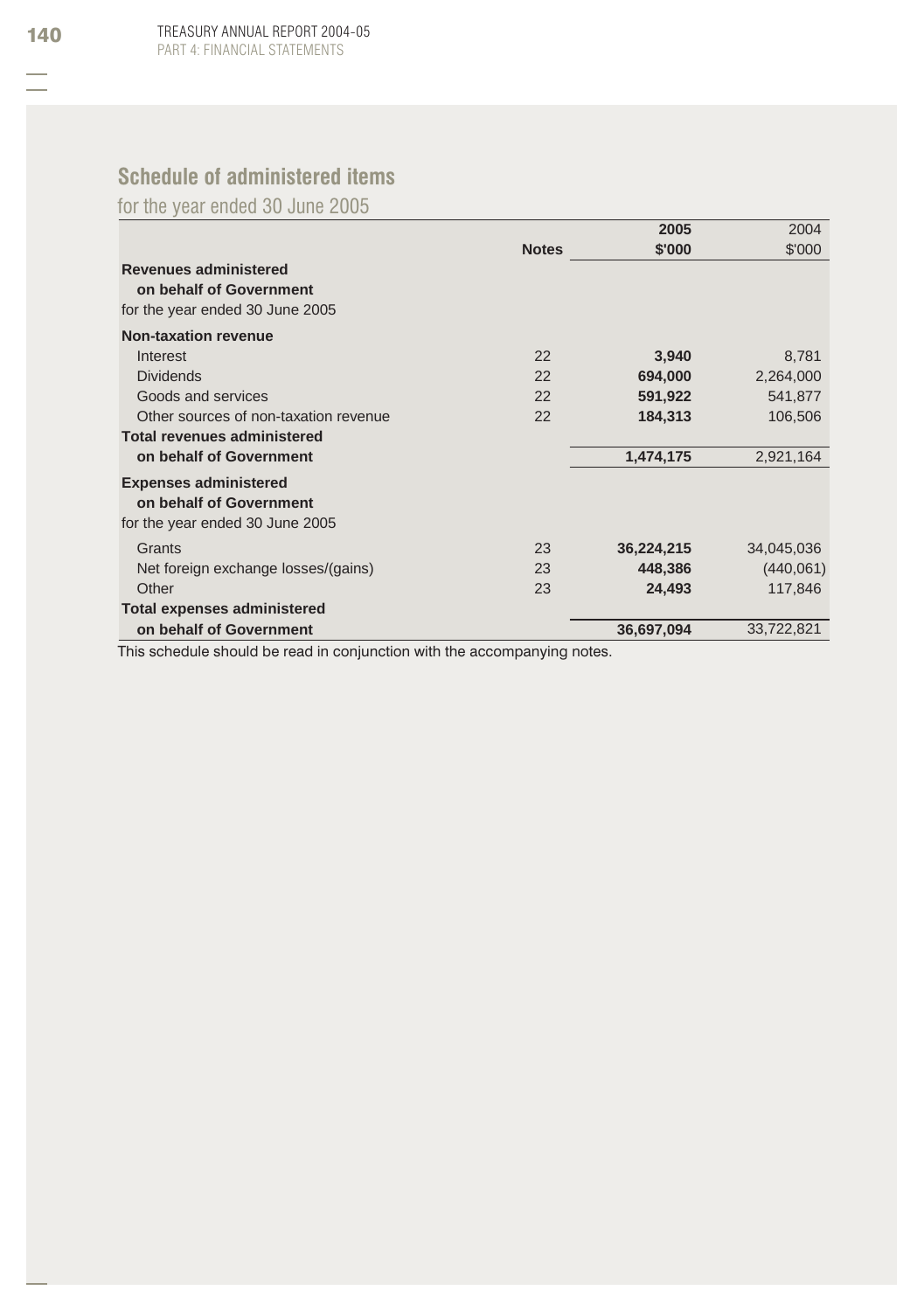# **Schedule of administered items (continued)**

as at 30 June 2005

|                                       |              | 2005       | 2004       |
|---------------------------------------|--------------|------------|------------|
|                                       | <b>Notes</b> | \$'000     | \$'000     |
| <b>Assets administered</b>            |              |            |            |
| on behalf of Government               |              |            |            |
| as at 30 June 2005                    |              |            |            |
| <b>Financial assets</b>               |              |            |            |
| Cash                                  | 24           | 9,089      | 3,288      |
| <b>Receivables</b>                    | 24           | 485,755    | 974,886    |
| Loans                                 | 24           | 14,805     | 78,855     |
| Investments                           | 24           | 14,954,009 | 15,655,679 |
| <b>Non-financial assets</b>           |              |            |            |
| Grant prepayments                     | 24           | 219,400    | 374,223    |
| Other                                 | 24           | 2,222      | 2,539      |
| <b>Total assets administered</b>      |              |            |            |
| on behalf of Government               |              | 15,685,280 | 17,089,470 |
| <b>Liabilities administered</b>       |              |            |            |
| on behalf of Government               |              |            |            |
| as at 30 June 2005                    |              |            |            |
| <b>Payables</b>                       |              |            |            |
| Loans                                 | 25           | 3,871,107  | 3,882,650  |
| Grants                                | 25           | 10,000     | 12,500     |
| Other payables                        | 25           | 903,352    | 1,010,846  |
| <b>Provisions</b>                     |              |            |            |
| Other provisions                      | 25           | 334,873    | 448,600    |
| <b>Total provisions and payables</b>  |              | 5,119,332  | 5,354,596  |
| <b>Total liabilities administered</b> |              |            |            |
| on behalf of Government               |              | 5,119,332  | 5,354,596  |
| Net assets administered               |              |            |            |
| on behalf of Government               | 26           | 10,565,948 | 11,734,874 |
| <b>Current assets</b>                 |              | 731,240    | 1,414,520  |
| <b>Non-current assets</b>             |              | 14,954,040 | 15,674,950 |
| <b>Current liabilities</b>            |              | 94,101     | 149,964    |
| <b>Non-current liabilities</b>        |              | 5,025,231  | 5,204,632  |

This schedule should be read in conjunction with the accompanying notes.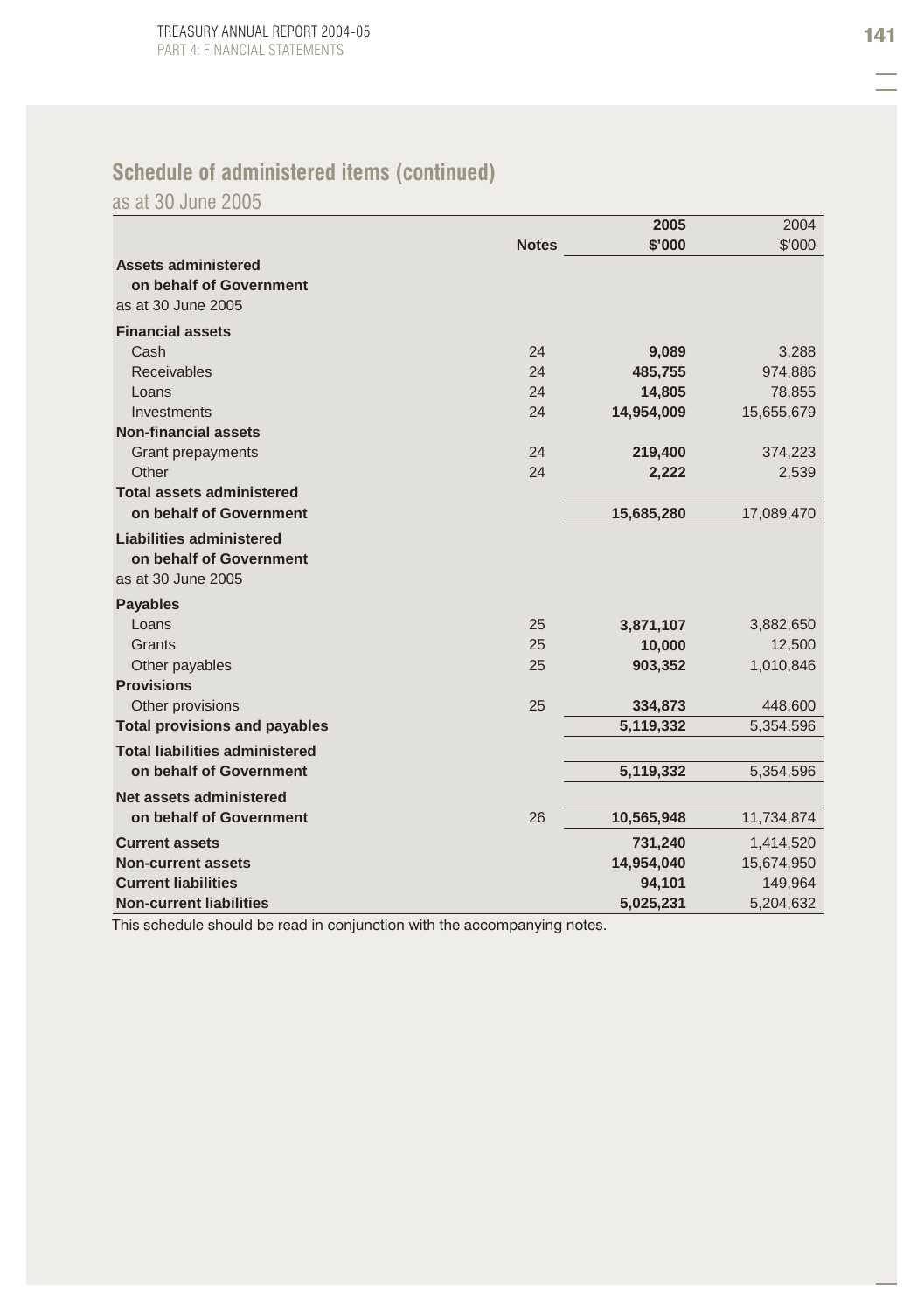# **Administered cash flows**

for the year ended 30 June 2005

|                                                              |              | 2005           | 2004         |
|--------------------------------------------------------------|--------------|----------------|--------------|
|                                                              | <b>Notes</b> | \$'000         | \$'000       |
| <b>OPERATING ACTIVITIES</b>                                  |              |                |              |
| <b>Cash received</b>                                         |              |                |              |
| <b>GST</b> administration fees                               |              | 591,922        | 541,877      |
| Interest                                                     |              | 3,940          | 8,781        |
| <b>IMF</b> remuneration                                      |              | 37,019         | 36,927       |
| <b>Dividends</b>                                             |              | 1,338,466      | 1,300,000    |
| <b>GST received from ATO</b>                                 |              | 4,026          | 3,293        |
| Other                                                        |              | 103,217        | 63,744       |
| <b>Total cash received</b>                                   |              | 2,078,590      | 1,954,622    |
| <b>Cash used</b>                                             |              |                |              |
| <b>Grant payments</b>                                        |              | 36,069,855     | 33,879,335   |
| Other                                                        |              | 111,755        | 152,491      |
| <b>Total cash used</b>                                       |              | 36,181,610     | 34,031,826   |
| Net cash from/(used in) operating activities                 |              | (34, 103, 020) | (32,077,204) |
| <b>INVESTING ACTIVITIES</b>                                  |              |                |              |
| <b>Cash received</b>                                         |              |                |              |
| <b>IMF</b>                                                   |              |                | 805,034      |
| PNG loan principal repayment                                 |              | 64,051         | 64,051       |
| <b>Total cash received</b>                                   |              | 64,051         | 869,085      |
| <b>Cash used</b>                                             |              |                |              |
| Settlement of IMF obligations                                |              |                | 221,334      |
| Settlement of IFI obligations                                |              | 9,222          | 237,655      |
| <b>Total cash used</b>                                       |              | 9,222          | 458,989      |
| Net cash from/(used in) investing activities                 |              | 54,829         | 410,096      |
| Net increase/(decrease) in cash held                         |              | (34,048,191)   | (31,667,108) |
| Cash at the beginning of reporting period                    |              | 3,288          | 5,665        |
| Cash from official public account for appropriations         |              | 36,194,381     | 34,033,498   |
| Transfer from other entities (Finance - Whole Of Government) |              |                |              |
| Cash to official public account for appropriations           |              | 2,140,389      | 2,368,767    |
| Cash at end of reporting period                              | 24           | 9,089          | 3,288        |

This schedule should be read in conjunction with the accompanying notes.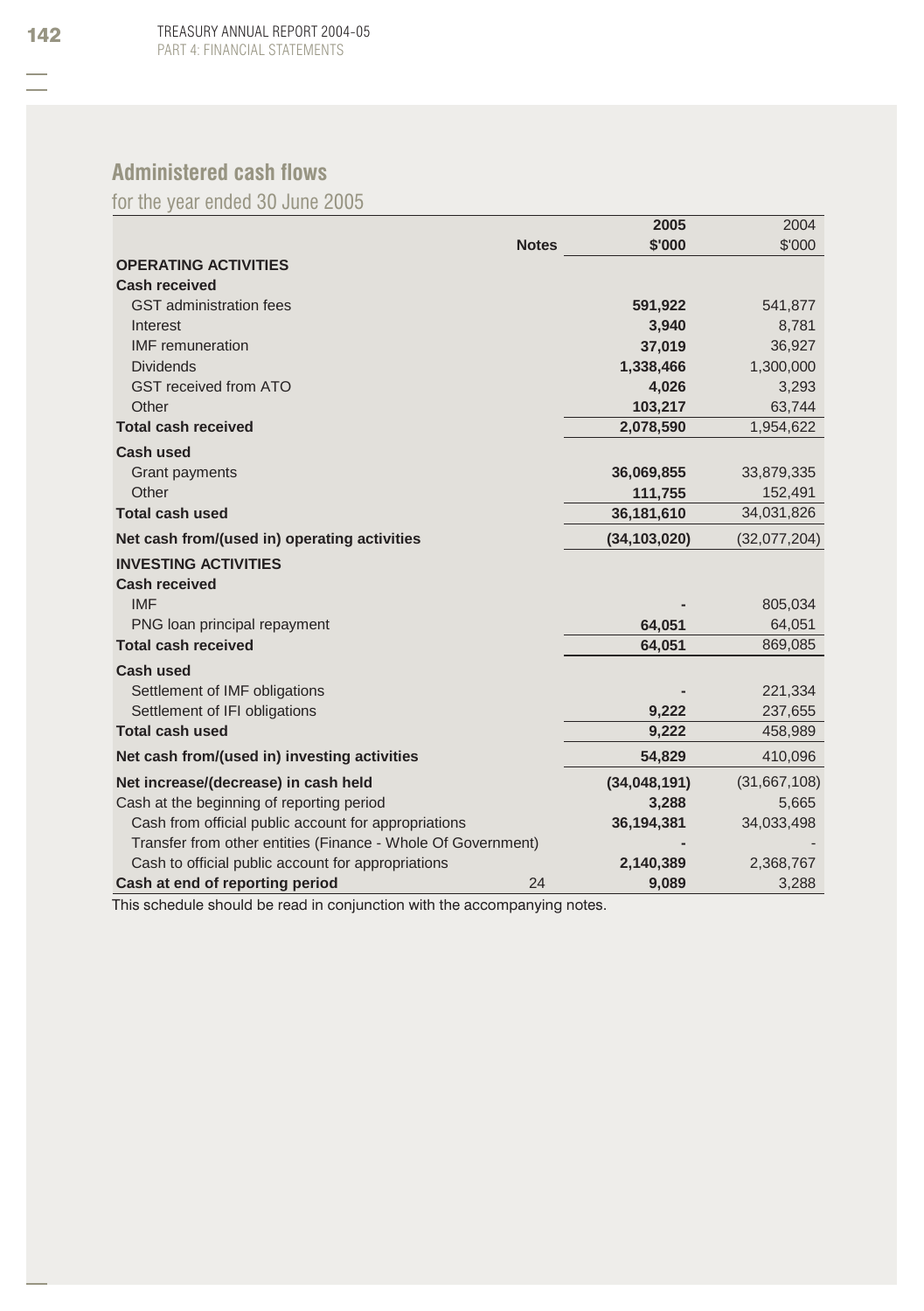# **Administered commitments**

as at 30 June 2005

|                                          | 2005   | 2004   |
|------------------------------------------|--------|--------|
|                                          | \$'000 | \$'000 |
| <b>BY TYPE</b>                           |        |        |
| <b>Other commitments</b>                 |        |        |
| Other                                    | 6,782  |        |
| <b>Total other commitments</b>           | 6,782  |        |
| <b>Total commitments receivable</b>      |        |        |
| <b>NET ADMINISTERED COMMITMENTS</b>      | 6,782  |        |
| <b>BY MATURITY</b>                       |        |        |
| <b>Other commitments</b>                 |        |        |
| One year or less                         | 3,663  |        |
| From one to five years                   | 3,119  |        |
| <b>Total other commitments</b>           | 6,782  |        |
| <b>Total commitments receivable</b>      |        |        |
| NET ADMINISTERED COMMITMENTS BY MATURITY | 6,782  |        |

Note: All 2004-05 commitments are GST inclusive where relevant. This schedule should be read in conjunction with the accompanying notes.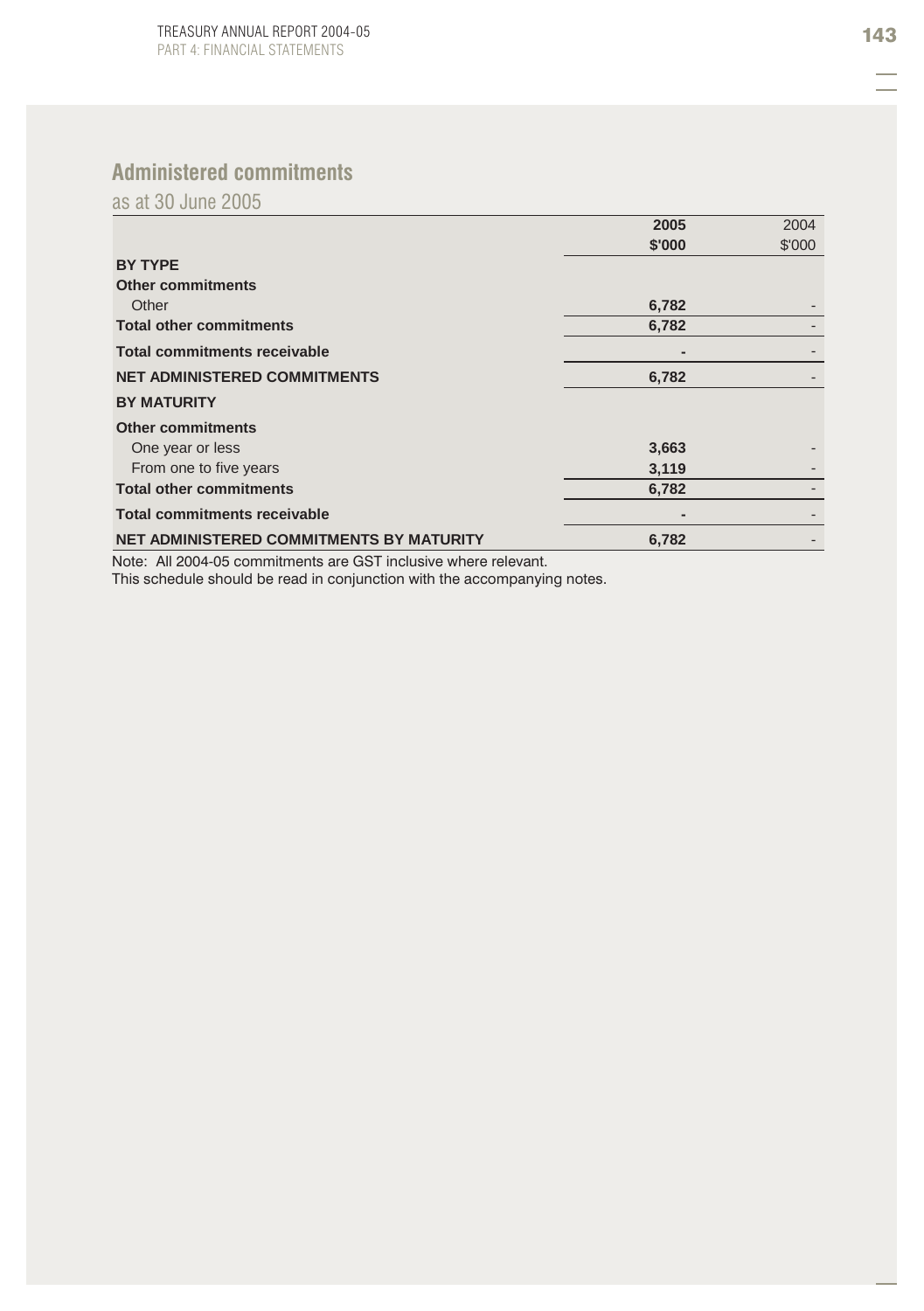| $\frac{7}{1}$<br>ш<br>ó<br>a.<br>n e |       |
|--------------------------------------|-------|
| 2                                    | 2005  |
| red<br>œ                             |       |
|                                      | at 30 |
|                                      | ಜ     |

|                                                                                                                                                                                                                                                                                                               | Guarantees       | <b>Indemnities</b>  | <b>Uncalled</b> shares     | Claims for         | Warranties                                              | Letters of    | <b>TOTAL</b>              |
|---------------------------------------------------------------------------------------------------------------------------------------------------------------------------------------------------------------------------------------------------------------------------------------------------------------|------------------|---------------------|----------------------------|--------------------|---------------------------------------------------------|---------------|---------------------------|
|                                                                                                                                                                                                                                                                                                               |                  |                     | or capital                 | damages or         |                                                         | comfort       |                           |
|                                                                                                                                                                                                                                                                                                               |                  |                     | subscriptions <sup>2</sup> | costs <sup>1</sup> |                                                         |               |                           |
|                                                                                                                                                                                                                                                                                                               | 2004<br>2005     | 2004<br><b>2005</b> | 2004<br>2005               | 2005               | 2004<br><b>2005</b><br>2004                             | 2005 2004     | 2004<br>2005              |
|                                                                                                                                                                                                                                                                                                               | \$'000<br>000.\$ | \$'000 \$'000       | \$'000<br>\$'000           | \$'000<br>\$'000   | \$'000 \$'000                                           | 000.\$ 000.\$ | \$'000<br>\$'000          |
| Administered contingent                                                                                                                                                                                                                                                                                       |                  |                     |                            |                    |                                                         |               |                           |
| liabilities                                                                                                                                                                                                                                                                                                   |                  |                     |                            |                    |                                                         |               |                           |
| Balance from previous period                                                                                                                                                                                                                                                                                  |                  |                     | 7,865,855 8,111,660        |                    |                                                         |               | 7,865,930 8,111,660       |
| <b>New</b>                                                                                                                                                                                                                                                                                                    |                  |                     |                            |                    | 5                                                       |               | 75                        |
| Re-measurement                                                                                                                                                                                                                                                                                                |                  |                     | $(770, 296)$ $(245, 805)$  |                    |                                                         |               | $(770, 296)$ $(245, 805)$ |
| Liabilities crystalised                                                                                                                                                                                                                                                                                       |                  |                     |                            | (75)               |                                                         |               | (75)                      |
| Total contingent liabilities                                                                                                                                                                                                                                                                                  |                  |                     | 7.095.559 7.865.855        |                    | 75                                                      |               | 7.095.559 7.865.930       |
| Total contingent gains                                                                                                                                                                                                                                                                                        |                  |                     |                            |                    |                                                         |               |                           |
| NET CONTINGENT LIABILITIES                                                                                                                                                                                                                                                                                    |                  | 1<br>ı              | 7,095,559 7,865,855        |                    | 75                                                      |               | 7,095,559 7,865,930       |
| This schedule should be read in conjunction with the accompanying notes.<br>$\frac{1}{2}$ . The contract of the contract of the contract of the contract of the contract of the contract of the contract of the contract of the contract of the contract of the contract of the contract of the contract of t | $\ddot{\cdot}$   |                     |                            |                    | :<br>:<br>:<br><br><br><br><br><br><br><br><br><br><br> |               |                           |

Note: Administered remote and unquantifiable contingencies are disclosed in Note 27: Administered contingent liabilities and assets.

Note: Administered remote and unquantifiable contingencies are disclosed in Note 27: Administered contingent liabilities and assets.<br>1 The opening balance represents a litigation matter in relation to HIH Claims Support Tr The opening balance represents a litigation matter in relation to HIH Claims Support Trust and was an estimate of the Treasury's liability based on precedent cases. In 2004-05 the case was settled.<br>Cases. In 2004-05 the case was settled.<br>Other guarantees comprise of EBRD, IBRD, MIGA and ADB uncalled shares. cases. In 2004-05 the case was settled.

2 Other guarantees comprise of EBRD, IBRD, MIGA and ADB uncalled shares.  $\sim$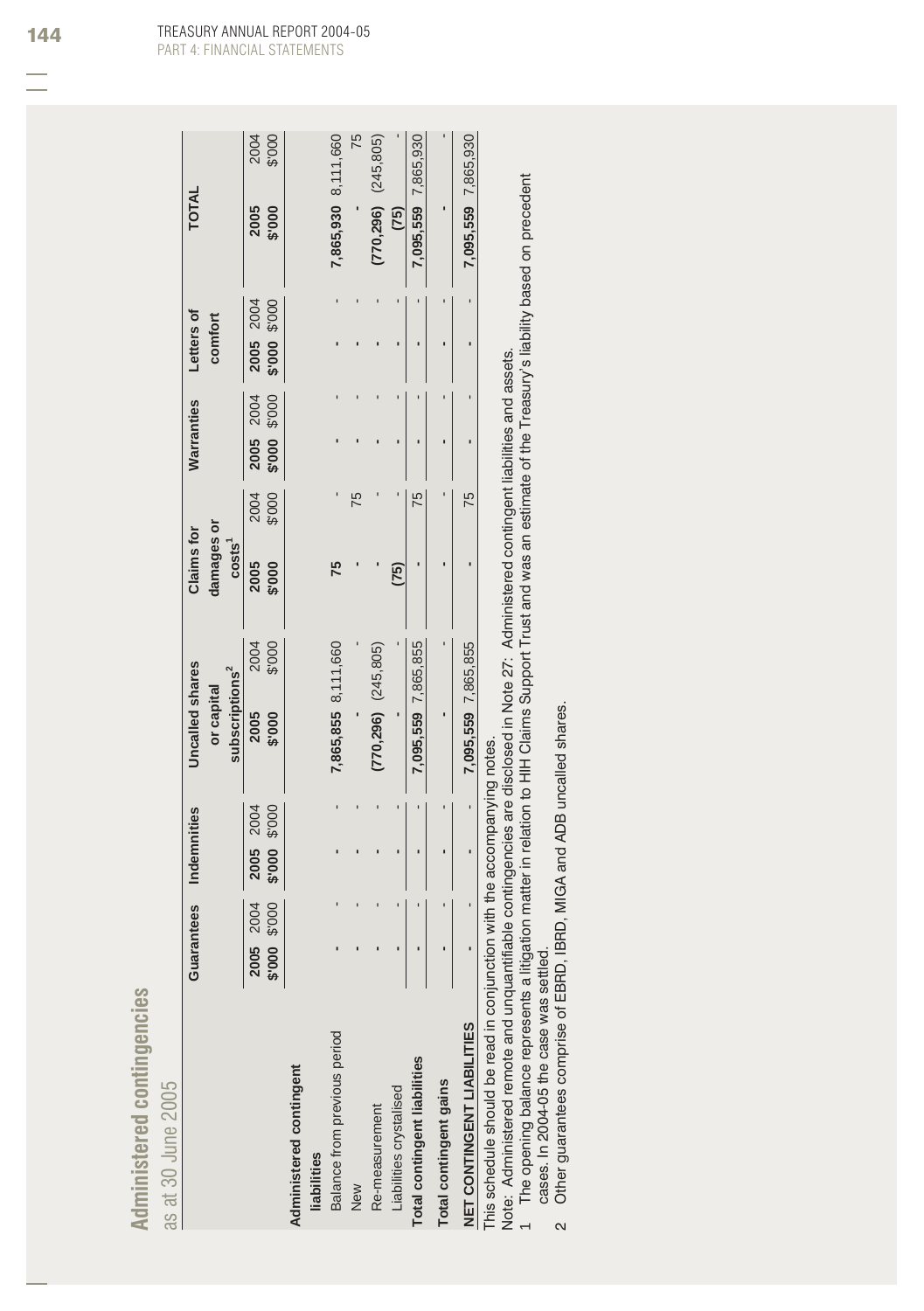# **Statement of activities administered on behalf of Government**

The major administered activities of the Treasury are directed towards achieving the three outcomes described in Note 1 to the Financial Statements. Details of planned activities for the year can be found in the Treasury Portfolio Budget Statements, Portfolio Additional Estimates Statements and Portfolio Supplementary Additional Estimates Statements for 2005-06, that have been tabled in Parliament.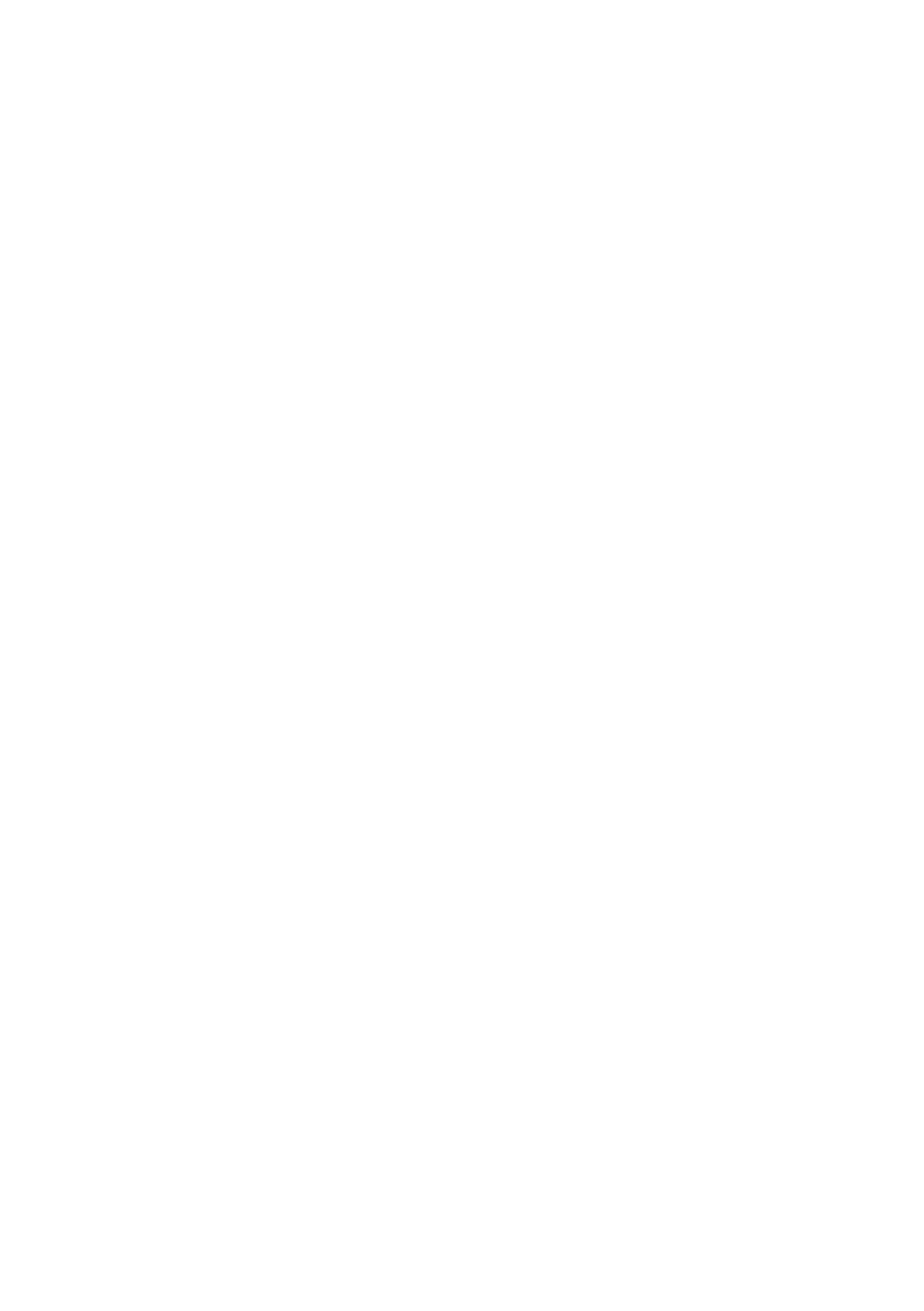# Notes to and forming part of the financial statements<br>for the period ended 20, king 2005

| TOL THE DELIOG GUAGA 3D JUNE ZUND                                                         |  |
|-------------------------------------------------------------------------------------------|--|
| Note 2: Adoption of Australian Equivalents to International Financial Reporting Standards |  |
|                                                                                           |  |
|                                                                                           |  |
|                                                                                           |  |
|                                                                                           |  |
|                                                                                           |  |
|                                                                                           |  |
|                                                                                           |  |
|                                                                                           |  |
|                                                                                           |  |
|                                                                                           |  |
|                                                                                           |  |
|                                                                                           |  |
|                                                                                           |  |
|                                                                                           |  |
|                                                                                           |  |
|                                                                                           |  |
|                                                                                           |  |
| Note 19: Act of grace payments, waivers and defective administration scheme 182           |  |
|                                                                                           |  |
|                                                                                           |  |
|                                                                                           |  |
|                                                                                           |  |
|                                                                                           |  |
|                                                                                           |  |
|                                                                                           |  |
|                                                                                           |  |
|                                                                                           |  |
|                                                                                           |  |
|                                                                                           |  |
|                                                                                           |  |
|                                                                                           |  |
|                                                                                           |  |
|                                                                                           |  |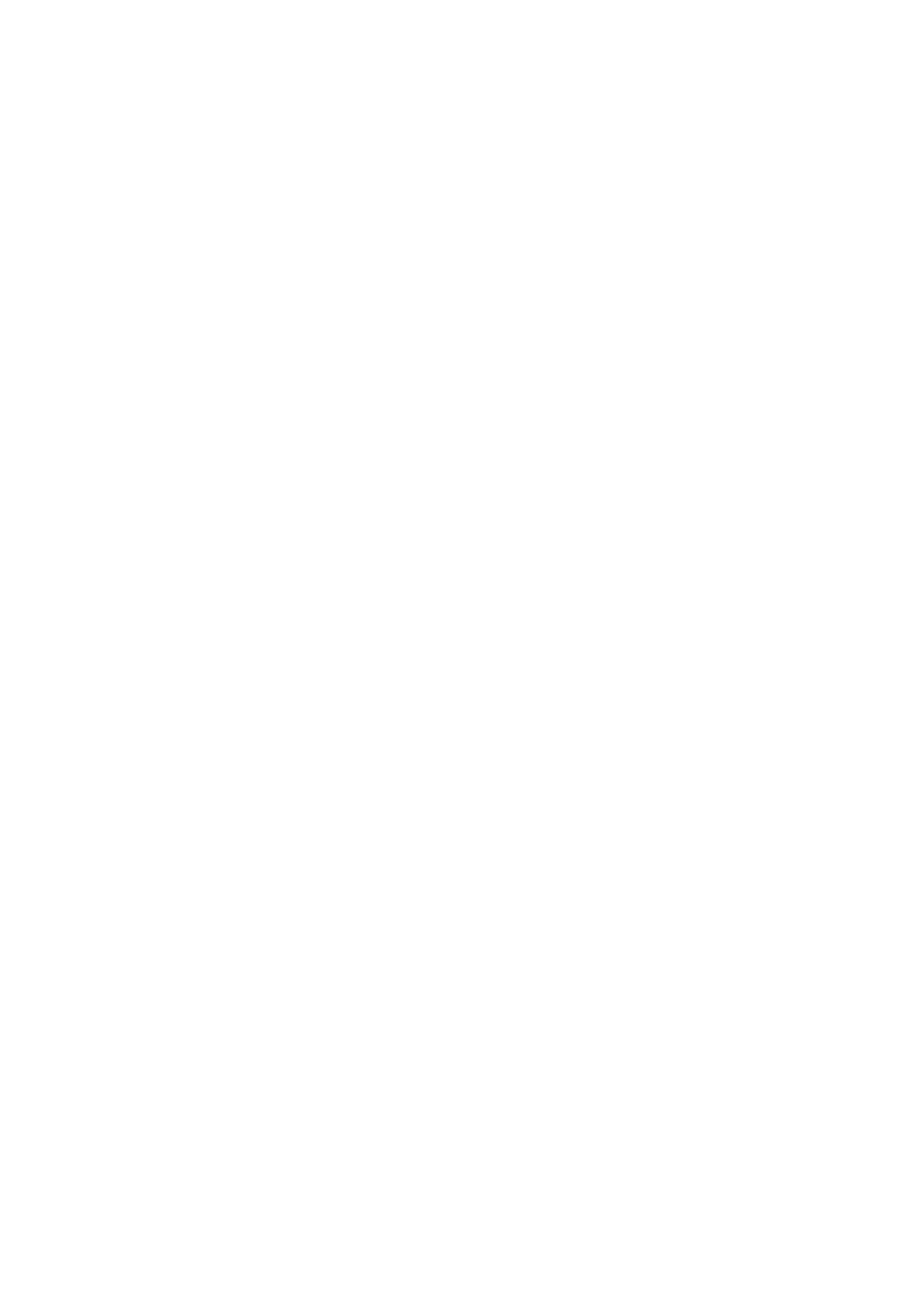# **Note 1: Summary of significant accounting policies**

#### **1.1 Objectives of the Treasury**

The Treasury is structured to meet three outcomes:

Outcome 1: Sound macroeconomic environment;

Outcome 2: Effective government spending and taxation arrangements; and

Outcome 3: Well-functioning markets.

The Treasury aims to improve the wellbeing of the Australian people. It does so by providing sound and timely advice to the Government, based on objective and thorough analysis of options, and by assisting Treasury portfolio ministers in the administration of their responsibilities and implementation of government decisions.

The reporting entity comprises the Treasury, the Australian Government Actuary and the Royal Australian Mint (the Mint) hereafter referred to as 'the Treasury'.

Activities contributing towards the outcomes detailed above are classified as either departmental or administered. Departmental activities involve the use of assets, liabilities, revenues and expenses controlled or incurred by the Treasury in its own right. Administered activities involve the management or oversight by the Treasury, on behalf of the Government, of items controlled or incurred by the Government. For these purposes, the HIH Claims Support Limited (HCS) and the HIH Claims Support Scheme Trust have been included in the administered schedules.

Departmental activities are identified under four Output Groups. Outcome 1 has one output group, 1.1 Macroeconomic. Outcome 2 has two output groups, 2.1 Fiscal and 2.2 Revenue. There is one output group in Outcome 3, 3.1 Markets.

The output groups comprise the following outputs:

- Output Group 1.1 Macroeconomic Outputs 1.1.1 and 1.1.2
- x Output Group 2.1 Fiscal Outputs 2.1.1, 2.1.2 and 2.1.3
- x Output Group 2.2 Revenue Output 2.2.1
- x Output Group 3.1 Markets Outputs 3.1.1, 3.1.2, 3.1.3, 3.1.4 and 3.1.5

All outputs under Output Groups 1 and 2 provide services on a not-for-profit basis.

Under Output Group 3.1, Outputs 3.1.1, 3.1.2 and 3.1.3 also provide services on a not-for-profit basis. Output 3.1.4, that relates to the Australian Government Actuary, operates via a special account. Output 3.1.5, that relates to the Mint, provides services on a not-for-profit basis and also operates via a special account.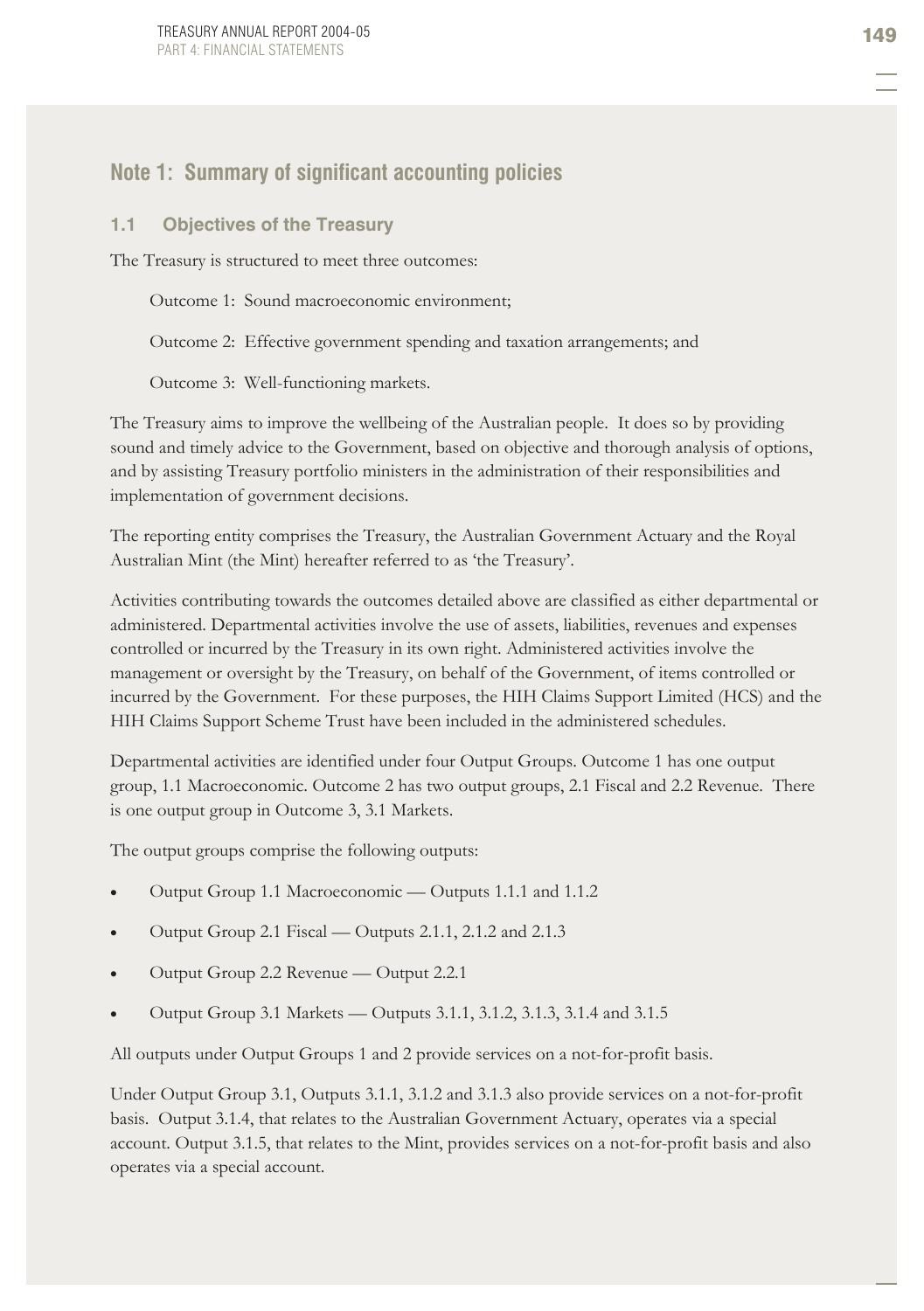### **1.2 Basis of accounting**

The financial statements are required by section 49 of the *Financial Management and Accountability Act 1997* and are a general purpose financial report.

The statements have been prepared in accordance with:

- Finance Minister's Orders (FMO's) for reporting periods ending on or after 30 June 2005;
- x Australian Accounting Standards and Accounting Interpretations issued by the Australian Accounting Standards Board (AASB); and
- x Consensus Views of the Urgent Issues Group (UIG).

The statements of financial performance and financial position have been prepared on an accrual basis and are in accordance with historical cost convention, except for certain assets, which as noted, are at valuation. Except where stated, no allowance is made for the effect of changing prices on the results or the financial position.

Assets and liabilities are recognised in the statement of financial position when, and only when, it is probable that future economic benefits will flow and the amounts of the assets or liabilities can be reliably measured. However, assets and liabilities arising under agreements equally proportionately unperformed are not recognised unless required by an Accounting Standard. Liabilities and assets that are unrecognised are reported in the schedule of commitments and the schedule of contingencies (other than unquantifiable or remote contingencies, which are reported at Note 15).

Revenues and expenses are recognised in the statement of financial performance when and only when the flow or consumption or loss of economic benefits has occurred and can be reliably measured.

The continued existence of the department in its present form, and with its present programs, is dependent on Government policy and on continuing appropriations by Parliament for the department's administration and programs.

Administered revenues, expenses, assets and liabilities and cash flows reported in the schedule of administered items and related notes are accounted for on the same basis and using the same policies as for agency items, except where otherwise stated at Note 1.22.

### **1.3 Changes in accounting policy**

The accounting policies used in the preparation of these financial statements are consistent with those used in 2003-04.

### **1.4 Revenue**

### Revenues from Government

Amounts appropriated for departmental outputs appropriations for the year (less any current year savings and reductions offered in Portfolio Additional Estimates Statements) are recognised as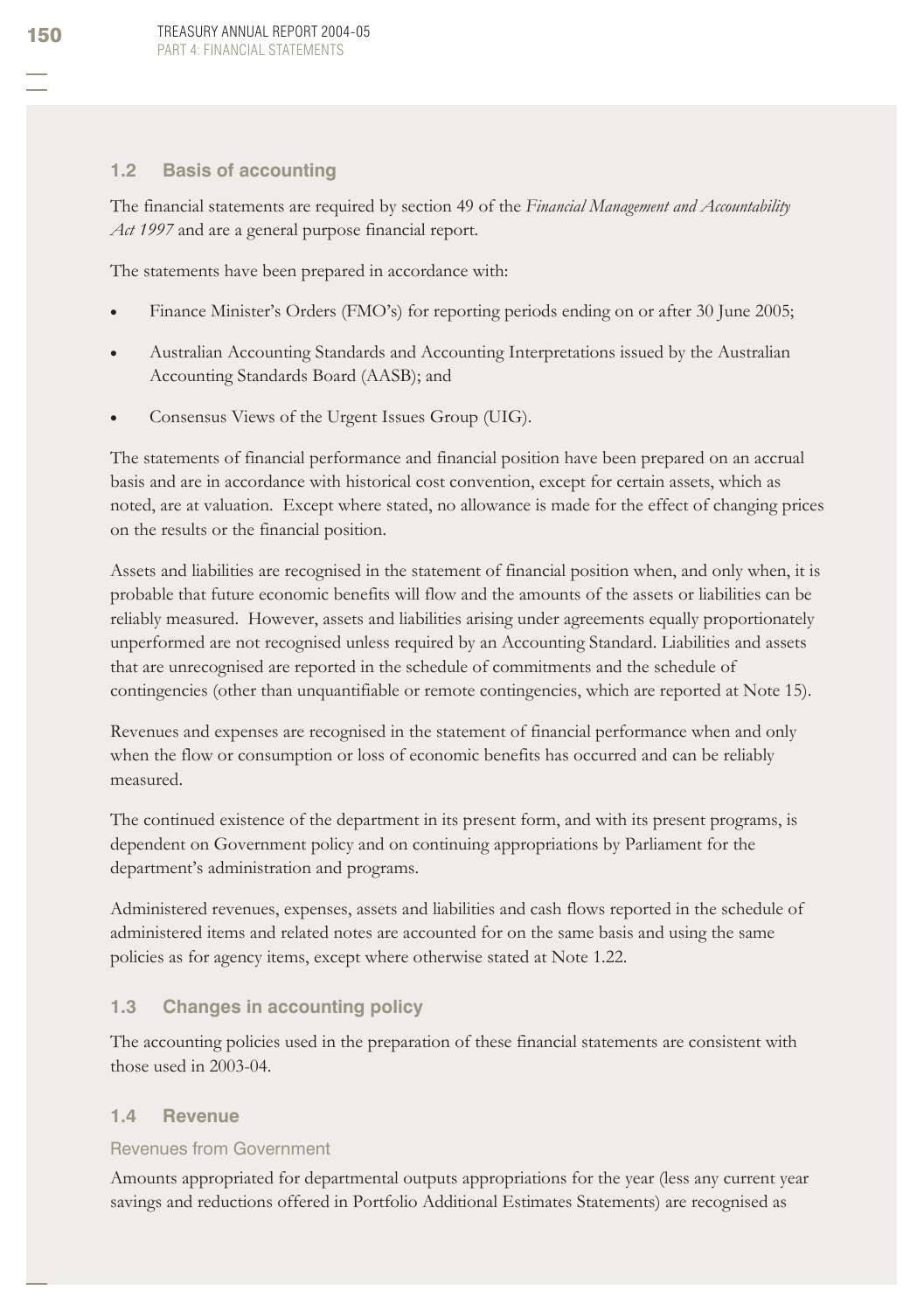revenue, except for certain amounts that relate to activities that are reciprocal in nature, in which case revenue is recognised only when it has been earned.

Appropriations receivable are recognised at their nominal amounts.

#### Resources received free of charge

Services received free of charge are recognised as revenue when and only when a fair value can be reliably determined and the services would have been purchased if they had not been donated. Use of those resources is recognised as an expense.

Contributions of assets at no cost of acquisition or for nominal consideration are recognised at their fair value when the asset qualifies for recognition, unless received from another government agency as a consequence of a restructuring of administrative arrangements. (Refer to Note 1.5)

#### Other revenue

Revenue from the sale of goods is recognised upon the delivery of goods to customers.

Revenue from rendering of services is recognised by reference to the stage of completion of contracts or other agreements to provide services. The stage of completion is determined according to the proportion that costs incurred to date bear to the estimated total costs of the transaction.

Receivables for goods and services are recognised at the nominal amounts due less any provision for bad and doubtful debts. Collectability of debts is reviewed at balance date. Provisions are made when collection of the debt is judged to be less rather than more likely.

Revenue from disposal of non-current assets is recognised when control of the asset has passed to the buyer.

#### **1.5 Transactions by the Government as owner**

#### Equity injections

Amounts appropriated designated as 'equity injections' (less any savings offered up in Portfolio Additional Estimates Statements) are recognised directly in Contributed Equity as at 1 July or later date of effect of the appropriation.

#### Restructuring of administrative arrangements

Net assets received from or relinquished to another Commonwealth agency or authority under a restructuring of administrative arrangements are adjusted at their book value directly against contributed equity.

#### Other distributions to owners

The FMO's require that distributions to owners be debited to contributed equity unless in the nature of a dividend.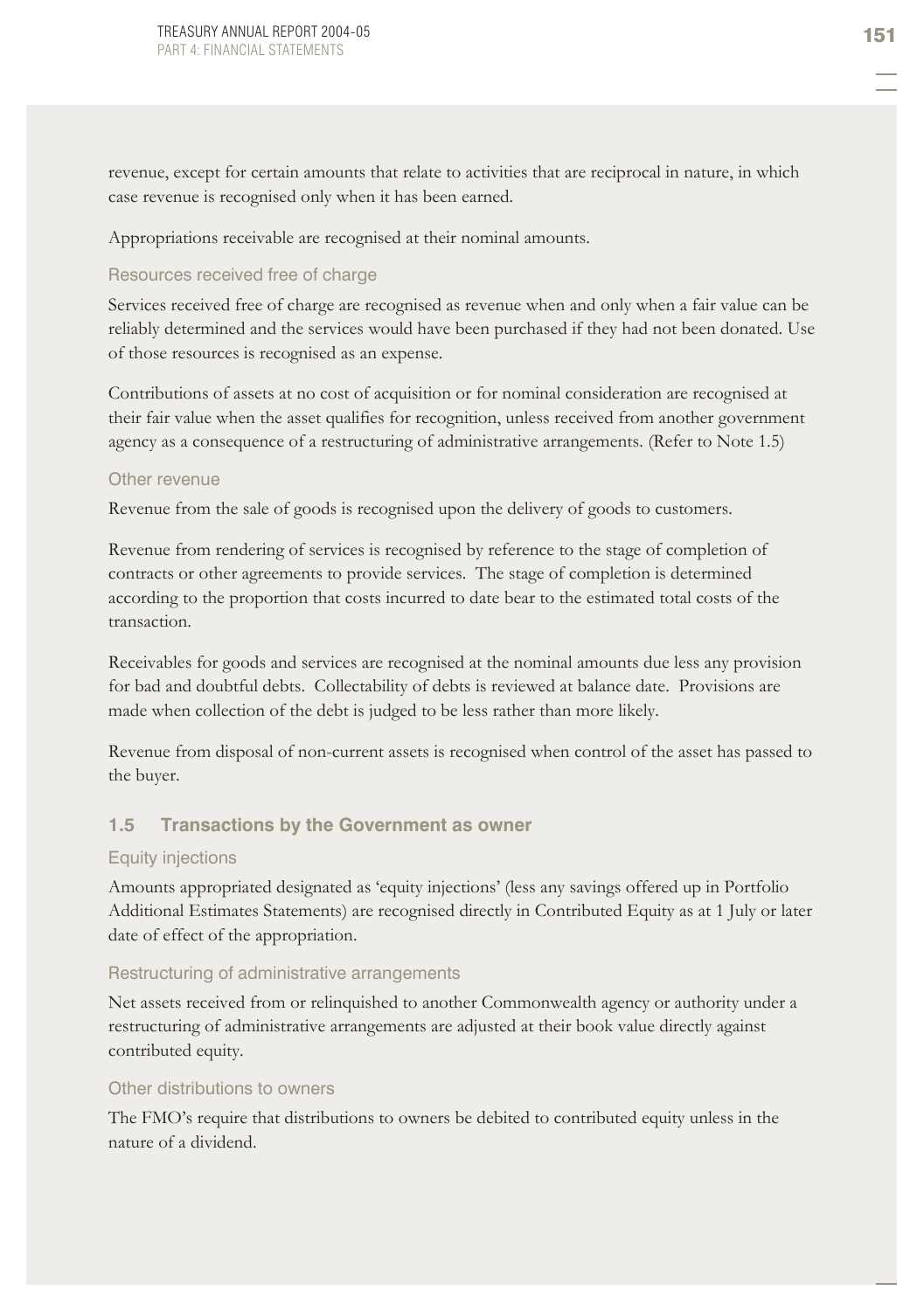### **1.6 Employee benefits**

Liabilities for services rendered by employees are recognised at the reporting date to the extent that they have not been settled.

Liabilities for wages and salaries (including non-monetary benefits) and annual leave are measured at their nominal amounts. Other employee benefits expected to be settled within 12 months of the reporting date are also measured at their nominal amounts.

The nominal amount is calculated with regard to the rates expected to be paid on settlement of the liability.

All other employee benefit liabilities are measured as the present value of the estimated future cash outflows to be made in respect of services provided by employees up to the reporting date.

#### Leave

The liability for employee benefits includes provision for annual leave and long service leave. No provision has been made for sick leave as all sick leave is non-vesting and the average sick leave taken in future years by employees of the Treasury is estimated to be less than the annual entitlement for sick leave.

The leave liabilities are calculated on the basis of employees' remuneration, including the Treasury's employer superannuation contribution rates to the extent that the leave is likely to be taken during service rather than paid out on termination.

The liability for long service leave has been determined by reference to the work of an actuary as at 30 June 2003. The estimate of the present value of the liability takes into account attrition rates and pay increases through promotion and inflation.

#### Separation and redundancy

No provision has been made for separation and redundancy benefit payments during the year or comparative year.

#### Superannuation

Staff of the Treasury are members of the Commonwealth Superannuation Scheme and the Public Sector Superannuation Scheme. The liability for their superannuation benefits is recognised in the financial statements of the Australian Government and is settled by the Australian Government in due course.

The Treasury makes employer contributions to the Australian Government at rates determined by an actuary to be sufficient to meet the cost to the Government of the superannuation entitlements of the Treasury's employees.

#### **1.7 Leases**

A distinction is made between finance leases which effectively transfer from the lessor to the lessee substantially all the risks and benefits incidental to ownership of leased non-current assets and operating leases under which the lessor effectively retains substantially all such risks and benefits.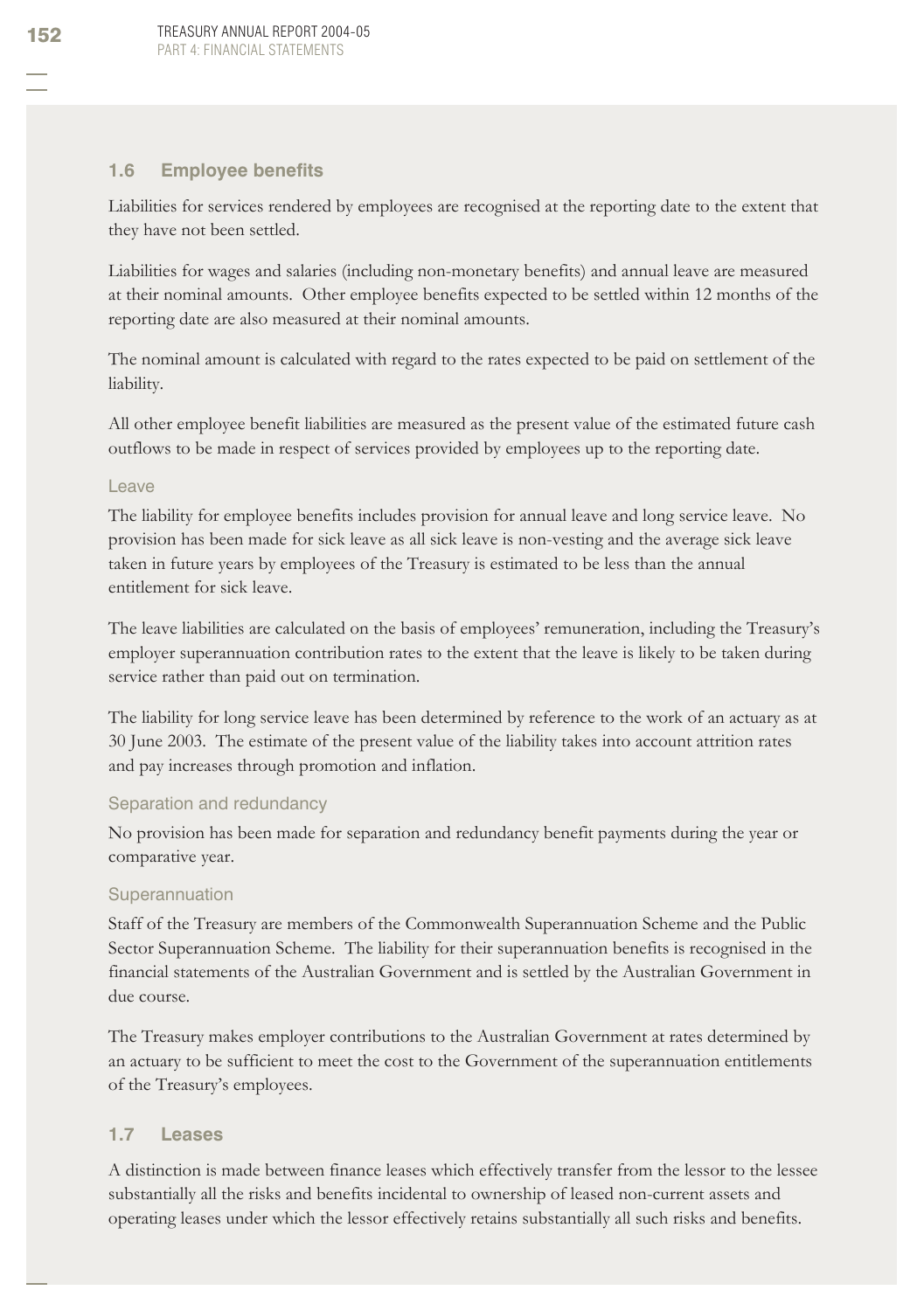Where a non-current asset is acquired by means of a finance lease, the asset is capitalised at the present value of minimum lease payments at the beginning of the lease term and a liability recognised at the same time and for the same amount. The discount rate used is the interest rate implicit in the lease. Leased assets are amortised over the period of the lease. Lease payments are allocated between the principal component and the interest expense.

Operating lease payments are expensed on a basis which is representative of the pattern of benefits derived from the leased assets. The net present value of future net outlays in respect of surplus space under non-cancellable lease agreements is expensed in the period in which the space becomes surplus.

#### **1.8 Borrowing costs**

All borrowing costs are expensed as incurred except to the extent that they are directly attributable to qualifying assets, in which case they are capitalised. The amount capitalised in a reporting period does not exceed the amounts of costs incurred in that period.

#### **1.9 Cash**

Cash means notes and coins held and any deposits held at call with a bank or financial institution. Cash is recognised at its nominal amount.

#### **1.10 Other financial instruments**

Accounting policies for financial instruments are stated at Note 21A.

#### **1.11 Acquisition of assets**

Assets are recorded at cost on acquisition except as stated below. The cost of acquisition includes the fair value of assets transferred in exchange and liabilities undertaken.

Assets acquired at no cost, or for nominal consideration, are initially recognised as assets and revenues at their fair value at the date of acquisition, unless acquired as a consequence of restructuring of administrative arrangements. In the latter case, assets are initially recognised as contributions by owners at the amounts at which they were recognised in the transferor agency's accounts immediately prior to the restructuring.

#### **1.12 Property, plant and equipment**

#### Asset recognition threshold

Purchases of property, plant and equipment are recognised initially at cost in the statement of financial position, except for purchases of less than \$2,000 and computer equipment of less than \$1,000, which are expensed in the year of acquisition (other than where they form part of a group of similar items which are significant in total).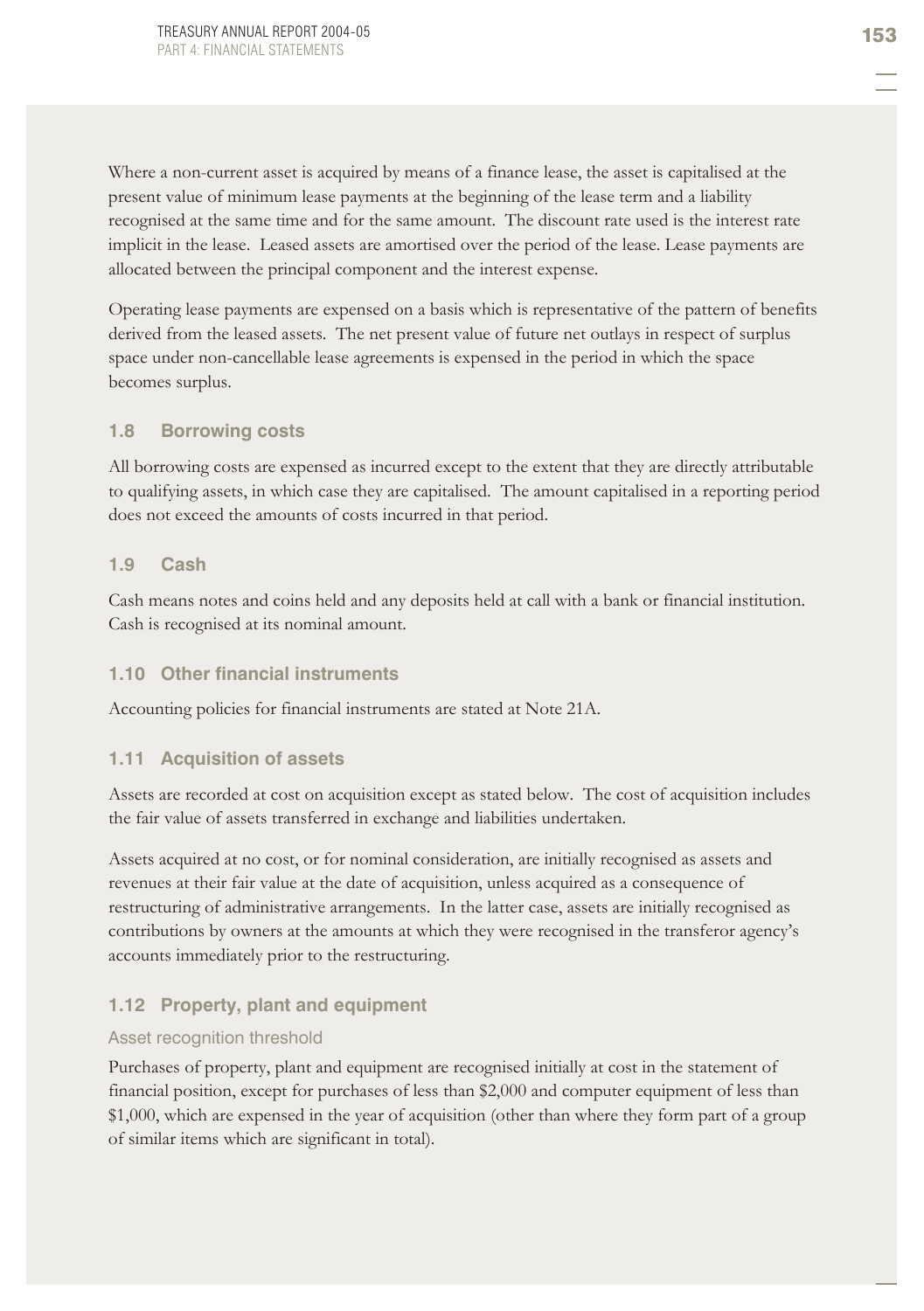#### **Revaluations**

#### *Basis*

Leasehold improvements, plant and equipment are carried at valuation. Revaluations are undertaken at fair value; up to 30 June 2002 they were done on a deprival basis. This was required by Australian Accounting Standard AASB 1041 Revaluation of Non-Current Assets.

Fair and deprival values for each class of asset are determined as shown below.

| Asset class            | Fair value measured at:      | Deprival value measured at:  |
|------------------------|------------------------------|------------------------------|
| Leasehold improvements | Depreciated replacement cost | Depreciated replacement cost |
| Plant and equipment    | Market selling price         | Depreciated replacement cost |

The Treasury performed a valuation of leasehold improvements, infrastructure, plant and equipment and heritage assets on 1 July 2004. The valuation was performed by Preston Rowe Paterson NSW Pty Limited and was based on valuing the assets at fair value. The financial effect of this change in policy relates to those assets recognised at fair value for the first time in the current period where the measurement basis for fair value is different to that previously used for deprival values. The financial effect of the change is given by the difference between the fair values obtained for these assets in the current period and the deprival values recognised at the end of the previous period. The financial effect by class is as follows:

| Asset class            | <b>Adjustment</b>    | Contra account            |
|------------------------|----------------------|---------------------------|
| Leasehold improvements | \$1,380,000 increase | Asset revaluation reserve |
| Plant and equipment    | \$1,640,000 increase | Asset revaluation reserve |

The financial effect was to increase the carrying amount of property, plant and equipment by \$3,020,000.

The fair values shown as at 30 June 2005, were confirmed by Preston Rowe Paterson NSW Pty Limited.

The Mint performed a valuation of infrastructure, plant and equipment on 30 June 2004, to provide valuations at 1 July 2003 and 30 June 2004. The valuation was performed by the Australian Valuation Office and was based on valuing the assets at fair value. The financial effect of this change in policy relates to those assets recognised at fair value for the first time in the current period where the measurement basis for fair value is different to that previously used for deprival values. The financial effect of the change is given by the difference between the fair values obtained from these assets in the current period and the deprival values recognised at the end of the previous period. The financial effect by class is as follows:

| Asset class                   | Increment/(decrement)<br>(to asset class) | <b>Contra account</b> |
|-------------------------------|-------------------------------------------|-----------------------|
| Property, plant and equipment | 2004: \$535,000                           | Asset revaluation     |

The financial effect was to increase the carrying amount of property, plant and equipment by \$535,000.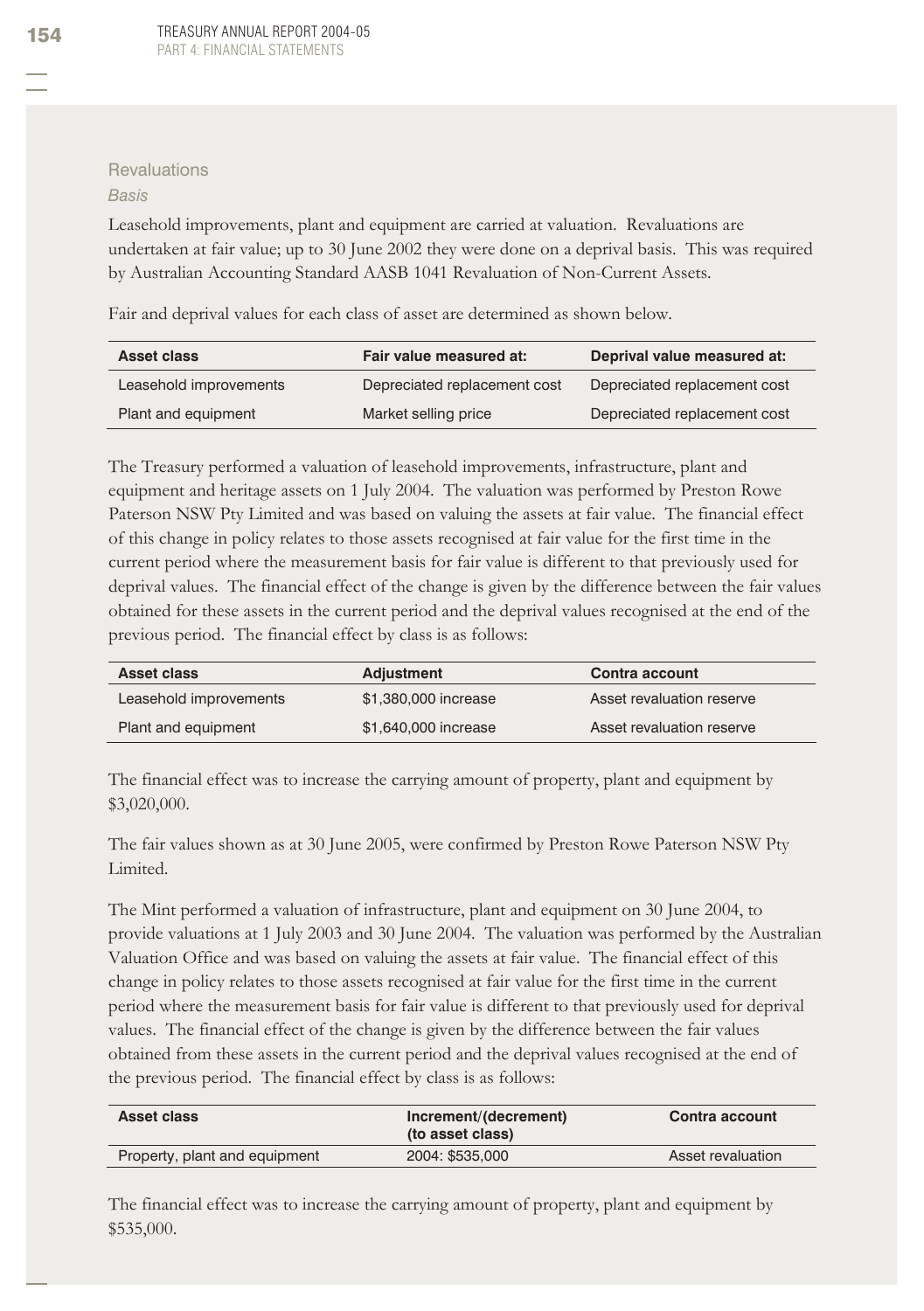Under both deprival and fair value assets, which are surplus to requirements, are measured at their net realisable value.

#### *Frequency*

Formal valuations of leasehold improvements, plant and equipment are carried out at least once every five years. The fair values of all assets not subject to a formal valuation in any given year are reviewed and the carrying amounts adjusted where they are materially different from fair value.

Acquisitions subsequent to the valuation are valued at historic cost.

#### *Conduct*

All valuations are conducted by independent qualified valuers.

#### **Depreciation**

Depreciable property, plant and equipment assets are written-off to their estimated residual values over their estimated useful lives to the Treasury using, in all cases, the straight-line method of depreciation. Leasehold improvements are depreciated on a straight-line basis over the lesser of the estimated useful life of the improvements or the unexpired period of the lease.

Depreciation rates (useful lives) and methods are reviewed at each reporting date and necessary adjustments are recognised in the current, or current and future reporting periods, as appropriate. Residual values are re-estimated for a change in prices only when assets are revalued.

Depreciation rates are generally based on the remaining useful lives determined by valuation or as per the following schedule:

|                                | 2004-05            | 2003-04       |
|--------------------------------|--------------------|---------------|
| Computers, plant and equipment | 3-10 years         | 3-10 years    |
| Leasehold improvements         | 5-10 years         | 5-10 years    |
| Motor vehicles                 | 4 years            | 4 years       |
| Office equipment               | 5 years            | 5 years       |
| Capitalised software           | 3-5 years          | 3-5 years     |
| Factory machinery              | <b>10-20 years</b> | $10-20$ years |

The aggregate amount of depreciation allocated for each class of asset during the reporting period is disclosed in Note 5C.

#### **1.13 Impairment of non-current assets**

Non-current assets carried at up-to-date fair value at the reporting date are not subject to impairment testing.

#### **1.14 Intangibles**

The Treasury's intangibles comprise externally acquired software and internally developed software for internal use. These assets are carried at cost.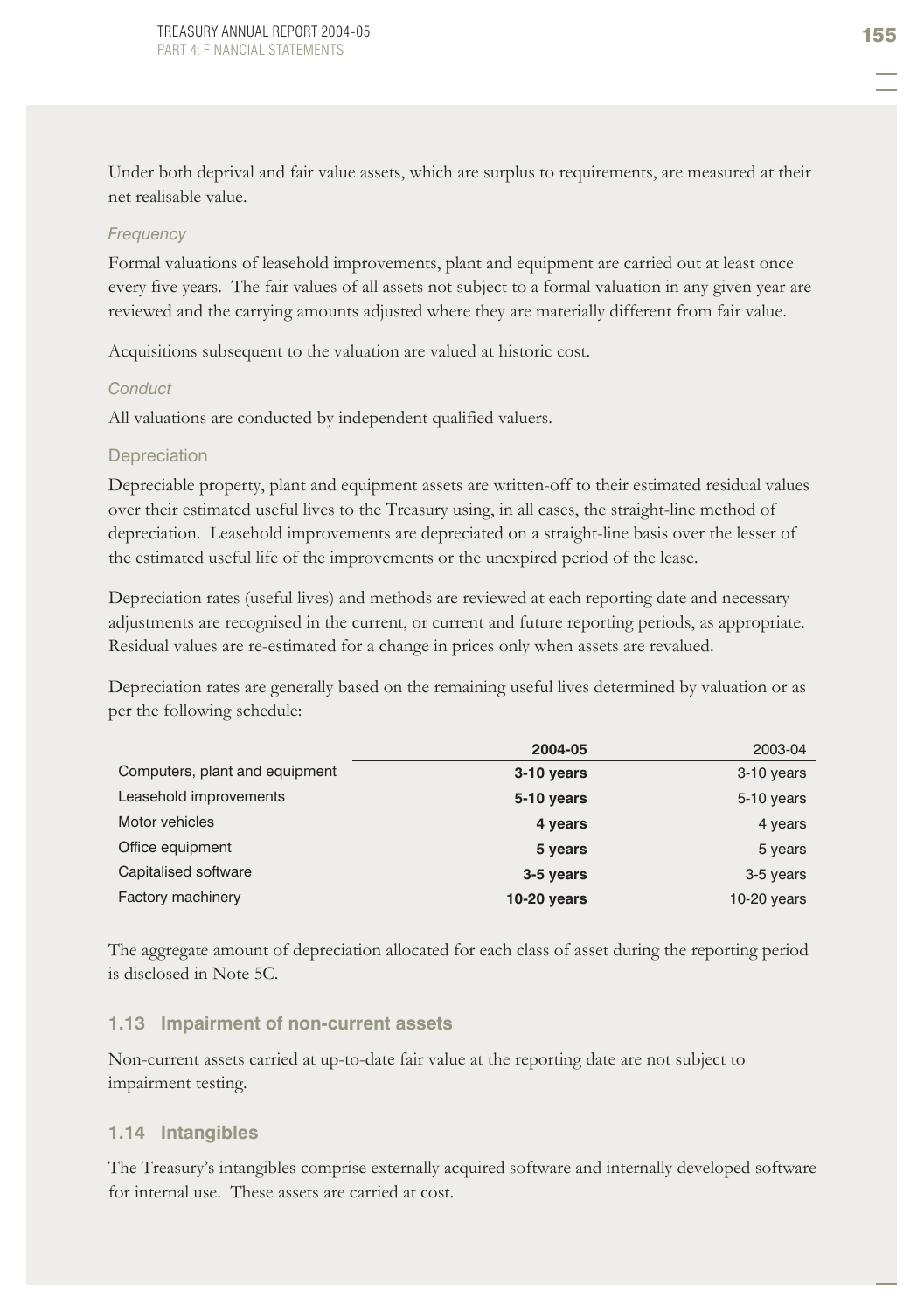Software is amortised on a straight-line basis over its anticipated useful life. The useful lives of the Treasury's software are:

|                               | 2004-05   | 2003-04   |
|-------------------------------|-----------|-----------|
| Internally developed software | 2-5 years | 2-5 years |

#### **1.15 Inventories**

Inventories held for resale are valued at the lower of cost and net realisable value. Work in progress and finished goods are brought to account to include direct costs and a proportion of direct labour and overheads. All precious metals are purchased and brought to account at cost and expensed as used. Indirect materials are expensed at time of purchase.

Inventories not held for resale are valued at cost, unless they are no longer required, in which case they are valued at net realisable value.

### **1.16 Taxation/competitive neutrality**

The Treasury is exempt from all forms of taxation except for Fringe Benefits Tax (FBT) and Goods and Services Tax (GST). The Mint is liable for FBT and GST on sales of products and via a tax equivalent payment to the Treasury for Payroll Tax and Company Income Tax. Company Income Tax became applicable for the first time in 1998-99, as a result of the competitive neutrality arrangements.

Revenues expenses and assets are recognised net of GST, except where the amount of GST incurred is not recoverable from the Australian Taxation Office and except for receivables and payables.

#### **1.17 Foreign currency**

Transactions denominated in a foreign currency are converted at the exchange rate at the date of the transaction. Foreign currency receivables and payables are translated at the exchange rates current as at balance date.

#### **1.18 Insurance**

The Treasury has insured for risks through the Australian Government's insurable risk managed fund, called 'Comcover'. Workers compensation is insured through the Australian Government's Comcare Australia.

#### **1.19 Rounding**

Amounts are rounded to the nearest \$1,000 except in relation to the following items:

- act of grace payments and waivers;
- appropriations, special accounts and special public monies;
- remuneration of executives;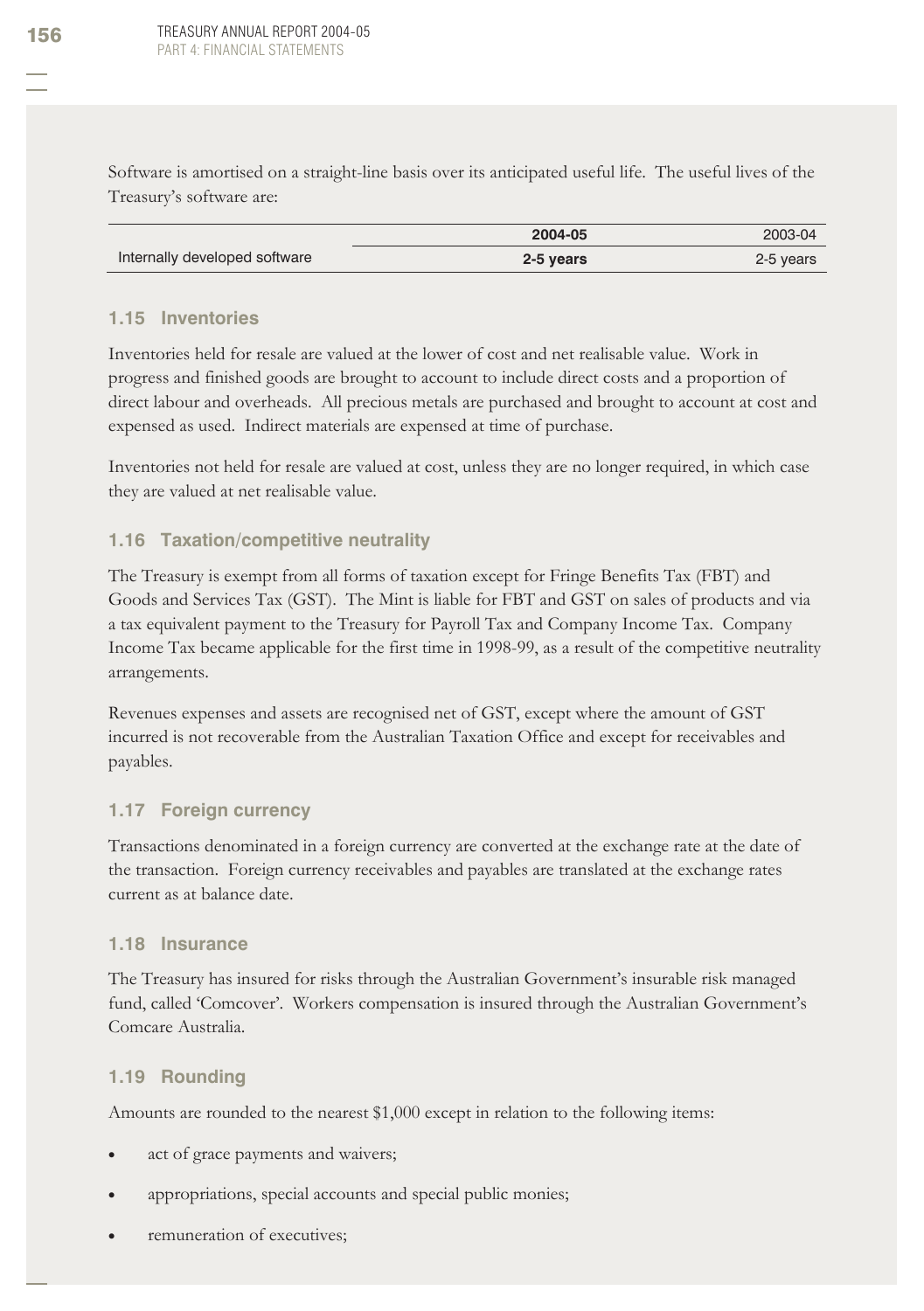- remuneration of auditors; and
- remote administered contingencies.

### **1.20 The Mint seigniorage and repurchase of circulating coins**

Seigniorage is collected by the Mint on behalf of the Australian Government. Seigniorage represents the difference between the face value of coinage sold to the Reserve Bank of Australia and its cost of production to the Mint.

The Mint repurchases circulating coins on behalf of the Australian Government. The costs incurred by the Mint in repurchasing circulating coins are offset to an extent by the sale of scrap metal and the balance is supplemented by the Australian Government through a reduction in the total amount paid to the Australian Government.

The revenues from circulating coin sales are not directly available to be used by the Mint for its own purposes and are remitted to the Australian Government's Official Public Account.

#### **1.21 The Mint — economic dependency**

The Mint is economically dependent on the Reserve Bank of Australia for the purchase of circulating coin.

#### **1.22 Reporting of administered activities**

Administered revenues, expenses, assets, liabilities and cash flows are disclosed in the Schedule of Administered Items and related Notes.

Except where otherwise stated below, administered items are accounted for on the same basis and using the same policies as for departmental items, including the application to the greatest extent possible of Accounting Standards, Accounting Interpretations and UIG Consensus Views.

#### **1.23 Administered cash transfers to and from Official Public Account (OPA)**

Administered appropriations received or receivable from the OPA are not reported as administered revenues or assets respectively. Similarly, administered receipts transferred or transferable to the OPA are not reported as administered expenses or payables. These transactions or balances are internal to the Administered entity.

These transfers of cash are reported as administered (operating) cash flows and in the administered reconciliation table in Note 26.

Accounting policies which are relevant to administered activities are disclosed below.

#### **1.24 Revenue**

All administered revenues are revenues relating to the core operating activities performed by the Treasury on behalf of the Australian Government.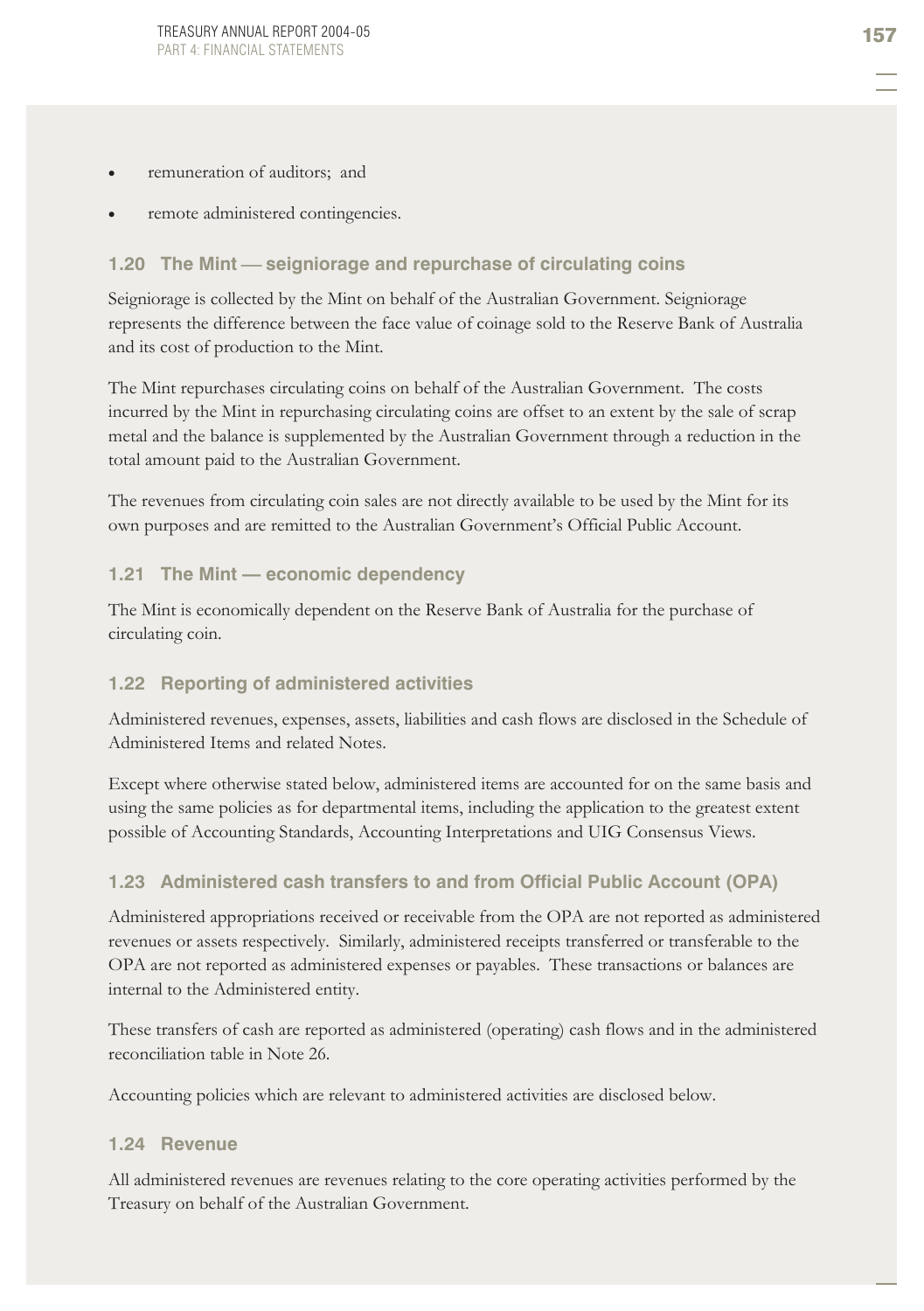#### Reserve Bank of Australia dividend

Dividends from the Reserve Bank of Australia are recognised when a determination is made by the Treasurer. Dividend revenue is brought to account once the right to control the income stream is established. On this basis, the Reserve Bank of Australia's dividend for 2004-05 will be recognised in Treasury's Financial Statements in 2005-06.

#### Interest on Papua New Guinea loan

The interest on the outstanding principal amount is paid annually in arrears, due on 30 June every year until paid in full.

#### International Monetary Fund remuneration

Remuneration is interest paid by the International Monetary Fund (IMF) to Australia for the use of its funds. It includes the proportion of the quota that was paid in special drawing rights and held by the Fund and money lent out under the Financial Transaction Plan.

### Payments under *A New Tax System (Commonwealth-State Financial Arrangements) Act 1999*

The outcome of the taxation reform process is a taxation system which provides a stable and equitable revenue source to fund governmental services essential to the wellbeing of Australians. Special appropriations relating to this legislation fall under three categories, namely, GST Revenue Payments to the states and territories, Budget Balancing Assistance Grants and National Competition Policy Payments.

#### **1.25 Administered capital**

Appropriations of 'administered capital' are recognised in administered equity when the amounts appropriated by Parliament are drawn down.

#### **1.26 Grants**

The Treasury administers a number of grant schemes on behalf of the Government.

Grant liabilities are recognised to the extent that (i) the services required to be performed by the grantee have been performed or (ii) the grant eligibility criteria have been satisfied.

#### Grants to states and territories

The introduction of *The New Tax System* on 1 July 2000 has significantly reformed payments made under Commonwealth-State financial relations. The Treasury has responsibility for administering these payments.

The largest payment is the provision of GST revenue. The Australian Government pays to the States and Territories all GST collected, and commenced monthly payments of GST revenue to the States and Territories in July 2000. GST revenue payments to the States and Territories in 2004-05 were distributed in accordance with relativities recommended by the Commonwealth Grants Commission. The Treasury also administered General Revenue Assistance payments to the States and Territories consisting of Budget Balancing Assistance, National Competition Policy Payments and Special Revenue Assistance in 2004-05.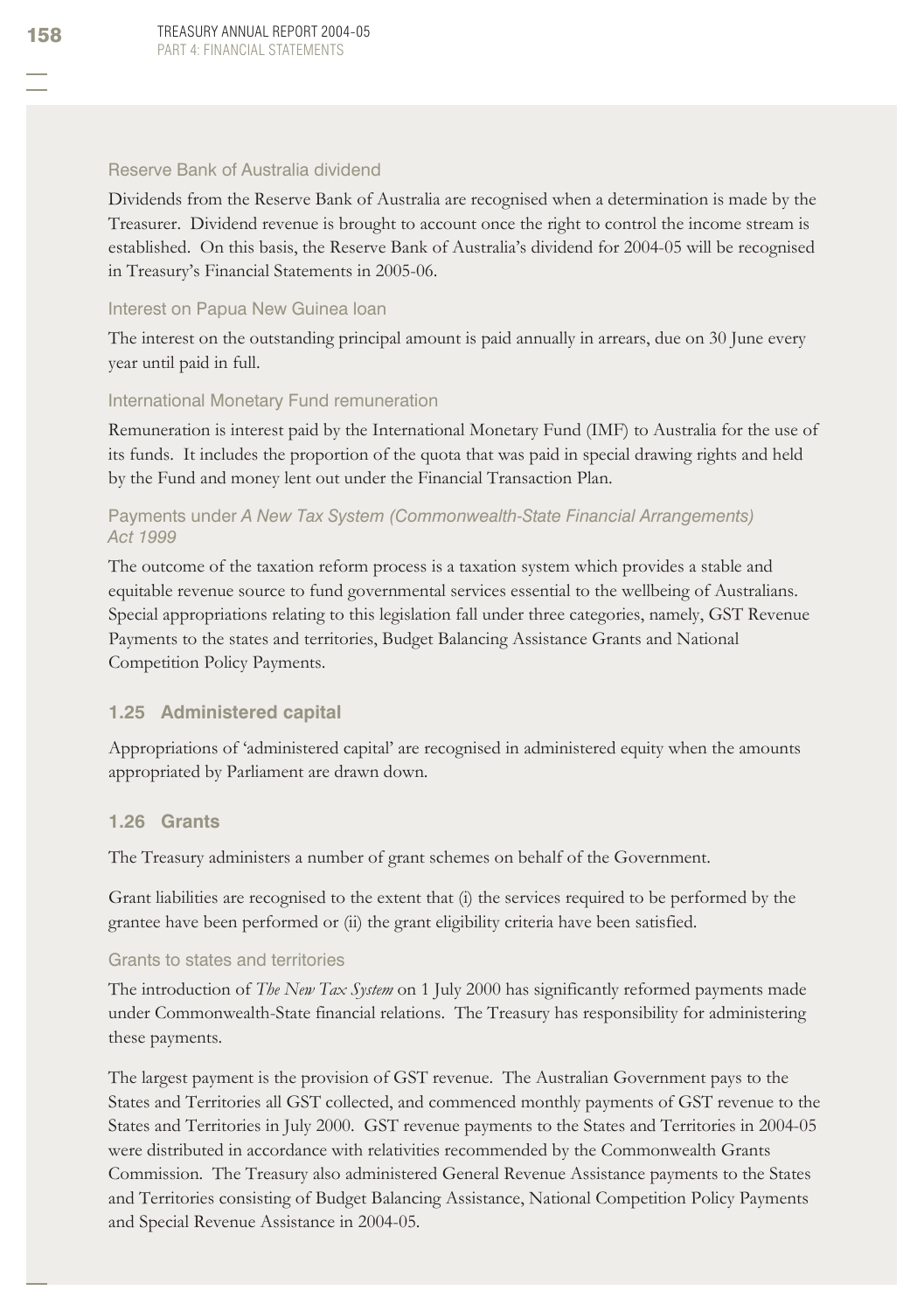Budget Balancing Assistance arises from the Australian Government's guarantee that in each of the transitional years following the introduction of the GST, each State and Territory budgetary position will be no worse off than had the reforms in the *Intergovernmental Agreement on the Reform of Commonwealth-State Financial Relations* not been implemented. No payments were made in 2004-05.

National Competition Policy Payments to the states and territories are conditional on the States and Territories meeting their obligations under the agreement to implement the National Competition Policy and related reforms.

Special Revenue Assistance was provided to the ACT in recognition that certain Commonwealth-state financial relations differ from Commonwealth-ACT financial relations in certain specific respects.

As a consequence of the Australian Taxation Office (ATO) collecting GST for distribution to the States and Territories, the States and Territories make payments to the Australian Government to meet the agreed costs incurred in administering the GST. The Treasury is responsible for collection of GST administration fees from the States and Territories.

A new First Home Owners Scheme commenced on 1 July 2000. Under the First Home Owners Scheme, a grant of \$7,000 is available to eligible applicants who are buying or building their first home. The First Home Owners Scheme is administered by the States on the basis of principles agreed to by all jurisdictions in the Intergovernmental Agreement.

On 9 March 2001, the Australian Government announced that an additional \$7,000 grant, fully funded by the Australian Government, would be available for first home owners building or purchasing new but previously unoccupied homes before 31 December 2001. In December 2001, the Government announced a phase down of the additional grant making it available for a further six months, from 1 January 2002, at a reduced rate of \$3,000 per grant. The additional grant ceased on 30 June 2002, while the original scheme will continue to offer \$7,000 grants to eligible first home buyers. The Government also announced that more liberal construction commencement and completion requirements will apply to additional First Home Owners Scheme grants for contracts made on or after 9 October 2001.

#### Mirror taxes collected by State Governments

On behalf of the States, the Australian Government imposes mirror taxes which replace state taxes in relation to Australian Government places that may be constitutionally invalid. Mirror taxes are collected and retained by the states, under the *Commonwealth Places (Mirror Taxes) Act 1998.* State Governments bear the administration costs of collecting mirror taxes.

#### **1.27 Administered investments**

#### Development banks

Investments in development banks are classified as non-monetary assets and owing to their nature, these investments are not revalued. As such, these investments are recognised at historical cost where the information is available. Where historical cost records are not readily available, a notional cost has been established at 30 June 1993 by reference to the development banks' financial statements and exchange rates at that time.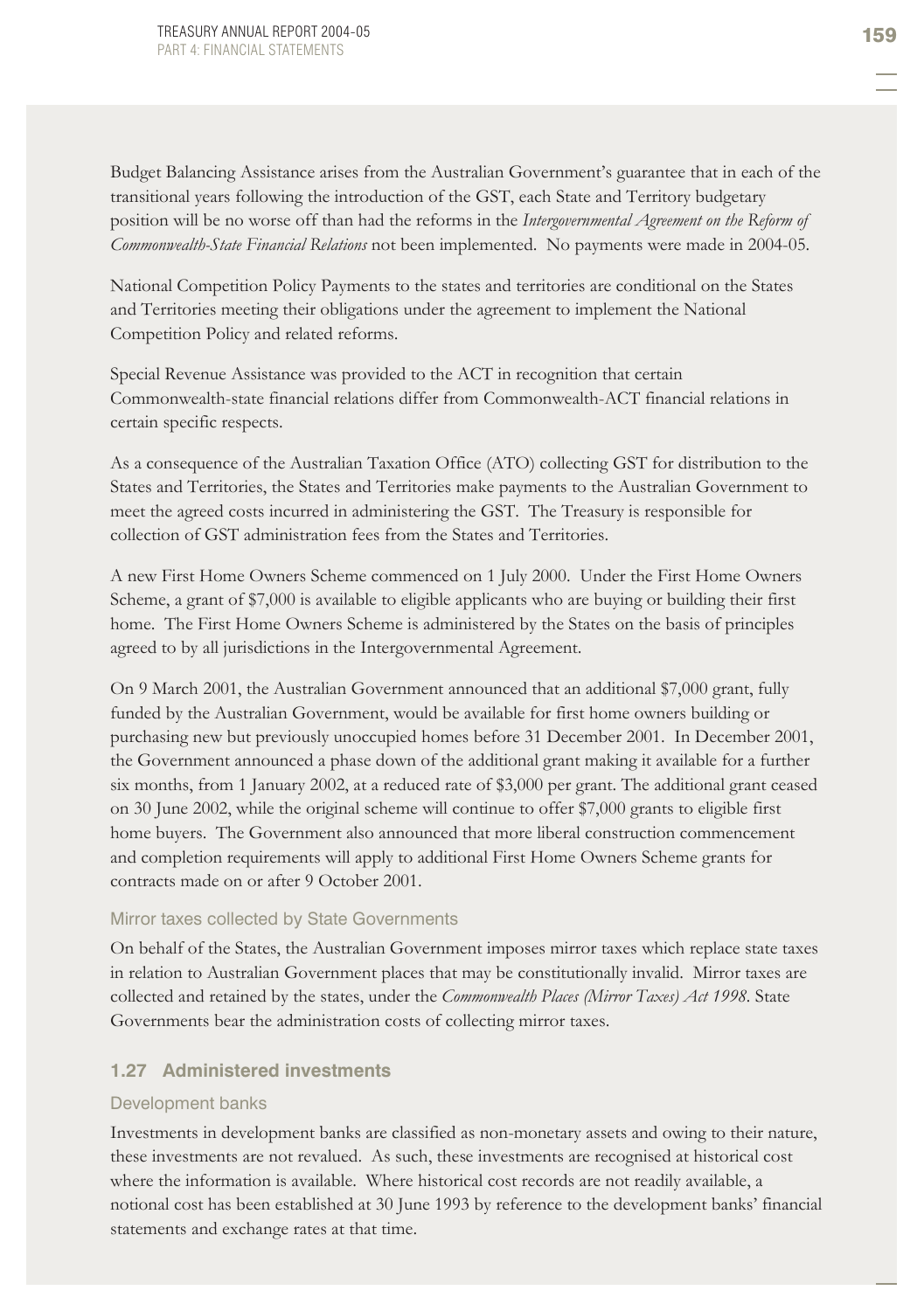Initial investments in the Asian Development Bank (prior to 1995), the International Finance Corporation (prior to 1991) and the International Bank for Reconstruction and Development (prior to 1988) have been recognised at notional cost. Any subsequent capital subscriptions to these development banks have been recognised at historical cost.

Investments in the European Bank for Reconstruction and Development and the Multilateral Investment Guarantee Agency are recognised at historical cost.

#### International Monetary Fund

The quota is the current value in Australian dollars of Australia's subscription to the International Monetary Fund.

The Special Drawing Rights allocation liability reflects the current value in Australian dollars of the liability to repay to the International Monetary Fund. This is classified as 'Other payables'.

#### Portfolio agencies

The Australian Government's investment in other controlled authorities and companies in this portfolio is valued at the aggregate of the Australian Government's share of the net assets and net liabilities of each entity as at 30 June 1997. Where Australian Government entities controlled by the portfolio came into existence after 30 June 1997, the investment is valued at the Australian Government's share of capital contributions by Government at the date of inception.

#### **1.28 Promissory notes**

Promissory notes have been issued to the International Monetary Fund, the European Bank for Reconstruction and Development, and the Multilateral Investment Guarantee Agency.

Where promissory notes have been issued in foreign currencies, they are translated at the spot rate at balance date. Foreign currency gains and losses are recognised where applicable.

### **1.29 Mortgage insurance policies written by the Housing Loans Insurance Corporation up to 12 December 1997**

The Australian Government sold the Housing Loans Insurance Corporation on 12 December 1997. Terms and conditions of the sale included that the Australian Government shall remain responsible for the mortgage insurance policies written up to the time of the sale.

The sale of the Housing Loans Insurance Corporation was conducted by the Office of Asset Sales and Information Technology Outsourcing.

Accounting policies adopted are:

#### Premiums

Premiums comprise amounts charged to the policy holder or other insurer, excluding amounts collected on behalf of third parties, principally stamp duties. The earned portion of premiums received and receivable is recognised as revenue. Premiums are treated as earned from the date of attachment of risk.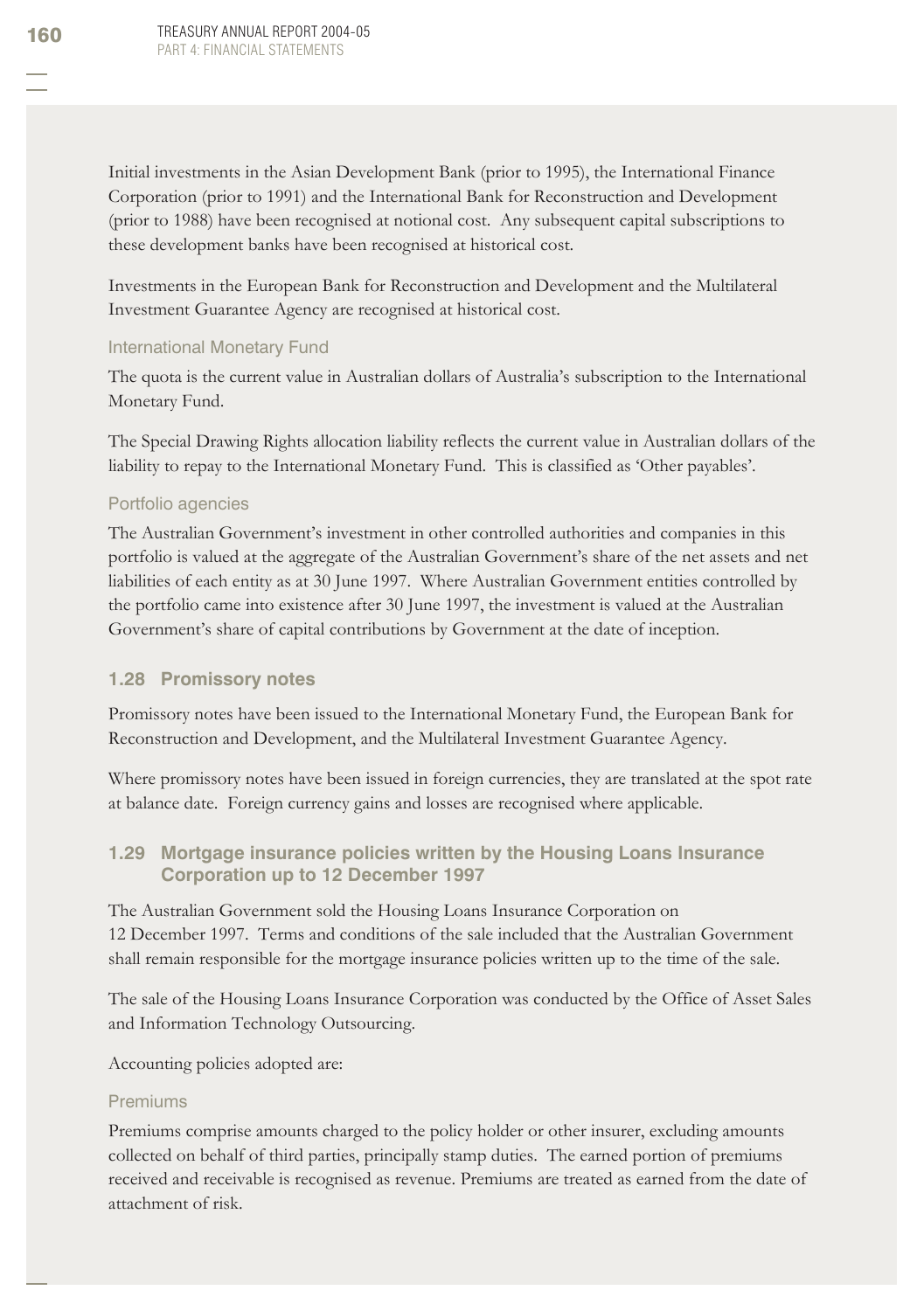Premiums received in respect of insured loans are apportioned over a number of years in accordance with an actuarial determination of the pattern of risk in relation to the loans. Premium amounts carried forward in this way are credited to 'Provision for Unearned Premiums'.

#### Recoveries

Claims incurred recoveries and a receivable for outstanding recoveries are recognised in respect of insurance policies. The asset is assessed on an actuarial basis and covers recoveries incurred but not yet received, incurred but not yet reported and the anticipated direct and indirect costs of settling those claims. The asset (Housing Loans Insurance Corporation premiums receivable) has been recognised in Note 24, based on the estimated discounted future cash flows.

#### Claims

Claims incurred expense and a liability for outstanding claims are recognised in respect of insurance policies. The liability is assessed on an actuarial basis and covers claims incurred but not yet paid, incurred but not yet reported and the anticipated direct and indirect costs of settling those claims. The liability has been recognised based on the estimated discounted future cash flows.

#### Acquisition Costs

A portion of acquisition costs relating to unearned premium revenue is deferred in recognition that it represents future benefits. Deferred acquisition costs are amortised on an actuarial basis over the reporting periods expected to benefit from the expenditure.

#### **1.30 Provisions and contingent liabilities**

#### HIH Claims Support Scheme liability

HIH Claims Support Limited was established by the Insurance Council of Australia as a not-for-profit company to provide Australian Government funded assistance to policy holders suffering financial hardship as a result of the collapse of the HIH Group of companies, and the appointment on 15 March 2001 of the Provisional Liquidators of the HIH Group Companies. The HIH Claims Support Trust was established in order to perform its obligations under the *Commonwealth Management Agreement* dated 6 July 2001. As the beneficiary of this trust, the Australian Government is entitled to any residual balance of the trust, after the collection of recoveries and making of payments to claimants.

An actuarial assessment was conducted by an independent actuary as at February 2005, and the results of the review indicated that the overall cost of the scheme discounted to present value is estimated to be \$800 million. This estimate incorporates an allowance for future inflation and provides for the estimated costs of both the claim handling expenses and the scheme management fees.

Following a strategic review, the Scheme was closed to new applications on 27 February 2004, however the Australian Government has established a Gateway facility for special circumstance claims. Future applications will continue to be lodged under the Gateway, but at a substantially reduced level.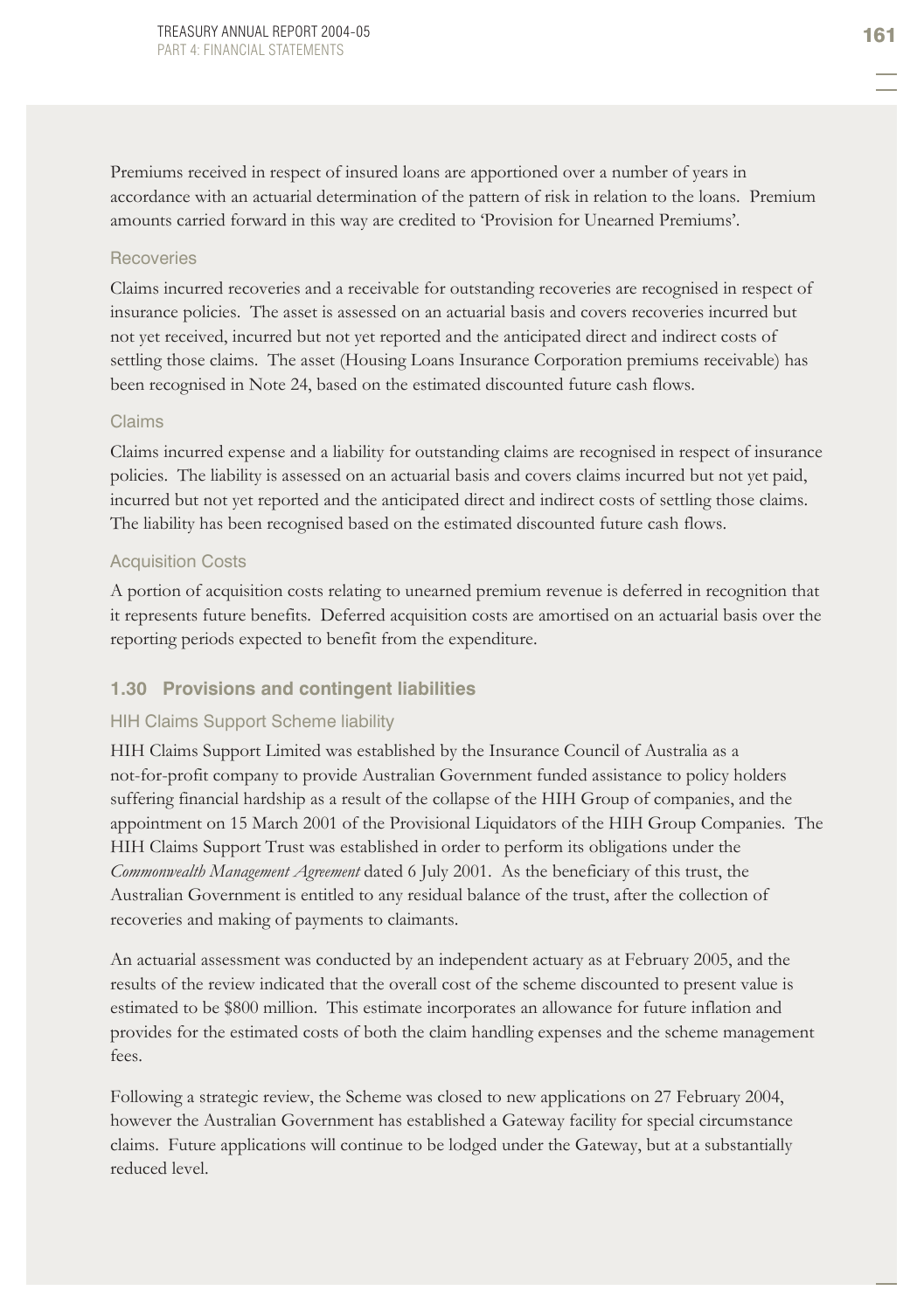HIH Claims Support Limited was wound-out of the Scheme at the end of August 2004, and a new claims manager took over the claims management, payment and recovery services from 1 September 2004.

The Australian Government will continue to assess the estimated liability in future years. Further assessments will also include quantifying possible recoveries to be made by the new claims manager (which will be acting as an agent of the Australian Government).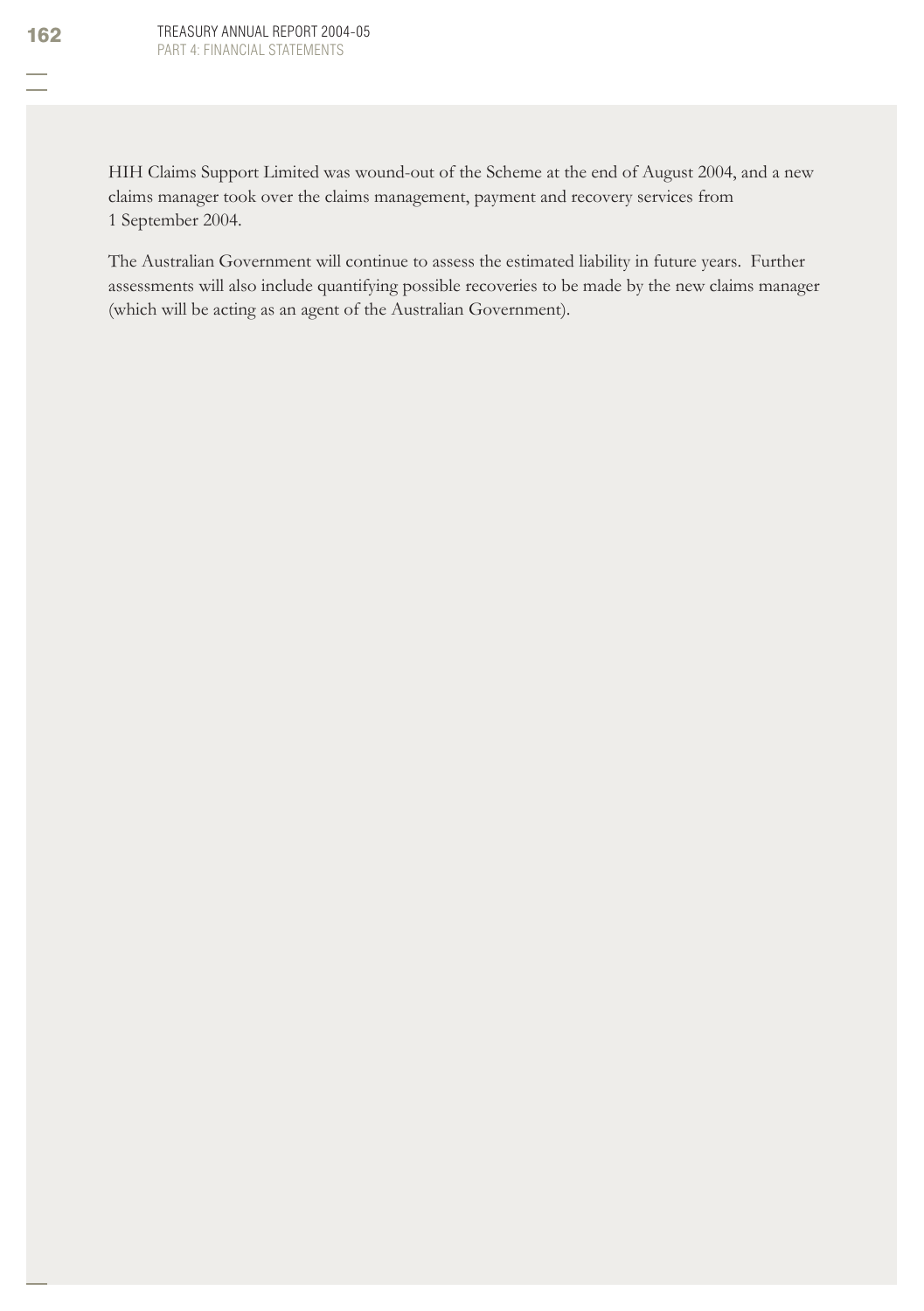# **Note 2: Adoption of Australian Equivalents to International Financial Reporting Standards from 2005-2006**

The Australian Accounting Standards Board has issued replacement Australian Accounting Standards to apply from 2005-06. The new standards are the Australian Equivalents to International Financial Reporting Standards (AEIFRS). The International Financial Reporting Standards are issued by the International Accounting Standards Board. The new standards cannot be adopted early. The standards being replaced are to be withdrawn with effect from 2005-06, but continue to apply in the meantime, including reporting periods ending on 30 June 2005.

The purpose of issuing AEIFRS is to enable Australian reporting entities reporting under the *Corporations Act 2001* to be able to more readily access overseas capital markets by preparing their financial reports according to accounting standards more widely used overseas.

For-profit entities complying with AEIFRS will be able to make an explicit and unreserved statement of compliance with International Financial Reporting Standards (IFRS) as well as a statement that the financial report has been prepared in accordance with Australian Accounting Standards.

AEIFRS contain certain additional provisions that will apply to not-for-profit entities, including Australian Government agencies. Some of these provisions are in conflict with IFRS, and therefore the Treasury will only be able to assert that the financial report has been prepared in accordance with Australian Accounting Standards.

AAS 29 *Financial Reporting by Government Departments* will continue to apply under AEIFRS.

Accounting Standard AASB 1047 *Disclosing the Impacts of Adopting Australian Equivalents to International Financial Reporting Standards* requires that the financial statements for 2004-05 disclose:

- an explanation of how the transition to AEIFRS is being managed;
- narrative explanations of the key policy differences arising from the adoption of AEIFRS;
- any known or reliably estimable information about the impacts on the financial report had it been prepared using the Australian equivalents to IFRS; and
- if the impacts of the above are not known or reliably estimable, a statement to that effect.

Where an entity is not able to make a reliable estimate, or where quantitative information is not known, the entity should update the narrative disclosures of the key differences in accounting policies that are expected to arise from the adoption of AEIFRS.

The purpose of this Note is to make these disclosures.

# Management of the transition to AEIFRS

The Treasury developed a plan for the implementation of Australian Equivalents to International Financial Reporting Standards. The Implementation Strategy Report was tabled and approved by the Audit Committee who is tasked with oversight of the transition to and implementation of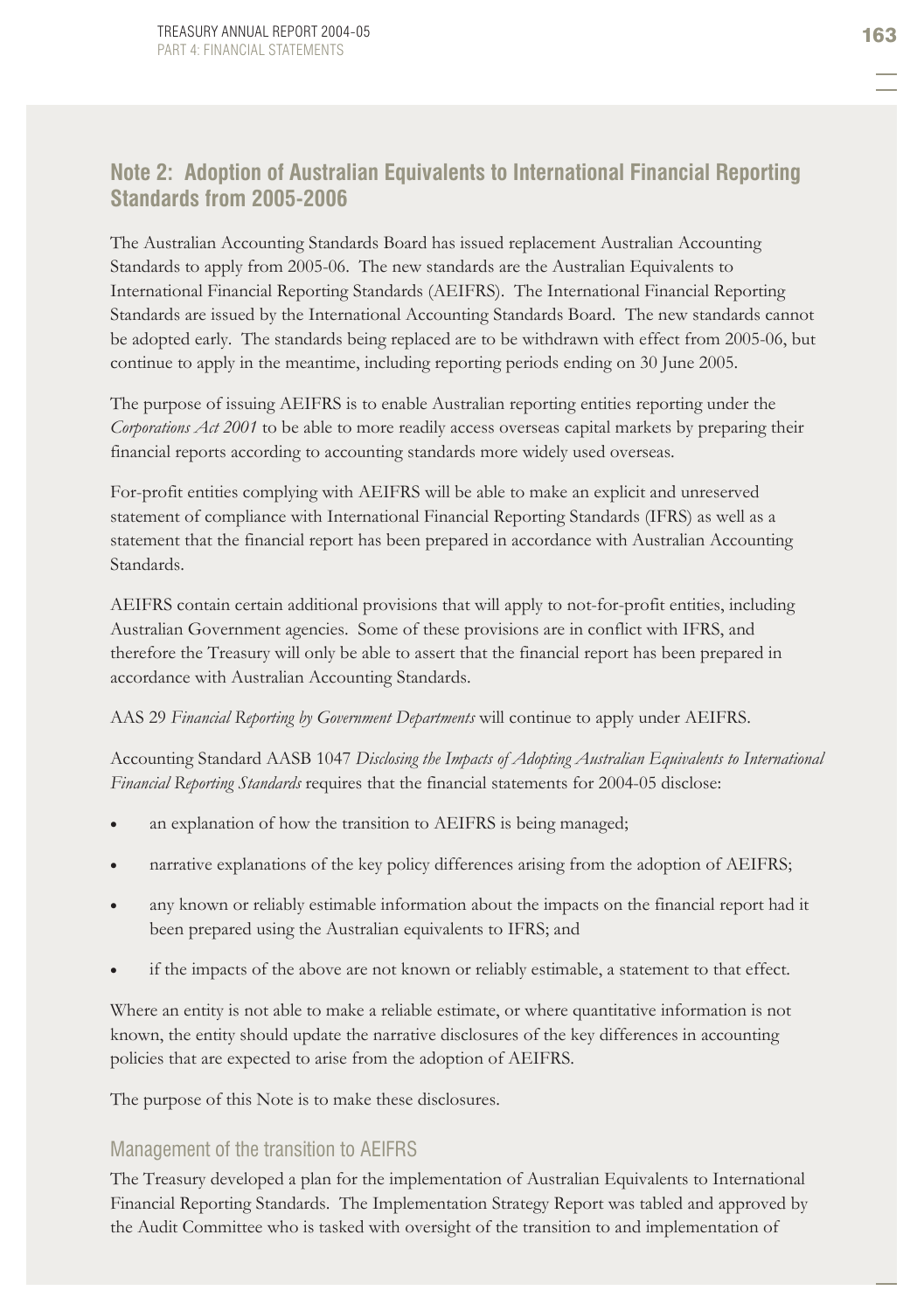AEIFRS. The Implementation Strategy Report also addresses the risks to successful achievement of the objectives and includes strategies to keep implementation on track to meet deadlines. The Chief Finance Officer is formally responsible for the project and reports regularly to the Audit Committee on progress against the formal plan approved by the Committee.

The Treasury engaged a subject matter expert to assist in the implementation of AEIFRS. As part of the implementation plan and for the smooth transition to AEIFRS, the following key tasks were completed.

- x A gap analysis was completed in October 2004, addressing the Treasury's accounting policy differences between the current AASB standards and AEIFRS;
- x System changes, including FMIS, operational procedures and processes, were identified to enable Treasury to report under the AEIFRS, including those necessary to capture data under both sets of rules for 2004-05. This included the testing and implementation of those changes; and
- x A transitional balance sheet as at 1 July 2004 under AEIFRS was audited and presented to the Audit Committee on 20 May 2005.

The Treasury's 2004-05 balance sheet under AEIFRS will be reported to the Department of Finance and Administration in line with their reporting deadlines, that is 30 September 2005.

### Major changes in accounting policy

The Treasury believes that the first financial report prepared under AEIFRS that is at 30 June 2006, will be prepared on the basis that the Treasury will be a first time adopter under AASB 1 *First-time Adoption of Australian Equivalents to International Financial Reporting Standards*. Changes in accounting policies under AEIFRS are applied retrospectively that is as if the new policy had always applied except in relation to the exemptions available under AASB 1. This means that an AEIFRS compliant balance sheet had to be prepared as at 1 July 2004. This will enable the 2005-06 financial statements to report comparatives under AEIFRS.

The Treasury has elected to apply the exemptions allowed by AASB 1 on items relating to AASB 132 *Financial Instruments: Presentation and Disclosure*, AASB 139: *Financial Instruments: Recognition and Measurement* and AASB 1023: *General Insurance Contracts*. Opening balances for these items have not been restated.

Changes to major accounting policies are discussed in the following paragraphs.

Management's review of the quantitative impacts of AEIFRS represents the best estimates of the impacts of the changes as at reporting date. The actual effects of the impacts of AEIFRS may differ from these estimates due to:

- continuing review of the impacts of AEIFRS on the Treasury operations;
- potential amendments to the AEIFRS and AEIFRS Interpretations; and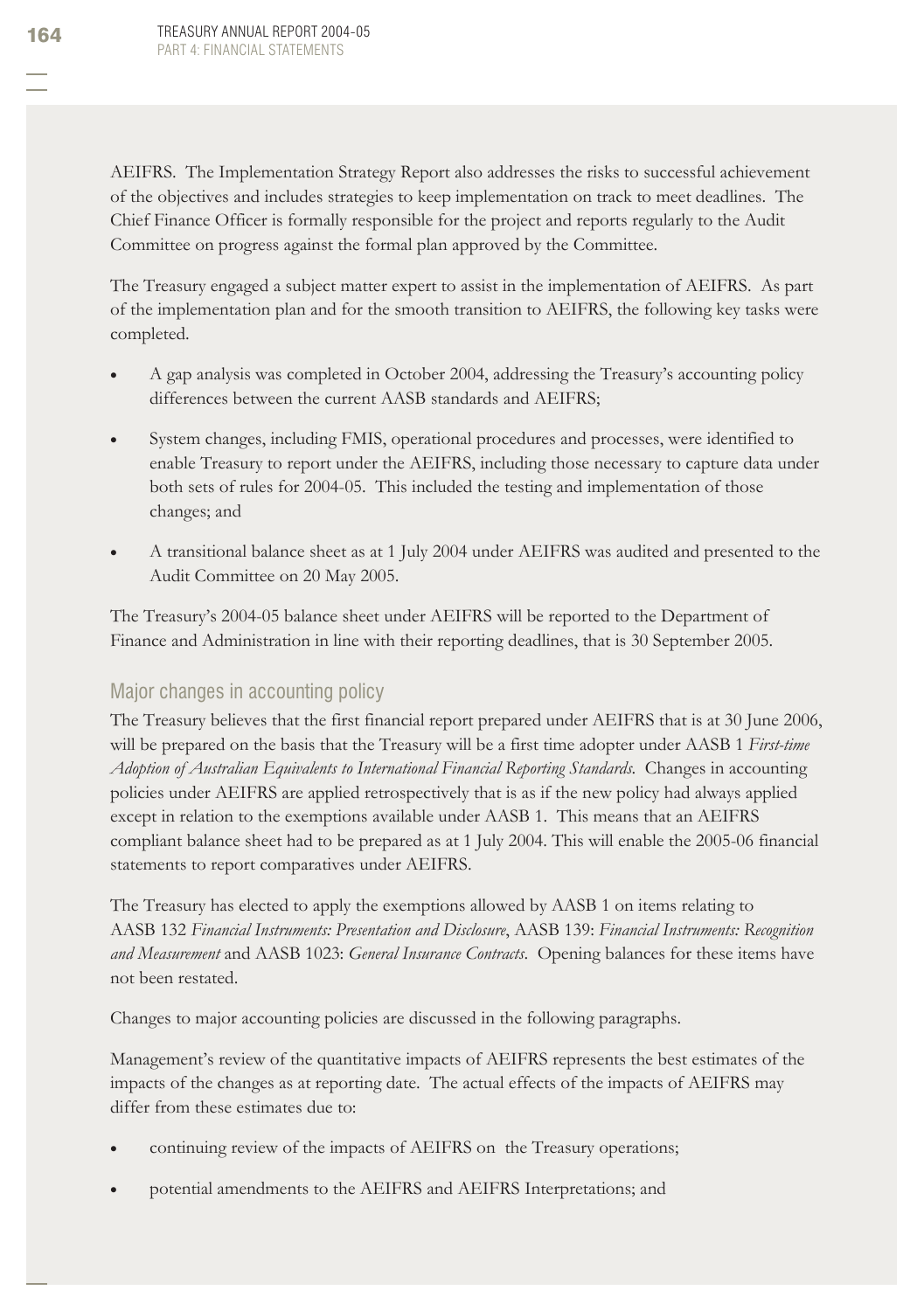emerging interpretation as to the accepted practice in the application of AEIFRS and the AEIFRS Interpretations.

### Property plant and equipment

It is expected that the 2005-06 *Finance Minister's Orders* will continue to require property plant and equipment assets to be valued at fair value in 2005-06.

The impact of this change on these financial statements would be to recognise an increment on the re-valued assets.

Accordingly, Note 9 reflects these changes.

### Intangible Assets

The Treasury currently recognises internally-developed software assets on the cost basis. The carrying amounts include amounts that were originally measured at deprival valuation and subsequently deemed to be cost under transitional provisions available on the introduction of AAS 38 *Revaluation of Non-current Assets* in 2000-01 and AASB 1041 of the same title in 2001-02.

The Australian Equivalent on Intangibles does not permit intangibles to be measured at valuation unless there is an active market for the intangible. The Treasury's internally-developed software is specific to the needs of the Treasury and is not traded. Accordingly, the Treasury will derecognise the revaluation component of the carrying amount of these assets on adoption of the Australian Equivalent.

### Impairment of Non-Current Assets

Treasury's policy on impairment of non-current assets is at Note 1.13.

Under AEIFRS these assets will be subject to assessment for impairment and, if there are indications of impairment, an assessment of the degree of impairment. (Impairment measurement must also be done, irrespective of any indications of impairment, for intangible assets not yet available for use). The impairment test is that the carrying amount of an asset must not exceed the greater of (a) its fair value less costs to sell and (b) its value in use. 'Value in use' is the net present value of net cash inflows for cash generating units of the Treasury and depreciated replacement cost for other assets which would be replaced if Treasury were deprived of them.

An impairment assessment of the Treasury's assets indicated that no adjustments will be required.

### Decommissioning, Restoration and Make-good

When assessing accommodation leases for the preparation of the opening balance sheet, no obligations under the leases for make-good were determined.

#### Inventory

The Treasury recognises inventory not held for sale at cost, except where no longer required, in which case net realisable value is applied.

The new Australian Equivalent standard will require inventory held for distribution for no consideration or at a nominal amount to be carried at the lower of cost or current replacement cost.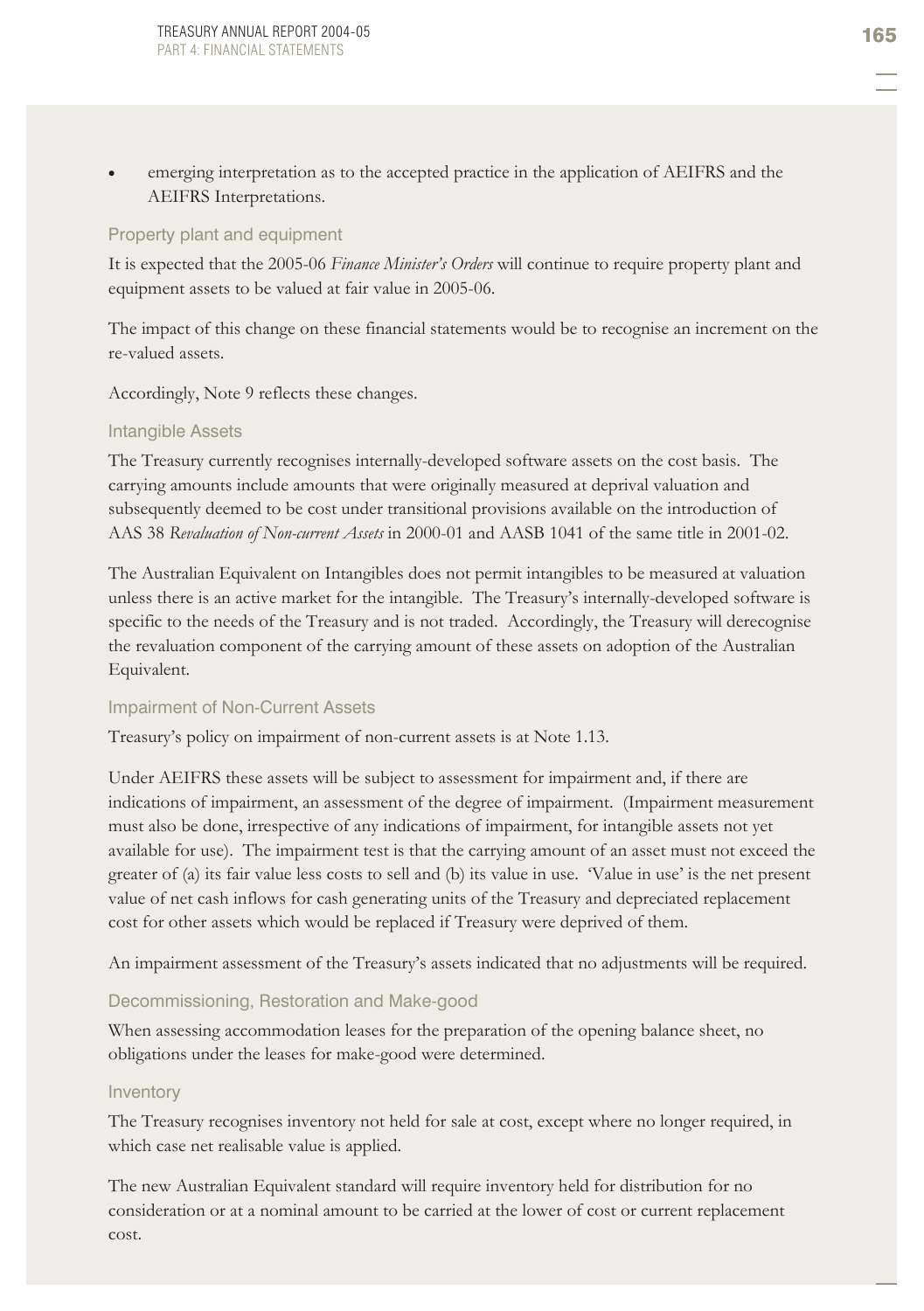An assessment was made and it was found that in all instances the current replacement cost of inventory was equal or greater than the original cost. Therefore no adjustment was required.

#### Income tax equivalents

Under AASB 112 *Income Taxes,* deferred tax balances are determined using the balance sheet method which calculates temporary differences based on the carrying amounts of an entity's assets and liabilities in the Statement of Financial Position and their associated tax bases. In addition, current and deferred taxes attributable to amounts recognised directly in equity are also recognised directly in equity.

### Employee benefits

The provision for long service leave is measured at the present value of estimated future cash outflows using market yields as at the reporting date on national government bonds.

The 2003-04 financial reports noted that the AEIFRS standards may require the market yield on corporate bonds to be used. The AASB has decided that a deep market in high quality corporate bonds does not exist and therefore national government bonds will be referenced.

AEIFRS require that annual leave that is not expected to be taken within 12 months of balance date is to be discounted. After assessing the staff leave profile, the Treasury reduced its employee provision liability by \$23,408.

### Administered items

Assessment of the administered assets and liabilities of the Treasury indicate that there are no adjustments due to the transition to AEIFRS.

### Financial instruments

AEIFRS include an option for entities not to restate comparative information in respect of financial instruments in the first AEIFRS report. It is expected that the FMO's will require entities to use this option. Therefore, the amounts for financial instruments presented in the Treasury's 2004-05 primary financial statements are not expected to change as a result of the adoption of AEIFRS.

The Treasury will be required by AEIFRS to review the carrying amounts of financial instruments at 1 July 2005 to ensure they align with the accounting policies required by AEIFRS. It is expected that the carrying amounts of financial instruments held by Treasury will not materially change as a result of this process.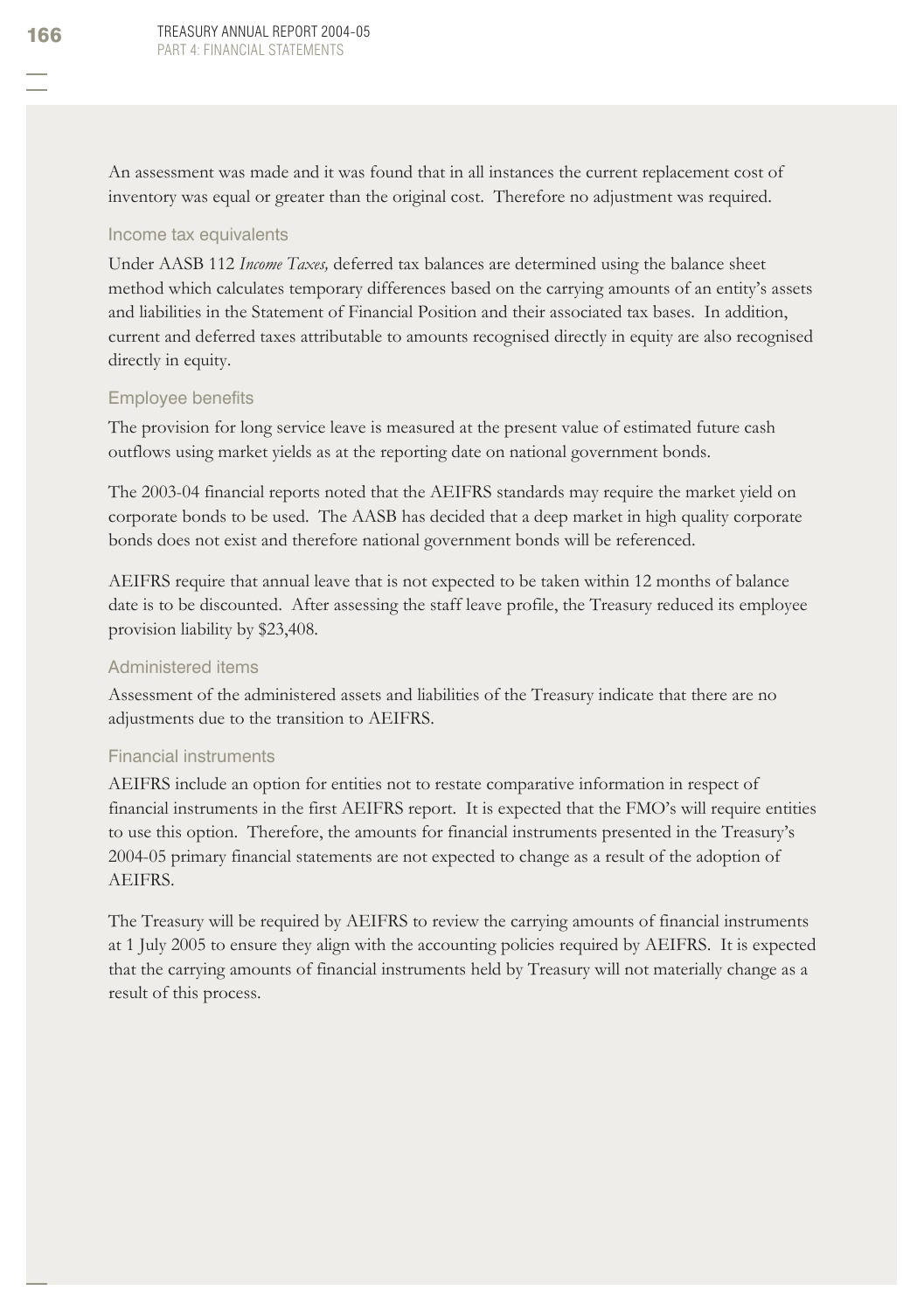#### Reconciliation of impacts — AGAAP to AEIFRS

|                                                           | 2005   | 2004   |
|-----------------------------------------------------------|--------|--------|
|                                                           | \$'000 | \$'000 |
| Reconciliation of departmental equity                     |        |        |
| Total departmental equity under AGAAP                     | 62,468 | 39,564 |
| Adjustments to accumulated results                        | 23     | 3,043  |
| <b>Total equity under AEIFRS</b>                          | 62,491 | 42,607 |
| <b>Reconciliation of Departmental Accumulated Results</b> |        |        |
| <b>Total Departmental Accumulated Results under AGAAP</b> | 41,201 | 24,306 |
| Adjustments to employee provisions                        | 23     | 23     |
| <b>Total accumulated results under AEIFRS</b>             | 41,224 | 24,329 |
| Reconciliation of departmental reserves                   |        |        |
| Total departmental reserves under AGAAP                   | 9,037  | 6,017  |
| Adjustments                                               |        | 3,020  |
| <b>Total reserves under AEIFRS</b>                        | 9,037  | 9,037  |
| Reconciliation of departmental contributed equity         |        |        |
| Total departmental contributed equity under AGAAP         | 12,230 | 9,241  |
| Adjustments                                               |        |        |
| <b>Total contributed equity under AEIFRS</b>              | 12,230 | 9,241  |
| Reconciliation of net surplus from ordinary activities    |        |        |
| for the year ended 30 June 2005                           |        |        |
| Total departmental surplus under AGAAP                    | 16,892 |        |
| Adjustments                                               |        |        |
| <b>Total net surplus under AEIFRS</b>                     | 16,892 |        |

Note: 30 June 2005 total represents the accumulated impacts of AEIFRS from the date of transition.

## **Note 3: Events occurring after balance date**

The Reserve Bank of Australia has calculated a dividend of \$1.363 billion in respect of its results for the year ended 30 June 2005 (\$0.694 billion 2003-04). The Treasurer will ratify the payment in accordance with the recommendation of the Reserve Bank of Australia's Board of Directors. As a consequence, the Treasury will record this dividend income in its accounts for the year ended 30 June 2006 in accordance with its accounting policy (Note 1.24).

On 1 July 2005 the Royal Australian Mint was prescribed as an agency under the *Financial Management and Accountability Act 1997* and as such will cease to be consolidated in the Treasury annual report from this date, however it will remain within the Treasury portfolio.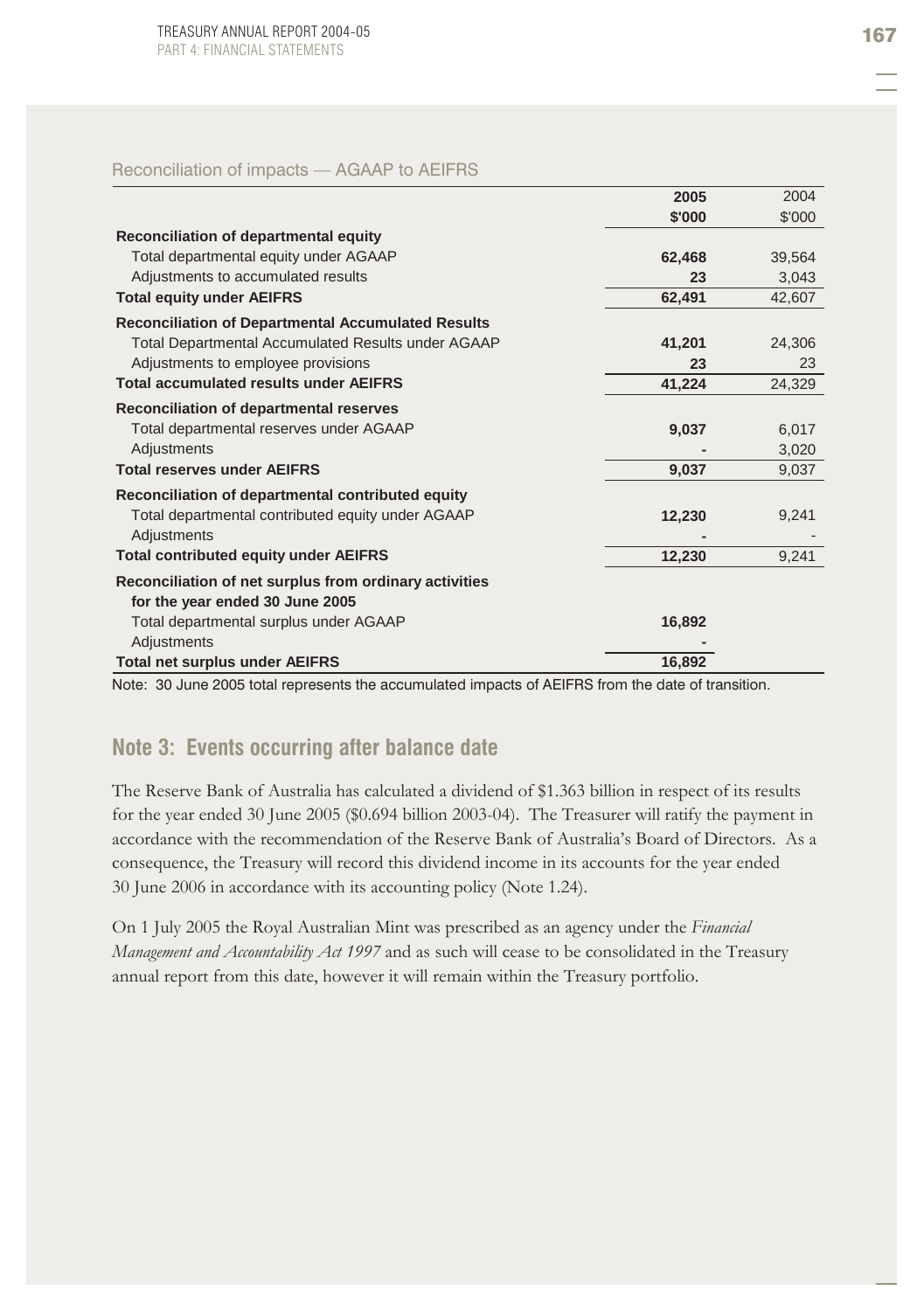# **Note 4: Operating revenues**

|                                       | 2005    | 2004    |
|---------------------------------------|---------|---------|
|                                       | \$'000  | \$'000  |
| Note 4A: Revenue from Government      |         |         |
| <b>Appropriations</b>                 |         |         |
| Departmental outputs                  | 124,144 | 99,965  |
| Revenues from prior year              | 2,411   | 2,405   |
| <b>Total revenues from Government</b> | 126,555 | 102,370 |
| Note 4B: Goods and services           |         |         |
| Provision of goods to:                |         |         |
| <b>Related entities</b>               | 37,384  | 17,885  |
| <b>External entities</b>              | 17,262  | 21,776  |
| Rendering of services to:             |         |         |
| <b>Related entities</b>               | 5,420   | 2,927   |
| <b>External entities</b>              | (4)     | 2,275   |
| Operating lease rental                | 55      |         |
| <b>Total goods and services</b>       | 60,117  | 44,863  |
| Note 4C: Interest                     |         |         |
| Interest on deposits                  | 479     | 236     |
| Note 4D: Revenue from sale of assets  |         |         |
| Infrastructure, plant and equipment   | 81      | 23      |
| Intangibles                           |         | 14      |
| Total revenue from sale of assets     | 81      | 37      |
| Note 4E: Other revenues               |         |         |
| Other                                 | 623     | 1,895   |
| Resources received free of charge     | 468     | 406     |
| <b>Total other revenues</b>           | 1,091   | 2,301   |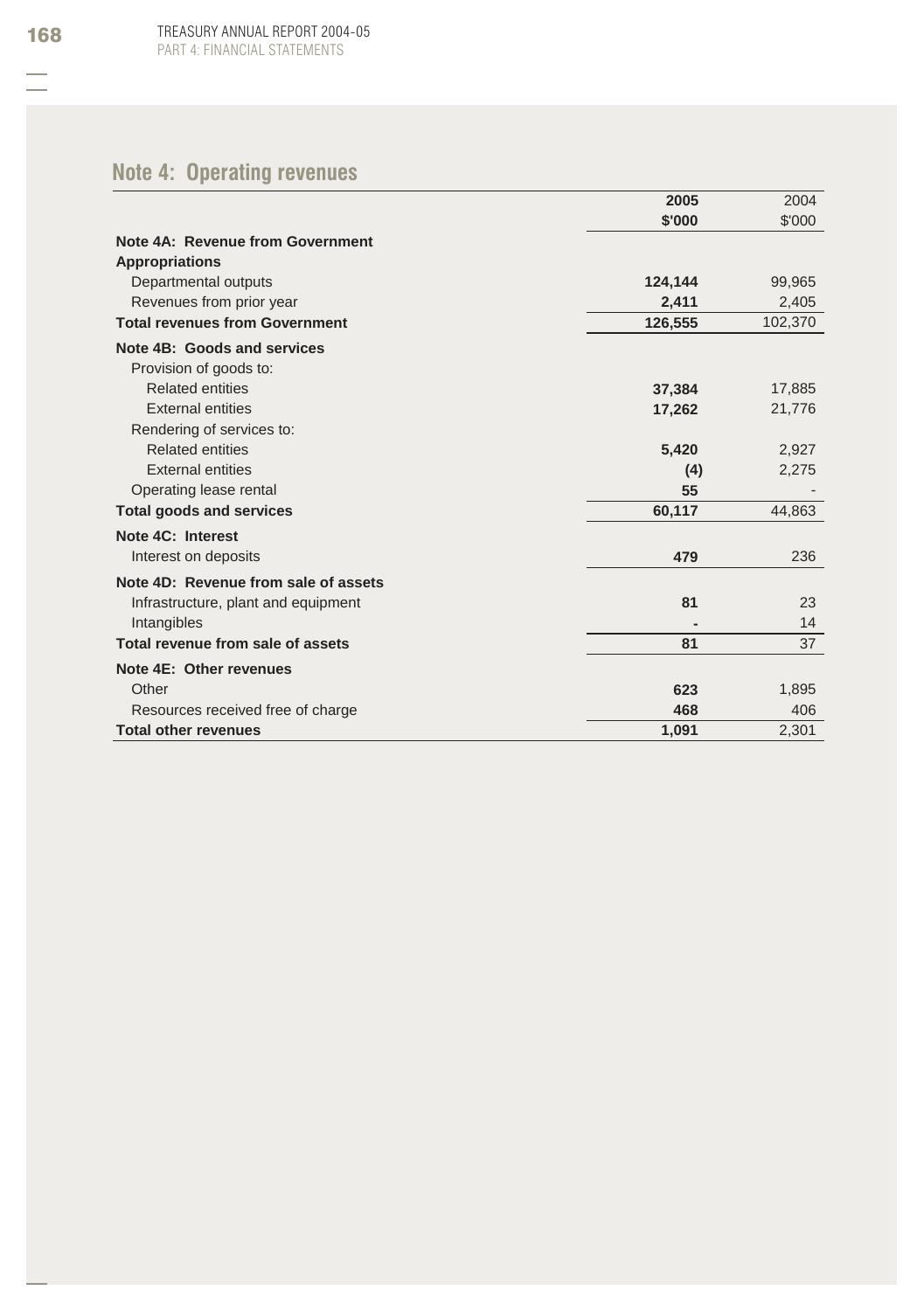### **Note 5: Operating expenses**

|                                              | 2005   | 2004         |
|----------------------------------------------|--------|--------------|
|                                              | \$'000 | \$'000       |
| Note 5A: Employee expenses                   |        |              |
| Wages and salary                             | 63,252 | 59,461       |
| Superannuation                               | 13,100 | 11,293       |
| Leave and other entitlements                 | 7,566  | 9,930        |
| Separation and redundancies                  | 24     | 106          |
| Workers compensation premiums                | 506    | 662          |
| Other                                        | 2,503  | 2,136        |
| <b>Total employee expenses</b>               | 86,951 | 83,588       |
| Note 5B: Supplier expenses                   |        |              |
| Provision of goods from:                     |        |              |
| <b>Related entities</b>                      | 282    | 698          |
| <b>External entities</b>                     | 40,280 | 27,717       |
| Rendering of services from:                  |        |              |
| <b>Related entities</b>                      | 13,364 | 8,732        |
| <b>External entities</b>                     | 17,070 | 14,658       |
| Operating lease rentals <sup>1</sup>         | 8,017  | 7,582        |
| <b>Total supplier expenses</b>               | 79,013 | 59,387       |
| Note 5C: Depreciation and amortisation       |        |              |
| <b>Depreciation</b>                          |        |              |
| Other infrastructure, plant and equipment    | 1,717  | 1,346        |
| Buildings - leasehold improvements           | 735    | 831          |
| <b>Total depreciation</b>                    | 2,452  | 2,177        |
| Amortisation                                 |        |              |
| Intangibles - computer software              | 815    | 1,080        |
| Assets held under finance lease              | 1,621  | 1,563        |
| <b>Total amortisation</b>                    | 2,436  | 2,643        |
| <b>Total depreciation and amortisation</b>   | 4,888  | 4,820        |
| Note 5D: Write down and impairment of assets |        |              |
| <b>Financial assets</b>                      |        |              |
| Receivables - bad and doubtful debt expense  | 9      | $\mathbf{1}$ |
| <b>Non-financial assets</b>                  |        |              |
| Infrastructure, plant and equipment          | 148    | 514          |
| Intangibles                                  | 32     |              |
| Total write down and impairment of assets    | 189    | 515          |
| Note 5E: Value of assets sold                |        |              |
| Infrastructure, plant and equipment          | 80     | 19           |
| Intangibles                                  |        | 12           |
| <b>Total value of assets sold</b>            | 80     | 31           |

1 These comprise minimum lease payments only.

### **Note 6: Business operations**

The Mint operates via a special account. Payments made from this account are for the purposes of business operations. The balance of the special account is disclosed at Note 31G.

During 2004-05 the Australian Government Actuary's business operation status was revoked by the Minister for Finance and Administration. The Australian Government Actuary continues to operate via a special account and the balance of the special account is disclosed at Note 31G.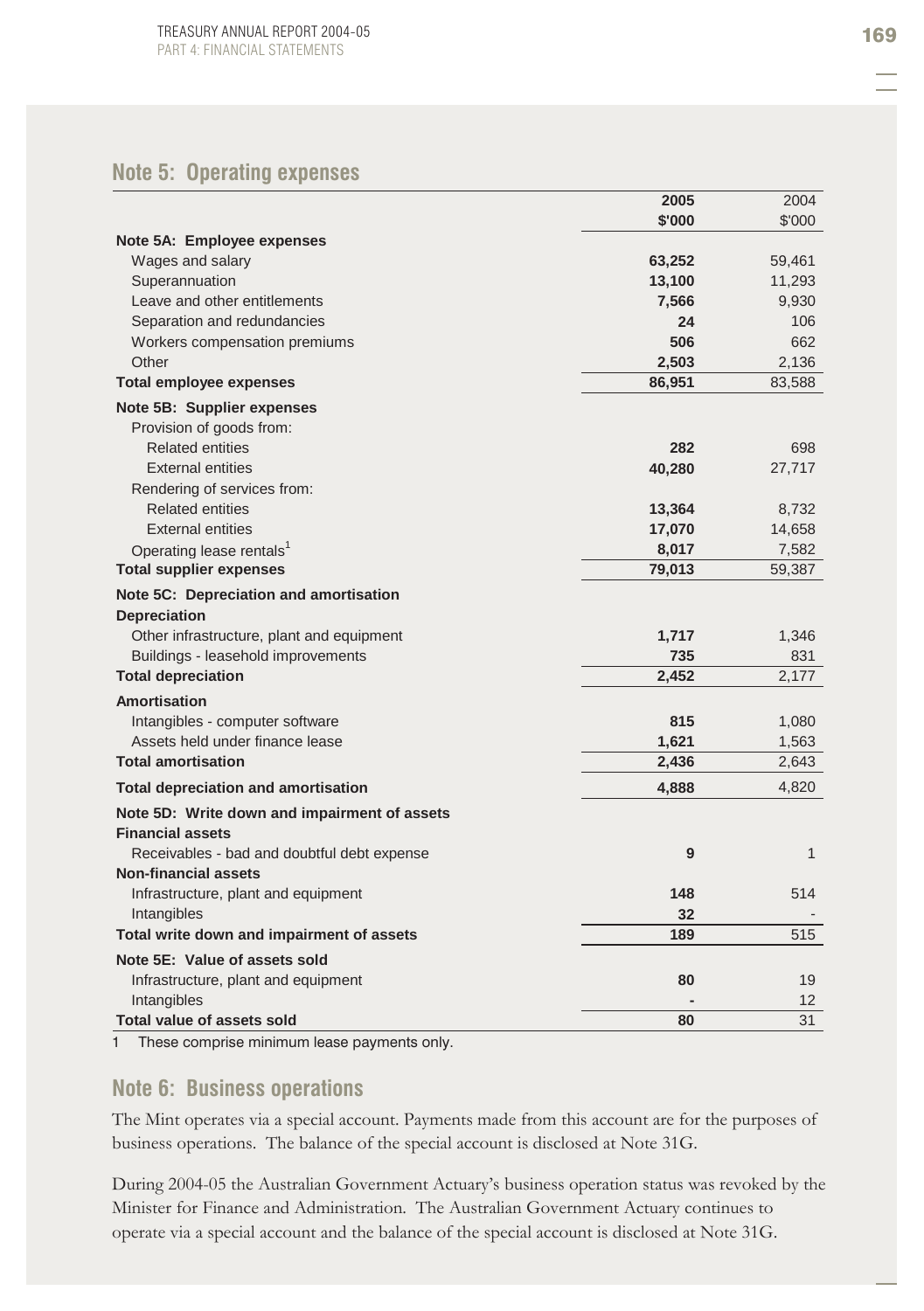# **Note 7: Borrowing cost expense/Competitive neutrality expense**

|                                         | 2005   | 2004   |
|-----------------------------------------|--------|--------|
|                                         | \$'000 | \$'000 |
| Note 7A: Borrowing costs expense        |        |        |
| Leases                                  | 124    | 165    |
| <b>Total borrowing costs expense</b>    | 124    | 165    |
| Note 7B: Competitive neutrality expense |        |        |
| Bank deposit interest equivalent        | (479)  | (236)  |
| Payroll tax equivalent                  | 416    | 374    |
| Australian income tax equivalent        | 186    | 990    |
| Total competitive neutrality expense    | 123    | 1.128  |

# **Note 8: Financial assets**

|                                                      | 2005   | 2004   |
|------------------------------------------------------|--------|--------|
|                                                      | \$'000 | \$'000 |
| Note 8A: Cash                                        |        |        |
| Cash:                                                |        |        |
| Special accounts                                     | 9,290  | 12,666 |
| Departmental (other than special accounts)           | 3,593  | 2,739  |
| <b>Total cash</b>                                    | 12,883 | 15,405 |
| Note 8B: Receivables                                 |        |        |
| Goods and services                                   | 1,555  | 2,421  |
| Less: Provision for doubtful debts                   | (5)    | (5)    |
| Total goods and services                             | 1,550  | 2,416  |
| Net GST receivable from the ATO                      | 623    | 395    |
| Interest                                             | 479    | 286    |
| Appropriations receivable - undrawn                  | 33,197 | 16,333 |
| Other                                                | 1,660  | 638    |
| Total receivables (net)                              | 37,509 | 20,068 |
| All receivables are current assets                   |        |        |
| Receivables (gross) are aged as follows:             |        |        |
| Not overdue                                          | 35,833 | 18,571 |
| Overdue by:                                          |        |        |
| Less than 30 days                                    | 1,499  | 1,381  |
| 30 to 60 days                                        | 16     | 34     |
| 61 to 90 days                                        | 6      | 19     |
| More than 90 days                                    | 160    | 68     |
| Total receivables (gross)                            | 37,514 | 20,073 |
| The provision for doubtful debts is aged as follows: |        |        |
| Current                                              |        | (5)    |
| Overdue by:                                          |        |        |
| More than 90 days                                    | (5)    |        |
| Total provision for doubtful debts                   | (5)    | (5)    |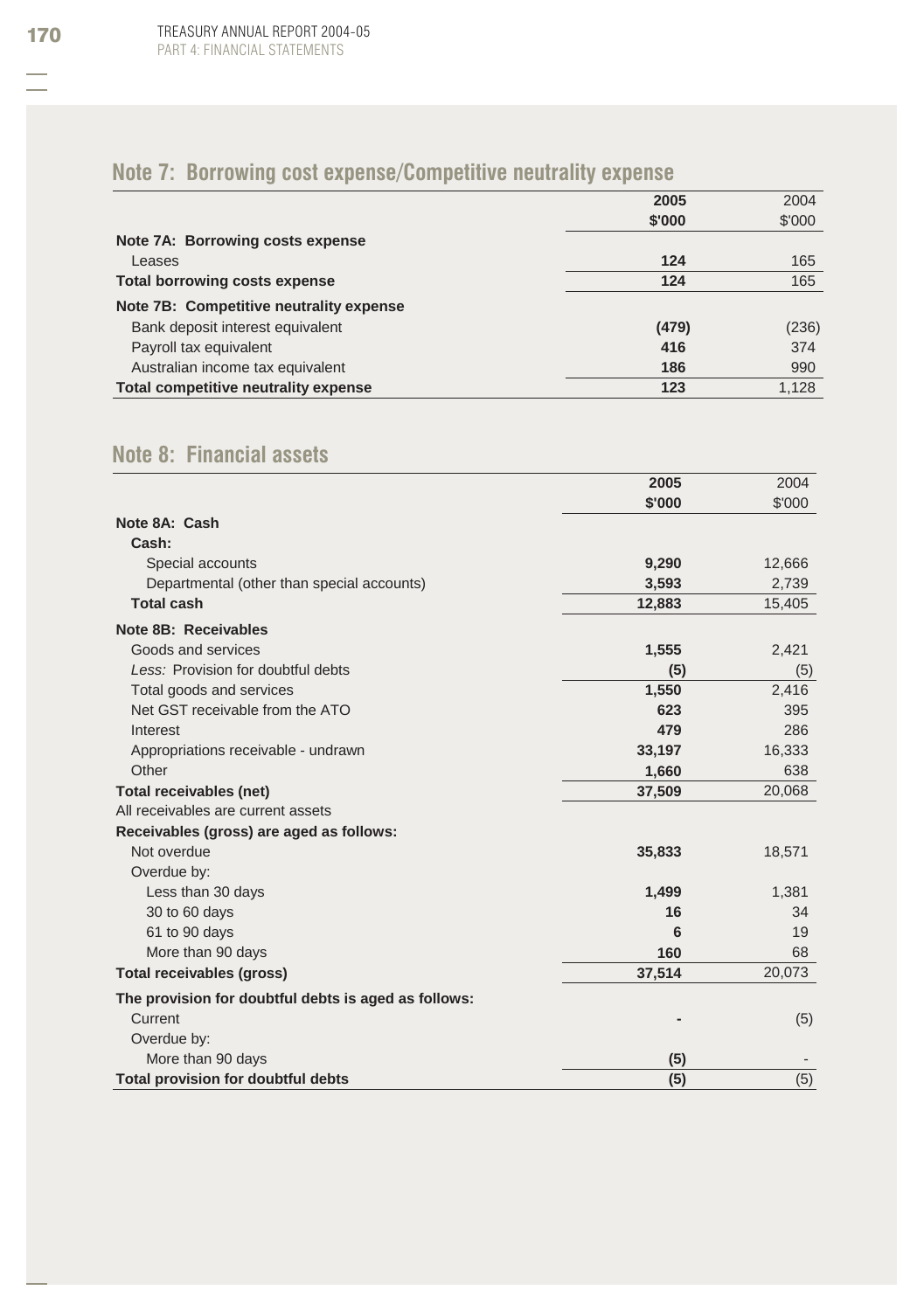# **Note 9: Non-financial assets**

|                                                  | 2005           | 2004     |
|--------------------------------------------------|----------------|----------|
|                                                  | \$'000         | \$'000   |
| Note 9A: Land and buildings                      |                |          |
| Leasehold improvements - at cost                 |                |          |
| At cost                                          | 613            |          |
| Accumulated amortisation                         | (12)           |          |
| Total leasehold improvements - at cost           | 601            |          |
| Leasehold improvements - at 2005 valuation       |                |          |
| At valuation (fair value)                        | 10,514         |          |
| Accumulated amortisation                         | (2,987)        |          |
| Total leasehold improvements - at 2005 valuation | 7,527          |          |
| Leasehold improvements - at 2002 valuation       |                |          |
| At valuation (deprival)                          |                | 9,953    |
| Accumulated amortisation                         |                | (3,083)  |
| Total leasehold improvements - at 2002 valuation |                | 6,870    |
| Total land and buildings (non-current)           | 8,128          | 6,870    |
| Note 9B: Infrastructure, plant and equipment     |                |          |
| Plant and equipment - at cost                    |                |          |
| At cost                                          | 5,049          | 6,930    |
| Accumulated depreciation                         | (217)          | (2,057)  |
| Total plant and equipment - at cost              | 4,832          | 4,873    |
| Plant and equipment - at 2005 valuation          |                |          |
| At valuation (fair value)                        | 7,320          |          |
| Accumulated depreciation                         | (932)          |          |
| Total plant and equipment - at 2005 valuation    | 6,388          |          |
| Plant and equipment - at 2004 valuation          |                |          |
| At valuation (fair value)                        | 2,900          | 2,905    |
| Accumulated depreciation                         | (530)          |          |
| Total plant and equipment - at 2004 valuation    | 2,370          | 2,905    |
| Plant and equipment - at 2002 valuation          |                |          |
| At valuation (deprival)                          |                | 2,510    |
| Accumulated depreciation                         |                | (1, 387) |
| Total plant and equipment - at 2002 valuation    | $\overline{a}$ | 1,123    |
| Plant and equipment under finance lease          |                |          |
| Under finance lease                              | 2,722          | 4,884    |
| Accumulated amortisation                         | (1, 368)       | (2,593)  |
| Total plant and equipment under finance lease    | 1,354          | 2,291    |
| Total infrastructure, plant and equipment        |                |          |
| (non-current)                                    | 14,944         | 11,192   |
| Note 9C: Intangibles computer software           |                |          |
| Externally acquired (in progress)                |                | 209      |
| At cost                                          | 6,963          | 7,859    |
| Accumulated amortisation                         | (5, 158)       | (5,982)  |
| <b>Total computer software</b>                   | 1,805          | 2,086    |
| Total intangibles (non-current)                  | 1.805          | 2,086    |

All revaluations are independent and are conducted in accordance with the revaluation policy stated at Note 1.12. In 2004-05 the revaluations were performed by an independent valuer, Preston Rowe Paterson NSW Pty Limited. The revaluations in 2003-04 were performed by an independent valuer, the Australian Valuation Office.

Revaluation increments of \$1,380,000 for leasehold improvements (2004: \$0) and \$1,640,000 for property, plant and equipment (2004: \$535,000) was made to the asset revaluation reserve.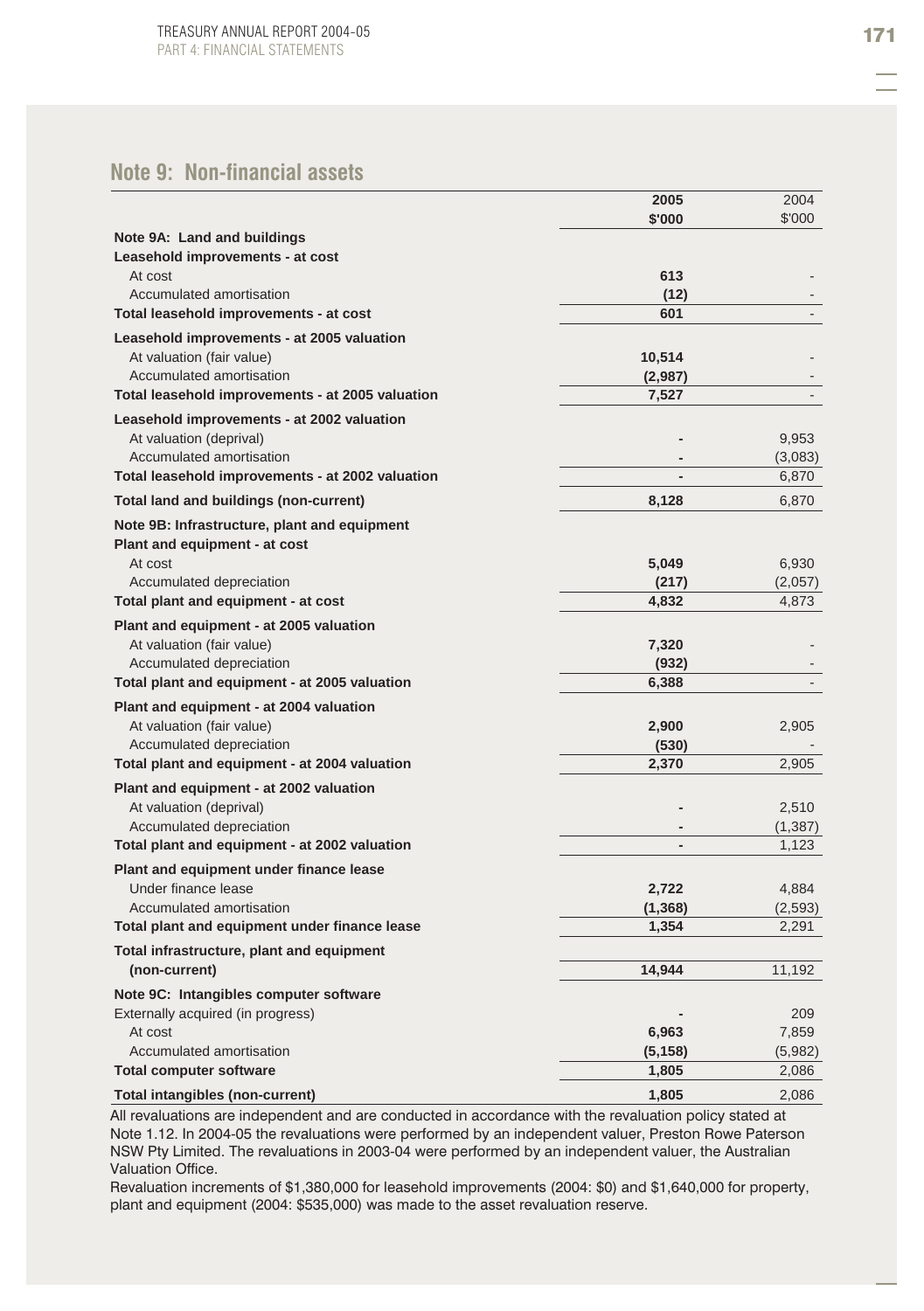| ÷                                       | of the onening and olocing belonger |
|-----------------------------------------|-------------------------------------|
| $=$<br>÷<br>Š<br><b>CO</b><br>۰         |                                     |
| asset                                   |                                     |
| ÷<br>financi<br>$\frac{1}{1}$<br>⋍<br>⋍ | $\frac{1}{2}$<br>iniinati<br>ö      |
| ×<br>×<br>5<br>¢<br>فسباه<br>ź          | Toblo A                             |

| ć<br>נ<br>נ                             |
|-----------------------------------------|
| į<br>$\overline{a}$<br>Ì<br>j<br>ļ      |
| I<br>ļ                                  |
|                                         |
| i<br>ļ<br>I                             |
| į<br>¢<br>l                             |
| $\overline{\S}$<br>ļ                    |
| ì<br>١                                  |
| I<br>١                                  |
| i<br>ļ<br>Ó                             |
| į<br>$\overline{\phantom{a}}$<br>j      |
| ļ<br>2                                  |
| š<br>i<br>$\overline{\phantom{a}}$<br>j |
| Ì<br>$\overline{2}$<br>j<br>l           |
| j<br>S<br>$\frac{1}{3}$                 |
| $\overline{)}$<br>l<br>þ<br>l<br>ļ<br>١ |
| j<br>I<br>ļ<br>I<br>١                   |
| I                                       |
| Ś<br>١<br>Ì                             |
| ¢<br>l                                  |
| $\overline{\phantom{a}}$<br>١<br>î<br>١ |
| <b>PAP</b>                              |
| Ì<br>J<br>S                             |
| ļ<br>ļ                                  |
| ¢<br>ç<br>I                             |
| Ó<br>١<br>S                             |
| ï                                       |
| I<br>۱<br>ļ                             |
| I<br>۱<br>j<br>I                        |
| $\ddot{\epsilon}$<br>ì                  |
| į<br>l<br>١                             |
| I<br>נ<br>ל<br>ă<br>I<br>Y              |
| ₫                                       |
| I<br>١<br>Ξ                             |
| $\frac{1}{a}$                           |
|                                         |

|                                       |        | Buildings on | Buildings-   | Other     | Computer |                         |
|---------------------------------------|--------|--------------|--------------|-----------|----------|-------------------------|
|                                       |        | freehold     | leasehold    | plant and | software |                         |
|                                       | Land   | land         | improvements | equipment |          | Total                   |
|                                       | \$'000 | \$'000       | \$'000       | \$'000    | \$'000   | 000.\$                  |
| As at 1 July 2004:                    |        |              |              |           |          |                         |
| Gross book value                      |        |              | 9,953        | 17,229    | 8,068    | 35,250                  |
| Accumulated depreciation/amortisation |        |              | (3,083)      | (6,037)   | (5, 982) | (15, 102)               |
| Opening net book value                |        |              | 6,870        | 11,192    | 2,086    | 20,148                  |
| Additions                             |        |              |              |           |          |                         |
| By purchase                           |        |              | 613          | 4,994     | 566      | 6,173                   |
| By finance lease                      |        |              |              | 684       |          | 684                     |
| Net revaluation increment/(decrement) |        |              | 1,380        | 1,640     |          | 3,020                   |
| Depreciation/amortisation expense     |        |              | (735)        | (3,338)   | (815)    | (4, 888)                |
| <b>Disposals</b>                      |        |              |              |           |          |                         |
| From disposal of entities or          |        |              |              |           |          |                         |
| operations (including restructuring)  |        |              |              | (3)       |          | $\widehat{\mathcal{C}}$ |
| Other disposals                       |        |              |              | (225)     | (32)     | (257)                   |
| As at 30 June 2005:                   |        |              |              |           |          |                         |
| Gross book value                      |        |              | 11,127       | 17,991    | 6,963    | 36,081                  |
| Accumulated depreciation/amortisation |        |              | (2,999)      | (3,047)   | (5, 158) | 11,204                  |
| Closing net book value                |        |              | 8,128        | 14,944    | 1,805    | 24,877                  |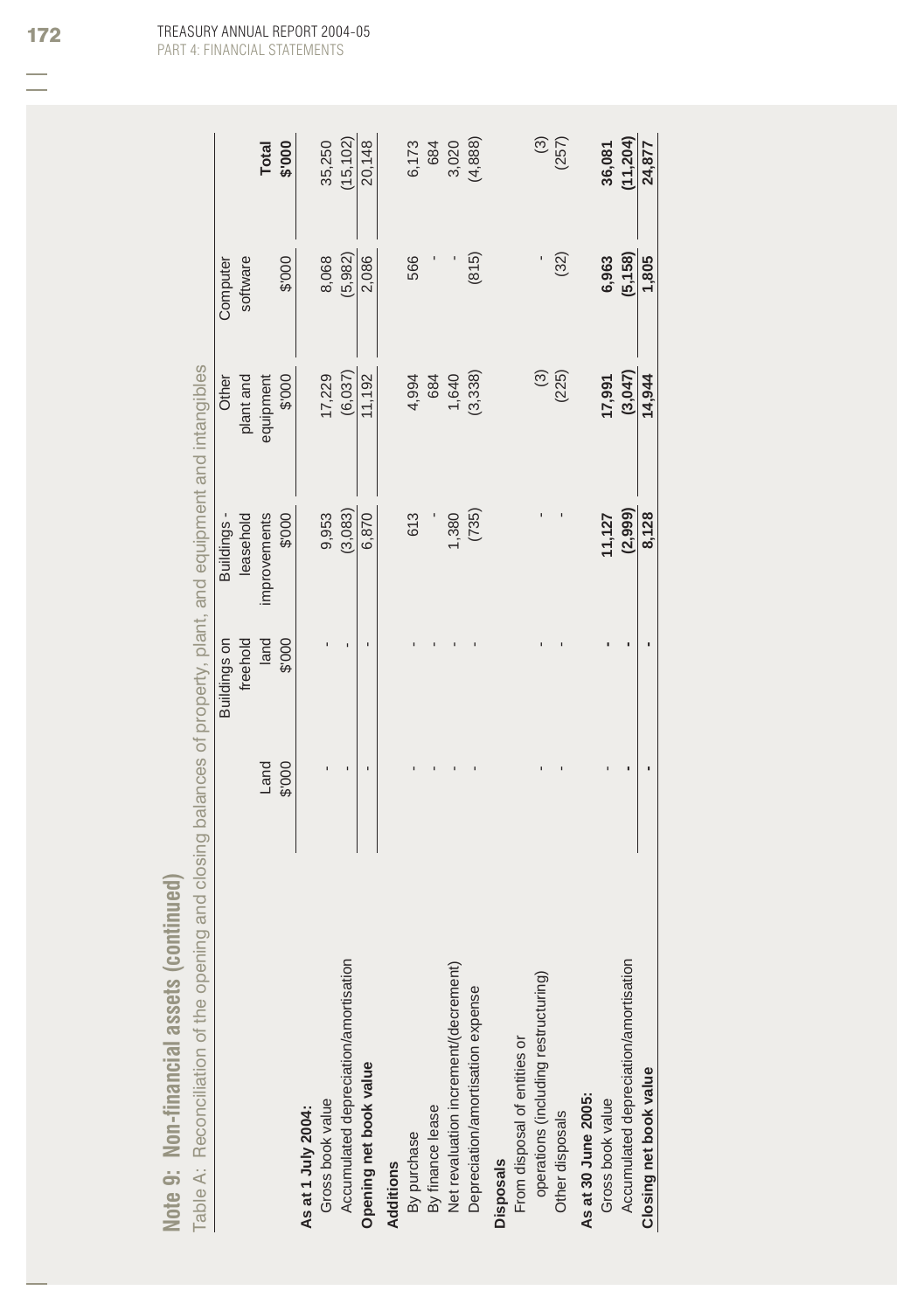| Note 9: Non-financial assets (continued                                                                                                                                                                       |        |              |                  |           |          |              |
|---------------------------------------------------------------------------------------------------------------------------------------------------------------------------------------------------------------|--------|--------------|------------------|-----------|----------|--------------|
| Property, plant and equipment and intangibles at valuation<br>Table B:                                                                                                                                        |        |              |                  |           |          |              |
|                                                                                                                                                                                                               |        | Buildings on | <b>Buildings</b> | Other     | Computer |              |
|                                                                                                                                                                                                               |        | freehold     | leasehold        | plant and | software |              |
|                                                                                                                                                                                                               | Land   | land         | improvements     | equipment |          | <b>Total</b> |
|                                                                                                                                                                                                               | \$'000 | \$'000       | \$'000           | 000.\$    | \$'000   | 000.\$       |
| As at 30 June 2005:                                                                                                                                                                                           |        |              |                  |           |          |              |
| Gross book value                                                                                                                                                                                              |        |              | 10,514           | 10,220    |          | 20,734       |
| Accumulated depreciation/amortisation                                                                                                                                                                         |        |              | (2, 987)         | (1,462)   |          | (4,449)      |
| Closing net book value                                                                                                                                                                                        |        | ٠            | 7,527            | 8,758     |          | 16,285       |
| As at 30 June 2004:                                                                                                                                                                                           |        |              |                  |           |          |              |
| Gross book value                                                                                                                                                                                              |        |              | 9,953            | 5,415     |          | 15,368       |
| Accumulated depreciation/amortisation                                                                                                                                                                         |        |              | (3,083)          | (1,387)   |          | (4,470)      |
| Closing net book value                                                                                                                                                                                        |        |              | 6,870            | 4,028     |          | 10,898       |
| Note: This table does not include assets purchased in 2003-04 or 2004-05 financial years as these assets are held at cost.<br>Table C: Property, plant and equipment and intangibles held under finance lease |        |              |                  |           |          |              |
|                                                                                                                                                                                                               |        | Buildings on | <b>Buildings</b> | Other     | Computer |              |
|                                                                                                                                                                                                               |        | freehold     | leasehold        | plant and | software |              |
|                                                                                                                                                                                                               | Land   | land         | improvements     | equipment |          | <b>Total</b> |
|                                                                                                                                                                                                               | \$'000 | \$'000       | \$'000           | \$'000    | \$'000   | \$'000       |
| As at 30 June 2005:                                                                                                                                                                                           |        |              |                  |           |          |              |
| Gross book value                                                                                                                                                                                              |        |              |                  | 2,722     |          | 2,722        |
| Accumulated depreciation/amortisation                                                                                                                                                                         |        |              |                  | (1,368)   |          | (1,368)      |
| Closing net book value                                                                                                                                                                                        |        | ı            |                  | 1,354     |          | 1,354        |
| As at 30 June 2004:                                                                                                                                                                                           |        |              |                  |           |          |              |
| Gross book value                                                                                                                                                                                              |        |              |                  | 4,884     |          | 4,884        |
| Accumulated depreciation/amortisation                                                                                                                                                                         |        |              |                  | (2,593)   |          | (2, 593)     |
| Closing net book value                                                                                                                                                                                        |        |              |                  | 2,291     |          | 2,291        |

Note 9: Non-financial assets (continued)

TREASURY ANNUAL REPORT 2004-05 173 PART 4: FINANCIAL STATEMENTS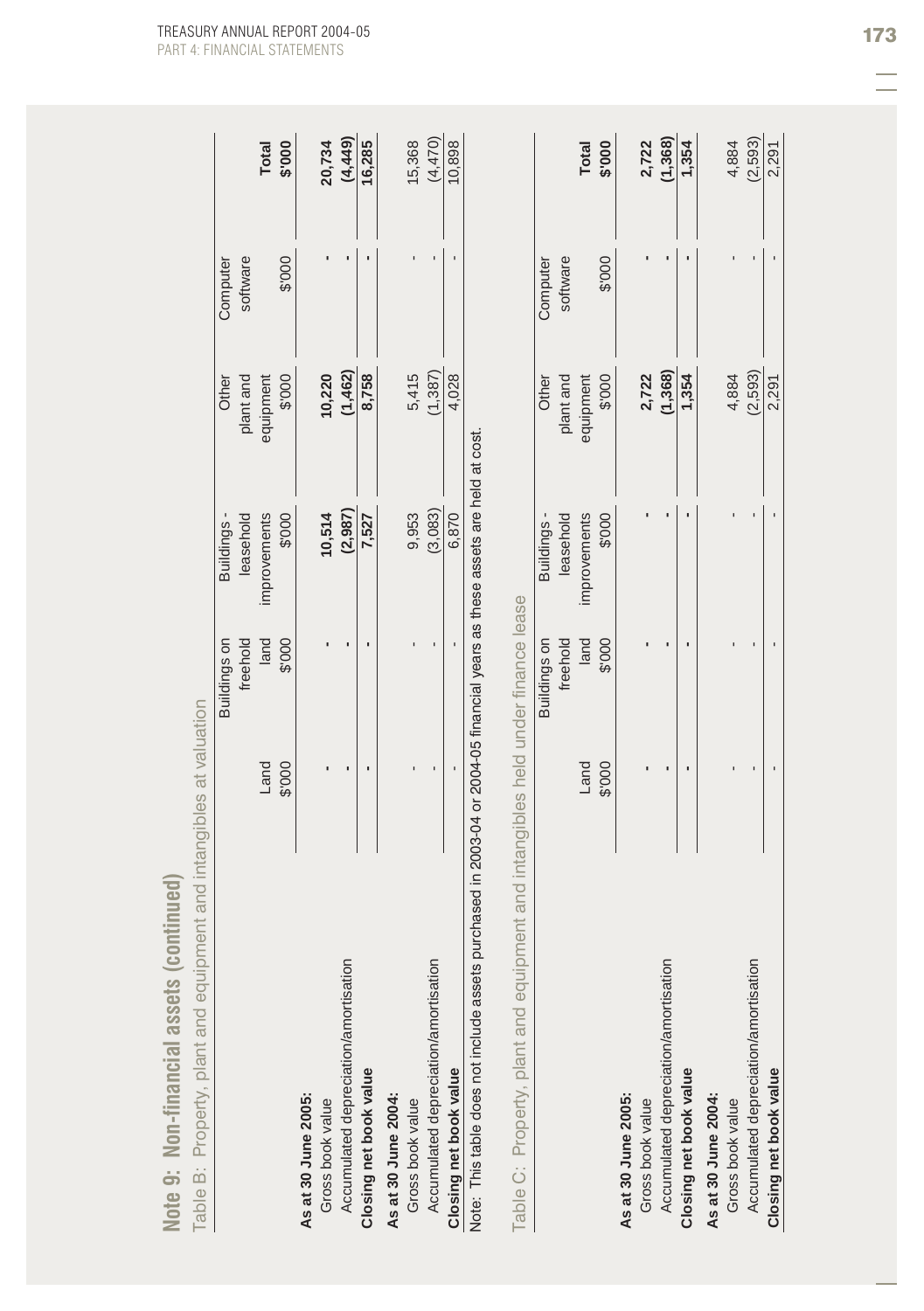|                                  | Ī<br>$\frac{1}{2}$<br>ים היי ווי האלי הי |
|----------------------------------|------------------------------------------|
| ý                                | nonotal par distribution<br>)            |
| $\overline{ }$ of $\overline{ }$ | atu ning and and animal                  |
| don-fi<br>$\ddot{\phantom{1}}$   | <b>D<sub>"</sub></b><br>ļ                |
| i<br>F<br>$\overline{a}$         | ſ<br>able L                              |

|                     |               | Buildings on<br>freehold<br>land<br>spooo |                                                   |                                           | Computer<br>software |                 |
|---------------------|---------------|-------------------------------------------|---------------------------------------------------|-------------------------------------------|----------------------|-----------------|
|                     |               |                                           |                                                   |                                           |                      |                 |
|                     |               |                                           |                                                   |                                           |                      |                 |
|                     | 000.\$<br>Pue |                                           | Buildings -<br>leasehold<br>improvements<br>\$000 | Other<br>plant and<br>equipment<br>\$'000 | 000.\$               | Total<br>\$'000 |
| As at 30 June 2005: |               |                                           |                                                   |                                           |                      |                 |
| Gross book value    |               |                                           | 550                                               |                                           |                      | 550             |
| As at 30 June 2004: |               |                                           |                                                   |                                           |                      |                 |
| Gross book value    |               |                                           |                                                   |                                           |                      |                 |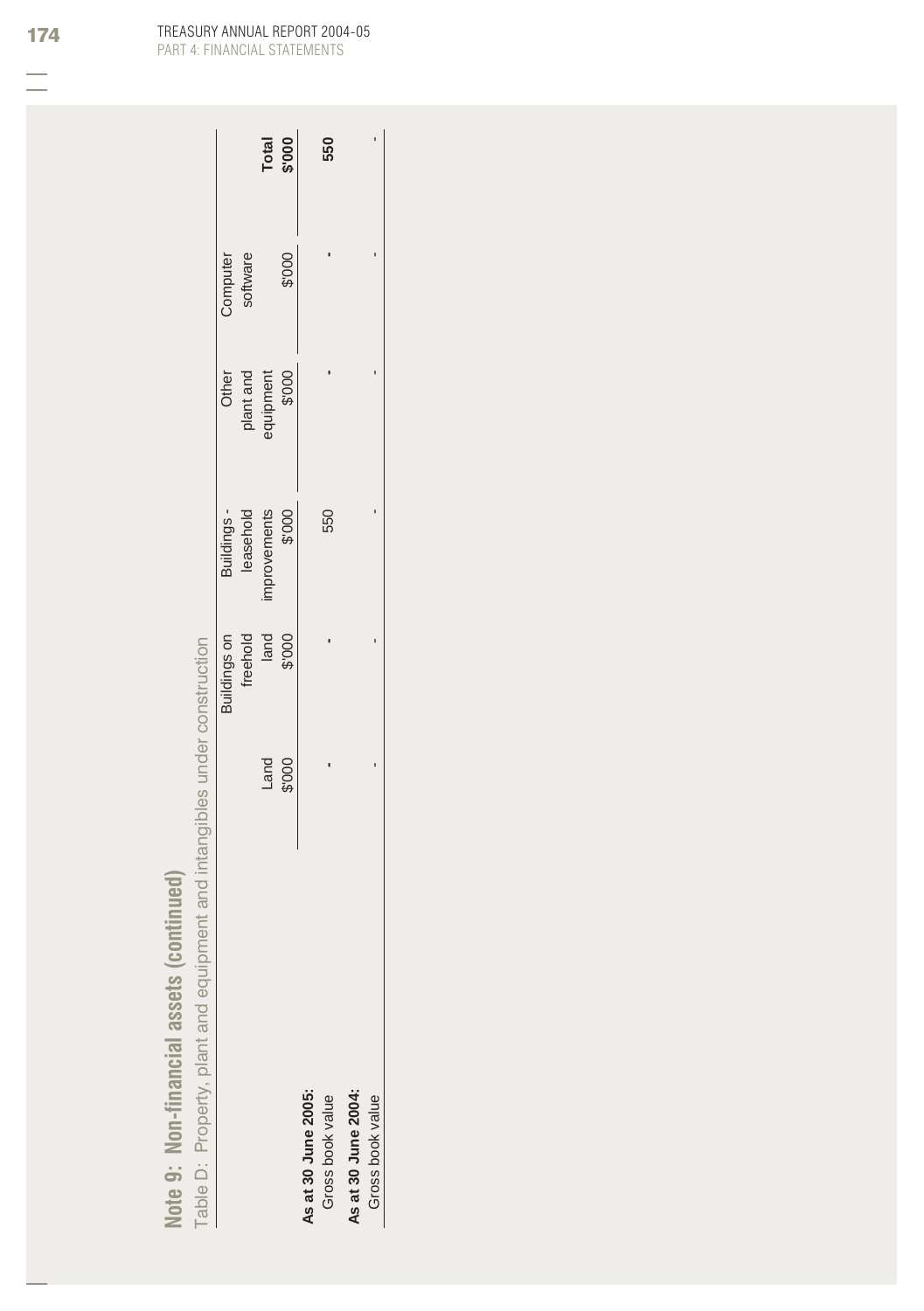## **Note 9: Non-financial assets (continued)**

|                                     | 2005   | 2004   |
|-------------------------------------|--------|--------|
|                                     | \$'000 | \$'000 |
| Note 9D: Inventories                |        |        |
| Raw materials                       | 11,003 | 7,577  |
| Work in progress (cost)             | 1,680  | 2,155  |
| Finished goods (cost)               | 8,541  | 5,800  |
| <b>Total inventories</b>            | 21,224 | 15,532 |
| Note 9E: Other non-financial assets |        |        |
| Coin collection - at valuation      | 5,396  | 5,396  |
| Prepayments                         | 2,998  | 3,829  |
| Other                               | 353    |        |
| Total other non-financial assets    | 8,747  | 9.225  |

Note: Other non-financial assets except for the coin collection and prepayments are current assets.

### **Note 10: Interest bearing liabilities**

|                                    | 2005   | 2004   |
|------------------------------------|--------|--------|
|                                    | \$'000 | \$'000 |
| Note 10: Leases                    |        |        |
| Finance lease commitments:         | 1,422  | 2,330  |
| Payable                            |        |        |
| Within one year or less            | 780    | 1,633  |
| In one to five years               | 806    | 853    |
| Minimum lease payments             | 1,586  | 2,486  |
| Deduct: future finance charges     | (164)  | (156)  |
| <b>Net lease liability</b>         | 1,422  | 2,330  |
| Lease liability is represented by: |        |        |
| Current                            | 691    | 1,530  |
| Non-current                        | 731    | 800    |
| Lease liability                    | 1,422  | 2,330  |

Finance leases exist in relation to certain major office equipment assets. The leases are non-cancellable and for fixed terms averaging three years, with a maximum of five years. The interest rate implicit in the leases averaged 7.51 per cent (2004: 5.66 per cent). The Treasury guarantees the residual values of all assets leased. There are no contingent rentals.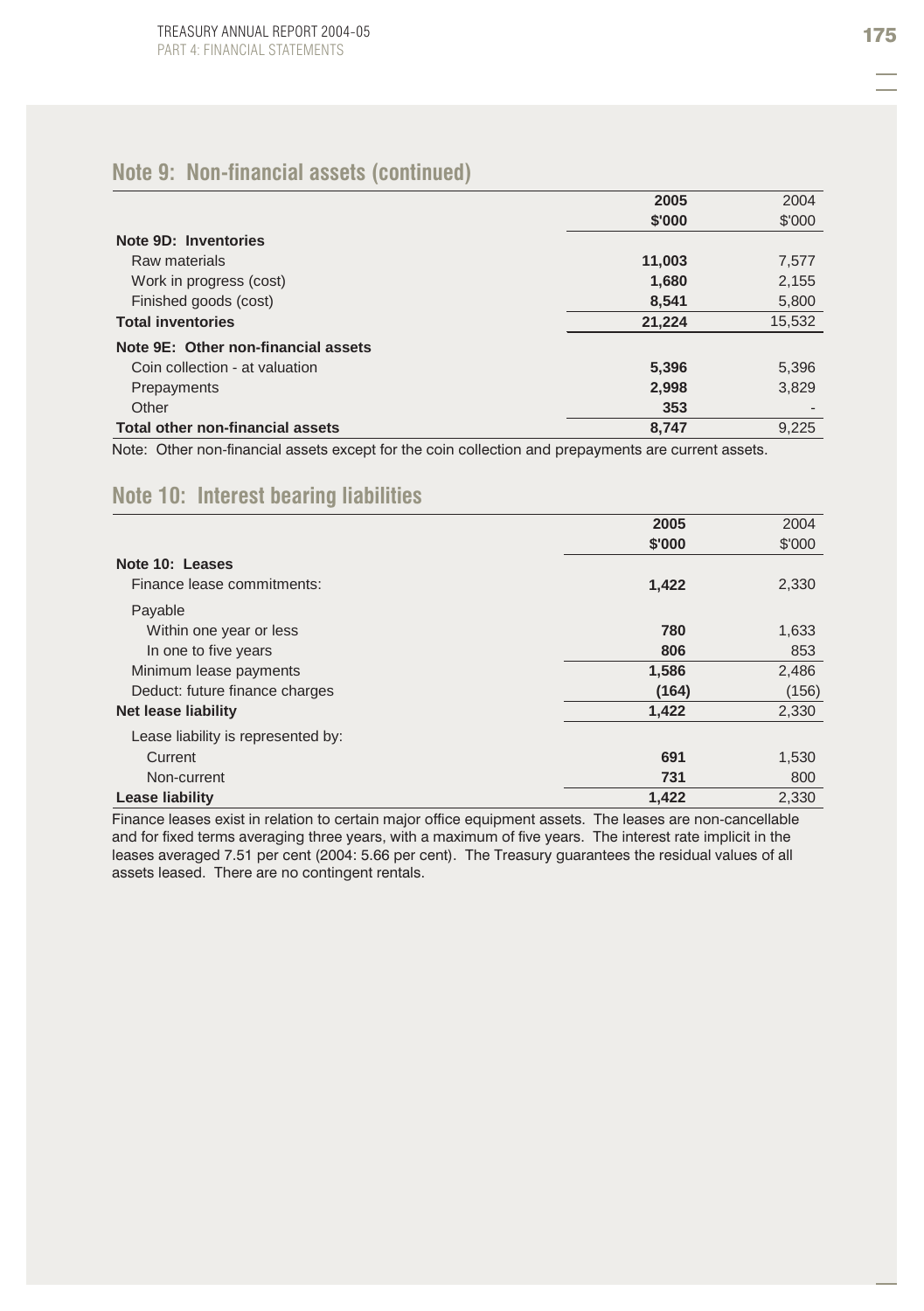### **Note 11: Provisions**

|                                      | 2005   | 2004   |
|--------------------------------------|--------|--------|
|                                      | \$'000 | \$'000 |
| Note 11A: Employee provisions        |        |        |
| Salaries and wages                   | 216    |        |
| Leave                                | 30,681 | 28,880 |
| Superannuation                       | 46     |        |
| Aggregate employee benefit liability | 30,943 | 28,880 |
| Other employee entitlements          | 144    | 152    |
| Aggregate employee benefit liability |        |        |
| and related on-costs                 | 31,087 | 29,032 |
| Current                              | 14,198 | 12,790 |
| Non-current                          | 16,889 | 16,242 |
| Note 11B: Other                      |        |        |
| Fees and sales in advance            | 152    | 117    |

Note: All other provisions are current liabilities.

The disclosure below for the Australian High Commission Britain — Locally Engaged Staff — Pension Scheme (London Pension Scheme (LPS)) is for note purposes only and is not recognised in the financial statements. Figures for accrued and vested benefits are based on the latest LPS actuarial valuation prepared for funding purposes as at 1 July 2004, updated by the Fund actuary for expected membership movement up to 30 June 2005. The comparative figures are based on an actuarial assessment as at 1 July 2003, updated by the actuary for membership data up to 30 June 2004. Plan assets have been valued by the actuary as at 30 June 2005, based on actual balances as at 31 May 2005, and comparatives are as per the 30 June 2004, based on actual balances as at 31 May 2004.

From 1 July 2005, the fund will be fully reported by the Department of Foreign Affairs and Trade and no further disclosure will be made in the Treasury Annual Report.

|                  | Date measured | 2005      | Date measured | 2004     |
|------------------|---------------|-----------|---------------|----------|
| Accrued benefits | 30 June 2005  | 150,898   | 30 June 2004  | 123.360  |
| Plan assets      | 30 June 2005  | 131.737   | 30 June 2004  | 115,486  |
| Net assets       |               | (19, 161) |               | (7, 874) |
| Vested benefits  | 30 June 2005  | 133.519   | 30 June 2004  | 110.187  |

The above figures represent approximately one per cent of the total value of the fund representing the proportion of the fund attributable to the Treasury as advised by Department of Foreign Affairs and Trade.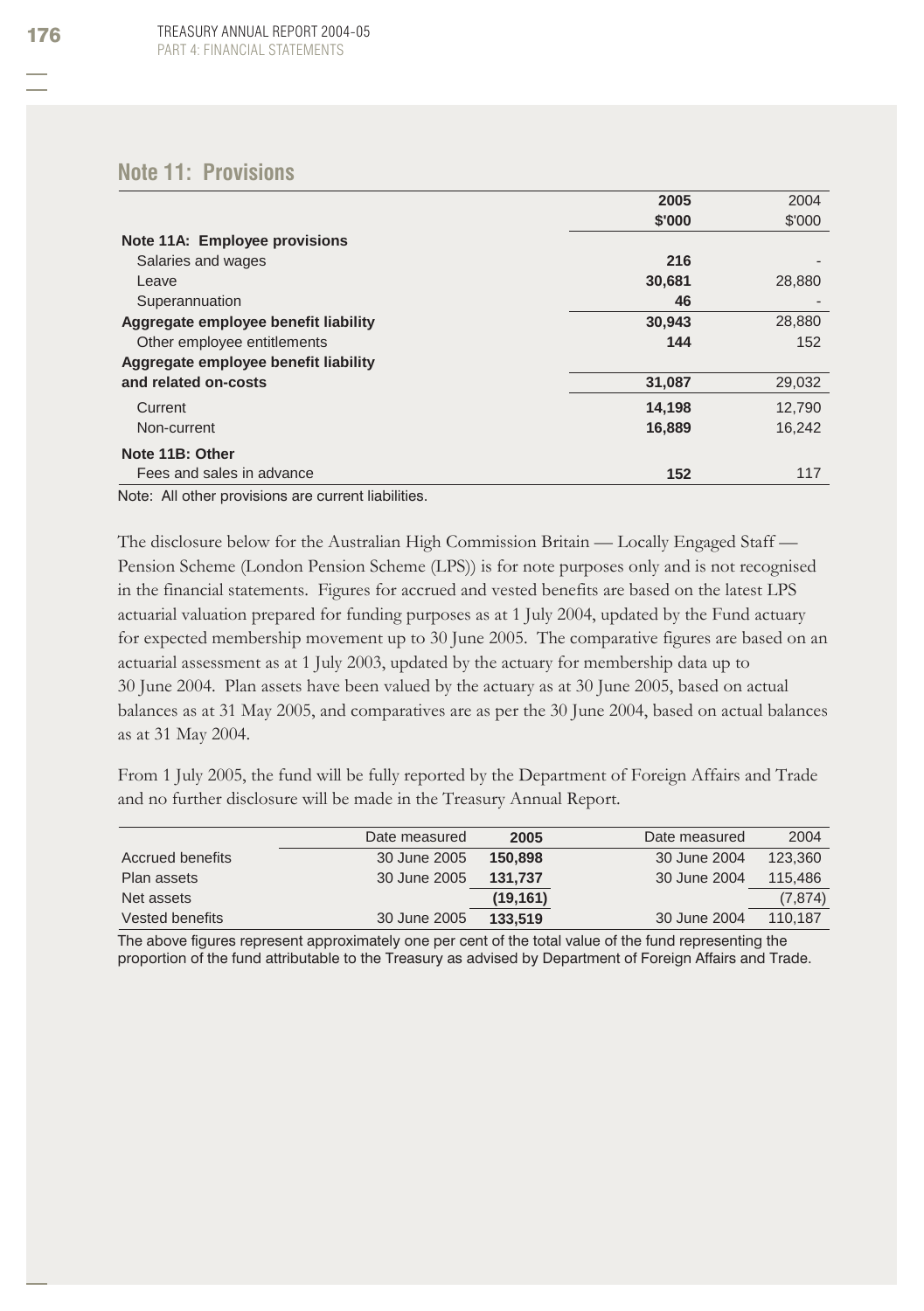# **Note 12: Payables**

|                                               | 2005   | 2004   |
|-----------------------------------------------|--------|--------|
|                                               | \$'000 | \$'000 |
| Note 12A: Supplier payables                   |        |        |
| Trade creditors                               | 2,587  | 6,070  |
| <b>Total supplier payables</b>                | 2,587  | 6,070  |
| All supplier payables are current liabilities |        |        |
| Note 12B: Other payables                      |        |        |
| Other tax liabilities                         | 959    | 1,364  |
| Other creditors                               | 6.565  | 1,901  |
| <b>Total other payables</b>                   | 7.524  | 3.265  |

Note: All other payables are current liabilities. Settlement of payables is usually made net 30 days.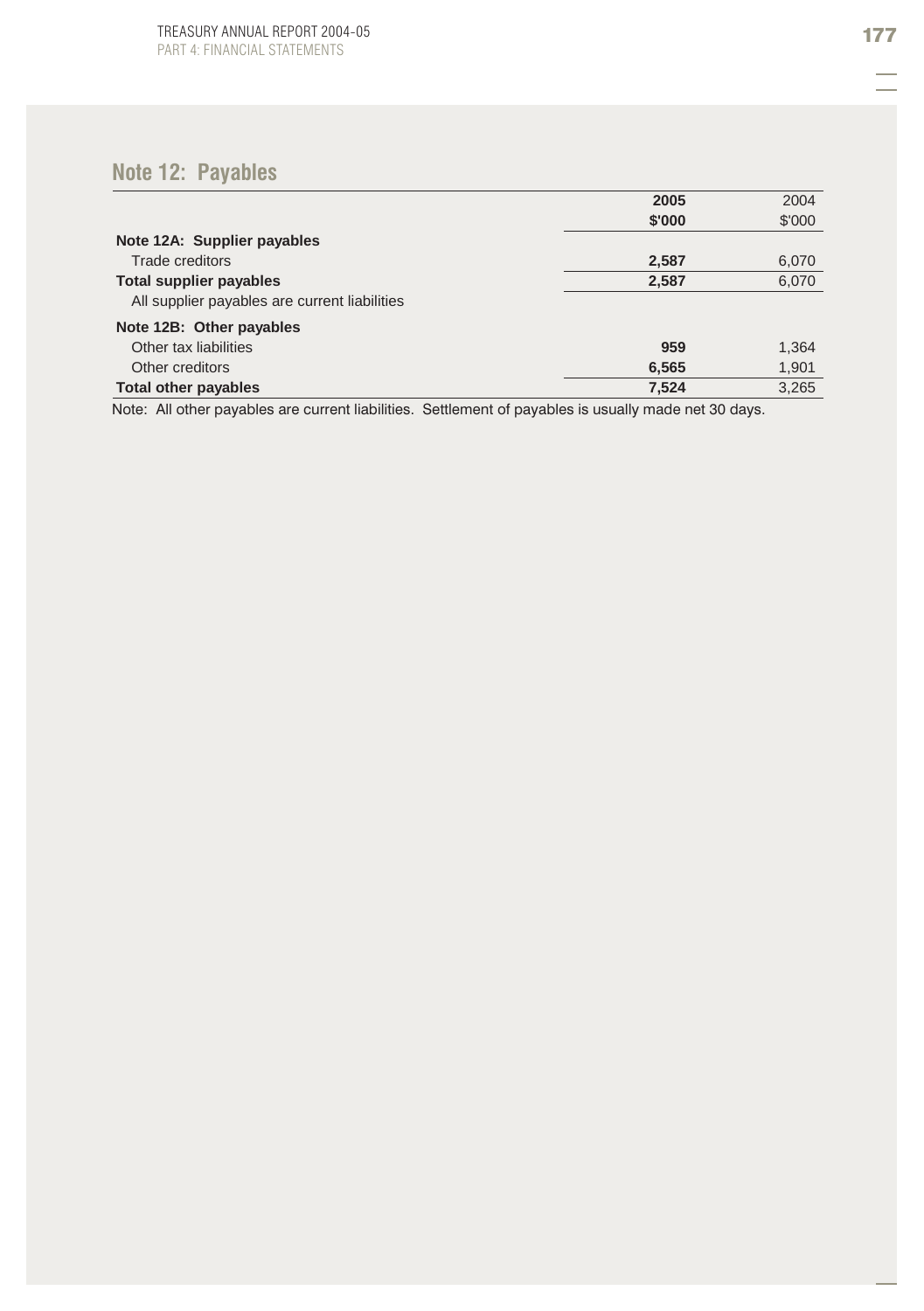| 3 |  |
|---|--|
|   |  |
|   |  |
|   |  |
|   |  |
| c |  |
|   |  |
|   |  |
|   |  |
|   |  |
|   |  |

| (5,000)<br>2004<br>\$'000<br>311<br>535<br>Total equity<br>2005<br>2,965<br>62,468<br>62,468<br>\$'000<br>39,564<br>16,892<br>27<br>3,020<br>(962)<br>(5,000)<br>4,076<br>\$'000<br>11,127<br>2004<br>9,241<br>9,241<br>equity<br>2005<br>\$'000<br>2,965<br>12,230<br>$\overline{24}$<br>12,230<br>9,241<br>5,482<br>535<br>2004<br>\$'000<br>6,017<br>6,017<br>reserve<br>2005<br>\$'000<br>6,017<br>3,020<br>9,037<br>9,037<br>24,306<br>24,306<br>\$'000<br>23,995<br>2004<br>311<br>results<br>2005<br>24,306<br>\$'000<br>16,892<br>41,201<br>41,201<br>Appropriations (equity injections)<br>Total equity attributable to the<br>Closing balance as at 30 June<br>Opening balance as at 1 July<br>Note 13A: Analysis of equity<br>Other - ARPC capital return<br>Net revaluation increment<br><b>Australian Government</b><br>Distributions to owner:<br>Returns of capital:<br>Restructuring<br>Net surplus |                          | Accumulated | Asset revaluation | Contributed |  |        |
|---------------------------------------------------------------------------------------------------------------------------------------------------------------------------------------------------------------------------------------------------------------------------------------------------------------------------------------------------------------------------------------------------------------------------------------------------------------------------------------------------------------------------------------------------------------------------------------------------------------------------------------------------------------------------------------------------------------------------------------------------------------------------------------------------------------------------------------------------------------------------------------------------------------------|--------------------------|-------------|-------------------|-------------|--|--------|
|                                                                                                                                                                                                                                                                                                                                                                                                                                                                                                                                                                                                                                                                                                                                                                                                                                                                                                                     |                          |             |                   |             |  |        |
|                                                                                                                                                                                                                                                                                                                                                                                                                                                                                                                                                                                                                                                                                                                                                                                                                                                                                                                     |                          |             |                   |             |  |        |
|                                                                                                                                                                                                                                                                                                                                                                                                                                                                                                                                                                                                                                                                                                                                                                                                                                                                                                                     |                          |             |                   |             |  |        |
|                                                                                                                                                                                                                                                                                                                                                                                                                                                                                                                                                                                                                                                                                                                                                                                                                                                                                                                     |                          |             |                   |             |  |        |
|                                                                                                                                                                                                                                                                                                                                                                                                                                                                                                                                                                                                                                                                                                                                                                                                                                                                                                                     |                          |             |                   |             |  | 33,553 |
|                                                                                                                                                                                                                                                                                                                                                                                                                                                                                                                                                                                                                                                                                                                                                                                                                                                                                                                     |                          |             |                   |             |  |        |
|                                                                                                                                                                                                                                                                                                                                                                                                                                                                                                                                                                                                                                                                                                                                                                                                                                                                                                                     |                          |             |                   |             |  |        |
|                                                                                                                                                                                                                                                                                                                                                                                                                                                                                                                                                                                                                                                                                                                                                                                                                                                                                                                     | Transactions with owner: |             |                   |             |  |        |
|                                                                                                                                                                                                                                                                                                                                                                                                                                                                                                                                                                                                                                                                                                                                                                                                                                                                                                                     |                          |             |                   |             |  |        |
|                                                                                                                                                                                                                                                                                                                                                                                                                                                                                                                                                                                                                                                                                                                                                                                                                                                                                                                     |                          |             |                   |             |  |        |
|                                                                                                                                                                                                                                                                                                                                                                                                                                                                                                                                                                                                                                                                                                                                                                                                                                                                                                                     | Contibutions by owners   |             |                   |             |  |        |
|                                                                                                                                                                                                                                                                                                                                                                                                                                                                                                                                                                                                                                                                                                                                                                                                                                                                                                                     |                          |             |                   |             |  | 11,127 |
|                                                                                                                                                                                                                                                                                                                                                                                                                                                                                                                                                                                                                                                                                                                                                                                                                                                                                                                     |                          |             |                   |             |  | (962)  |
|                                                                                                                                                                                                                                                                                                                                                                                                                                                                                                                                                                                                                                                                                                                                                                                                                                                                                                                     |                          |             |                   |             |  | 39,564 |
|                                                                                                                                                                                                                                                                                                                                                                                                                                                                                                                                                                                                                                                                                                                                                                                                                                                                                                                     |                          |             |                   |             |  |        |
|                                                                                                                                                                                                                                                                                                                                                                                                                                                                                                                                                                                                                                                                                                                                                                                                                                                                                                                     |                          |             |                   |             |  | 39,564 |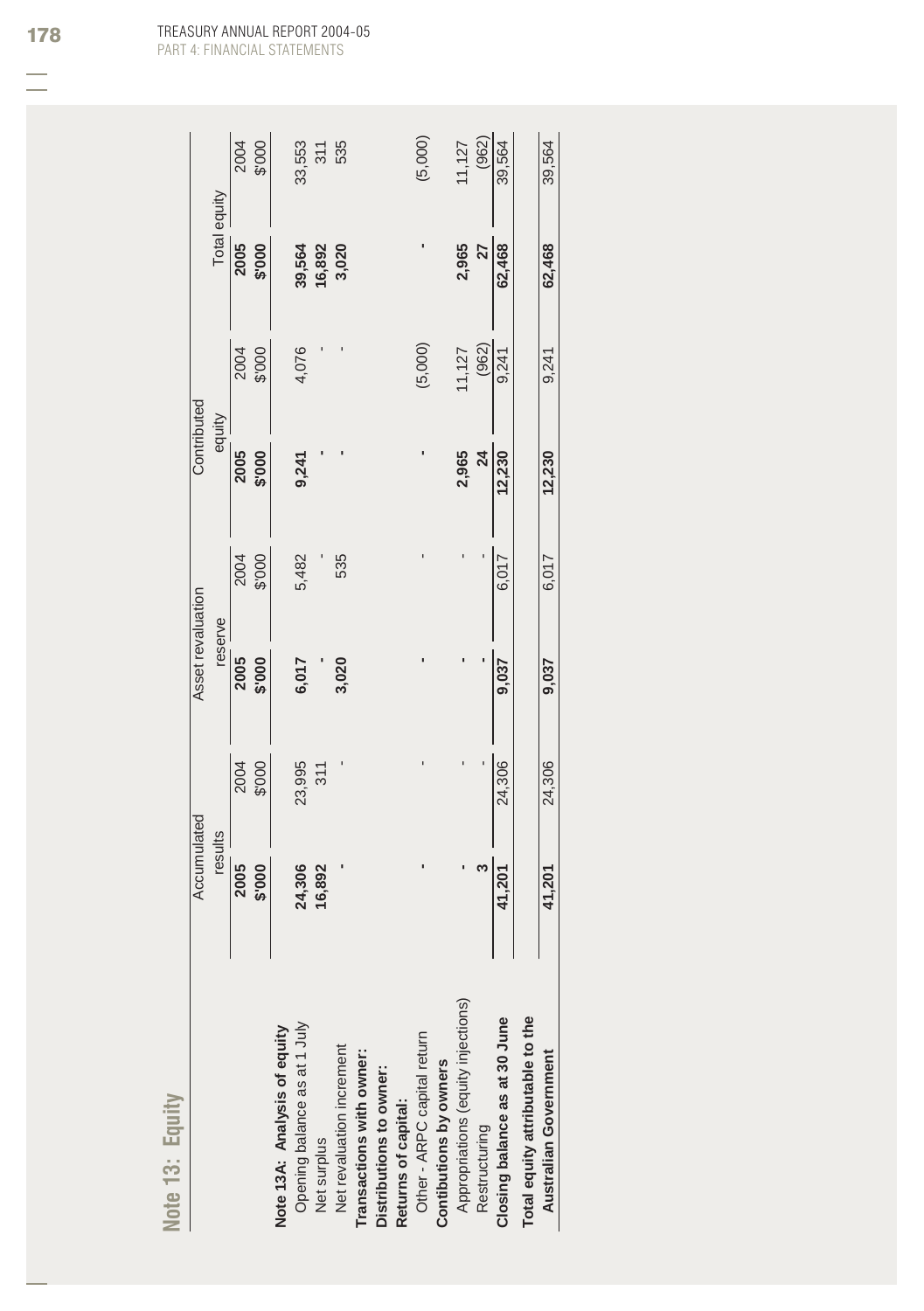## **Note 13: Equity (continued)**

Consumer Commission (ACCC) effective from 26 October 2004. In 2004-05, as a result of restructuring, the Treasury relinquished responsibility for administration of product safety and related consumer information functions to the Australian Competition and

In 2003-04, as a result of restructuring, the Treasury relinquished responsibility for AXISS Australia (AXISS) on 1 July 2003, the Inspector-General of Taxation (IGT) on 1 July 2003, and the Australian Reinsurance Pool Corporation (ARPC) on 1 July 2003.

In respect of the functions relinquished, the following assets and liabilities were transferred by the Treasury:

|                                         | 2005   | 2004   |
|-----------------------------------------|--------|--------|
|                                         | \$'000 | \$'000 |
| Note 13B: Restructuring                 |        |        |
| <b>ACCC</b>                             |        |        |
| Total assets relinguished               | 97     |        |
| Total liabilities relinquished          | (121)  |        |
| Net assets relinquished                 | (24)   |        |
| <b>AXISS</b>                            |        |        |
| Total assets relinguished               |        | 752    |
| Total liabilities relinquished          |        |        |
| Net assets relinquished                 |        | 752    |
| <b>IGT</b>                              |        |        |
| Total assets relinguished               |        | 2      |
| Total liabilities relinquished          |        |        |
| Net assets relinquished                 |        | 2      |
| <b>ARPC</b>                             |        |        |
| Total assets relinguished               |        | 208    |
| Total liabilities relinquished          |        |        |
| Net assets relinquished                 |        | 208    |
| Net decrease in departmental net assets |        |        |
| during the year                         | (24)   | 962    |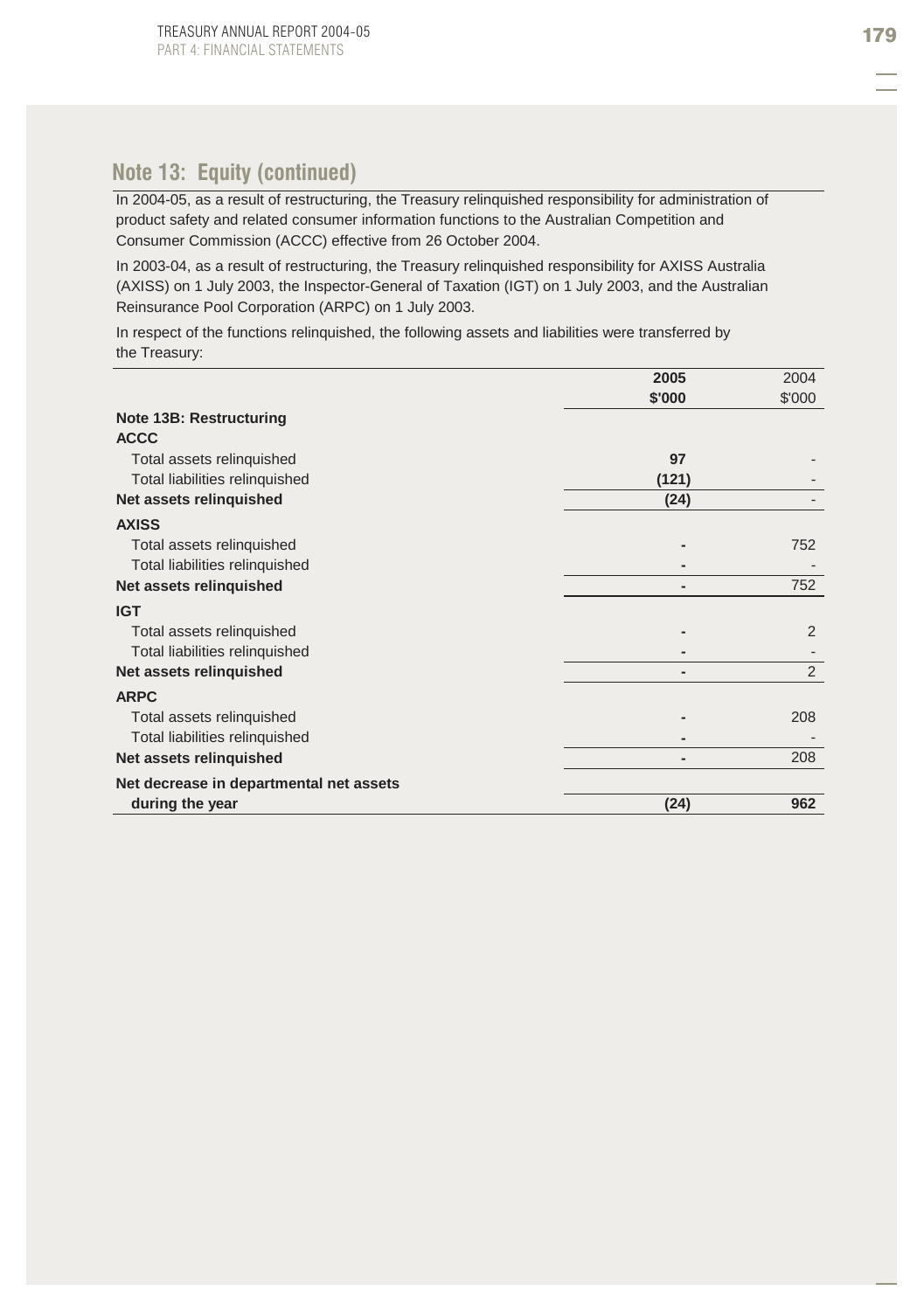### **Note 14: Cash flow reconciliation**

|                                                               | 2005      | 2004     |
|---------------------------------------------------------------|-----------|----------|
|                                                               | \$'000    | \$'000   |
| Reconciliation of cash per statement of financial position to |           |          |
| statement of cash flows                                       |           |          |
| Cash at year end per statement of cash flows                  | 12,883    | 15,405   |
| Statement of financial position                               |           |          |
| items comprising above cash:                                  |           |          |
| Financial asset - cash                                        | 12,883    | 15,405   |
| Reconciliation of net surplus to net cash                     |           |          |
| from operating activities                                     |           |          |
| Net surplus/(deficit)                                         | 16,892    | 311      |
| Restructuring                                                 | 24        | (285)    |
| Depreciation/amortisation                                     | 4,888     | 4,820    |
| Loss on disposal of non-current assets                        |           | 508      |
| Net write down of non-financial assets                        | 180       |          |
| Borrowing costs expense                                       |           | 165      |
| (Increase)/decrease in net receivables                        | (17, 441) | (5,043)  |
| (Increase)/decrease in other non financial assets             | 478       | (1, 124) |
| (Increase)/decrease in inventories                            | (5,692)   | (114)    |
| Increase/(decrease) in provisions                             | 2,090     | 4,518    |
| Increase/(decrease) in other payables                         | 4,259     | (238)    |
| Increase/(decrease) in supplier payables                      | (3, 483)  | 2,163    |
| Net cash from/(used by) operating activities                  | 2,196     | 5,681    |

## **Note 15: Contingent liabilities and assets**

### Quantifiable contingencies

The schedule of contingencies reports liabilities in respect of claims for damages/costs of \$20,000 (2004: \$400,000). The amount represents an estimate of the Treasury's liability based on precedent cases. The Treasury is defending the claim.

The schedule of contingencies also reports liabilities in respect of other costs totaling \$145,000 (2004: \$120,000). The amount represents an estimate of the Treasury's liability in respect of studies assistance.

### Unquantifiable contingencies

As at 30 June 2005, the Treasury had a number of legal claims against it. The Treasury has denied liability and is defending the claims. It is not possible to estimate the amounts of any eventual payments that may be required in relation to these claims.

The courts may award legal costs against the Treasury in the event it is unsuccessful in an action before the courts. Because of the uncertainty over the outcome of outstanding and pending court cases, duration of court cases and the legal costs of the opposing party, these costs cannot be reliably measured.

### Remote contingencies

The Treasury has no remote contingencies.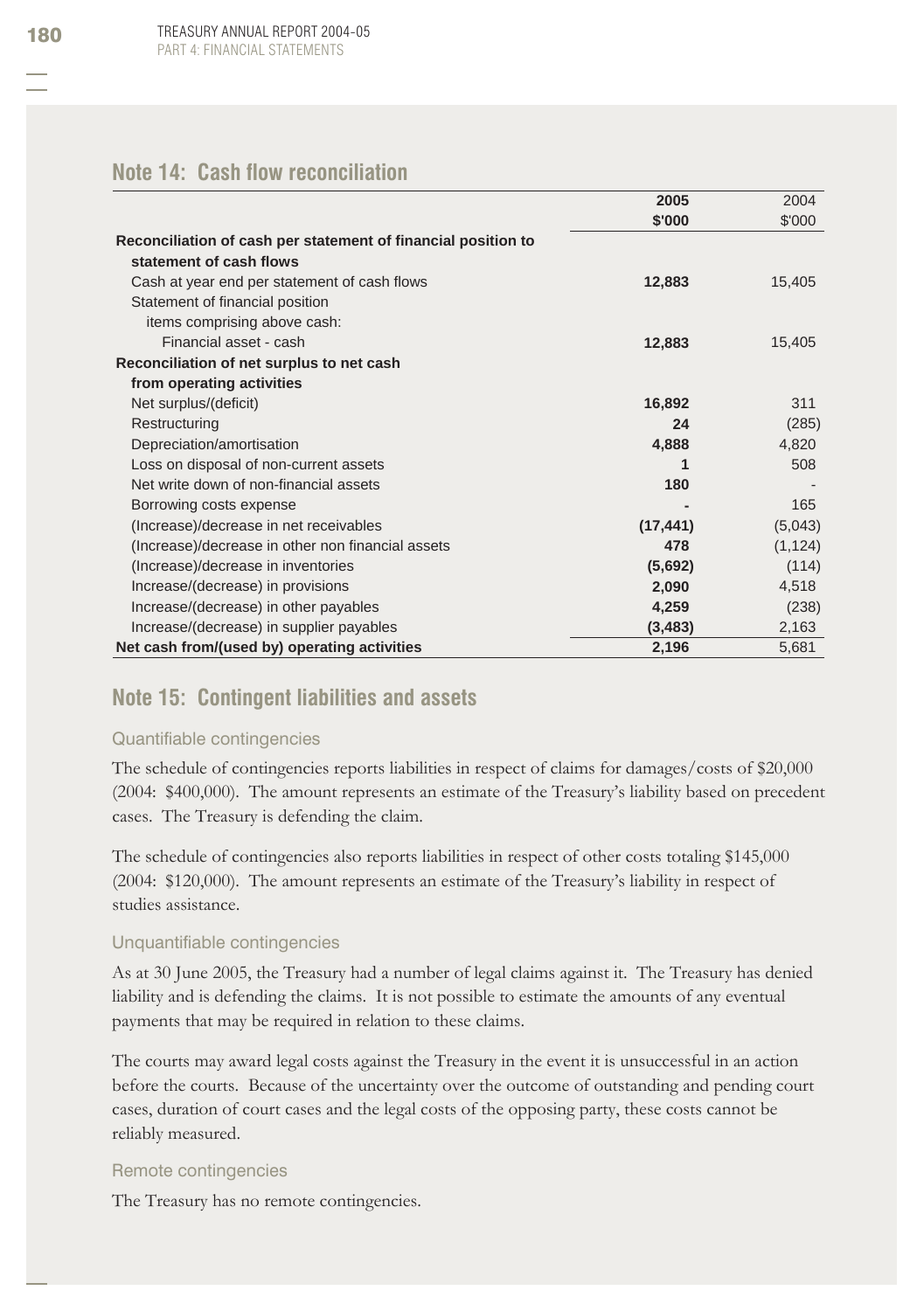# **Note 16: Executive remuneration**

Total remuneration includes actual salary, all allowances, employer superannuation component, vehicle costs and an estimate of the non-salary component of the Senior Executive Service package.

|                                                      | 2005           | 2004           |
|------------------------------------------------------|----------------|----------------|
| The number of executives who received or were due to |                |                |
| receive total remuneration of \$100,000 or more:     |                |                |
| \$100,000 to \$109,999                               |                | 1              |
| \$110,000 to \$119,999                               | 3              | 1              |
| \$120,000 to \$129,999                               | $\mathbf{1}$   | 1              |
| \$130,000 to \$139,999                               | $\overline{2}$ | 1              |
| \$140,000 to \$149,999                               | $\mathbf{1}$   | $\overline{2}$ |
| \$150,000 to \$159,999                               | 5              | 5              |
| \$160,000 to \$169,999                               | $\overline{2}$ | $\overline{4}$ |
| \$170,000 to \$179,999                               | 4              | 11             |
| \$180,000 to \$189,999                               | 8              | 8              |
| \$190,000 to \$199,999                               | $9$            | 8              |
| \$200,000 to \$209,999                               | 5              | $\overline{2}$ |
| \$210,000 to \$219,999                               | 8              | $\overline{2}$ |
| \$220,000 to \$229,000                               | 3              | 1              |
| \$230,000 to \$239,999                               | 5              | 3              |
| \$240,000 to \$249,999                               | $6\phantom{1}$ |                |
| \$250,000 to \$259,999                               | 1              | 6              |
| \$260,000 to \$269,999                               | 1              |                |
| \$270,000 to \$279,999                               | 1              | $\overline{2}$ |
| \$290,000 to \$299,999                               | 4              | $\overline{2}$ |
| \$300,000 to \$309,999                               | 1              |                |
| \$310,000 to \$319,999                               | $\overline{2}$ |                |
| \$330,000 to \$339,999                               | $\mathbf{1}$   |                |
| \$340,000 to \$349,999                               | 1              | 1              |
| \$350,000 to \$359,999                               | 1              |                |
| \$370,000 to \$379,999                               | $\overline{2}$ |                |
| \$460,000 to \$469,999                               | 1              | 1              |
|                                                      | 78             | 62             |
| Aggregate amount of total remuneration of            |                |                |
| executives as shown above                            | \$17,139,661   | \$12,453,986   |
| Aggregate amount of separation and                   |                |                |
| redundancy / termination benefit payments            |                |                |
| during the year to executives                        |                |                |
| shown above                                          | \$0            | \$0            |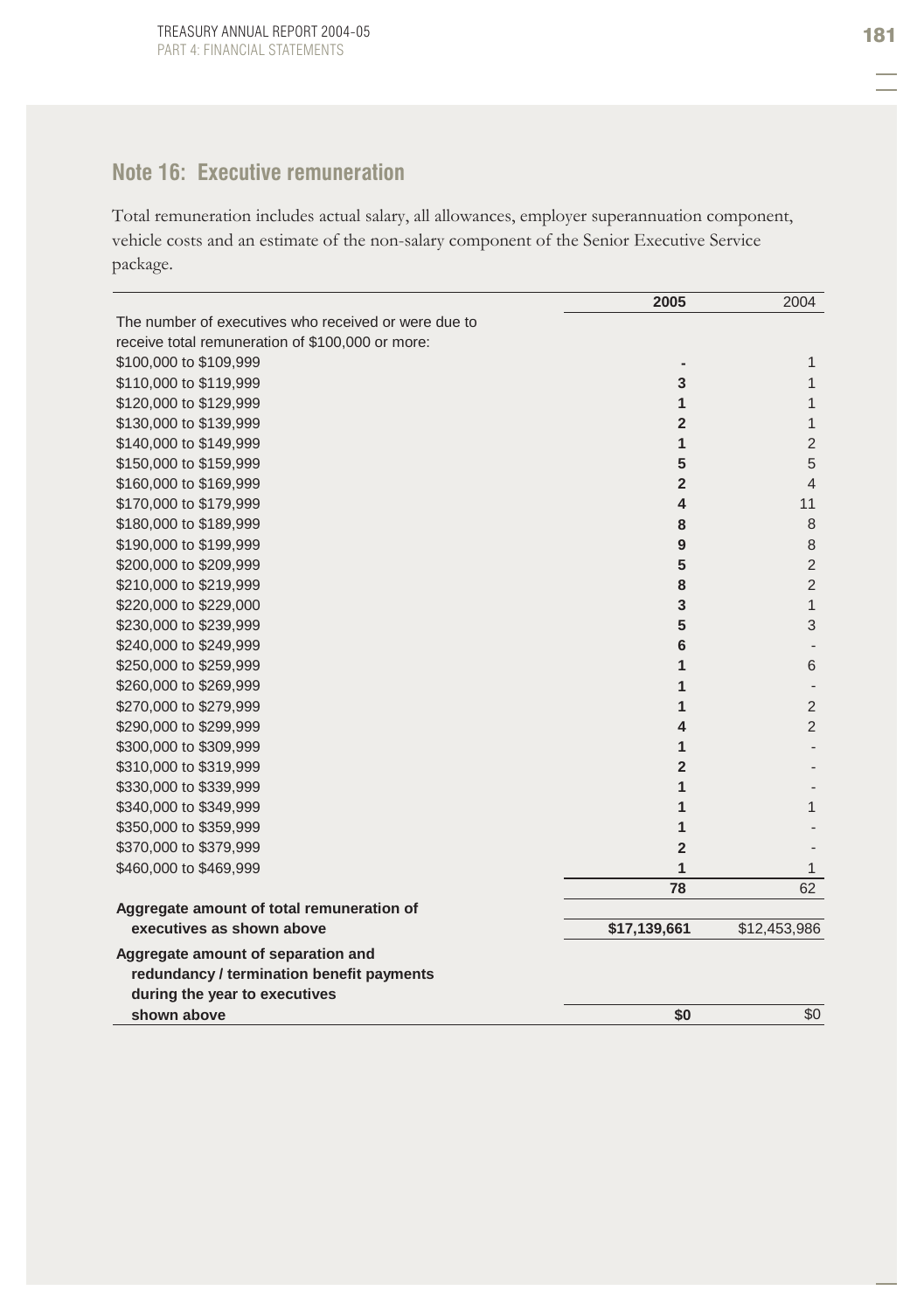## **Note 17: Remuneration of auditors**

|                                                         | 2005   | 2004   |
|---------------------------------------------------------|--------|--------|
|                                                         | \$'000 | \$'000 |
| Financial statement audit services are provided free of |        |        |
| charge to the Treasury.                                 |        |        |
| The fair value of the services provided was:            |        |        |
| Treasury                                                | 319    | 296    |
| Royal Australian Mint                                   | 125    | 110    |
| <b>Total</b>                                            | 444    | 406    |

Note: In addition to the amounts disclosed above, there is an additional amount of auditor remuneration totalling \$23,800 relating to the 2005-06 financial statements audit, arising from work done on the opening balance sheet to be prepared under Australian equivalents to International Financial Reporting Standards. The above amounts are exclusive of GST.

## **Note 18: Average staffing levels**

|                       | 2005 | 2004 |
|-----------------------|------|------|
|                       |      |      |
| Treasury              | 782  | 766  |
| Locally engaged staff |      | 6    |
| Royal Australian Mint | 115  | 110  |
| Total                 | 904  | 882  |

Note: Locally engaged staff relate to overseas posts. These staff are engaged by the Department of Foreign Affairs and Trade (DFAT) on behalf of the Treasury. Costs for these staff are recovered by DFAT through a Service Level Agreement with the Treasury.

### **Note 19: Act of grace payments, waivers and defective administration scheme**

|                                                                                                                                                                                   | 2005   | 2004      |
|-----------------------------------------------------------------------------------------------------------------------------------------------------------------------------------|--------|-----------|
|                                                                                                                                                                                   | S      | S         |
| Administered<br>No 'act of grace' payments were made during the<br>reporting period. (2004 - two payments made)                                                                   |        | 2,092,275 |
| No waivers of amounts owing to the Commonwealth were<br>made pursuant to subsection 34(1) of the<br>Financial Management and Accountability Act 1997.                             |        |           |
| (2004 - no waivers made)                                                                                                                                                          |        |           |
| Total                                                                                                                                                                             |        | 2,092,275 |
| <b>Departmental</b><br>No 'act of grace' payments were made during the<br>reporting period. (2004 - no payments made)                                                             |        |           |
| No waivers of amounts owing to the Commonwealth were<br>made pursuant to subsection 34(1) of the<br>Financial Management and Accountability Act 1997.<br>(2004 - no waivers made) |        |           |
| One payments were made under s73 of the Public Service<br>Act 1999 during the reporting period.                                                                                   |        |           |
| (2004: no payments made)                                                                                                                                                          | 17,965 |           |
| Total                                                                                                                                                                             | 17,965 |           |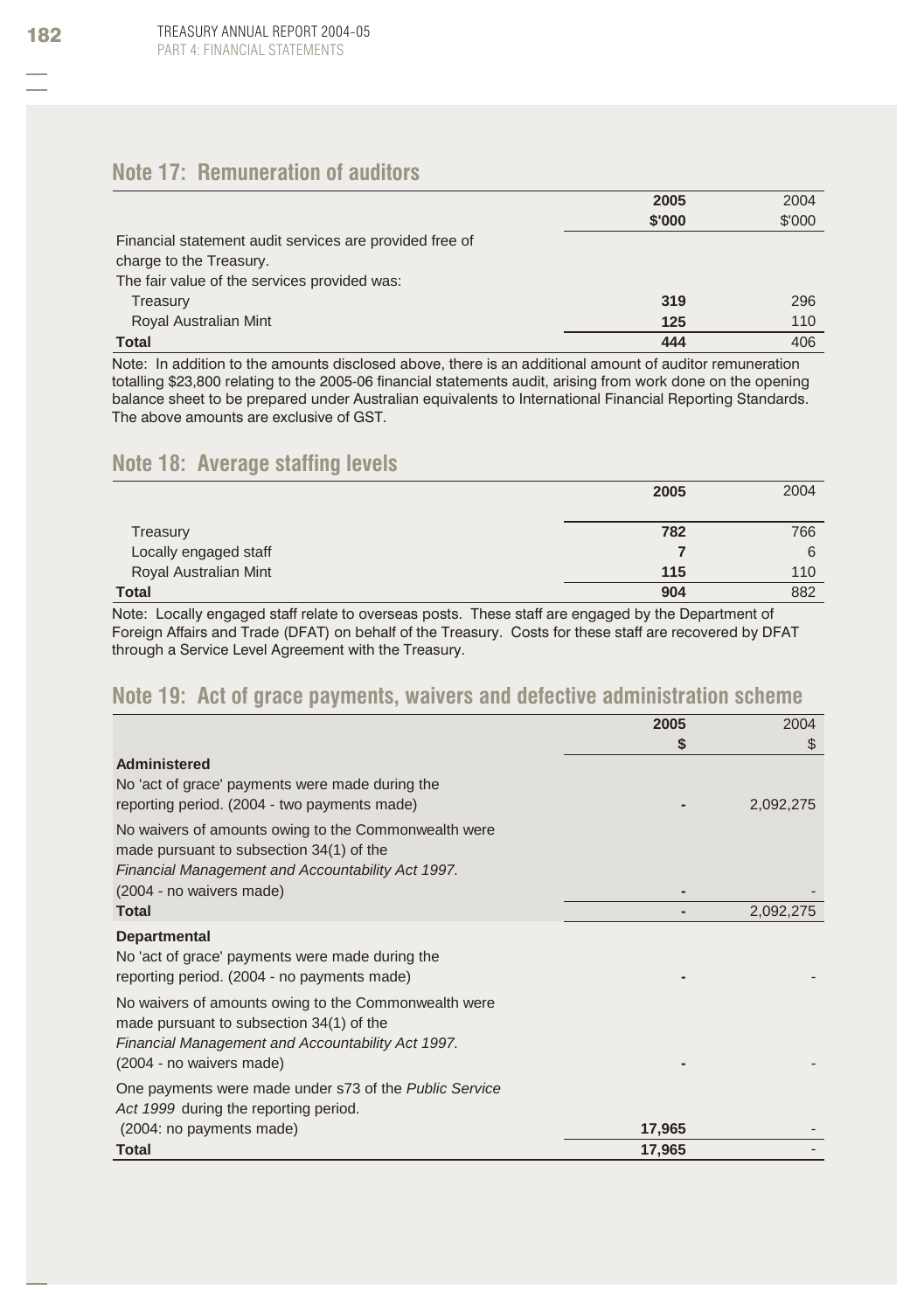|                                                | Treasury |         | Royal Australian Mint |        | Total     |                          |
|------------------------------------------------|----------|---------|-----------------------|--------|-----------|--------------------------|
|                                                | 2005     | 2004    | 2005                  | 2004   | 2005      | 2004                     |
|                                                | \$'000   | \$'000  | \$'000                | \$'000 | \$'000    | \$'000                   |
| Revenues from ordinary activities              |          |         |                       |        |           |                          |
| Revenues from Government                       | 126,555  | 102,666 |                       | 110    | 126,555   | 102,776                  |
| Goods and services                             | 5,609    | 5,206   | 54,508                | 39,657 | 60,117    | 44,863                   |
| Interest                                       |          |         | 479                   | 236    | 479       | 236                      |
| Revenue from sale of assets                    | ळ<br>    | 30      |                       |        | $\approx$ | $\overline{\mathcal{E}}$ |
| Other revenues                                 | 789      | 1,485   | 302                   | 410    | 1,091     | 1,895                    |
| Total revenues from ordinary activities        | 133,034  | 109,387 | 55,289                | 40,420 | 188,323   | 149,807                  |
| Expenses from ordinary activities              |          |         |                       |        |           |                          |
| (excluding borrowing costs expense)            |          |         |                       |        |           |                          |
| Employees                                      | 79,185   | 76,228  | 7,766                 | 7,360  | 86,951    | 83,588                   |
| Suppliers                                      | 33,437   | 30,283  | 45,576                | 29,104 | 79,013    | 59,387                   |
| Depreciation and amortisation                  | 3,898    | 4,204   | 990                   | 616    | 4,888     | 4,820                    |
| Write-down and impairment of assets            | 188      |         |                       |        | 189       |                          |
| Value of assets sold                           | 80       | 158     |                       | 387    | 80        | 545                      |
| Total expenses from ordinary activities        | 116,788  | 110,873 | 54,333                | 37,468 | 171,121   | 148,341                  |
| (excluding borrowing costs expense)            |          |         |                       |        |           |                          |
| Borrowing costs expense                        | 124      | 165     |                       |        | 124       | 165                      |
| Net surplus/(deficit) from ordinary activities |          |         |                       |        |           |                          |
| before equivalent income tax                   | 16,122   | (1,651) | 956                   | 2,952  | 17,078    | 1,301                    |
| Income tax expense equivalent                  |          |         | 186                   | 990    | 186       | 990                      |

TREASURY ANNUAL REPORT 2004-05 183 PART 4: FINANCIAL STATEMENTS

Note 20: Consolidation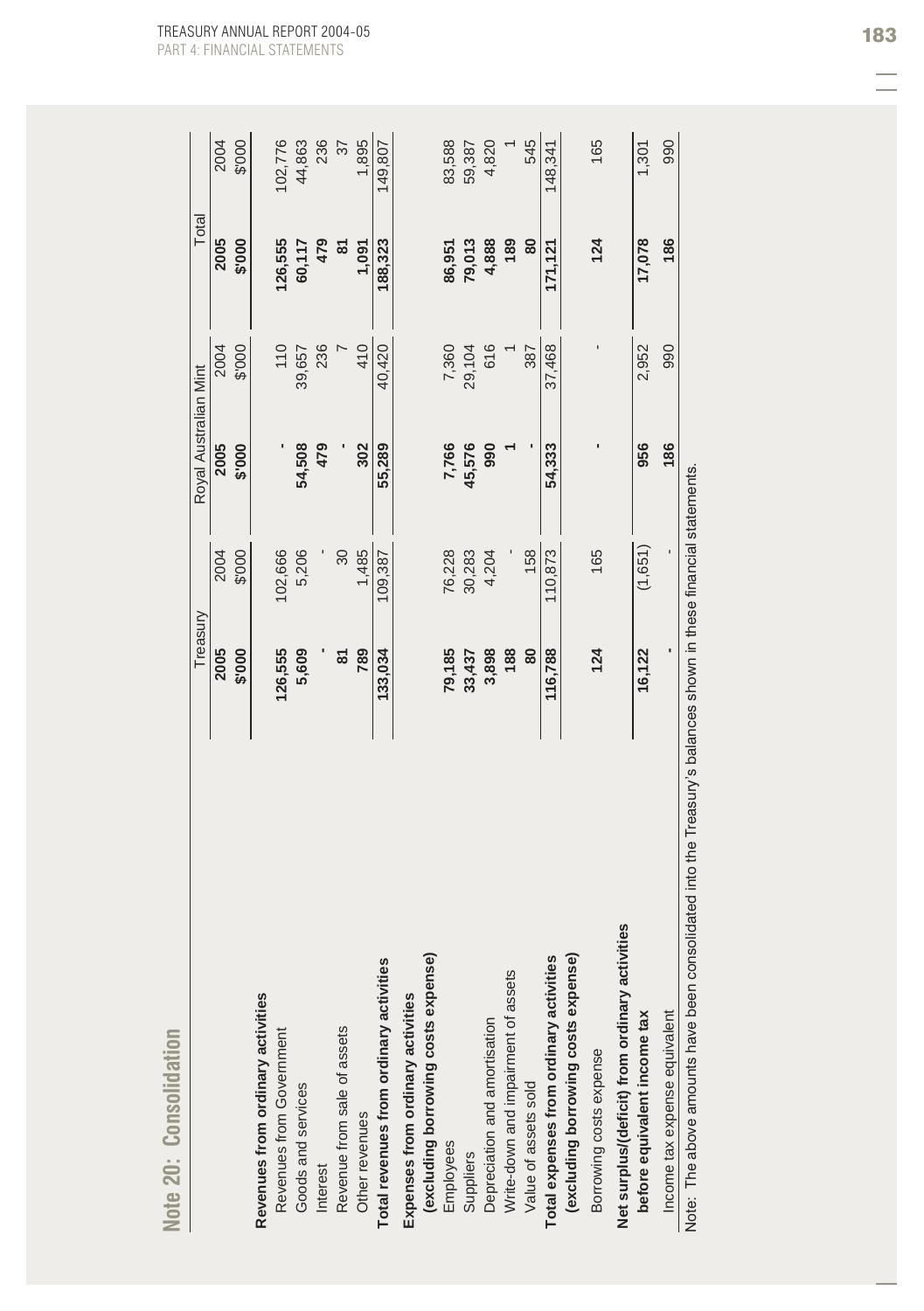|                                                                                                            | s | i<br>こくく<br>i |
|------------------------------------------------------------------------------------------------------------|---|---------------|
| ١<br>ίú<br>iep<br><b>NIOSCILO</b><br>١<br>Í<br>-<br>$\ddot{\mathbf{S}}$<br>a<br>Ĵ<br>⋍<br>∍<br>ï<br>÷<br>d |   |               |

|                                                                                                                 | Treasury |         | Royal Australian Mint |        | Total  |                |
|-----------------------------------------------------------------------------------------------------------------|----------|---------|-----------------------|--------|--------|----------------|
|                                                                                                                 | 2005     | 2004    | 2005                  | 2004   | 2005   |                |
|                                                                                                                 | \$'000   | \$'000  | \$'000                | \$'000 | \$'000 | 2004<br>\$'000 |
| Net surplus/(deficit) attributable to                                                                           |          |         |                       |        |        |                |
| the Australian Government                                                                                       | 16,122   | (1,651) | 770                   | 1,962  | 16,892 | 311            |
| Net credit/(debit) to asset revaluation reserve                                                                 | 3,020    |         |                       | 535    | 3,020  | 535            |
| Total revenues, expenses and valuation adjustments<br>attributable to the Australian Government and             |          |         |                       |        |        |                |
| recognised directly in equity                                                                                   | 3,020    |         |                       | 535    | 3,020  | 535            |
| resulting from<br>Total changes in equity other than those r                                                    |          |         |                       |        |        |                |
| iment as owner<br>transactions with the Australian Govern                                                       | 19,142   | (1,651) | 770                   | 2,497  | 19,912 | 846            |
| Note: The above amounts have been consolidated into the Treasury's balances shown in these financial statements |          |         |                       |        |        |                |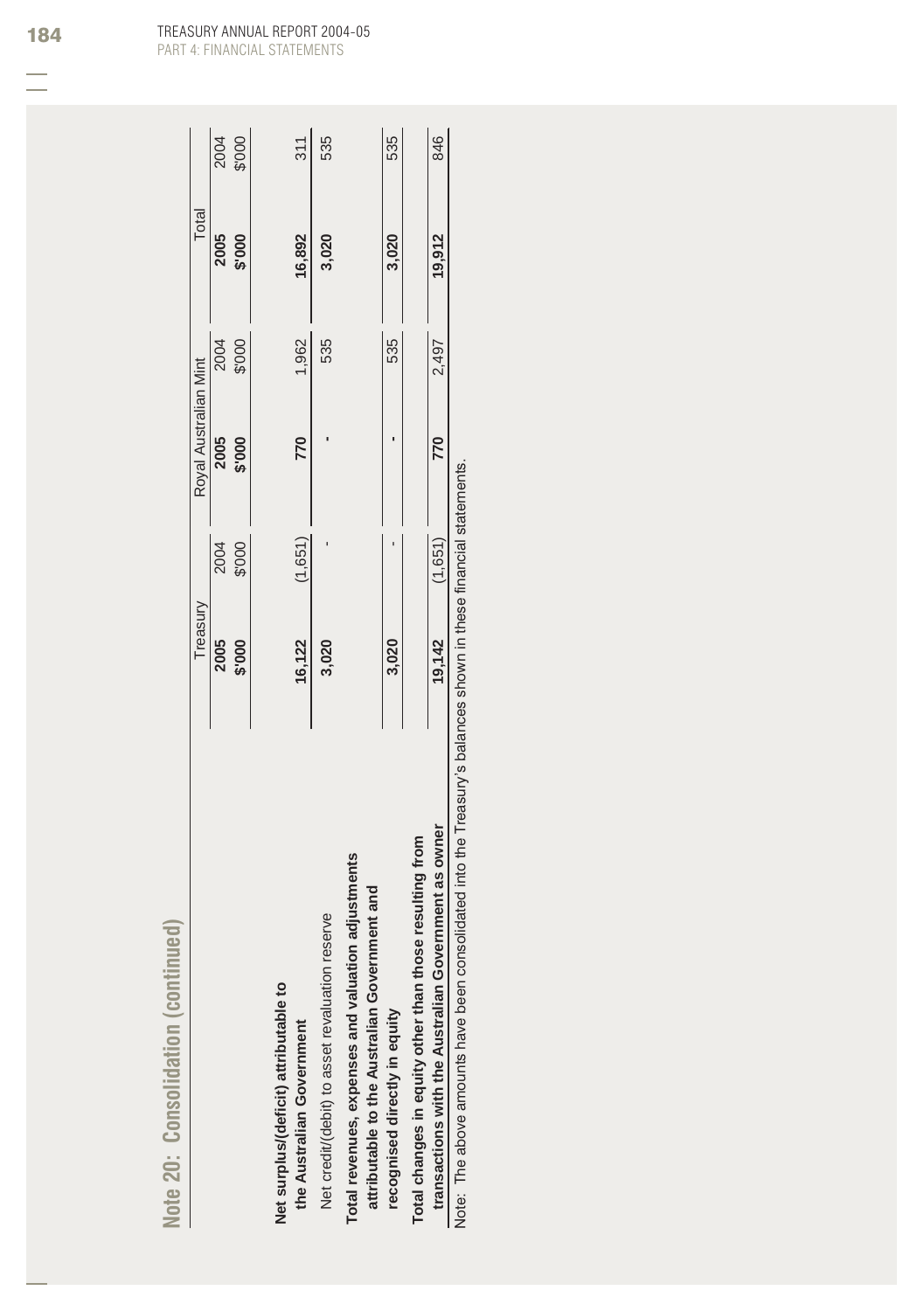| Note 20: Consolidation (continued)                                                                               |          |        |                       |        |         |        |
|------------------------------------------------------------------------------------------------------------------|----------|--------|-----------------------|--------|---------|--------|
|                                                                                                                  | Treasury |        | Royal Australian Mint |        | Total   |        |
|                                                                                                                  | 2005     | 2004   | 2005                  | 2004   | 2005    | 2004   |
|                                                                                                                  | \$'000   | \$'000 | \$'000                | \$'000 | \$'000  | \$'000 |
| <b>ASSETS</b>                                                                                                    |          |        |                       |        |         |        |
| <b>Financial assets</b>                                                                                          |          |        |                       |        |         |        |
| Cash                                                                                                             | 4,982    | 4,014  | 7,901                 | 11,391 | 12,883  | 15,405 |
| Receivables                                                                                                      | 36,035   | 17,601 | 1,474                 | 2,467  | 37,509  | 20,068 |
| Total financial assets                                                                                           | 41,017   | 21,615 | 9,375                 | 13,858 | 50,392  | 35,473 |
| Non-financial assets                                                                                             |          |        |                       |        |         |        |
| Land and buildings                                                                                               | 7,954    | 6,870  | 174                   |        | 8,128   | 6,870  |
| Infrastructure, plant and equipment                                                                              | 8,499    | 8,200  | 6,445                 | 2,992  | 14,944  | 11,192 |
| Inventories                                                                                                      |          |        | 21,224                | 15,532 | 21,224  | 15,532 |
| Intangibles                                                                                                      | 1,156    | 1,627  | 649                   | 459    | 1,805   | 2,086  |
| Other non-financial assets                                                                                       | 2,019    | 1,795  | 6,728                 | 7,430  | 8,747   | 9,225  |
| Total non-financial assets                                                                                       | 19,628   | 18,492 | 35,220                | 26,413 | 54,848  | 44,905 |
| Total assets                                                                                                     | 60,645   | 40,107 | 44,595                | 40,271 | 105,240 | 80,378 |
| <b>LIABILITIES</b>                                                                                               |          |        |                       |        |         |        |
| Interest bearing liabilities                                                                                     |          |        |                       |        |         |        |
| Leases                                                                                                           | 1,422    | 2,330  |                       |        | 1,422   | 2,330  |
| Total interest bearing liabilities                                                                               | 1,422    | 2,330  |                       |        | 1,422   | 2,330  |
| Provisions                                                                                                       |          |        |                       |        |         |        |
| Employees                                                                                                        | 28,150   | 26,183 | 2,937                 | 2,849  | 31,087  | 29,032 |
| Other provisions                                                                                                 |          |        | 152                   | 117    | 152     | 117    |
| <b>Total provisions</b>                                                                                          | 28,150   | 26,183 | 3,089                 | 2,966  | 31,239  | 29,149 |
| Note: The above amounts have been consolidated into the Treasury's balances shown in these financial statements. |          |        |                       |        |         |        |

Note: The above amounts have been consolidated into the Treasury's balances shown in these financial statements.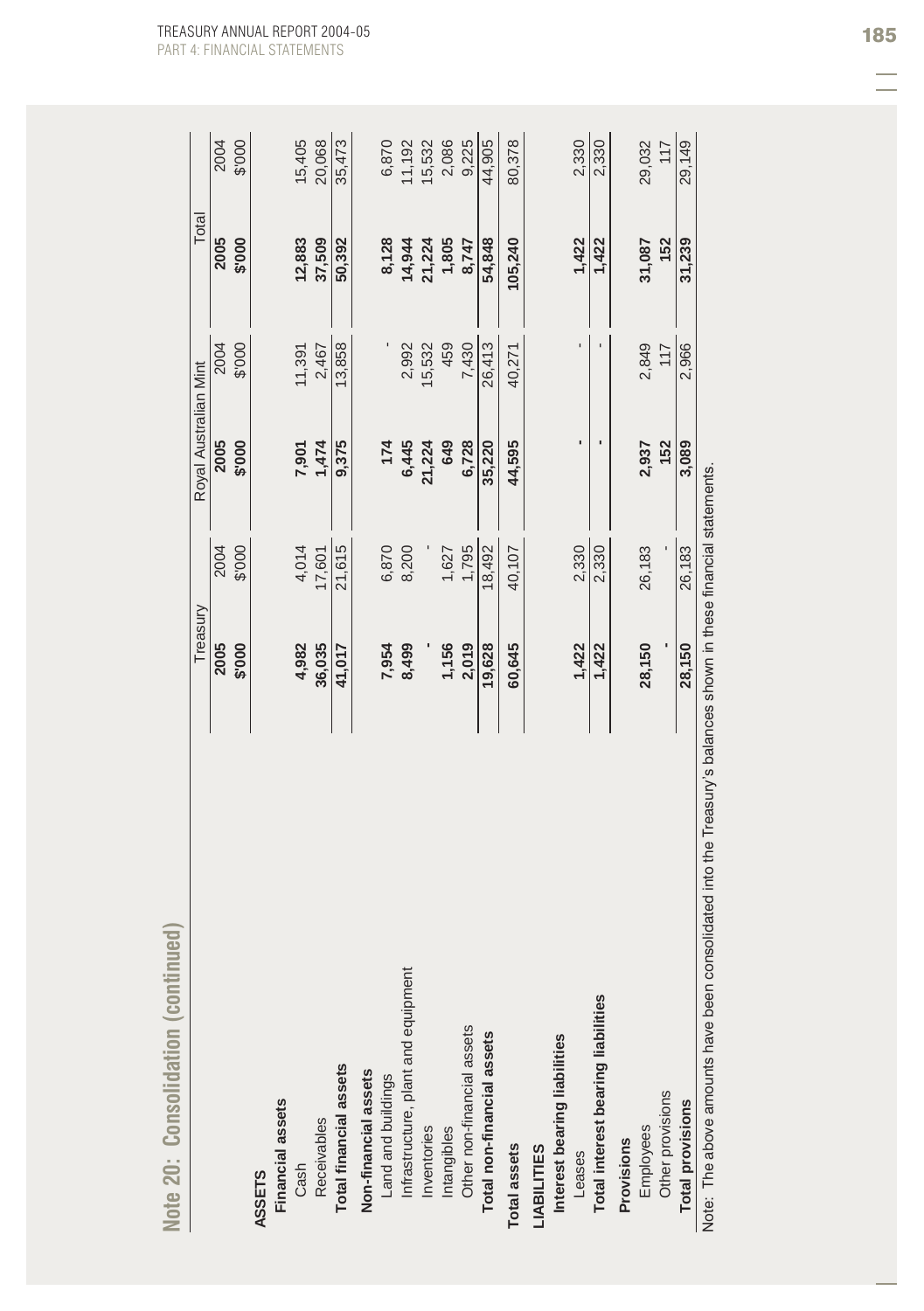| i,<br>پ<br>m<br>ı,<br>é<br>÷<br>ú<br>٠<br>۰<br>■■<br>i.<br>_<br>۰<br>ــ<br>$\blacksquare$<br>ــ<br>-                                                     |
|----------------------------------------------------------------------------------------------------------------------------------------------------------|
| _<br>=<br>$=$<br>۰<br>÷<br>ı<br>é<br>ч<br>÷<br>ı<br>e and a<br>1<br>۰<br>$\sim$<br>$\overline{\phantom{a}}$<br>ー<br>ä<br>×<br>w<br>-<br>_<br>ـ<br>٠<br>۰ |
| ٠<br>-<br>ī                                                                                                                                              |
| $\equiv$                                                                                                                                                 |

| 6,070<br>3,265<br>9,335<br>24,306<br>2004<br>000, 3<br>40,814<br>39,564<br>39,564<br>6,017<br>9,241<br>2005<br>7,524<br>62,468<br>\$'000<br>2,587<br>42,772<br>62,468<br>9,037<br>12,230<br>10,111<br>41,201<br>3,113<br>7,446<br>5,393<br>21,019<br>2004<br>4,480<br>32,825<br>32,825<br>\$'000<br>1,367<br>6,413<br>5,498<br>2005<br>243<br>\$'000<br>35,765<br>5,393<br>8,578<br>21,794<br>8,830<br>35,765<br>5,741<br>1,898<br>4,855<br>33,368<br>6,739<br>2004<br>\$'000<br>624<br>2,828<br>6,739<br>2,957<br>3,287<br>2,026<br>2005<br>2,344<br>26,703<br>\$'000<br>4,370<br>33,942<br>26,703<br>3,644<br>3,652<br>19,407<br>Retained surpluses/(Accumulated deficits)<br>Asset revaluation reserve<br>Contributed equity<br>Other payables<br><b>Total payables</b><br><b>Total liabilities</b><br>Suppliers<br>NET ASSETS<br><b>Total equity</b><br><b>Payables</b><br>EQUITY | reasury | Royal Australian Mint | Total |  |
|---------------------------------------------------------------------------------------------------------------------------------------------------------------------------------------------------------------------------------------------------------------------------------------------------------------------------------------------------------------------------------------------------------------------------------------------------------------------------------------------------------------------------------------------------------------------------------------------------------------------------------------------------------------------------------------------------------------------------------------------------------------------------------------------------------------------------------------------------------------------------------------|---------|-----------------------|-------|--|
|                                                                                                                                                                                                                                                                                                                                                                                                                                                                                                                                                                                                                                                                                                                                                                                                                                                                                       |         |                       |       |  |
|                                                                                                                                                                                                                                                                                                                                                                                                                                                                                                                                                                                                                                                                                                                                                                                                                                                                                       |         |                       |       |  |
|                                                                                                                                                                                                                                                                                                                                                                                                                                                                                                                                                                                                                                                                                                                                                                                                                                                                                       |         |                       |       |  |
|                                                                                                                                                                                                                                                                                                                                                                                                                                                                                                                                                                                                                                                                                                                                                                                                                                                                                       |         |                       |       |  |
|                                                                                                                                                                                                                                                                                                                                                                                                                                                                                                                                                                                                                                                                                                                                                                                                                                                                                       |         |                       |       |  |
|                                                                                                                                                                                                                                                                                                                                                                                                                                                                                                                                                                                                                                                                                                                                                                                                                                                                                       |         |                       |       |  |
|                                                                                                                                                                                                                                                                                                                                                                                                                                                                                                                                                                                                                                                                                                                                                                                                                                                                                       |         |                       |       |  |
|                                                                                                                                                                                                                                                                                                                                                                                                                                                                                                                                                                                                                                                                                                                                                                                                                                                                                       |         |                       |       |  |
|                                                                                                                                                                                                                                                                                                                                                                                                                                                                                                                                                                                                                                                                                                                                                                                                                                                                                       |         |                       |       |  |
|                                                                                                                                                                                                                                                                                                                                                                                                                                                                                                                                                                                                                                                                                                                                                                                                                                                                                       |         |                       |       |  |
|                                                                                                                                                                                                                                                                                                                                                                                                                                                                                                                                                                                                                                                                                                                                                                                                                                                                                       |         |                       |       |  |
|                                                                                                                                                                                                                                                                                                                                                                                                                                                                                                                                                                                                                                                                                                                                                                                                                                                                                       |         |                       |       |  |
|                                                                                                                                                                                                                                                                                                                                                                                                                                                                                                                                                                                                                                                                                                                                                                                                                                                                                       |         |                       |       |  |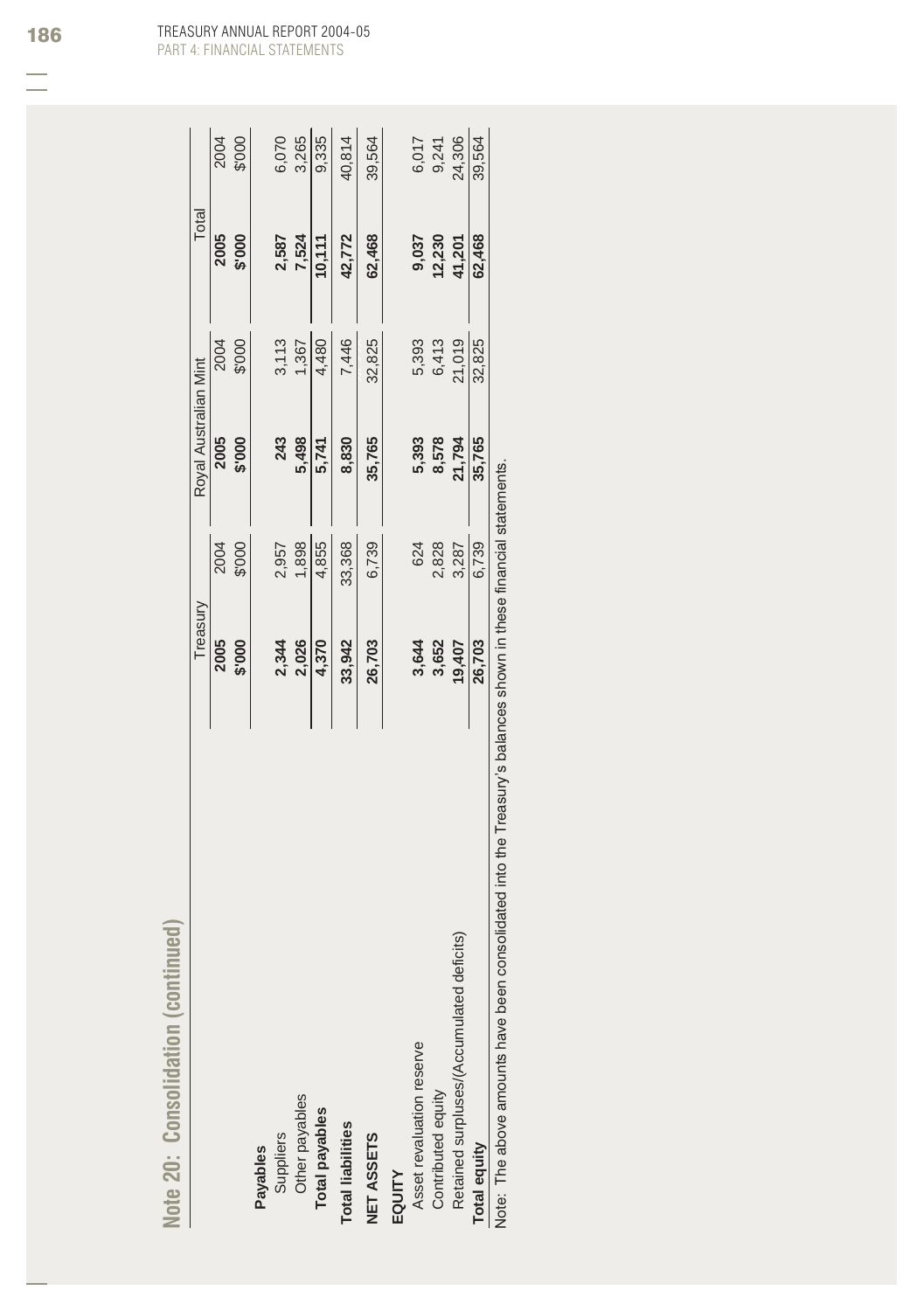| (including significant terms and conditions affecting<br>the amount, timing and certainty of cash flows)<br>Nature of underlying instruments | The Treasury maintains bank accounts with the Reserve Bank<br>$\ddot{\phantom{a}}$<br>$\begin{array}{c} \n\cdot \\ \cdot \\ \cdot \\ \cdot \\ \cdot\n\end{array}$ |
|----------------------------------------------------------------------------------------------------------------------------------------------|-------------------------------------------------------------------------------------------------------------------------------------------------------------------|
|                                                                                                                                              | $\ddot{\phantom{a}}$                                                                                                                                              |

| ٠                   |
|---------------------|
|                     |
|                     |
|                     |
| ļ                   |
| ī                   |
| Ì                   |
| r                   |
| Ċ<br>ŋ              |
| E                   |
| ■■                  |
| ٠                   |
| $\overline{\Omega}$ |
|                     |
|                     |
|                     |
|                     |
|                     |
| è                   |
| ú,                  |
| ۰                   |
|                     |
| $\blacksquare$<br>× |
|                     |
| 7                   |
|                     |
|                     |
| ٠                   |
|                     |
| ٠                   |
|                     |

|                                           | .<br>.<br>.<br>֦ׅׅׅׅׅׅ֚֘֝֘֝֬֝֝֬֝                                                                      |
|-------------------------------------------|-------------------------------------------------------------------------------------------------------|
| Terms. conditions and accounting policies | Accounting policies and methods<br>֦֖֚֚֚֚֚֚֚֚֝֝֝֝֝֝<br>֧֚֚֚֚֚֚֚֚֚֚֝֝֝֝֝֝<br>֧֪֪֪֪֖֪֪֪֪֚֚֚֚֚֚֚֝֝֝֝֝֝֝֝ |
|                                           | lotes                                                                                                 |
|                                           | Financial instruments                                                                                 |

| <b>Note 21: Financial instruments</b>               |              |                                                                                                                                                                                                                                                                           |                                                                                                                                                                                                                                                             |
|-----------------------------------------------------|--------------|---------------------------------------------------------------------------------------------------------------------------------------------------------------------------------------------------------------------------------------------------------------------------|-------------------------------------------------------------------------------------------------------------------------------------------------------------------------------------------------------------------------------------------------------------|
| Note 21A: Terms, conditions and accounting policies |              |                                                                                                                                                                                                                                                                           |                                                                                                                                                                                                                                                             |
| Financial instruments                               | <b>Notes</b> | Accounting policies and methods<br>(including recognition criteria and measurement<br>basis)                                                                                                                                                                              | (including significant terms and conditions affecting<br>the amount, timing and certainty of cash flows)<br>Nature of underlying instruments                                                                                                                |
| <b>Financial assets</b>                             |              | Financial assets are recognised when control over future<br>economic benefits is established and the amount of the<br>benefit can be reliably measured.                                                                                                                   |                                                                                                                                                                                                                                                             |
| Cash - at bank                                      | $\mathbb{R}$ | Deposits are recognised at their nominal amounts. Interest<br>cash at bank is credited to revenue as it accrues.<br>$\delta$                                                                                                                                              | commercial accounts for the conduct of its business operations.<br>The Treasury maintains bank accounts with the Reserve Bank<br>receipt and payment of monies. The Mint maintains its own<br>of Australia for the administration of petty cash and for the |
| Receivables for goods<br>and services               | 88           | These receivables are recognised at the nominal amounts<br>due less any provision for bad and doubtful debts.<br>Collectability of debts is reviewed at balance date.<br>Provisions are made when collection of the debt is judged<br>to be less rather than more likely. | Credit terms are net 30 days (2004: 30 days).                                                                                                                                                                                                               |
| Interest receivable                                 | 8B           | Interest is accrued as it is earned.                                                                                                                                                                                                                                      | two per cent. This amount is netted against tax payable to the<br>earns interest equivalent to the daily bank balance at a rate of<br>Under the Government's national competition policy the Mint<br>Government under the policy.                           |
| receivable - undrawn<br>Appropriations              | 8B           | These are recognised at their nominal amounts.                                                                                                                                                                                                                            | Parliament in a future year for services provided in previous<br>previous years which are available to be drawndown by the<br>Treasury. Also includes amounts to be appropriated by the<br>Amounts appropriated by the Parliament in the current or         |

years under a purchasing, workload or similar agreement.

years under a purchasing, workload or similar agreement.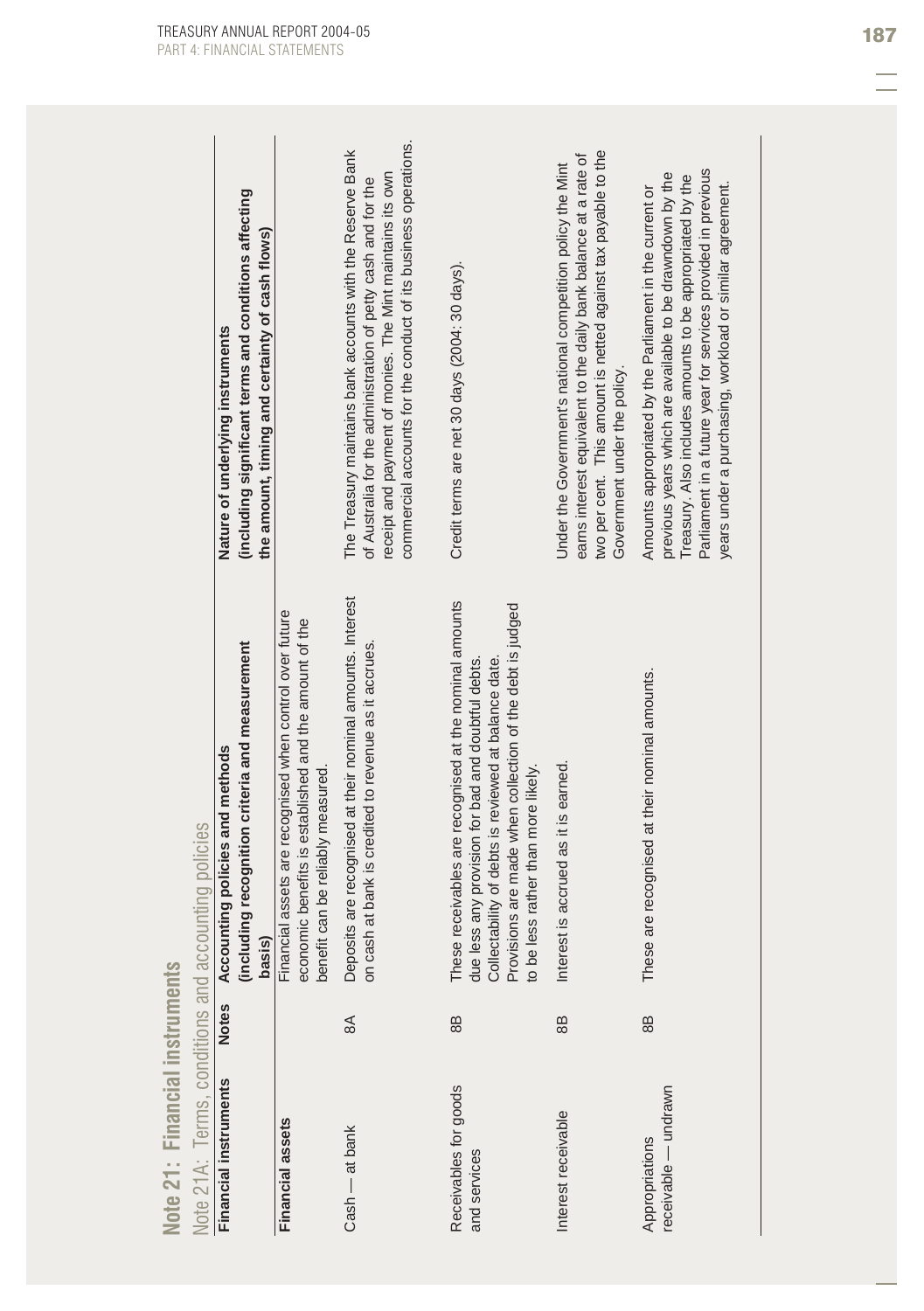|                                    | continue                           |
|------------------------------------|------------------------------------|
| 'n<br>Del<br>â<br>÷<br><b>CONI</b> |                                    |
| c<br>ments<br>insti<br>Ξ<br>ë,     | conditions and accounting policies |
| Financi                            | l erms<br>ŀ                        |
| ×<br>i<br>$\rho$ $\gamma$<br>Note  | Note 21A                           |

|                                 |                | Note 21A: Terms, conditions and accounting policies (continued)                                                                                                                                                                                                            |                                                                                                                                                                                                                                                                         |
|---------------------------------|----------------|----------------------------------------------------------------------------------------------------------------------------------------------------------------------------------------------------------------------------------------------------------------------------|-------------------------------------------------------------------------------------------------------------------------------------------------------------------------------------------------------------------------------------------------------------------------|
| Financial instruments           | <b>Notes</b>   | Accounting policies and methods                                                                                                                                                                                                                                            | Nature of underlying instruments                                                                                                                                                                                                                                        |
|                                 |                | (including recognition criteria and measurement basis)                                                                                                                                                                                                                     | (including significant terms and conditions affecting<br>the amount, timing and certainty of cash flows)                                                                                                                                                                |
| <b>Financial liabilities</b>    |                | obligation to another party is entered into and the amount<br>Financial liabilities are recognised when a present<br>of the liability can be reliably measured.                                                                                                            |                                                                                                                                                                                                                                                                         |
| Finance lease liabilities       | $\overline{0}$ | Liabilities are recognised at the present value of minimum<br>discount rates used are estimates of the interest rates<br>lease payments at the beginning of the lease. The<br>implicit in the leases.                                                                      | averaging three years and a maximum term of five years. The<br>At reporting date, the Treasury had finance leases with terms<br>(2004: 5.66 per cent). The lease assets secure the lease<br>interest rate implicit in the leases averaged 7.51 per cent<br>liabilities. |
| Trade creditors and<br>accruals | 12A            | goods or services have been received (and irrespective of<br>amounts, being the amounts at which the liabilities will be<br>settled. Liabilities are recognised to the extent that the<br>Creditors and accruals are recognised at their nominal<br>having been invoiced). | All creditors are entities that are not part of the Australian<br>Government legal entity. Settlement is usually made net<br>30 days.                                                                                                                                   |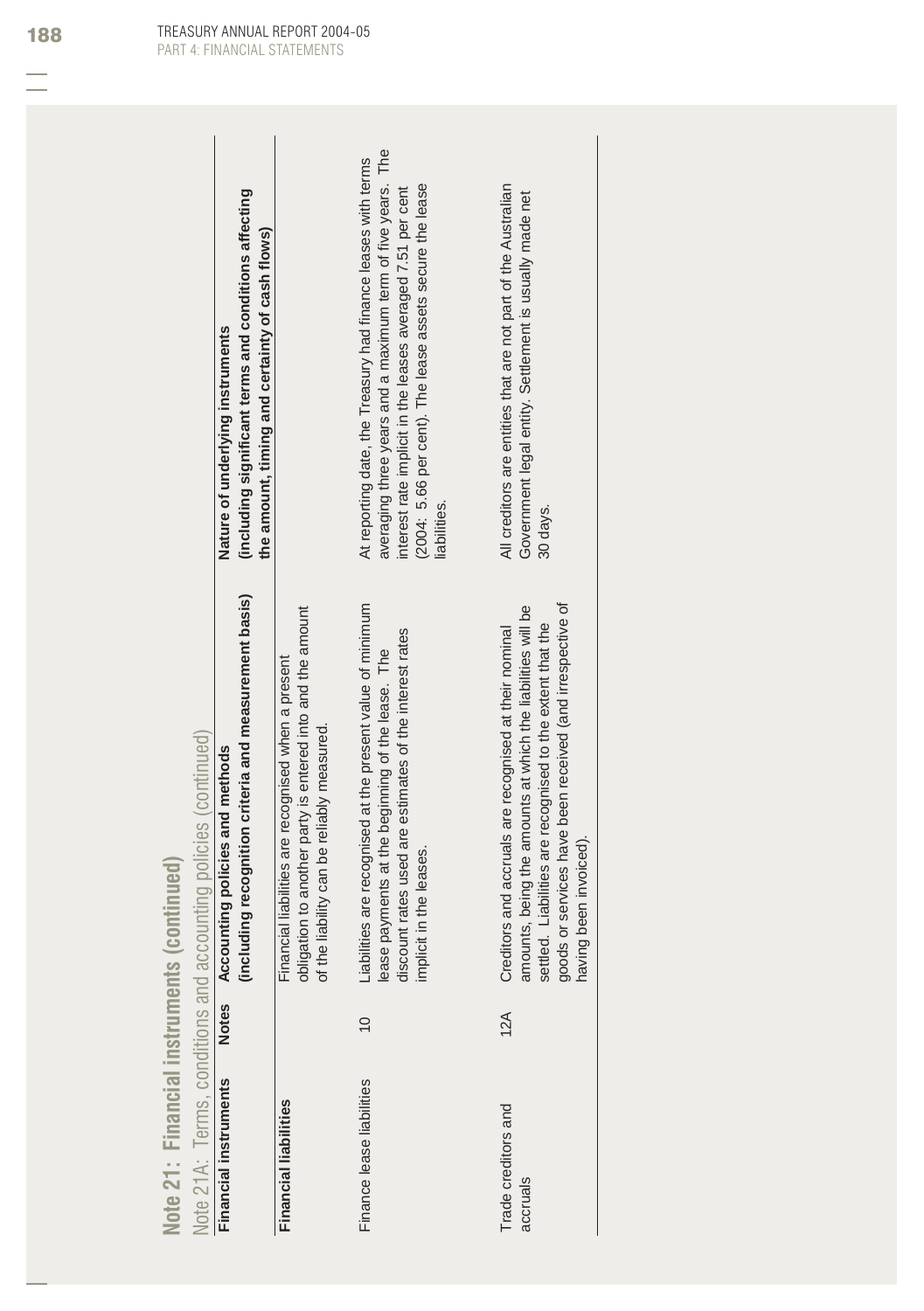| Note 21: Financial instruments     |               | (continued)               |        |                |        |                                  |        |           |        |                         |        |              |               |                     |      |
|------------------------------------|---------------|---------------------------|--------|----------------|--------|----------------------------------|--------|-----------|--------|-------------------------|--------|--------------|---------------|---------------------|------|
| Financial instrument               | <b>Notes</b>  | interest rate<br>Floating |        |                |        | Fixed interest rate maturing in: |        |           |        | Non-interest<br>bearing |        | <b>Total</b> |               | Weighted<br>average |      |
|                                    |               |                           |        |                |        |                                  |        |           |        |                         |        |              |               | effective           |      |
|                                    |               |                           |        | 1 year or less |        | 1 to 5 years                     |        | > 5 years |        |                         |        |              |               | interest rate       |      |
|                                    |               | 2005                      | 2004   | 2005           | 2004   | 2005                             | 2004   | 2005      | 2004   | 2005                    | 2004   | 2005         | 2004          | 2005                | 2004 |
|                                    |               | \$'000                    | \$'000 | \$'000         | \$'000 | \$'000                           | \$'000 | \$'000    | \$'000 | \$'000                  | \$'000 | \$'000       | \$'000        | వ                   | $\%$ |
| Note 21B: Interest rate risk       |               |                           |        |                |        |                                  |        |           |        |                         |        |              |               |                     |      |
| Financial assets                   |               |                           |        |                |        |                                  |        |           |        |                         |        |              |               |                     |      |
| Cash at bank                       | $\approx$     |                           |        |                |        |                                  |        |           |        | 12,883                  | 15,405 | 12,883       | 15,405        | 2.00                | 2.00 |
| Receivables (gross):               |               |                           |        |                |        |                                  |        |           |        |                         |        |              |               |                     |      |
| Goods and services                 | 8B            |                           |        |                |        |                                  |        |           |        |                         | 2,421  | 1,555        | 2,421         |                     |      |
| Other                              | 8B            |                           |        |                |        |                                  |        |           |        | 1,555<br>2,283          | 1,033  | 2,283        | 1,033         |                     |      |
| <b>Interest</b>                    | 8B            |                           |        |                |        |                                  |        |           |        | 479                     | 286    | 479          | 286           | 2.00                | 2.00 |
| Appropriations                     | 8B            |                           |        |                |        |                                  |        |           |        | 33, 197                 | 16,333 | 33,197       | 16,333        |                     |      |
| <b>Total financial assets</b>      |               |                           |        |                |        |                                  |        |           |        | 50,397                  | 35,478 | 50,397       | 35,478        | n/a                 | n/a  |
| TOTAL ASSETS                       |               |                           |        |                |        |                                  |        |           |        |                         |        | 105,240      | 80,378        | n/a                 | n/a  |
| <b>Financial liabilities</b>       |               |                           |        |                |        |                                  |        |           |        |                         |        |              |               |                     |      |
| Finance lease liabilities          | $\frac{1}{2}$ |                           |        | 691            | 1,530  | 731                              | 800    |           |        |                         |        | 1,422        | 2,330         | 7.51                | 5.66 |
| Trade creditors                    | 12A           |                           |        |                |        |                                  |        |           |        | 2,587                   | 6,070  | 2,587        | 6,070         |                     |      |
| Other liabilities                  | 12B           |                           |        |                |        |                                  |        |           |        | 7,524                   | 3,265  | 7,524        | 3,265         |                     |      |
| <b>Total financial liabilities</b> |               |                           |        | 691            | 1,530  | 731                              | 800    |           |        | 10,111                  | 9,335  | 11,533       | 11,665        | n/a                 | n/a  |
| <b>TOTAL LIABILITIES</b>           |               |                           |        |                |        |                                  |        |           |        |                         |        |              | 42,772 40,814 | n/a                 | n/a  |
|                                    |               |                           |        |                |        |                                  |        |           |        |                         |        |              |               |                     |      |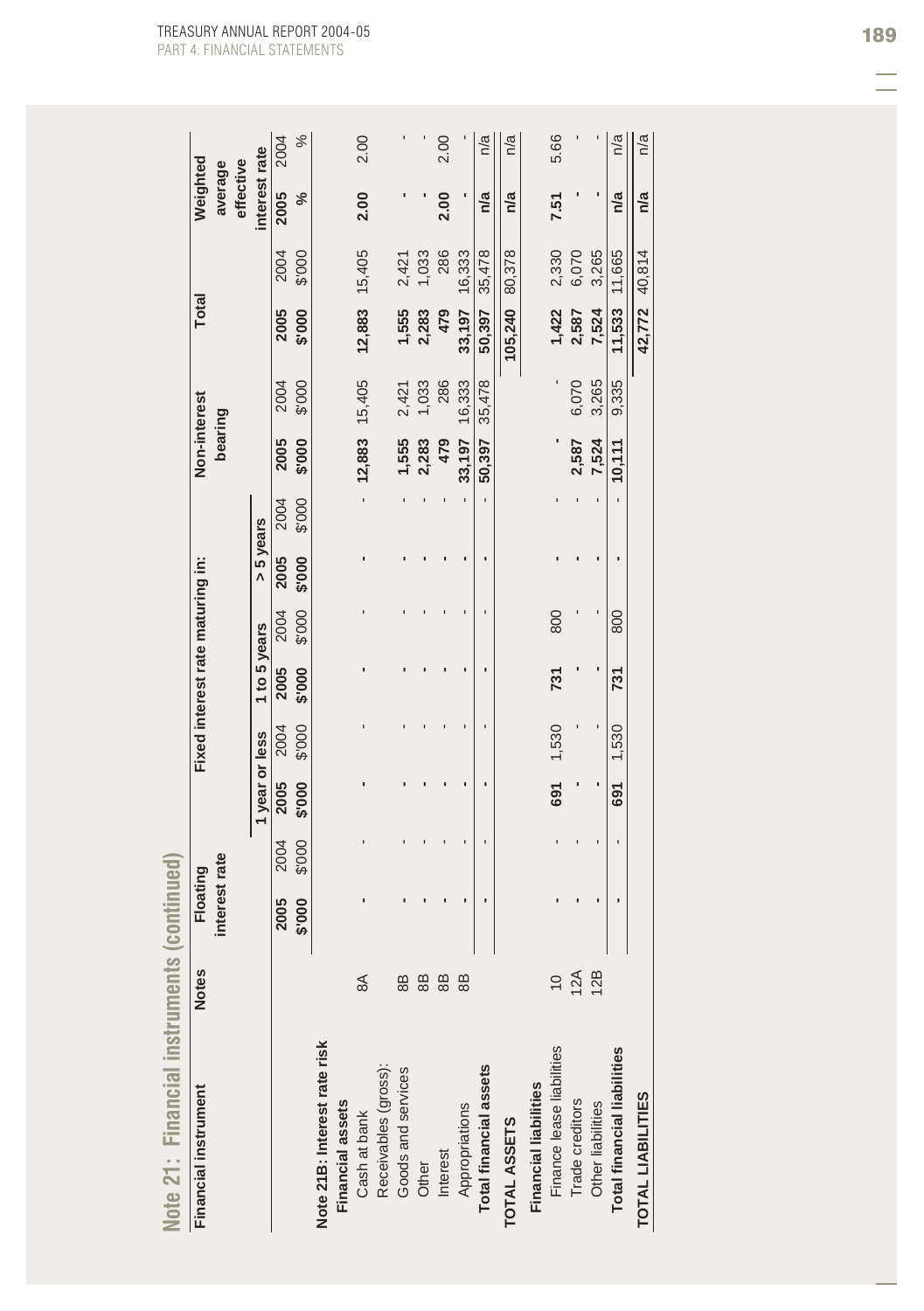|  |  | Note 21: Financial instruments (continued) |  |  |
|--|--|--------------------------------------------|--|--|
|--|--|--------------------------------------------|--|--|

|                                                                  | <b>Notes</b>   |              | 2005      | 2004     |           |
|------------------------------------------------------------------|----------------|--------------|-----------|----------|-----------|
|                                                                  |                | <b>Total</b> | Aggregate | Total    | Aggregate |
|                                                                  |                | carrying     | net fair  | carrying | net fair  |
|                                                                  |                | amount       | value     | amount   | value     |
|                                                                  |                | \$'000       | \$'000    | \$'000   | \$'000    |
| Note 21C: Net fair values of<br>financial assets and liabilities |                |              |           |          |           |
| Departmental financial assets                                    |                |              |           |          |           |
| Cash at bank                                                     | <b>8A</b>      | 12,883       | 12,883    | 15,405   | 15,405    |
| Receivables (net):                                               |                |              |           |          |           |
| Goods and services                                               | 8B             | 1,550        | 1,550     | 2,416    | 2,416     |
| Other                                                            | 8B             | 2,283        | 2,283     | 1,033    | 1,033     |
| Interest                                                         | 8 <sub>B</sub> | 479          | 479       | 286      | 286       |
| Appropriations                                                   | 8B             | 33,197       | 33,197    | 16,333   | 16,333    |
| <b>Total financial assets</b>                                    |                | 50,392       | 50,392    | 35,473   | 35,473    |
| <b>Financial liabilities (recognised)</b>                        |                |              |           |          |           |
| Finance lease liabilities                                        | 10             | 1,422        | 1,422     | 2,330    | 2,330     |
| Trade creditors                                                  | 12A            | 2,587        | 2,587     | 6,070    | 6,070     |
| Other liabilities                                                | 12B            | 7,524        | 7,524     | 3,265    | 3,265     |
| <b>Total financial liabilities</b>                               |                |              |           |          |           |
| (recognised)                                                     |                | 11,533       | 11,533    | 11,665   | 11,665    |

The net fair values of cash and non-interest bearing monetary financial assets approximate their carrying amounts.

The net fair values of the finance leases are based on discounted cash flows using current interest rates for liabilities with similar risk profiles.

The net fair values for trade creditors and other liabilities are approximated by their carrying amounts.

### Note 21D: Credit risk exposures

The Treasury's maximum exposures to credit risk at reporting date in relation to each class of recognised financial assets is the carrying amount of those assets as indicated in the Statement of financial position.

The Treasury has no significant exposures to any concentrations of credit risk.

All figures for credit risk referred to do not take into account the value of any collateral or other security.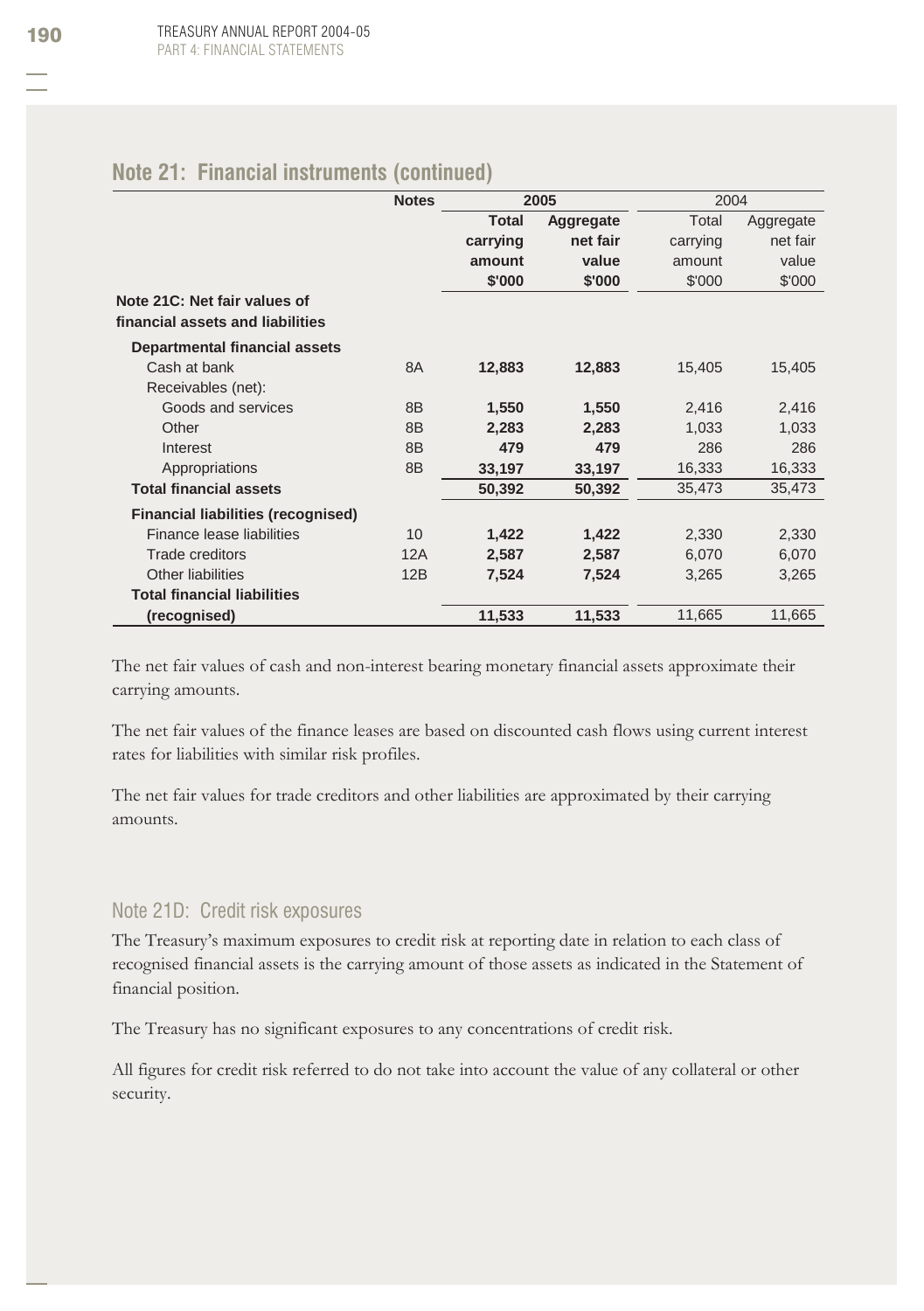# **Note 22: Revenues administered on behalf of Government**

|                                                          | 2005      | 2004      |
|----------------------------------------------------------|-----------|-----------|
|                                                          | \$'000    | \$'000    |
| <b>Interest</b>                                          |           |           |
| Interest on Papua New Guinea Ioan                        | 3,637     | 7,991     |
| Other interest                                           | 303       | 790       |
| <b>Total interest</b>                                    | 3,940     | 8,781     |
| <b>Dividends</b>                                         |           |           |
| Reserve Bank of Australia                                | 694,000   | 2,264,000 |
| <b>Total dividends</b>                                   | 694,000   | 2,264,000 |
| <b>Goods and services</b>                                |           |           |
| GST administration fees - external entities              | 591,922   | 541,877   |
| <b>Total goods and services</b>                          | 591,922   | 541,877   |
| <b>Other revenues</b>                                    |           |           |
| Gross IMF remuneration                                   | 39,202    | 37,823    |
| Less: Burden sharing                                     | (2, 188)  | (2, 168)  |
| Net IMF remuneration                                     | 37,014    | 35,655    |
| Write back of HCS Scheme                                 | 21,647    |           |
| Royal Australian Mint - monies in excess of requirements | 104,620   | 59,266    |
| Increased investment in Australian Government entities   | 14,917    | 5,000     |
| Other revenues                                           | 6,115     | 6,585     |
| <b>Total other revenues</b>                              | 184,313   | 106,506   |
| <b>Total revenues administered</b>                       |           |           |
| on behalf of Government                                  | 1,474,175 | 2,921,164 |

## **Note 23: Expenses administered on behalf of Government**

|                                                        | 2005       | 2004       |
|--------------------------------------------------------|------------|------------|
|                                                        | \$'000     | \$'000     |
| <b>Grants</b>                                          |            |            |
| <b>Grants to State and Territory Governments</b>       | 36,221,000 | 34,036,840 |
| Other grants                                           | 3,215      | 8,196      |
| <b>Total grants</b>                                    | 36,224,215 | 34,045,036 |
| Net foreign exchange loss/(gain)                       |            |            |
| <b>IMF SDR allocation</b>                              | (103, 423) | 14,107     |
| IMF maintenance of value                               | (152, 523) | (355, 414) |
| IMF quota revaluation                                  | 711,343    | (97, 028)  |
| Other foreign exchange                                 | (7,011)    | (1,726)    |
| Total net foreign exchange loss/(gain)                 | 448,386    | (440, 061) |
| Other expenses                                         |            |            |
| <b>IMF</b> charges                                     | 20,371     | 15,310     |
| $HLIC$ claims <sup>1</sup>                             | (878)      | (1,380)    |
| HCS Scheme claims <sup>2</sup>                         |            | 101,824    |
| Decreased investment in Australian Government entities | 5,000      |            |
| Other expenses                                         |            | 2,092      |
| <b>Total other expenses</b>                            | 24,493     | 117,846    |
| <b>Total expenses administered</b>                     |            |            |
| on behalf of Government                                | 36,697,094 | 33,722,821 |

1 HLIC claims expenses include payments and management fees.

2 HCS Scheme claims expenses include payments and management fees.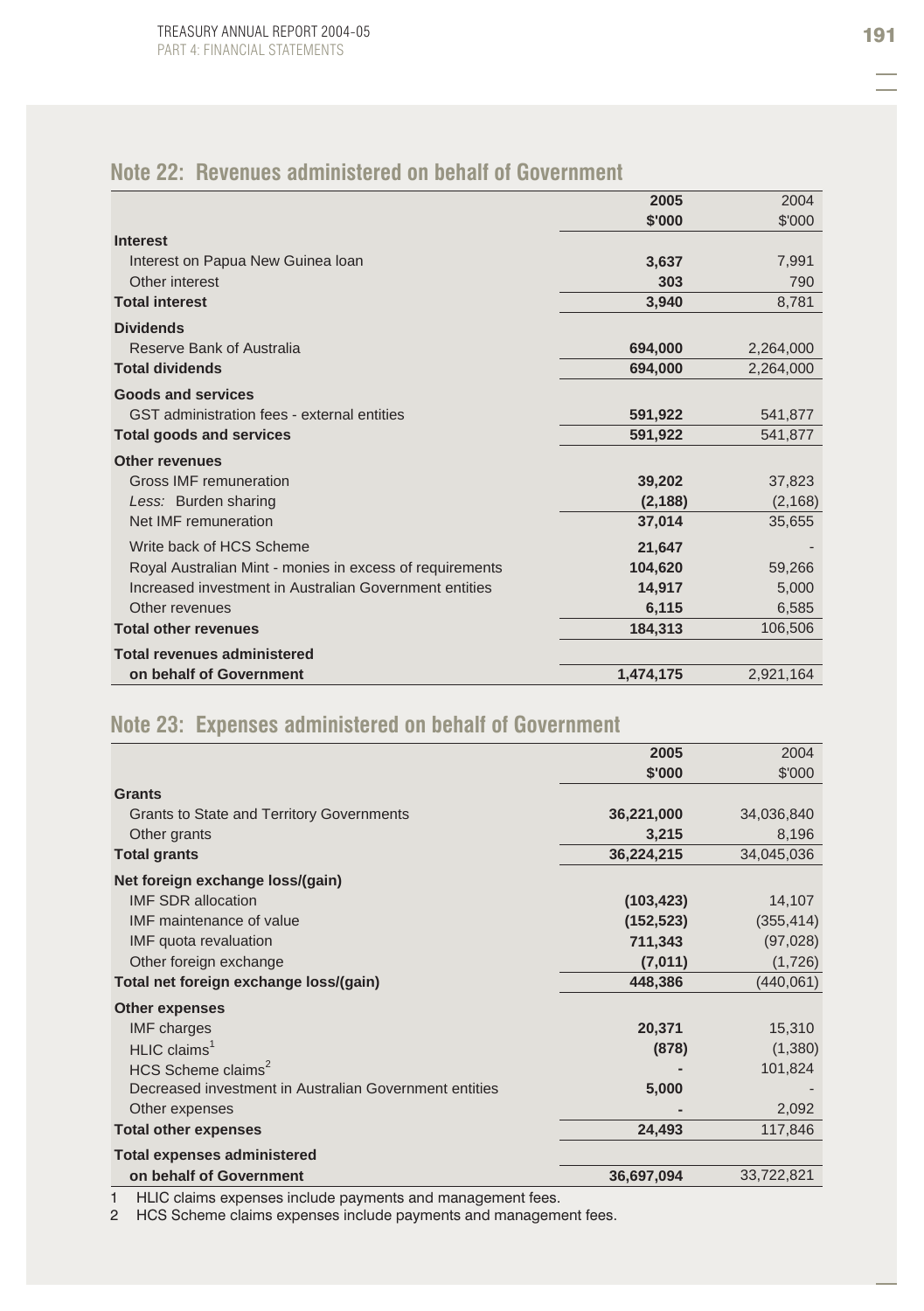# **Note 24: Assets administered on behalf of Government**

|                                                                  | 2005       | 2004       |
|------------------------------------------------------------------|------------|------------|
|                                                                  | \$'000     | \$'000     |
| <b>Financial assets</b>                                          |            |            |
| Cash                                                             |            |            |
| Administered bank accounts - The Treasury                        | 9,089      | 3,288      |
| <b>Receivables</b>                                               |            |            |
| GST appropriation receivable                                     | 128        | (86)       |
| <b>HLIC</b> premiums receivable                                  | 3,120      | 3,864      |
| IMF related moneys owing                                         | 5,724      | 5,730      |
| <b>IMF MOV receivable</b>                                        | 152,523    |            |
| RBA dividend receivable                                          | 319,534    | 964,000    |
| Other receivables                                                | 4,726      | 1,378      |
| Total receivables (net)                                          | 485,755    | 974,886    |
| Receivables (gross) are aged as follows:                         |            |            |
| Current                                                          | 485,755    | 974,886    |
| <b>Total receivables (gross)</b>                                 | 485,755    | 974,886    |
|                                                                  |            |            |
| Loan                                                             |            |            |
| Loan to Papua New Guinea                                         | 14,805     | 78,855     |
| Maturity schedule for the loan as at 30 June 2005 is as follows: |            |            |
| Payable:<br>Within one year                                      | 14,805     | 64,051     |
| In one to two years                                              |            | 14,804     |
| <b>Total loan</b>                                                | 14,805     | 78,855     |
| <b>Investments</b>                                               |            |            |
| International financial institutions                             |            |            |
| Asian Development Bank                                           | 287,069    | 287,069    |
| European Bank for Reconstruction and Development                 | 84,824     | 85,068     |
| International Finance Corporation                                | 69,144     | 69,144     |
| International Bank for Reconstruction and Development            | 259,049    | 259,049    |
| Multilateral Investment Guarantee Agency                         | 10,694     | 10,694     |
| <b>Total international financial institutions</b>                | 710,780    | 711,024    |
| Quota                                                            |            |            |
| International Monetary Fund                                      | 6,183,416  | 6,894,759  |
| <b>Australian Government entities</b>                            |            |            |
| <b>Reserve Bank of Australia</b>                                 | 8,035,042  | 8,035,042  |
| Australian Securities and Investments Commission                 | 16,184     | 4,267      |
| <b>Corporations and Markets Advisory Committee</b>               | 332        | 332        |
| Australian Reinsurance Pool Corporation                          |            | 5,000      |
| Australian Prudential Regulation Authority                       | 8,255      | 5,255      |
| <b>Total Australian Government entities</b>                      | 8,059,813  | 8,049,896  |
| <b>Total investments</b>                                         | 14,954,009 | 15,655,679 |
|                                                                  |            |            |
| <b>Non-financial assets</b>                                      |            |            |
| <b>Prepayments</b>                                               |            |            |
| Prepayment of grants to State and Territory Governments          | 219,400    | 374,223    |
| <b>Other</b>                                                     |            |            |
| Deferred acquisition costs                                       | 111        | 327        |
| Other prepayments                                                | 2,111      | 2,212      |
| <b>Total other</b>                                               | 2,222      | 2,539      |
| <b>Total non-financial assets</b>                                | 221,622    | 376,762    |
| Total assets administered on behalf of Government                | 15,685,280 | 17,089,470 |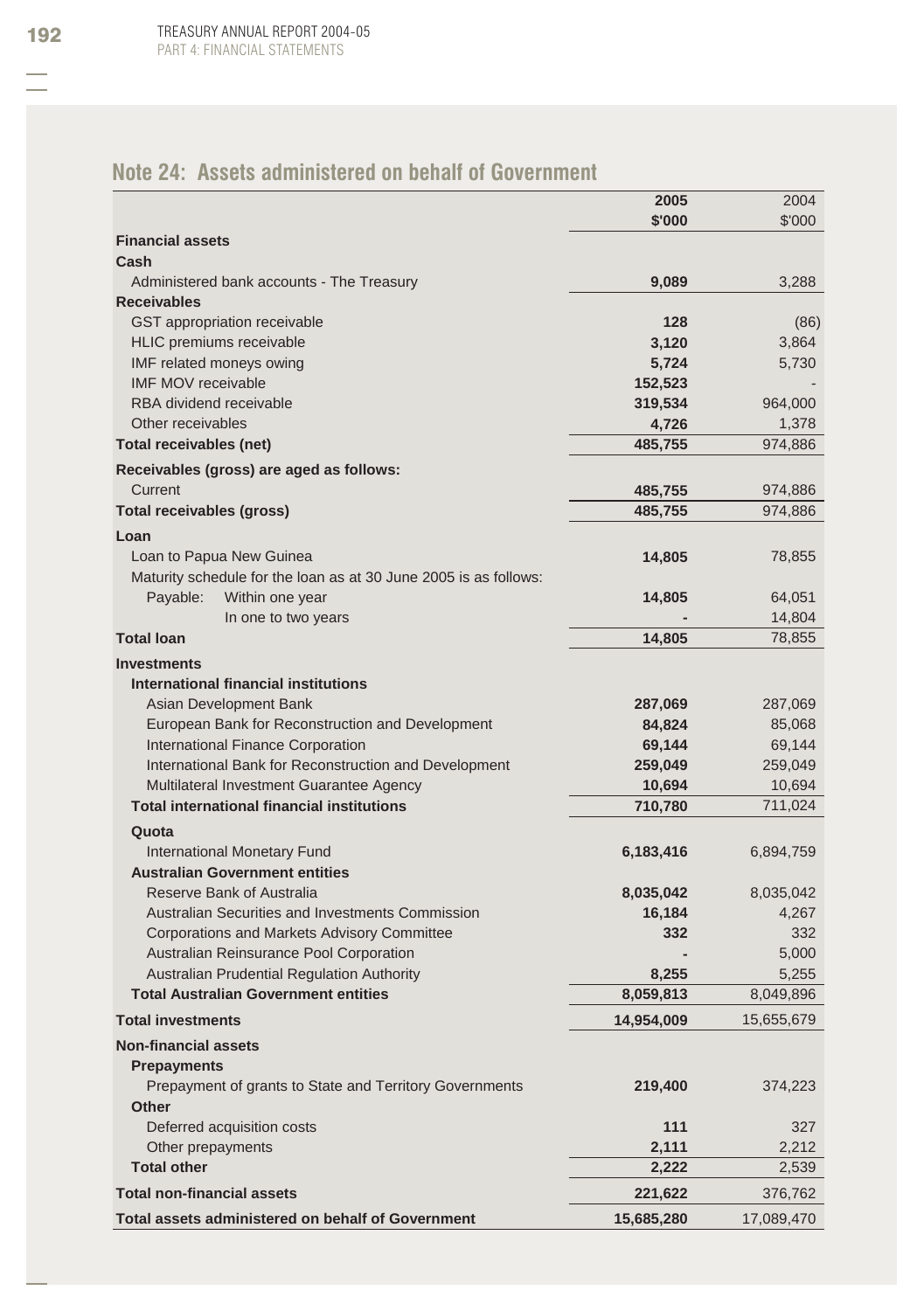|                               |                                                        | 2005      | 2004      |
|-------------------------------|--------------------------------------------------------|-----------|-----------|
|                               |                                                        | \$'000    | \$'000    |
| Loans                         |                                                        |           |           |
| <b>IMF</b> promissory notes   |                                                        | 3,807,615 | 3,807,614 |
| Other promissory notes        |                                                        | 63,492    | 75,036    |
| <b>Total loans</b>            |                                                        | 3,871,107 | 3,882,650 |
|                               | Maturity schedule for loans is as follows:             |           |           |
| Payable:                      | Within one year                                        | 2,138     | 7,022     |
|                               | In one to two years                                    | 1,603     | 1,776     |
|                               | In two to five years                                   | 1,603     | 1,776     |
|                               | In more than five years                                | 3,865,763 | 3,872,076 |
| <b>Total loans</b>            |                                                        | 3,871,107 | 3,882,650 |
| <b>Grants</b>                 |                                                        |           |           |
|                               | IMF - poverty reduction and growth facility            | 10,000    | 12,500    |
|                               | Maturity schedule for grants is as follows:            |           |           |
| Payable:                      | Within one year                                        | 2,500     | 2,500     |
|                               | In one to two years                                    | 2,500     | 2,500     |
|                               | In two to five years                                   | 5,000     | 7,500     |
|                               | In more than five years                                |           |           |
| <b>Total grants</b>           |                                                        | 10,000    | 12,500    |
| <b>Total grants</b>           |                                                        | 10,000    | 12,500    |
| Other payables                |                                                        |           |           |
|                               | Net GST payable to ATO                                 | 128       | (86)      |
|                               | <b>IMF Special Drawing Rights allocation</b>           | 899,016   | 1,002,439 |
|                               | IMF related monies owing                               | 3,731     | 2,849     |
| Other                         |                                                        | 477       | 5,644     |
| <b>Total other payables</b>   |                                                        | 903,352   | 1,010,846 |
| <b>Other provisions</b>       |                                                        |           |           |
|                               | Provision for insurance claims                         | 5,965     | 8,240     |
|                               | Provision for unearned premiums                        | 858       | 2,377     |
|                               | Provision for HCS Scheme                               | 328,050   | 437,983   |
| <b>Total other provisions</b> |                                                        | 334,873   | 448,600   |
|                               | Total other provisions and payables                    | 1,238,225 | 1,459,446 |
|                               | Total liabilities administered on behalf of Government | 5,119,332 | 5,354,596 |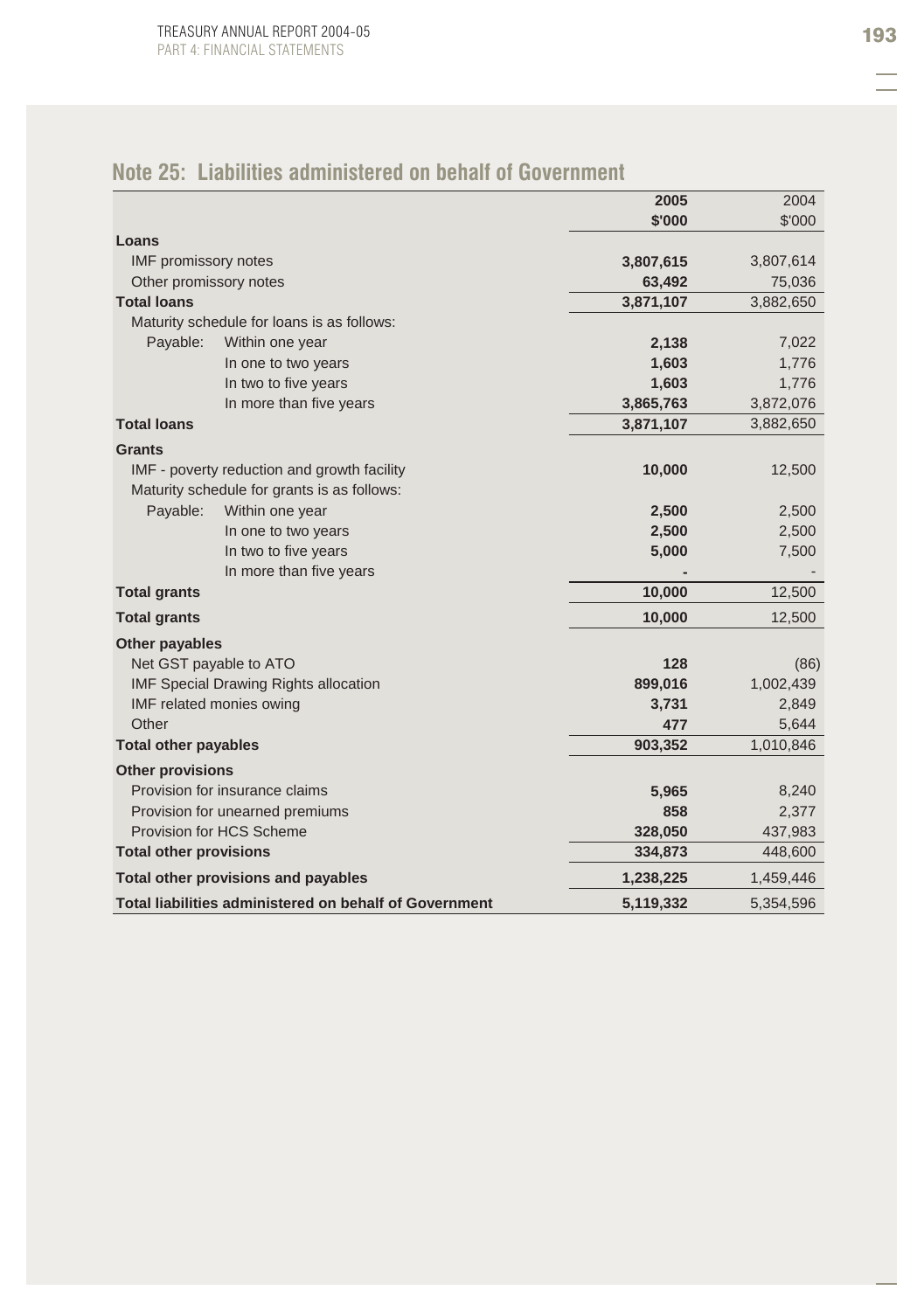# **Note 26: Administered reconciliation table**

|                                                      |              | 2005          | 2004           |
|------------------------------------------------------|--------------|---------------|----------------|
|                                                      | <b>Notes</b> | \$'000        | \$'000         |
| Opening administered assets less                     |              | 11,734,874    | 10.878.755     |
| administered liabilities at 1 July                   |              |               |                |
| <b>Plus</b> administered revenues                    |              | 1,474,175     | 2.921.164      |
| Less administered expenses                           |              | (36,697,094)  | (33, 722, 821) |
| Administered transfers to/from Australian Government |              |               |                |
| Appropriation transfers from OPA:                    |              |               |                |
| Annual appropriations administered expenses          |              | 182,330       | 183,778        |
| Special appropriations (unlimited)                   |              | 36,012,052    | 34,071,053     |
| Transfers to OPA                                     |              | (2, 140, 389) | (2,597,055)    |
| <b>Closing administered assets less</b>              |              |               |                |
| administered liabilities                             |              | 10,565,948    | 11.734.874     |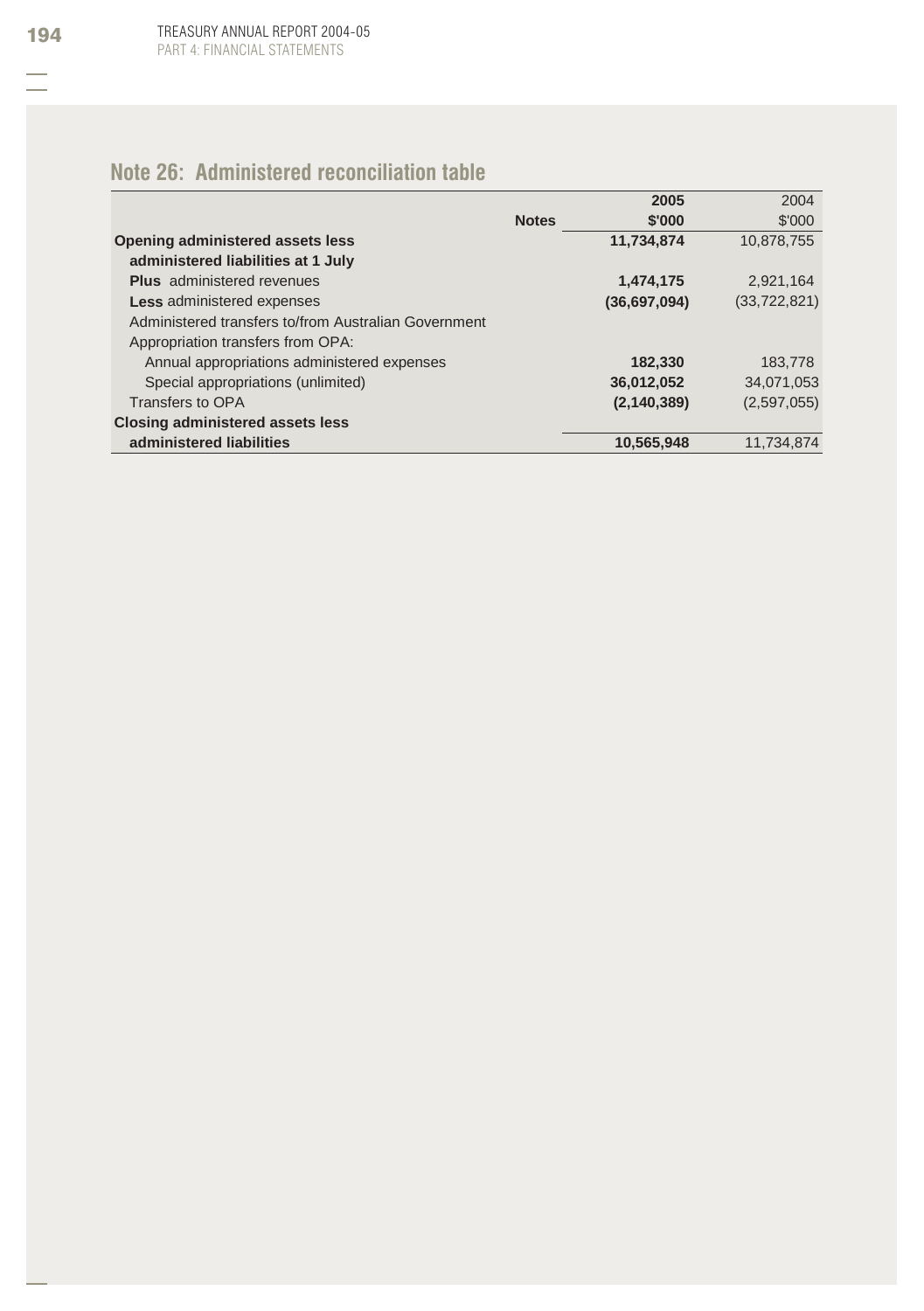### **Note 27: Administered contingent liabilities and assets**

### Quantifiable administered contingencies

Quantifiable administered contingencies that are not remote are disclosed in the schedule of administered items as quantifiable administered contingencies.

### Unquantifiable administered contingencies

### *Terrorism insurance —Australian Reinsurance Pool Corporation (ARPC)*

The Australian Government's Scheme for replacement terrorism insurance commenced on 1 July 2003 and will operate until commercial insurance and reinsurance providers recommence provision of terrorism insurance. The scheme covers commercial property and infrastructure facilities and associated business interruption and public liability. The scheme provides for a pool of funds (initially planned to accumulate to about \$300 million) funded by reinsurance premiums paid to the ARPC. The pool is supplemented by a bank line of credit of \$1 billion, underwritten by the Commonwealth, as well as a Commonwealth indemnity of \$9 billion, giving aggregate cover of up to \$10.3 billion when the pool is fully funded. Under the *Terrorism Insurance Act 2003* the Commonwealth guarantees the payment of liabilities incurred by the ARPC. The Treasurer has the ability to declare a reduced payout rate to insured parties if, in the absence of such a declaration, the Commonwealth's liability would exceed \$10 billion. While the guarantee to the ARPC is unlimited, the pro-rata reduction will be used to try to limit the Commonwealth's exposure to \$10 billion. The ARPC may recoup payouts under the Scheme by increasing premiums for terrorism reinsurance, and pass these funds on to the Commonwealth. However such repayments to the Commonwealth may take some years.

#### *Contingent gain*

As a beneficiary of the HIH Claims Support Trust, the Australian Government will be entitled to the residual balance of the Trust, after the collection of recoveries and making of payments to claimants. Due to the inherent uncertainty regarding the measurement of the recoveries, it is not possible to quantify these amounts at this time.

Under a policy adopted by the Executive Board of the IMF since 1986, an amount equal to overdue charges and an allocation to the Special Contingent Account have been generated each quarter by downward adjustment to the rate of IMF remuneration paid to the Treasury and other member countries. This charge, known as burden sharing is levied on member countries to cover the financial consequences to the IMF of overdue obligations. Resources collected from individual members under the burden sharing mechanism are refundable to them as arrears cases are resolved, or as may be decided by the IMF. Thus, resources collected for unpaid charges are refunded when these charges are eventually settled.

As there is considerable and inherent uncertainty around the timing and amounts of burden sharing to be refunded to Treasury this contingent asset cannot be reliably measured and as such is recorded as an unquantifiable contingent asset.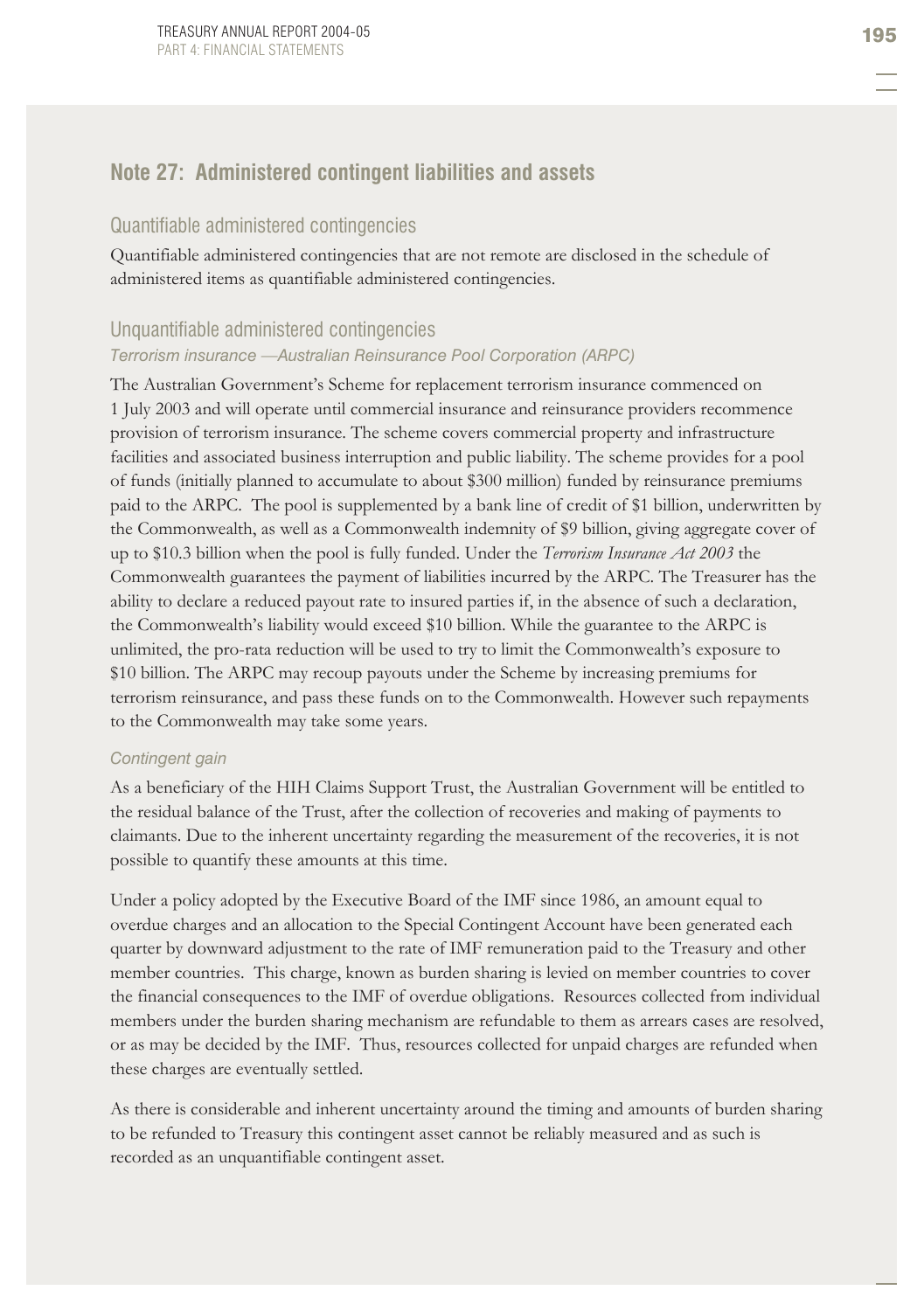## **Note 27: Administered contingent liabilities and assets (continued)**

### Remote administered contingencies

#### Guarantees

The following borrowings have been guaranteed by the Australian Government in respect of Authorities within the Treasury portfolio:

| <b>Borrower</b>                        | Legislation authorising    | <b>Principal</b> | <b>Balance</b> | <b>Balance</b>                |
|----------------------------------------|----------------------------|------------------|----------------|-------------------------------|
|                                        | quarantee                  | covered by       | outstanding    | outstanding                   |
|                                        |                            | guarantee        | 2005           | 2004                          |
|                                        |                            | 2005             |                |                               |
| Papua New Guinea                       | PNG Act 1949-75 and        |                  |                |                               |
|                                        | <b>PNG Loans Guarantee</b> |                  |                |                               |
|                                        | Act 1975                   | 5,170,000        | 5,170,000      | 5,170,000                     |
| Housing Loans Insurance                | HLIC Act 1965              |                  |                |                               |
| Corporation                            |                            | 5,397,000        | 5,397,000      | 5,087,000                     |
| Commonwealth Bank of                   |                            |                  |                |                               |
| Australia <sup>a</sup>                 | CBA Act 1959 s117          | 9,316,000,000    | 9.316.000.000  | 9,316,000,000                 |
| Commonwealth Bank of                   |                            |                  |                |                               |
| Australia - Officers'                  |                            |                  |                |                               |
| Superannuation Fund <sup>a</sup>       | CBA Act 1959 s117          | 3,511,000,000    | 3,511,000,000  | 3.459.600.000                 |
| Reserve Bank of Australia <sup>b</sup> | RBA Act s77                | 46,828,000,000   |                | 46,828,000,000 44,455,000,000 |
| Total                                  |                            | 59,665,567,000   |                | 59,665,567,000 57,240,857,000 |

a Under the terms of the *Commonwealth Bank Sale Act 1995*, the Australian Government has guaranteed various liabilities of the Commonwealth Bank of Australia (CBA), and the Commonwealth Bank Officers' Superannuation Corporation (CBOSC). The guarantee for the CBA relates to both on and off balance sheet liabilities. The guarantee of the CBOSC covers the due payments of any amount that is payable to or from Officers' of the Superannuation Fund (the Fund), by CBOSC or by CBA, in respect of a person who was a member, retired member or beneficiary of the Fund immediately before 19 July 1996. The guarantee of the CBA and CBOSC reflected in the above table is the value at 30 September 2004 and 30 June 2004 respectively. At the time of finalisation of these statements the 30 June 2005 figure was not reliably measurable.

b The contingent liability for the Reserve Bank of Australia (RBA), relates to the Australian Government's guarantee of the liabilities of the RBA. It is measured as the Bank's total liabilities excluding capital, reserves and Australian Government deposits. The major component of the Bank's liabilities are notes (that is, currency) on issue. As at 30 June 2005, notes on issue totalled \$35.6 billion.

#### *HIH Claims Support Scheme*

The Australian Government has a number of indemnities and guarantees in respect of the HIH Support Scheme.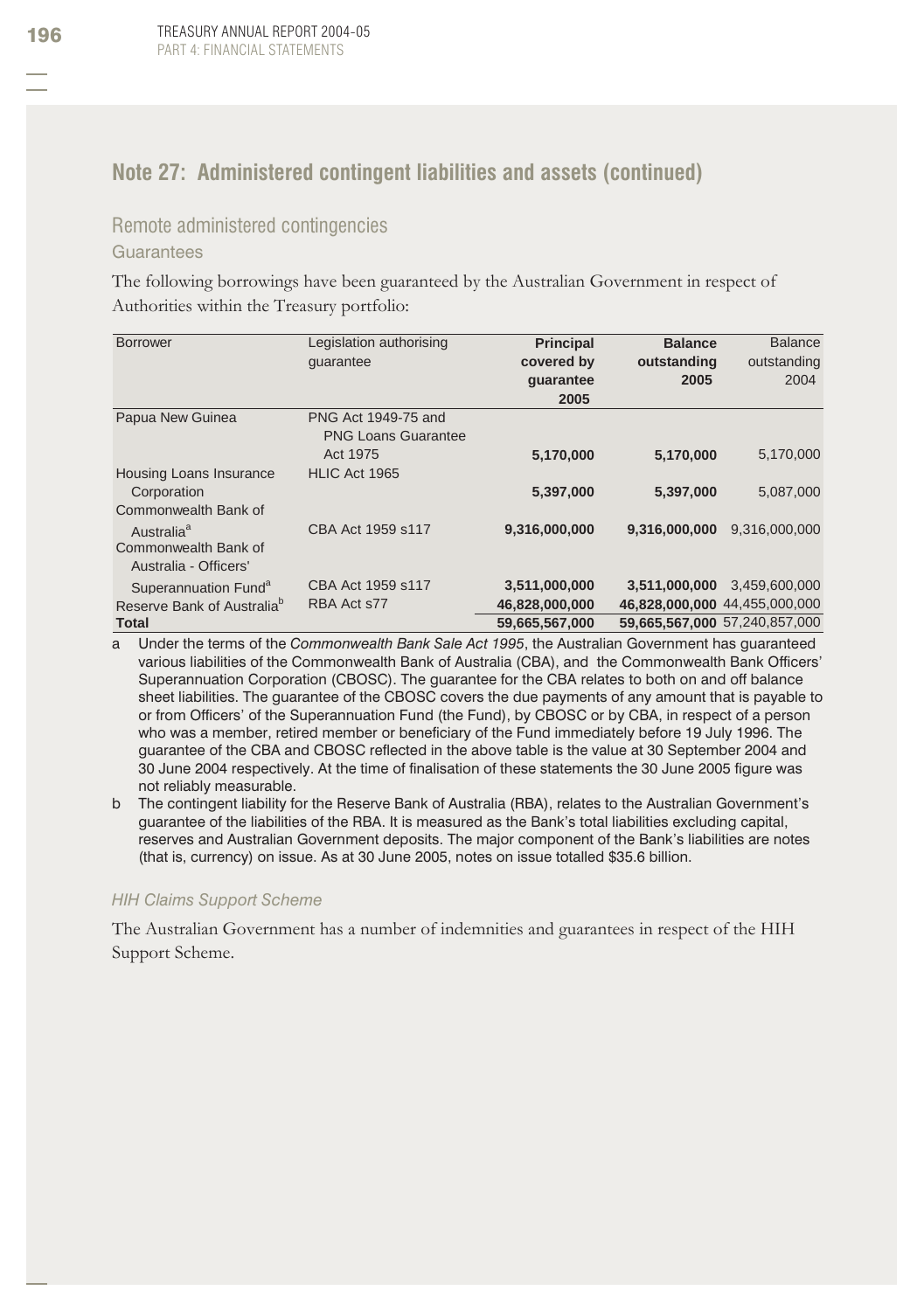### **Note 28: Administered investments**

### The principal activities of each of Treasury's administered investments are as follows: Development Banks

Investments in development banks are classified as non-monetary assets and owing to their nature, these investments are not revalued. As such, these investments are recognised at historical cost where the information is available. Where historical cost records are not readily available, a notional cost has been established at 30 June 1993 by reference to the development banks' financial statements and exchange rates at that time.

Initial investments in the Asian Development Bank (prior to 1995), the International Finance Corporation (prior to 1991) and the International Bank for Reconstruction and Development (prior to 1988) have been recognised at notional cost. Any subsequent capital subscriptions to these development banks have been recognised at historical cost.

Investments in the European Bank for Reconstruction and Development and the Multilateral Investment Guarantee Agency are recognised at historical cost.

#### International Monetary Fund

The quota is the current value in Australian dollars of Australia's subscription to the International Monetary Fund.

The Special Drawing Rights allocation liability reflects the current value in Australian dollars of the liability to repay to the International Monetary Fund. This is classified as 'Other payables'.

#### Portfolio agencies

The Australian Government's investment in other controlled authorities and companies in this portfolio is valued at the aggregate of the Australian Government's share of the net assets and net liabilities of each entity as at 30 June 1997. Where Australian Government entities controlled by the portfolio came into existence after 30 June 1997, the investment is valued at the Australian Government's share of capital contributions by Government at the date of inception.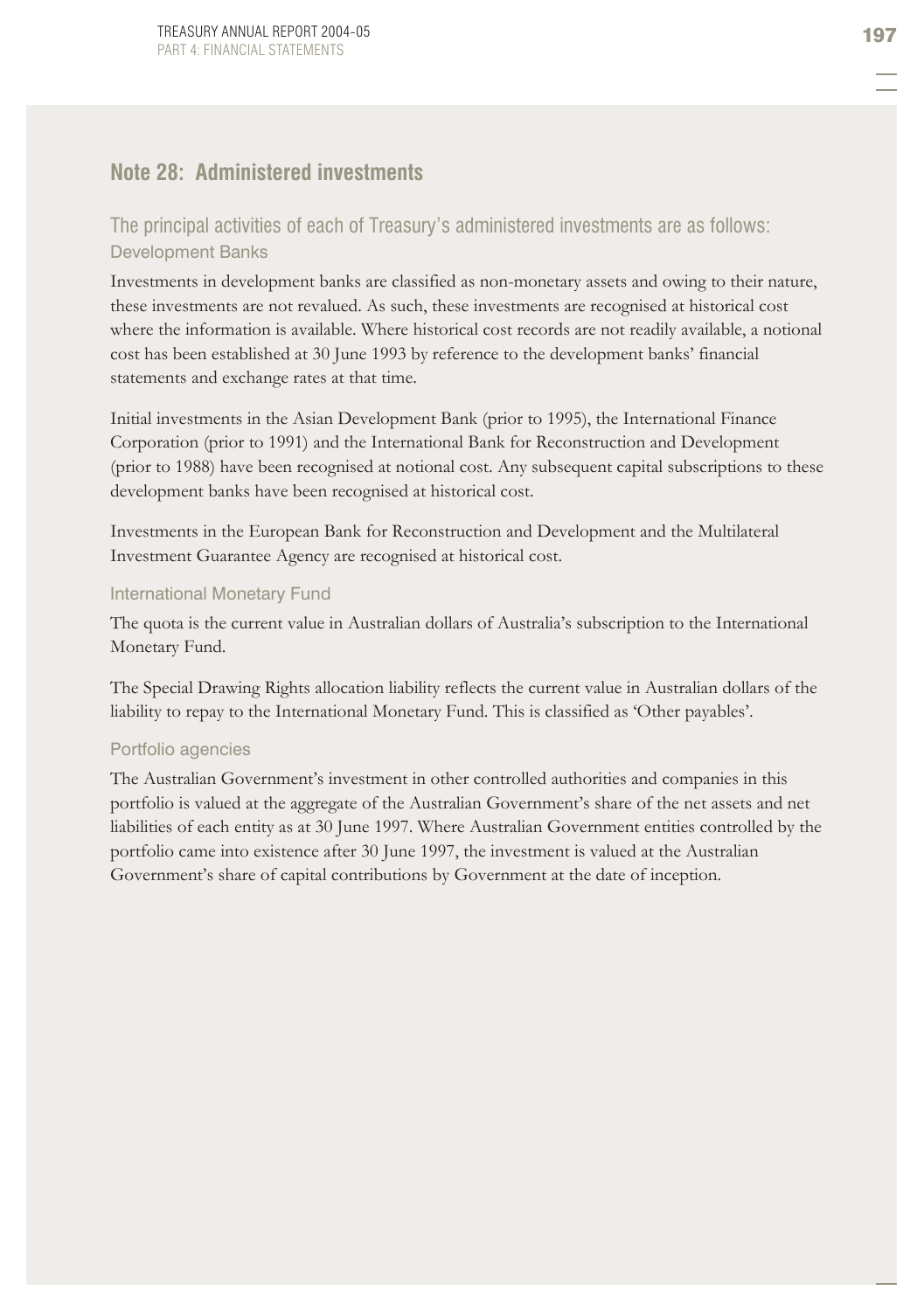| S<br>s<br>فسيلد<br>-<br>ー<br>œ                                                                        |    |
|-------------------------------------------------------------------------------------------------------|----|
| $\equiv$<br>⊨<br>_<br>$\equiv$<br>ó<br>-<br>┶<br>تسبب<br>Í<br>ч<br>-<br>═<br>$\sim$<br>i              |    |
| --<br>m<br>×<br>ч<br>o<br>$=$<br>$n - n$<br>9<br>-<br>ー                                               |    |
| $\overline{\mathbf{c}}$<br>-<br>╾<br>$\sim$<br>٠<br>w<br>۰<br>٠                                       |    |
| яh<br>യ<br>-<br>m٩<br>ىيا<br>ىپ<br>é<br>n<br>-<br>-<br>Ì<br>−<br>$\sim$<br>٠<br>-<br>⊨<br>ー<br>o<br>⋖ | ֘֒ |
| $\blacksquare$<br>$\blacksquare$<br>۰<br>မ<br>À<br>L                                                  | ï  |
| ۹<br>t,<br>-<br>-<br>-                                                                                | I  |
|                                                                                                       |    |

| ပ္ခ<br>ذ<br>d<br>۰                         |
|--------------------------------------------|
| ι                                          |
|                                            |
| $\overline{c}$<br>$\overline{ }$<br>ć<br>Ś |
| ζ<br>ת                                     |
| ¢                                          |
| ۰<br>ü<br>÷                                |
| j                                          |
|                                            |
| ć<br>J                                     |
| ċ                                          |
| C                                          |
| $\bar{\sigma}$                             |
|                                            |
| $\overline{\smash{\bigcirc}}$              |
| ⋶                                          |
| $\overline{\sigma}$                        |
|                                            |
| <b>ns</b>                                  |
|                                            |
| Ē<br>ر                                     |
| ē                                          |
|                                            |
| $\overline{\smash{\bigcirc}}$              |
| É                                          |
| $\circ$                                    |
| د                                          |
|                                            |
| °S,                                        |
|                                            |
| Š<br>ŝ                                     |
|                                            |
| D                                          |
| ŀ                                          |
|                                            |
| ٠<br>۷<br>⊲                                |
|                                            |
| Ģ.<br>J                                    |
| ă                                          |
| $\omega$                                   |
| ⊢                                          |
| ö                                          |
| $\geq$                                     |
|                                            |

|                                             |    | - האומר המונח המונח המונח המונח המונח המונח המונח המונח המונח המונח המונח המונח המונח המונח המונח המונח המונח ה                                                                                                                                                                                                                                                                                            |                                                                                                                                                                                                                                                                                                                                                                                                                                                                                                                                                                                                                            |
|---------------------------------------------|----|------------------------------------------------------------------------------------------------------------------------------------------------------------------------------------------------------------------------------------------------------------------------------------------------------------------------------------------------------------------------------------------------------------|----------------------------------------------------------------------------------------------------------------------------------------------------------------------------------------------------------------------------------------------------------------------------------------------------------------------------------------------------------------------------------------------------------------------------------------------------------------------------------------------------------------------------------------------------------------------------------------------------------------------------|
| Financial instruments                       |    | Notes Accounting policies and methods                                                                                                                                                                                                                                                                                                                                                                      | Nature of underlying instruments                                                                                                                                                                                                                                                                                                                                                                                                                                                                                                                                                                                           |
|                                             |    | (including recognition criteria and<br>measurement basis)                                                                                                                                                                                                                                                                                                                                                  | (including significant terms and conditions affecting<br>the amount, timing and certainty of cash flows)                                                                                                                                                                                                                                                                                                                                                                                                                                                                                                                   |
| <b>Financial assets</b>                     |    | Financial assets are recognised when control over<br>future economic benefits can be established and the<br>amount of the benefit can be reliably measured                                                                                                                                                                                                                                                 |                                                                                                                                                                                                                                                                                                                                                                                                                                                                                                                                                                                                                            |
| Cash                                        | 24 | Deposits are recognised at their nominal amounts.<br>Interest is credited to revenue as it accrues                                                                                                                                                                                                                                                                                                         | Housing Loans Insurance Corporation (HLIC) up to 12 December 1997<br>The Treasury maintains bank accounts with a commercial bank for the<br>and a bank account for administering the wrap-up of the final accounts<br>purposes of administering mortgage insurance policies written by the<br>and other minor details up to the point of wind-up or sale of the HLIC.                                                                                                                                                                                                                                                      |
| International Monetary<br>Fund monies owing | 24 | Amounts owing from the International Monetary Fund<br>are credited to revenue as they accrue.                                                                                                                                                                                                                                                                                                              | level, it pays remuneration on Australia's average remunerated reserve<br>burden sharing. Remuneration is calculated and paid at the end of the<br>IMF's holdings of member's currencies (Quota) to maintain their value<br>MF's financial quarters. An annual adjustment (MOV) is made to the<br>Where the IMF's holdings of Australian dollars fall below a specified<br>tranche position. The rate of remuneration is equal to the Special<br>Drawing Rights (SDR) interest rate. This rate is then adjusted for<br>in terms of the Special Drawing Rights (SDR). In 2005 this<br>adjustment gave rise to a receivable. |
| Loan receivable                             | 24 | reviewed at balance date. Provision is made for bad and<br>thereof is considered to be less than rather than more<br>likely. In rare circumstances, loan repayment may be<br>waived. Interest is credited to revenue as it accrues.<br>amount lent. Collectibility of amounts outstanding is<br>oan to Papua New Guinea is measured at the<br>doubtful loans where collection of the loan or part<br>The I | principal and interest components of the loan to be repaid in full by<br>The loan to Papua New Guinea is made under contract with the<br>30 June 2006. The interest rate on the loan is fixed at<br>6.80 per cent per annum.                                                                                                                                                                                                                                                                                                                                                                                               |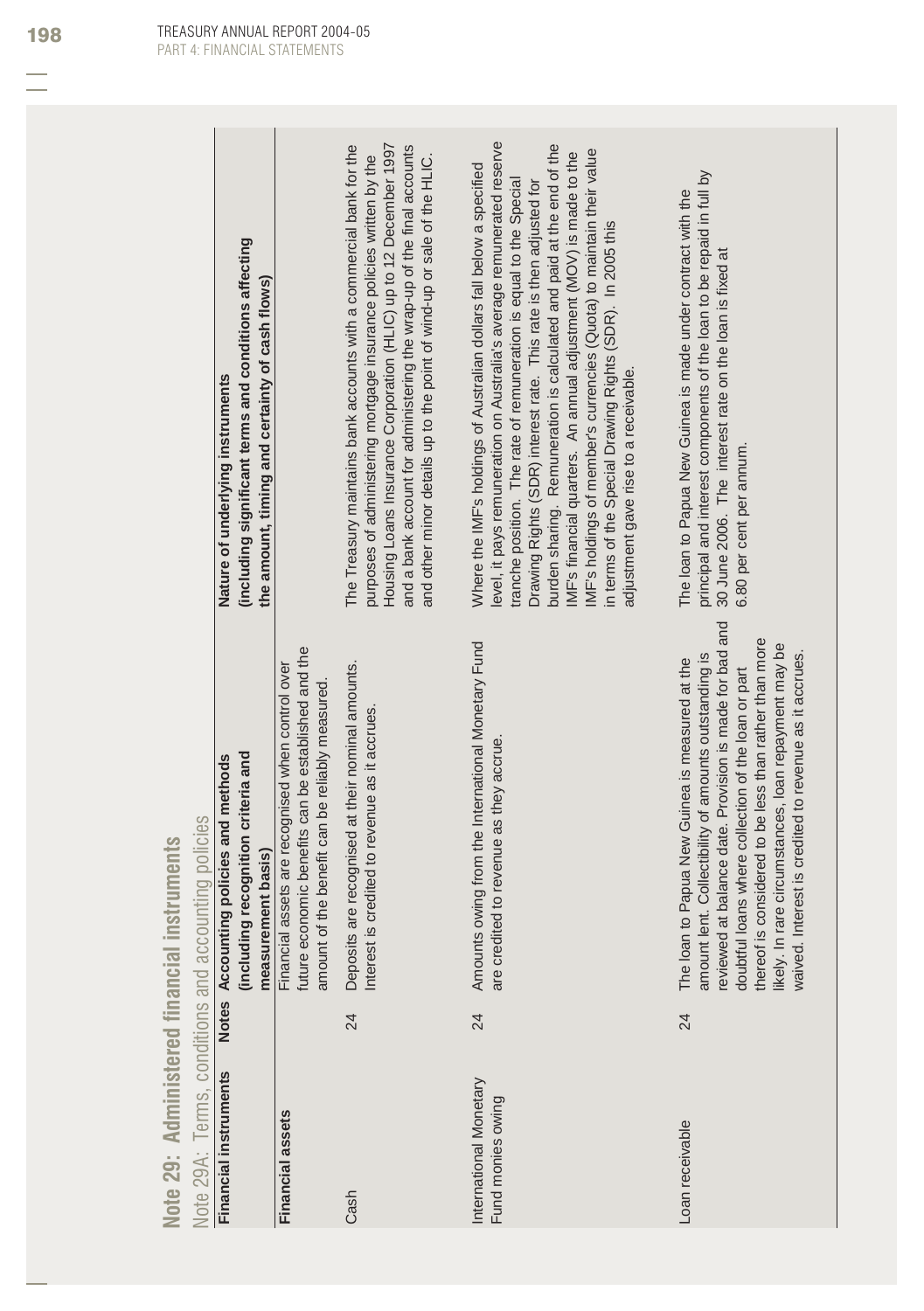| Note 29: Administered financial                                                             |    | instruments (continued)                                                                                                                                                                                                  |                                                                                                                                                                                                                                                                                                                                                                                                                                                                                                                                                                                                                                      |
|---------------------------------------------------------------------------------------------|----|--------------------------------------------------------------------------------------------------------------------------------------------------------------------------------------------------------------------------|--------------------------------------------------------------------------------------------------------------------------------------------------------------------------------------------------------------------------------------------------------------------------------------------------------------------------------------------------------------------------------------------------------------------------------------------------------------------------------------------------------------------------------------------------------------------------------------------------------------------------------------|
|                                                                                             |    | Note 29A: Terms, conditions and accounting policies (continued)                                                                                                                                                          |                                                                                                                                                                                                                                                                                                                                                                                                                                                                                                                                                                                                                                      |
| Financial instruments                                                                       |    | Notes Accounting policies and methods                                                                                                                                                                                    | Nature of underlying instruments                                                                                                                                                                                                                                                                                                                                                                                                                                                                                                                                                                                                     |
|                                                                                             |    | (including recognition criteria and                                                                                                                                                                                      | (including significant terms and conditions affecting                                                                                                                                                                                                                                                                                                                                                                                                                                                                                                                                                                                |
|                                                                                             |    | measurement basis)                                                                                                                                                                                                       | the amount, timing and certainty of cash flows)                                                                                                                                                                                                                                                                                                                                                                                                                                                                                                                                                                                      |
| Financial assets (continued)                                                                |    |                                                                                                                                                                                                                          |                                                                                                                                                                                                                                                                                                                                                                                                                                                                                                                                                                                                                                      |
| RBA dividend receivable                                                                     | 24 | time of declaration and are measured at their nominal<br>Dividends owing from the RBA are recognised at the<br>Receivable amounts are paid to Treasury<br>within twelve months.<br>amount.                               | With regards to the Reserve Bank Board's advice and in accordance<br>$\sigma$<br>determine what portion of the RBA's earnings is made available as<br>with s30 of the Reserve Bank Act 1959, the Treasurer is able to<br>dividend to Government.                                                                                                                                                                                                                                                                                                                                                                                     |
| <b>Financial liabilities</b>                                                                |    | Financial liabilities are recognised when a present<br>obligation to another party is entered into and the<br>amount of the liability can be reliably measured.                                                          |                                                                                                                                                                                                                                                                                                                                                                                                                                                                                                                                                                                                                                      |
| <b>Grant liabilities</b>                                                                    | 25 | * the services required to be performed by the grantee<br>* the grant eligibility criteria have been satisfied and<br>Grants are recognised to the extent that:<br>settlement is outstanding.<br>have been performed; or | Adjustment Facility (EASF), of the IMF. The PRGF will enable the IMF to<br>provide concessional funding to support medium term macroeconomic<br>adjustment and structural reforms in low income countries. The PRGF<br>Growth Facility (PRGF), previously known as the Enhanced Structural<br>This represents Australia's contribution to the Poverty Reduction and<br>contribution involves \$30 million to be paid in annual instalments of<br>interests with developing countries in the Asian region. Australia's<br>will assist Australia to promote its international economic and aid<br>\$2.5 million over a 12 year period. |
| International Monetary<br>Drawing Right (SDR)<br>Fund (IMF) Special<br>allocation liability | 25 | valued at the Australian dollar equivalent of its liability in<br>Special Drawing Rights. Interest expense is recognised<br>This liability is recognised as a monetary liability. It is<br>as it accrues.                | The SDR allocation liability reflects the current value in Australian dollars<br>allocations of SDRs. Interest is payable to the IMF in relation to the<br>of the Treasury's liability to repay to the IMF Australia's cumulative<br>amount of SDR holdings that are below Australia's net cumulative<br>allocations.                                                                                                                                                                                                                                                                                                                |

Note 29: Administered financial instruments (continued)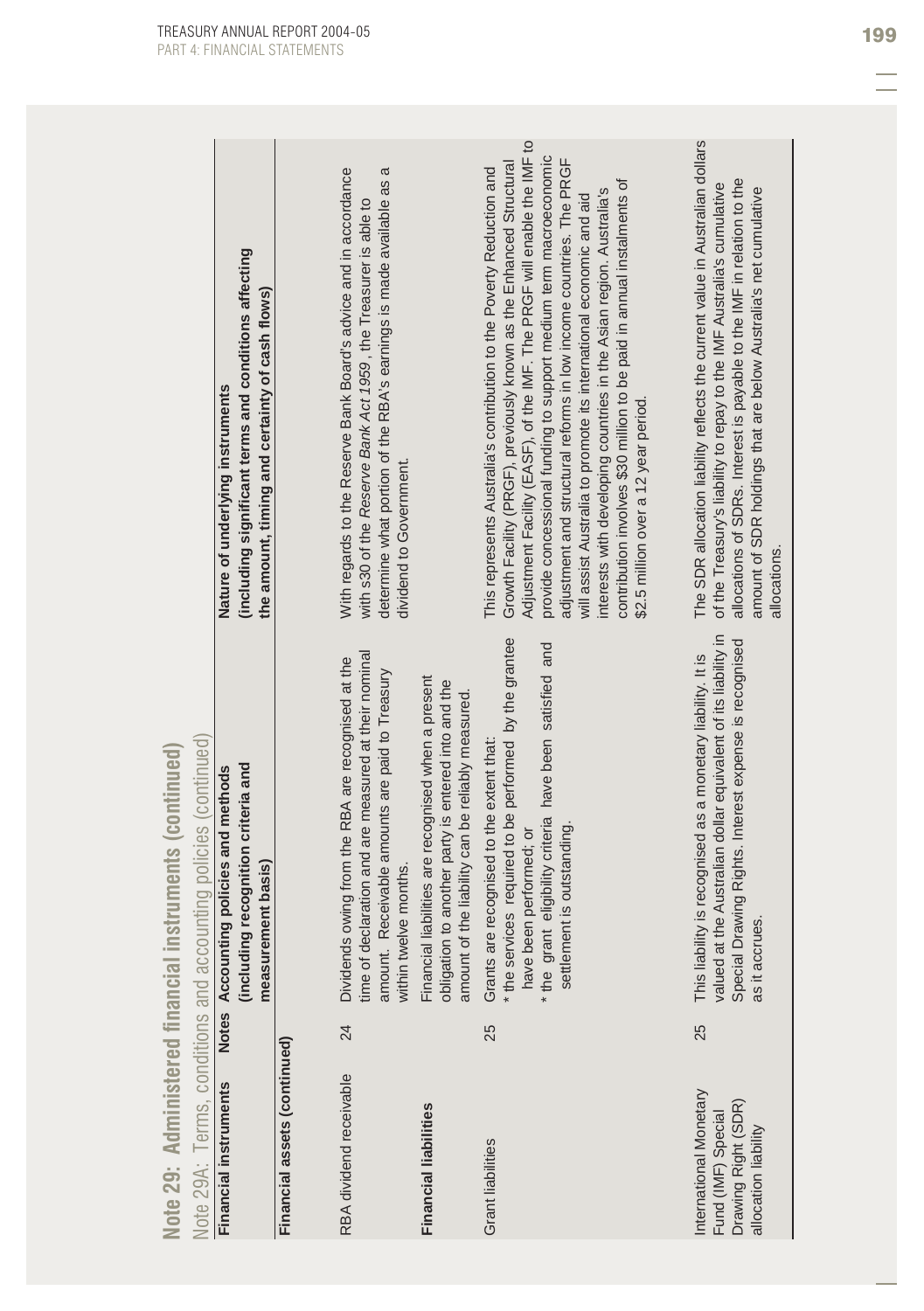|                                                        |                                                                 | (including significant terms and conditions affecting<br>the amount, timing and certainty of cash flows)<br>Nature of underlying instruments |                                   | Development (EBRD) and the Multilateral Investment Guarantee Agency<br>Monetary Fund (IMF), the International Bank for Reconstruction and<br>(MIGA). These promissory notes are in relation to undrawn paid-in<br>Development (IBRD), the European Bank for Reconstruction and<br>The Treasury has on issue promissory notes to the International<br>capital subscriptions. Promissory notes have a 30 June value of<br>\$3.9 billion. Only EBRD ADB possess an established drawdown<br>schedule. The promissory notes are non-interest bearing. |                                       | New Guinea, Commonwealth Bank of Australia, Commonwealth Bank of<br>The Guarantees are in relation to the Reserve Bank of Australia, Papua<br>Australia Officers Superannuation Fund, Housing Loan Insurance<br>Corporation and the HIH Claims Support Scheme.                               | The Australian Government has a number of indemnities in respect of<br>the HIH Claims Support Scheme.                                                                                                                                                                                                                |
|--------------------------------------------------------|-----------------------------------------------------------------|----------------------------------------------------------------------------------------------------------------------------------------------|-----------------------------------|--------------------------------------------------------------------------------------------------------------------------------------------------------------------------------------------------------------------------------------------------------------------------------------------------------------------------------------------------------------------------------------------------------------------------------------------------------------------------------------------------------------------------------------------------|---------------------------------------|----------------------------------------------------------------------------------------------------------------------------------------------------------------------------------------------------------------------------------------------------------------------------------------------|----------------------------------------------------------------------------------------------------------------------------------------------------------------------------------------------------------------------------------------------------------------------------------------------------------------------|
| NOTE ZY: Administered Hiancial Instruments (Continued) | Note 29A: Terms, conditions and accounting policies (continued) | (including recognition criteria and<br>Notes Accounting policies and methods<br>measurement basis)                                           |                                   | The promissory notes are measured at nominal face<br>value.                                                                                                                                                                                                                                                                                                                                                                                                                                                                                      |                                       | The amounts guaranteed by the Australian Government<br>reason to believe that the guarantees would be called<br>completion of the financial statements, there was no<br>upon and recognition of a liability was therefore not<br>have been disclosed in Note 27. At the time of<br>required. | called upon, and recognition of the liability was therefore<br>the time of completion of the financial statements, there<br>was no reason to believe that the indemnities would be<br>is disclosed in the schedule of contingencies. At<br>The maximum amount payable under the indemnities<br>not required<br>given |
|                                                        |                                                                 |                                                                                                                                              |                                   | 25                                                                                                                                                                                                                                                                                                                                                                                                                                                                                                                                               |                                       | 27                                                                                                                                                                                                                                                                                           | 27                                                                                                                                                                                                                                                                                                                   |
|                                                        |                                                                 | Financial instruments                                                                                                                        | Financial liabilities (continued) | Loans - promissory<br>notes                                                                                                                                                                                                                                                                                                                                                                                                                                                                                                                      | financial liabilities<br>Unrecognised | Other guarantees                                                                                                                                                                                                                                                                             | Indemnities                                                                                                                                                                                                                                                                                                          |

**Note 29: Administered financial instruments (continued)**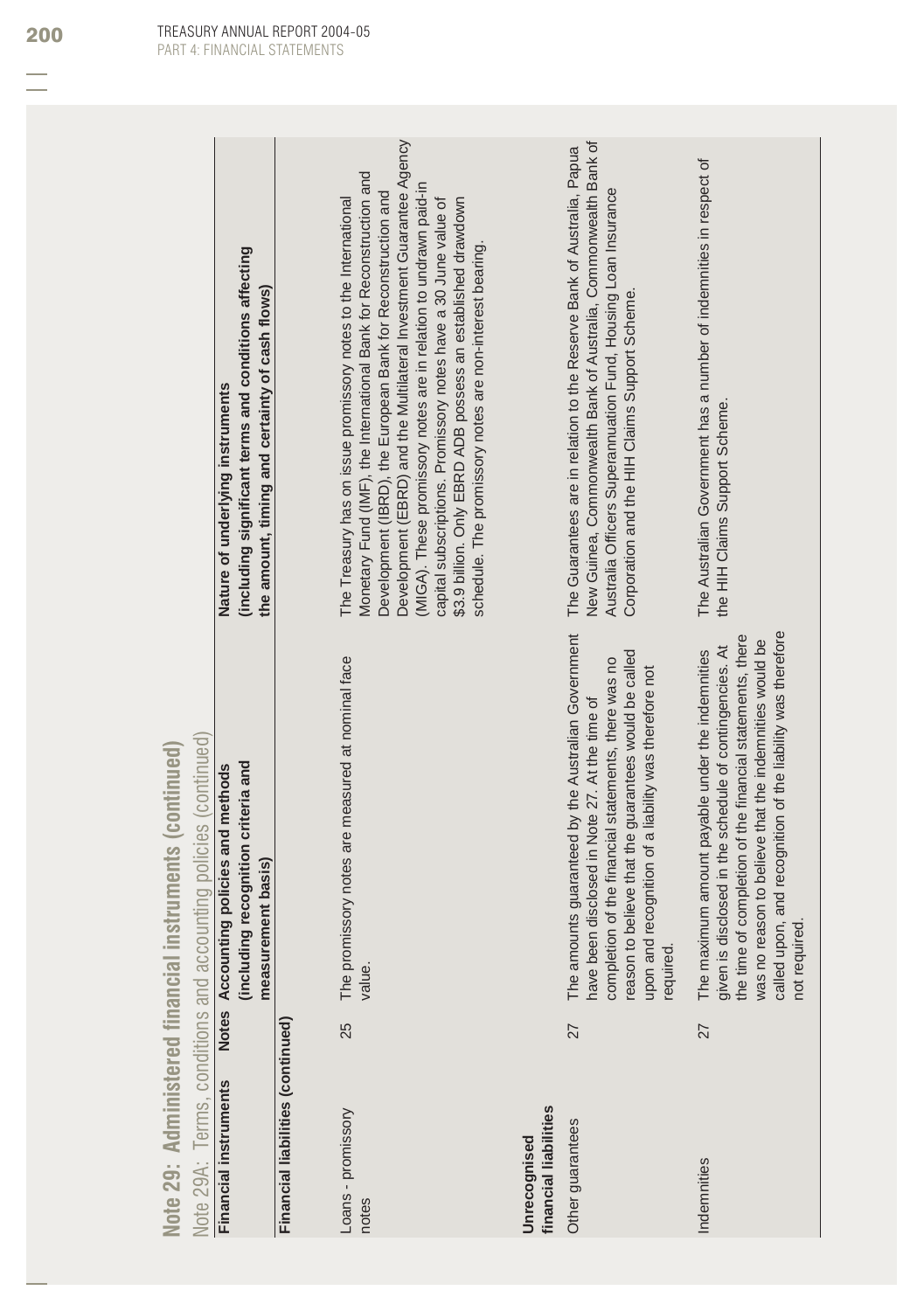Note 29: Administered financial instruments (continued)

| Note 29B:                           |             |                          | Administered interest rate risk |                |                |                     |                |                            |                |                |                |                |                |                                  |
|-------------------------------------|-------------|--------------------------|---------------------------------|----------------|----------------|---------------------|----------------|----------------------------|----------------|----------------|----------------|----------------|----------------|----------------------------------|
| Financial                           | <b>Note</b> | <b>Floating interest</b> |                                 |                |                | Fixed interest rate |                |                            |                | Non-interest   |                | <b>Total</b>   |                | Weighted                         |
| instrument                          |             | rate                     |                                 |                |                | maturing in         |                |                            |                | bearing        |                |                |                | effective<br>average<br>interest |
|                                     |             |                          |                                 | $1$ year       |                | 1 to 5 years        |                | $> 5$ years                |                |                |                |                |                | rate                             |
|                                     |             | 2005<br>\$'000           | \$'000<br>2004                  | 2005<br>\$'000 | \$'000<br>2004 | 2005<br>\$'000      | 2004<br>\$'000 | 2005 2004<br>000.\$ 000.\$ |                | 2005<br>000.\$ | \$'000<br>2004 | 2005<br>000.\$ | 2004<br>\$'000 | 2005 2004<br>$\%$                |
| <b>Financial assets</b>             | 24          | 4.711                    | 3,288                           |                |                |                     |                |                            |                | 4,378          |                | 9,089          | 3,288          | 4.34 4.19                        |
| IMF monies<br>Cash                  |             |                          |                                 |                |                |                     | ı              |                            |                |                |                |                |                |                                  |
| owing                               | 24          |                          |                                 |                |                |                     |                |                            |                | 158,247        | 5,730          | 158,247        | 5,730          |                                  |
| Loan to PNG                         | 24          |                          |                                 | 14,805         | 64,051         |                     | 14,804         |                            |                |                |                | 14,805         | 78,855         | 6.80 6.80                        |
| RBA dividend<br>receivable          | 24          |                          |                                 |                |                |                     |                |                            |                | 319,534        | 964,000        | 319,534        | 964,000        |                                  |
| receivables<br>Other                | 24          |                          |                                 |                |                |                     |                | ٠                          |                | 7,974          | 5,156          | 7,974          | 5,156          | ı                                |
| <b>Total</b>                        |             | 4,711                    | 3,288                           | 14,805         | 64,051         |                     | 14,804         | ı                          | $\blacksquare$ | 490,133        | 974,886        | 509,649        | 1,057,029      |                                  |
| <b>Total assets</b>                 |             |                          |                                 |                |                |                     |                |                            |                |                |                | 15,685,280     | 17,089,470     |                                  |
| liabilities<br>Financial            |             |                          |                                 |                |                |                     |                |                            |                |                |                |                |                |                                  |
| Grant liabilities<br>IMF allocation | 25          | ı                        |                                 |                |                |                     |                |                            |                | 10,000         | 12,500         | 10,000         | 12,500         |                                  |
| liability                           | 25          | 899,016                  | 1,002,439                       |                |                |                     |                |                            |                |                |                | 899,016        | 1,002,439      | 2.32<br>3.31                     |
| Loans:                              |             |                          |                                 |                |                |                     |                |                            |                |                |                |                |                |                                  |
| Promissory<br>notes                 | 25          |                          |                                 |                |                |                     | ı              | ٠                          | 3,871,107<br>ı |                | 3,882,650      | 3,871,107      | 3,882,650      | ı                                |
| Other liabilities                   | 25          |                          |                                 |                | ı              |                     | ı              | $\blacksquare$             | $\blacksquare$ | 339,209        | 457,007        | 339,209        | 457,007        | 1                                |
| <b>Total</b>                        |             | 899,016                  | 1,002,439                       |                |                |                     |                |                            | $\blacksquare$ | 4,220,316      | 4,352,157      | 5,119,332      | 5,354,596      |                                  |
| <b>Total liabilities</b>            |             |                          |                                 |                |                |                     |                |                            |                |                |                | 5,119,332      | 5,354,596      |                                  |
| Liabilities                         |             |                          |                                 |                |                |                     |                |                            |                |                |                |                |                |                                  |
| unrecognised                        |             |                          |                                 |                |                |                     |                |                            |                |                |                |                |                |                                  |
| Unrecognised<br>indemnity           | 27          | $\blacksquare$           |                                 |                |                |                     |                |                            | 59,665,567     |                | 57,240,857     | 59,665,567     | 57,240,857     | n/a<br>n/a                       |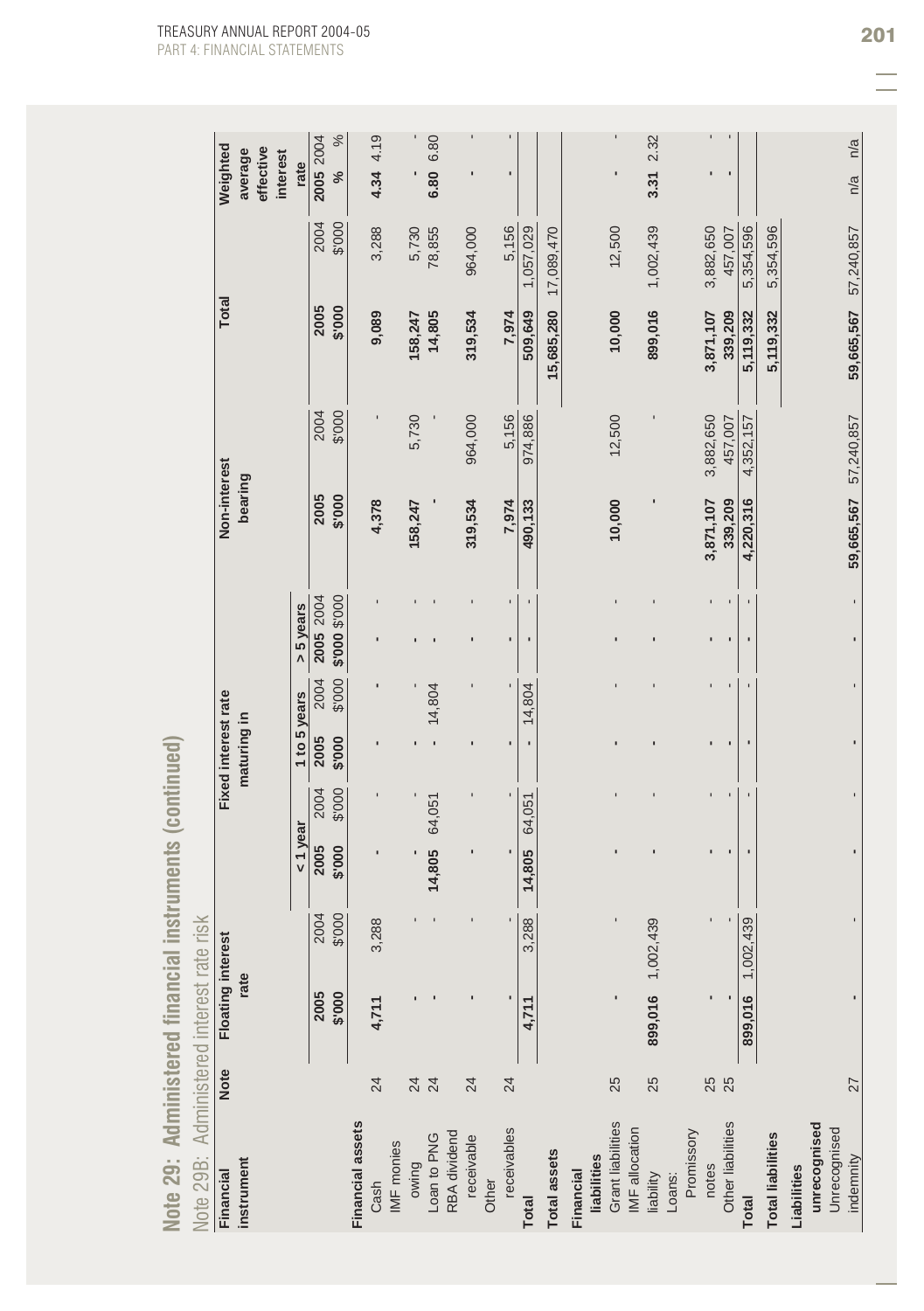## **Note 29: Administered financial instruments (continued)**

## Note 29C: Net fair values of financial assets and liabilities

|                                    |             | 2005                  |                | 2004                  |                |
|------------------------------------|-------------|-----------------------|----------------|-----------------------|----------------|
|                                    |             | <b>Total carrying</b> | Aggregate      | <b>Total carrying</b> | Aggregate      |
|                                    |             | amount                | net fair value | amount                | net fair value |
|                                    | <b>Note</b> | \$'000                | \$'000         | \$'000                | \$'000         |
| <b>Administered</b>                |             |                       |                |                       |                |
| financial assets                   |             |                       |                |                       |                |
| Cash                               | 24          | 9,089                 | 9,089          | 3,288                 | 3,288          |
| IMF related monies owing           | 24          | 158,247               | 158,247        | 5,730                 | 5,730          |
| Loan to Papua New Guinea           | 24          | 14,805                | 14,805         | 78,855                | 78,855         |
| RBA dividend receivable            | 24          | 319,534               | 319,534        | 964,000               | 964,000        |
| Other receivables                  | 24          | 7,974                 | 7,974          | 5,156                 | 5,156          |
| <b>Total financial assets</b>      |             | 509,649               | 509,649        | 1,057,029             | 1,057,029      |
| <b>Financial liabilities</b>       |             |                       |                |                       |                |
| (recognised)                       |             |                       |                |                       |                |
| <b>Grant liabilities</b>           | 25          | 10,000                | 10,000         | 12,500                | 12,500         |
| <b>IMF</b> allocation liability    | 25          | 899,016               | 899,016        | 1,002,439             | 1,002,439      |
| Loans - promissory notes           | 25          | 3,871,107             | 3,871,107      | 3,882,650             | 3,882,650      |
| Other financial liabilities        | 25          | 339,209               | 339,209        | 457,007               | 457,007        |
| <b>Total financial liabilities</b> |             |                       |                |                       |                |
| (recognised)                       |             | 5,119,332             | 5,119,332      | 5,354,596             | 5,354,596      |
| <b>Financial liabilities</b>       |             |                       |                |                       |                |
| (unrecognised)                     |             |                       |                |                       |                |
| Guarantees                         | 27          | 59,665,567            | 59,665,567     | 57,240,857            | 57,240,857     |
| <b>Total financial liabilities</b> |             |                       |                |                       |                |
| (unrecognised)                     |             | 59,665,567            | 59,665,567     | 57,240,857            | 57,240,857     |

## Financial assets

The net fair values of cash and non-interest-bearing monetary financial assets approximate their carrying amounts. The net fair value of loans receivable are based on discounted cash flows using current interest rates for assets with similar risk profiles. The loan to Papua New Guinea is carried at cost which is above their net fair value. It is intended that all loans will be held until maturity.

## Financial liabilities

The net fair values of unrecognised guarantees and indemnities are subsequently below the Government's maximum exposure because the likelihood that they will be called upon has been assessed as remote.

The net fair values for trade creditors and grant liabilities are short-term in nature and are approximated by their carrying amounts.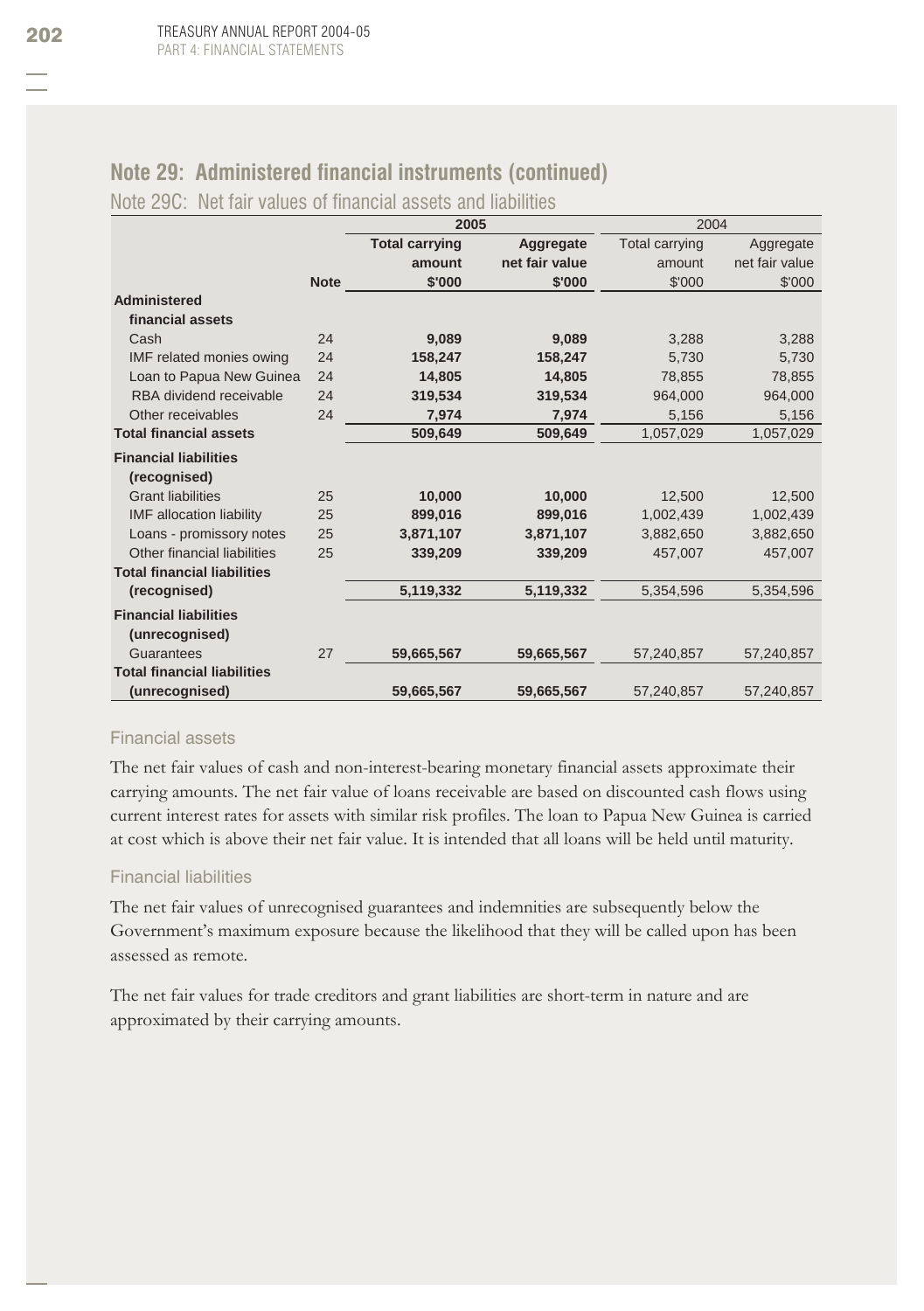|                                                        |           | Treasury  | HCS Scheme |                | Total     |           |
|--------------------------------------------------------|-----------|-----------|------------|----------------|-----------|-----------|
|                                                        | 2005      | 2004      | 2005       | 2004           | 2005      | 2004      |
|                                                        | \$'000    | \$'000    | \$'000     | \$'000         | 000.\$    | \$'000    |
| REVENUE:                                               |           |           |            |                |           |           |
| <b>Interest</b>                                        |           |           |            |                |           |           |
| Interest Papua New Guinea loan                         | 3,637     | 7,991     |            |                | 3,637     | 7,991     |
| Other interest                                         | 42        | 56        | 261        | 734            | 303       | 790       |
| <b>Total interest</b>                                  | 3,679     | 8,047     | 261        | 734            | 3,940     | 8,781     |
| <b>Dividends</b>                                       |           |           |            |                |           |           |
| Reserve Bank of Australia                              | 694,000   | 2,264,000 | ı          | $\blacksquare$ | 694,000   | 2,264,000 |
| Total dividends                                        | 694,000   | 2,264,000 |            |                | 694,000   | 2,264,000 |
| Goods and services                                     |           |           |            |                |           |           |
| GST administration fees<br>external entities           | 591,922   | 541,877   |            |                | 591,922   | 541,877   |
| Total goods and services                               | 591,922   | 541,877   |            |                | 591,922   | 541,877   |
|                                                        |           |           |            |                |           |           |
| Other sources of non-taxation revenue                  |           |           |            |                |           |           |
| Gross IMF remuneration                                 | 39,202    | 37,823    |            |                | 39,202    | 37,823    |
| Less: Burden sharing                                   | (2, 188)  | (2, 168)  |            |                | (2, 188)  | (2, 168)  |
| Net IMF remuneration                                   | 37,014    | 35,655    |            |                | 37,014    | 35,655    |
| Write back of HCS scheme                               | 21,647    |           |            |                | 21,647    |           |
| Royal Australian Mint                                  | 104,620   | 59,266    |            |                | 104,620   | 59,266    |
| Increased investment in Australian                     |           |           |            |                |           |           |
| Government entities                                    | 14,917    | 5,000     |            |                | 14,917    | 5,000     |
| Other revenues                                         | 6,115     | 6,585     |            |                | 6,115     | 6,585     |
| Total other revenues                                   | 184,313   | 106,506   |            |                | 184,313   | 106,506   |
| Total revenues administered<br>on behalf of Government | 1,473,914 | 2,920,430 | 261        | 734            | 1,474,175 | 2,921,164 |

Note 30: Administered consolidation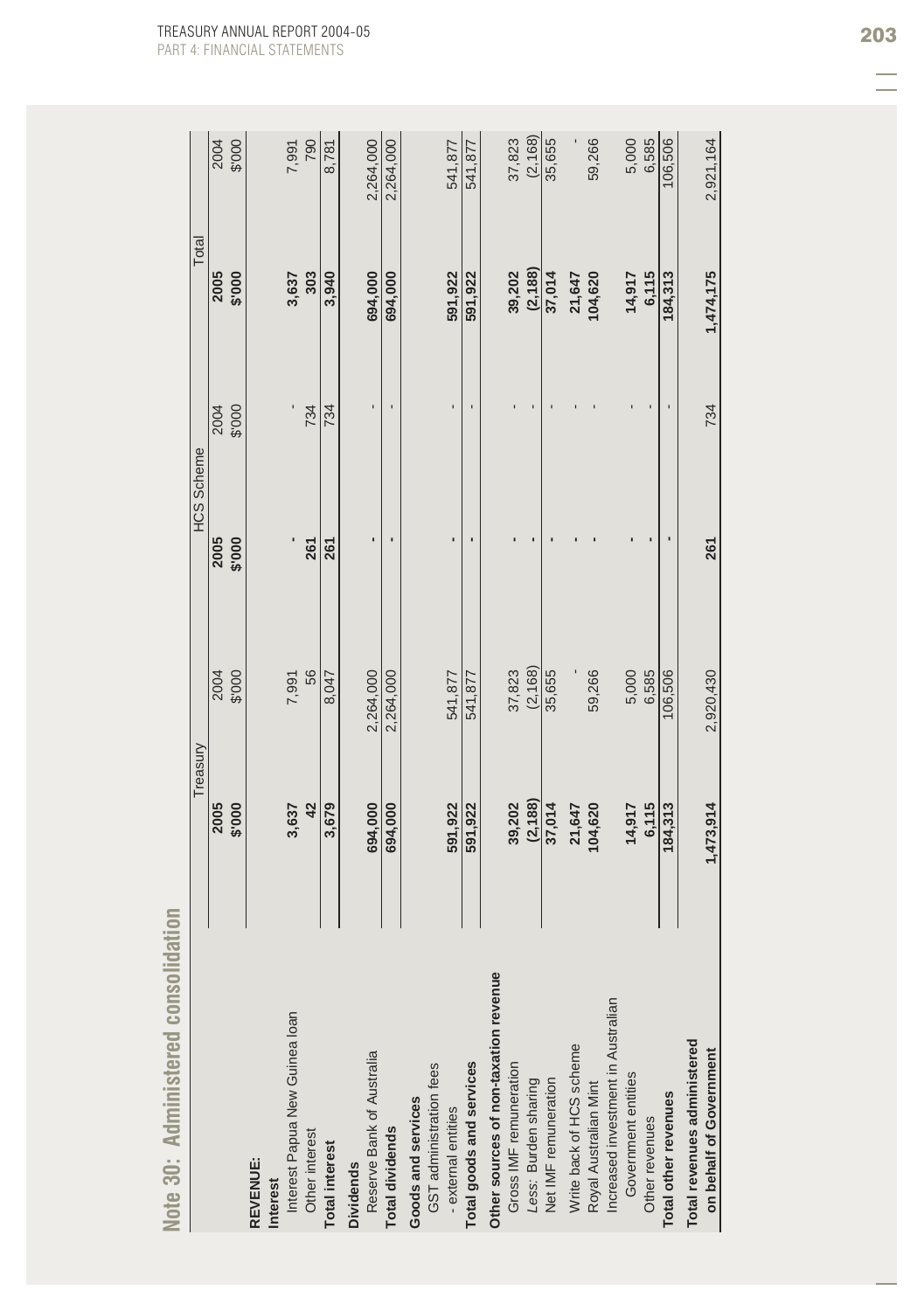| (7,011)<br>(878)<br>(103, 423)<br>(152, 523)<br>2005<br>000.\$<br>36,221,000<br>3,215<br>36,224,215<br>711,343<br>448,386<br>5,000<br>20,371<br>24,493<br>ı<br>ï<br>$\blacksquare$<br>\$'000<br>2004<br>2005<br>ı<br>$\blacksquare$<br>\$'000<br>п<br>(1,380)<br>(355, 414)<br>(97, 028)<br>(1, 726)<br>(440, 061)<br>8,196<br>15,310<br>\$'000<br>34,036,840<br>34,045,036<br>14,107<br>2,092<br>117,846<br>2004<br>101,824<br>(878)<br>(7,011)<br>(103, 423)<br>(152, 523)<br>36,221,000<br>3,215<br>5,000<br>2005<br>36,224,215<br>711,343<br>\$'000<br>448,386<br>20,371<br>24,493<br>Decreased investment in Australian<br>Grants to State and Territory<br>Total expenses administered<br>IMF maintenance of value<br>Total net foreign exchange<br>Other foreign exchange<br>Government entities<br>IMF quota revaluation<br>HCS Scheme claims <sup>2</sup><br>Net foreign exchange<br>Total other expenses<br>loss / (gain)<br>IMF SDR allocation<br>Other expenses<br>Governments<br>Other expenses<br>HLIC claims <sup>1</sup><br>Other grants<br>IMF charges<br>loss/(gain)<br><b>Total grants</b><br>EXPENSES:<br>Grants |                         |            | Treasury   | HCS Scheme     | Total      |            |
|--------------------------------------------------------------------------------------------------------------------------------------------------------------------------------------------------------------------------------------------------------------------------------------------------------------------------------------------------------------------------------------------------------------------------------------------------------------------------------------------------------------------------------------------------------------------------------------------------------------------------------------------------------------------------------------------------------------------------------------------------------------------------------------------------------------------------------------------------------------------------------------------------------------------------------------------------------------------------------------------------------------------------------------------------------------------------------------------------------------------------------------|-------------------------|------------|------------|----------------|------------|------------|
|                                                                                                                                                                                                                                                                                                                                                                                                                                                                                                                                                                                                                                                                                                                                                                                                                                                                                                                                                                                                                                                                                                                                      |                         |            |            |                |            | 2004       |
|                                                                                                                                                                                                                                                                                                                                                                                                                                                                                                                                                                                                                                                                                                                                                                                                                                                                                                                                                                                                                                                                                                                                      |                         |            |            |                |            | \$'000     |
|                                                                                                                                                                                                                                                                                                                                                                                                                                                                                                                                                                                                                                                                                                                                                                                                                                                                                                                                                                                                                                                                                                                                      |                         |            |            |                |            |            |
|                                                                                                                                                                                                                                                                                                                                                                                                                                                                                                                                                                                                                                                                                                                                                                                                                                                                                                                                                                                                                                                                                                                                      |                         |            |            |                |            |            |
|                                                                                                                                                                                                                                                                                                                                                                                                                                                                                                                                                                                                                                                                                                                                                                                                                                                                                                                                                                                                                                                                                                                                      |                         |            |            |                |            |            |
|                                                                                                                                                                                                                                                                                                                                                                                                                                                                                                                                                                                                                                                                                                                                                                                                                                                                                                                                                                                                                                                                                                                                      |                         |            |            |                |            | 34,036,840 |
|                                                                                                                                                                                                                                                                                                                                                                                                                                                                                                                                                                                                                                                                                                                                                                                                                                                                                                                                                                                                                                                                                                                                      |                         |            |            |                |            | 8,196      |
|                                                                                                                                                                                                                                                                                                                                                                                                                                                                                                                                                                                                                                                                                                                                                                                                                                                                                                                                                                                                                                                                                                                                      |                         |            |            |                |            | 34,045,036 |
|                                                                                                                                                                                                                                                                                                                                                                                                                                                                                                                                                                                                                                                                                                                                                                                                                                                                                                                                                                                                                                                                                                                                      |                         |            |            |                |            |            |
|                                                                                                                                                                                                                                                                                                                                                                                                                                                                                                                                                                                                                                                                                                                                                                                                                                                                                                                                                                                                                                                                                                                                      |                         |            |            |                |            |            |
|                                                                                                                                                                                                                                                                                                                                                                                                                                                                                                                                                                                                                                                                                                                                                                                                                                                                                                                                                                                                                                                                                                                                      |                         |            |            |                |            | 14,107     |
|                                                                                                                                                                                                                                                                                                                                                                                                                                                                                                                                                                                                                                                                                                                                                                                                                                                                                                                                                                                                                                                                                                                                      |                         |            |            |                |            | (355, 414) |
|                                                                                                                                                                                                                                                                                                                                                                                                                                                                                                                                                                                                                                                                                                                                                                                                                                                                                                                                                                                                                                                                                                                                      |                         |            |            |                |            | (97, 028)  |
|                                                                                                                                                                                                                                                                                                                                                                                                                                                                                                                                                                                                                                                                                                                                                                                                                                                                                                                                                                                                                                                                                                                                      |                         |            |            |                |            | (1,726)    |
|                                                                                                                                                                                                                                                                                                                                                                                                                                                                                                                                                                                                                                                                                                                                                                                                                                                                                                                                                                                                                                                                                                                                      |                         |            |            |                |            |            |
|                                                                                                                                                                                                                                                                                                                                                                                                                                                                                                                                                                                                                                                                                                                                                                                                                                                                                                                                                                                                                                                                                                                                      |                         |            |            |                |            | (440, 061) |
|                                                                                                                                                                                                                                                                                                                                                                                                                                                                                                                                                                                                                                                                                                                                                                                                                                                                                                                                                                                                                                                                                                                                      |                         |            |            |                |            |            |
|                                                                                                                                                                                                                                                                                                                                                                                                                                                                                                                                                                                                                                                                                                                                                                                                                                                                                                                                                                                                                                                                                                                                      |                         |            |            |                |            | 15,310     |
|                                                                                                                                                                                                                                                                                                                                                                                                                                                                                                                                                                                                                                                                                                                                                                                                                                                                                                                                                                                                                                                                                                                                      |                         |            |            |                |            | (1,380)    |
|                                                                                                                                                                                                                                                                                                                                                                                                                                                                                                                                                                                                                                                                                                                                                                                                                                                                                                                                                                                                                                                                                                                                      |                         |            |            |                |            | 101,824    |
|                                                                                                                                                                                                                                                                                                                                                                                                                                                                                                                                                                                                                                                                                                                                                                                                                                                                                                                                                                                                                                                                                                                                      |                         |            |            |                |            |            |
|                                                                                                                                                                                                                                                                                                                                                                                                                                                                                                                                                                                                                                                                                                                                                                                                                                                                                                                                                                                                                                                                                                                                      |                         |            |            |                |            |            |
|                                                                                                                                                                                                                                                                                                                                                                                                                                                                                                                                                                                                                                                                                                                                                                                                                                                                                                                                                                                                                                                                                                                                      |                         |            |            |                |            | 2,092      |
|                                                                                                                                                                                                                                                                                                                                                                                                                                                                                                                                                                                                                                                                                                                                                                                                                                                                                                                                                                                                                                                                                                                                      |                         |            |            |                |            | 117,846    |
|                                                                                                                                                                                                                                                                                                                                                                                                                                                                                                                                                                                                                                                                                                                                                                                                                                                                                                                                                                                                                                                                                                                                      |                         |            |            |                |            |            |
|                                                                                                                                                                                                                                                                                                                                                                                                                                                                                                                                                                                                                                                                                                                                                                                                                                                                                                                                                                                                                                                                                                                                      | on behalf of Government | 36,697,094 | 33,722,821 | $\blacksquare$ | 36,697,094 | 33,722,821 |

Note 30: Administered consolidation (continued) **Note 30: Administered consolidation (continued)** 

TREASURY ANNUAL REPORT 2004-05 PART 4: FINANCIAL STATEMENTS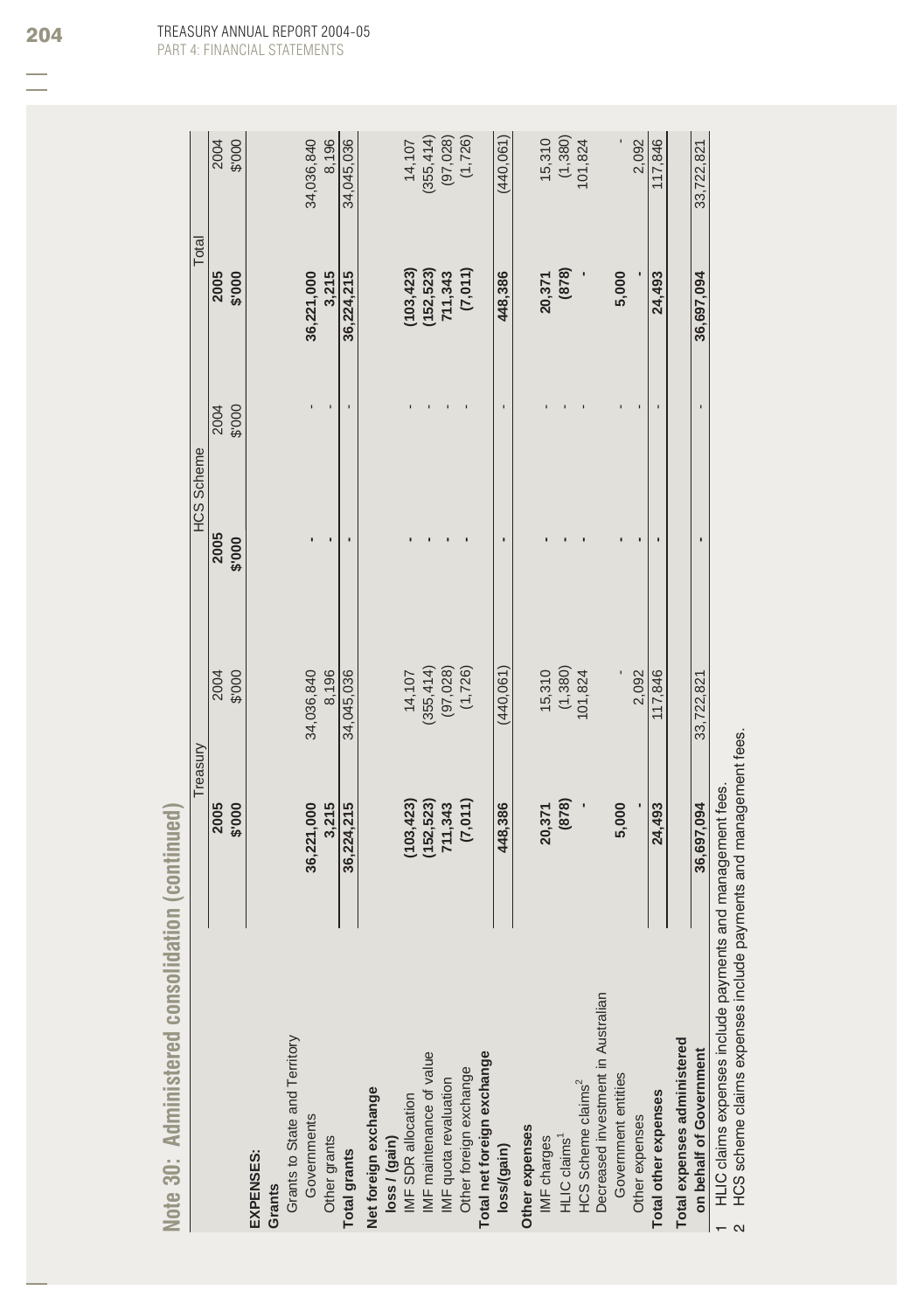| Note 30: Administered consolid              | Treasury<br>ation (continued) |                 | HCS Scheme     |                | Total     |           |
|---------------------------------------------|-------------------------------|-----------------|----------------|----------------|-----------|-----------|
|                                             | 2005                          | 2004            | 2005           | 2004           | 2005      | 2004      |
|                                             | \$'000                        | \$'000          | \$'000         | \$'000         | \$'000    | \$'000    |
| <b>ASSETS: Financial assets</b><br>Cash     |                               |                 |                |                |           |           |
| Administered bank accounts                  |                               |                 |                |                |           |           |
| Department of the Treasury                  | 5,341                         | 829             | 3,748          | 2,459          | 9,089     | 3,288     |
| Receivables                                 |                               |                 |                |                |           |           |
| Repayment of subsidies                      |                               |                 |                |                |           |           |
| GST appropriation receivable                | 128                           |                 |                |                | 128       | (86)      |
| HLIC premiums receivable                    | 3,120                         | $(86)$<br>3,864 |                |                | 3,120     | 3,864     |
| IMF related moneys owing                    | 5,724                         | 5,730           |                |                | 5,724     | 5,730     |
| MF maintenance of value receivable          | 152,523                       |                 |                |                | 152,523   |           |
| RBA dividend receivable                     | 319,534                       | 964,000         |                |                | 319,534   | 964,000   |
| Other receivables                           | 4,671                         |                 | 55             | 1,378          | 4,726     | 1,378     |
| Total receivables (net)                     | 485,700                       | 973,508         | 55             | 1,378          | 485,755   | 974,886   |
| Loans                                       |                               |                 |                |                |           |           |
| Loan to Papua New Guinea                    | 14,805                        | 78,855          | ٠              | $\blacksquare$ | 14,805    | 78,855    |
| Investments                                 |                               |                 |                |                |           |           |
| International financial institutions        |                               |                 |                |                |           |           |
| Asian Development Bank<br>European Bank for | 287,069                       | 287,069         |                |                | 287,069   | 287,069   |
| Reconstruction and Development              | 84,824                        | 85,068          |                |                | 84,824    | 85,068    |
| International Finance Corporation           | 69,144                        | 69,144          |                |                | 69,144    | 69,144    |
| International Bank for                      |                               |                 |                |                |           |           |
| Reconstruction and Development              | 259,049                       | 259,049         |                |                | 259,049   | 259,049   |
| Multilateral Investment Guarantee Agency    | 10,694                        | 10,694          |                |                | 10,694    | 10,694    |
| Total international financial               |                               |                 |                |                |           |           |
| institutions                                | 710,780                       | 711,024         | $\blacksquare$ | $\blacksquare$ | 710,780   | 711,024   |
| Quota                                       |                               |                 |                |                |           |           |
| International Monetary Fund                 | 6,183,416                     | 6,894,759       | $\blacksquare$ |                | 6,183,416 | 6,894,759 |

Note 30: Administered consolidation (continued)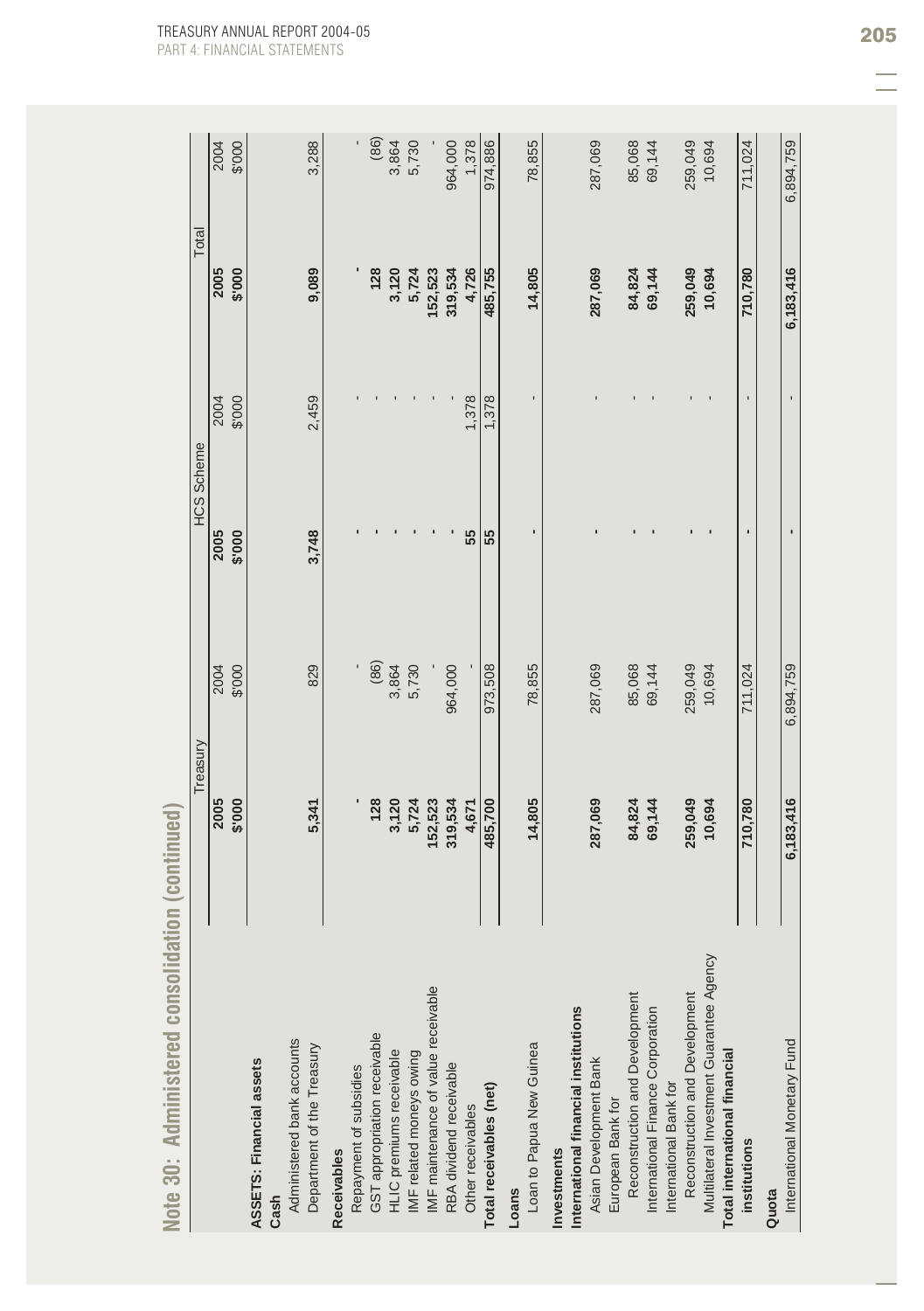|                                | Treasury   |            | <b>HCS Scheme</b> |          | Total      |            |
|--------------------------------|------------|------------|-------------------|----------|------------|------------|
|                                | 2005       | 2004       | 2005              | 2004     | 2005       | 2004       |
|                                | 000.\$     | \$'000     | 000.\$            | \$'000   | \$'000     | 000.\$     |
| Australian Government entities |            |            |                   |          |            |            |
| Reserve Bank of Australia      | 8,035,042  | 8,035,042  |                   |          | 8,035,042  | 8,035,042  |
| Australian Securities and      |            |            |                   |          |            |            |
| Investments Commission         | 16,184     | 4,267      |                   |          | 16,184     | 4,267      |
| Corporations and               |            |            |                   |          |            |            |
| Markets Advisory Committee     | 332        | 332        |                   |          | 332        | 332        |
| Australian Reinsurance         |            |            |                   |          |            |            |
| Pool Corporation               |            | 5,000      |                   |          |            | 5,000      |
| Australian Prudential          |            |            |                   |          |            |            |
| Regulation Authority           | 8,255      | 5,255      |                   |          | 8,255      | 5,255      |
| <b>Total Australian</b>        |            |            |                   |          |            |            |
| Government entities            | 8,059,813  | 8,049,896  | ŗ                 | ī        | 8,059,813  | 8,049,896  |
| <b>Total investments</b>       | 14,954,009 | 15,655,679 |                   |          | 14,954,009 | 15,655,679 |
| Non-financial assets           |            |            |                   |          |            |            |
| Prepayment of grants to State  |            |            |                   |          |            |            |
| and Territory Governments      | 219,400    | 374,223    |                   |          | 219,400    | 374,223    |
| Deferred acquisition costs     | 111        | 327        |                   |          | 111        | 327        |
| Other prepayments              | 3,700      | 3,488      | (1,589)           | (1, 276) | 2,111      | 2,212      |
| Total non-financial assets     | 223,211    | 378,038    | (1,589)           | (1, 276) | 221,622    | 376,762    |
| Total assets administered on   |            |            |                   |          |            |            |
| behalf of Government           | 15,683,066 | 17,086,909 | 2,214             | 2,561    | 15,685,280 | 17,089,470 |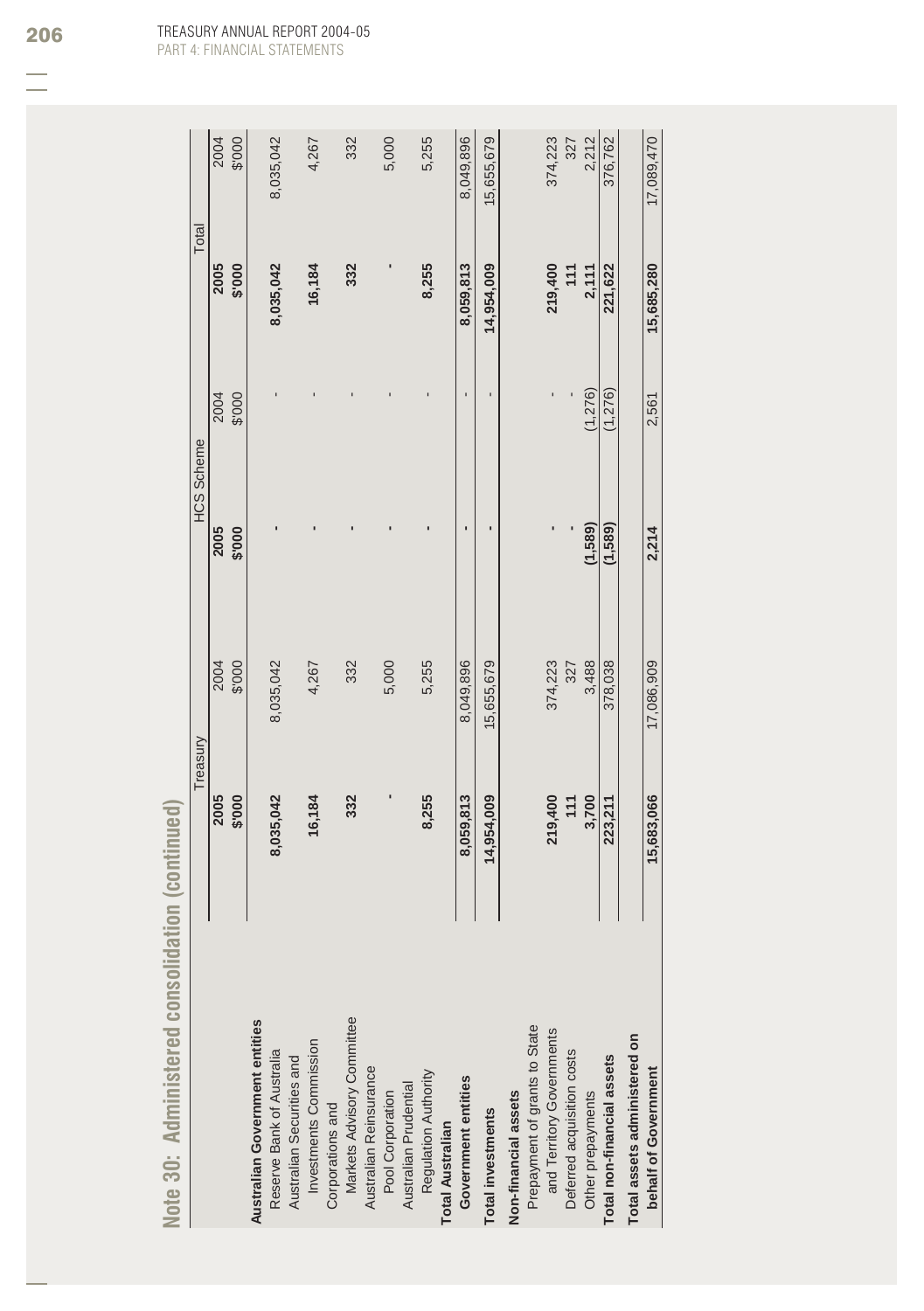| Note 30: Administered consolidation (continued)          |                | Treasury   | <b>HCS Scheme</b> |                | Total      |            |
|----------------------------------------------------------|----------------|------------|-------------------|----------------|------------|------------|
|                                                          | 2005           | 2004       | 2005              | 2004           | 2005       | 2004       |
|                                                          | \$'000         | \$'000     | \$'000            | \$'000         | 000.\$     | 000.\$     |
| LIABILITIES:                                             |                |            |                   |                |            |            |
| Loans                                                    |                |            |                   |                |            |            |
| IMF promissory notes                                     | 3,807,615      | 3,807,614  |                   |                | 3,807,615  | 3,807,614  |
| Other promissory notes                                   | 63,492         | 75,036     |                   |                | 63,492     | 75,036     |
| <b>Total loans</b>                                       | 3,871,107      | 3,882,650  |                   | $\blacksquare$ | 3,871,107  | 3,882,650  |
| IMF - poverty reduction<br>and growth facility<br>Grants | 10,000         | 12,500     | $\blacksquare$    | $\blacksquare$ | 10,000     | 12,500     |
| Provision for direct assistance<br>Subsidies             |                |            |                   |                |            |            |
| payments                                                 | $\blacksquare$ |            | $\blacksquare$    | $\blacksquare$ | п          |            |
| <b>Total subsidies</b>                                   |                |            | ٠                 | $\blacksquare$ | ٠          |            |
| <b>Total grants</b>                                      | 10,000         | 12,500     | ı                 | $\blacksquare$ | 10,000     | 12,500     |
| Other payables                                           |                |            |                   |                |            |            |
| Net GST payable to ATO                                   | 128            | (86)       |                   |                | 128        | (86)       |
| IMF SDR allocation                                       | 899,016        | 1,002,439  |                   |                | 899,016    | 1,002,439  |
| IMF related monies owing                                 | 3,731          | 2,849      |                   |                | 3,731      | 2,849      |
| Other                                                    | 374            | 4,933      | 103               | 711            | 477        | 5,644      |
| Total other payables                                     | 903,249        | 1,010,135  | 103               | 711            | 903,352    | 1,010,846  |
| Other provisions                                         |                |            |                   |                |            |            |
| Provision for insurance claims                           | 5,965          | 8,240      |                   |                | 5,965      | 8,240      |
| Provision for unearned premiums                          | 858            | 2,377      |                   |                | 858        | 2,377      |
| Provision for HCS scheme                                 | 328,050        | 437,983    |                   |                | 328,050    | 437,983    |
| Total other provisions                                   | 334,873        | 448,600    | ٠                 | $\blacksquare$ | 334,873    | 448,600    |
| <b>Total other provisions</b>                            |                |            |                   |                |            |            |
| and payables                                             | 1,238,122      | 1,458,735  | 103               | 711            | 1,238,225  | 1,459,446  |
| Total liabilities administered                           |                |            |                   |                |            |            |
| on behalf of Government                                  | 5,119,229      | 5,353,885  | 103               | 711            | 5,119,332  | 5,354,596  |
| Net assets administered                                  |                |            |                   |                |            |            |
| on behalf of Government                                  | 10,563,837     | 11,733,024 | 2,111             | 1,850          | 10,565,948 | 11,734,874 |

Note 30: Administered consolidation (continued)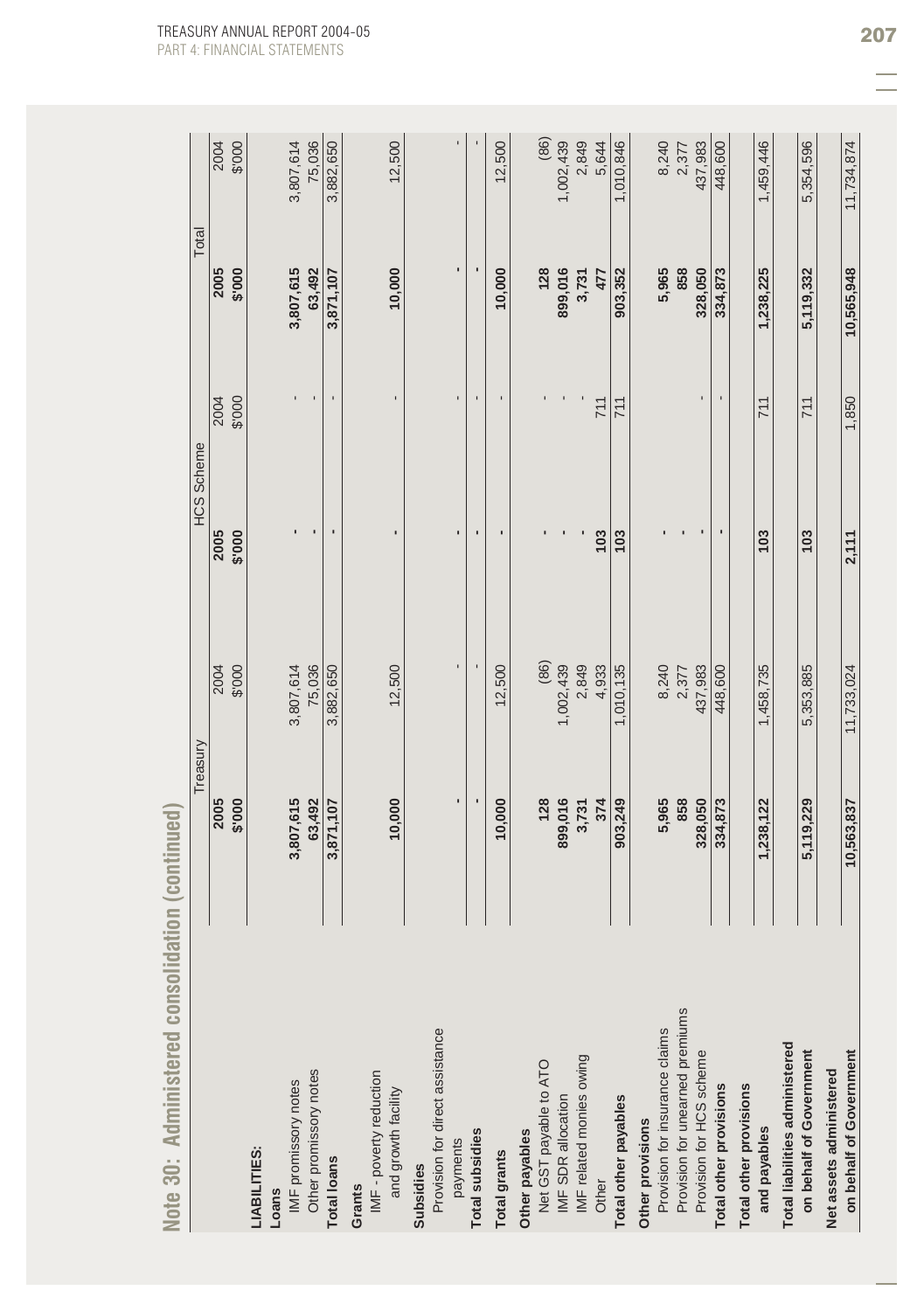|                          | ı      |
|--------------------------|--------|
|                          | j      |
| p<br>$\equiv$<br>¢       | ï      |
| $=$<br>è<br>ā            | ì      |
| Έ<br>$\overline{0}$      |        |
| 느<br>$\overline{0}$<br>۰ |        |
| ۰<br>ē                   | ı      |
| $\blacksquare$<br>×      | í      |
| Ġ<br>٦                   | ł<br>I |
| 유<br>I                   | ï      |
| Ć<br>-<br>ï<br>⋍         | í<br>ï |

| I<br>j<br>)<br>ļ<br>¢<br>i<br>l<br>$\overline{\phantom{a}}$<br>$\frac{1}{2}$<br>ļ<br>j<br>l<br>j<br>I                                                                                                                                                                 | ֧֧֧֧֧֧֧֛֦֧֧֦֧֚֚֚֚֚֚֚֚֚֚֚֚֚֚֚֜֡֓֜֜֜֓֜֜֓֟֓֡֓<br>5<br>l |
|-----------------------------------------------------------------------------------------------------------------------------------------------------------------------------------------------------------------------------------------------------------------------|------------------------------------------------------|
| $\frac{1}{2}$<br>$\mathbf{I}$<br>$\sim$ $\sim$ $\sim$                                                                                                                                                                                                                 |                                                      |
| $\sim$ $\sim$ $\sim$<br>I                                                                                                                                                                                                                                             |                                                      |
| i                                                                                                                                                                                                                                                                     |                                                      |
| $\mathbf$                                                                                                                                                                                                                                                             |                                                      |
| $\frac{1}{2}$<br>$\overline{\phantom{a}}$<br>l<br>$\overline{\phantom{a}}$<br>ļ<br>$\overline{\phantom{a}}$                                                                                                                                                           |                                                      |
| $\frac{1}{2} \int_{0}^{2\pi} \frac{1}{2} \left( \int_{0}^{2\pi} \frac{1}{2} \left( \int_{0}^{2\pi} \frac{1}{2} \left( \int_{0}^{2\pi} \frac{1}{2} \left( \int_{0}^{2\pi} \frac{1}{2} \left( \int_{0}^{2\pi} \frac{1}{2} \right) \right) \right) \, d\mu \right) d\mu$ |                                                      |
| $\overline{\phantom{a}}$<br>١                                                                                                                                                                                                                                         |                                                      |
| I                                                                                                                                                                                                                                                                     |                                                      |
| くうきょうこく<br>$\overline{\phantom{a}}$<br>$\overline{\phantom{a}}$<br>ĵ<br>ļ<br>j<br>è<br>C                                                                                                                                                                              |                                                      |
| ä<br>$\overline{\epsilon}$<br>١<br>$\overline{1}$<br><b>HUDO</b><br>ā                                                                                                                                                                                                 |                                                      |
| é<br>J<br>ı,<br>ÿ<br>$\sqrt{0}$ te 3<br>2                                                                                                                                                                                                                             |                                                      |

|                                                                          |           | Administered Expenses |             | <b>Outputs</b>  | <b>Total</b>  |
|--------------------------------------------------------------------------|-----------|-----------------------|-------------|-----------------|---------------|
|                                                                          | Outcome 1 | Outcome 2             | Outcome 3   |                 |               |
| 2004-05 (Current period)                                                 | ↔         |                       | ↔           | ↔               | ക             |
| Balance carried from previous period                                     |           |                       |             | 6,873,643       | 16,873,643    |
| Adjusted balance carried from previous period                            |           |                       |             | 16,873,643      | 16,873,643    |
| Appropriation Act (No. 1) 2004-05                                        |           |                       | 9,000,000   | 109,064,000     | 118,064,000   |
| Appropriation Act (No.3) 2004-05                                         |           |                       |             | 13,944,000      | 13,944,000    |
| Appropriation Act (No.5) 2004-05                                         |           |                       |             | 1,800,000       | 1,800,000     |
| Adjustment to appropriations on change of entity function (FMA s32)      |           |                       |             | (663,786)       | (663, 786)    |
| Sub-total 2004-05 annual appropriation                                   |           |                       | 9,000,000   | 124, 144, 214   | 133, 144, 214 |
| Appropriations to take account of recoverable GST (FMA s30A)             |           |                       | 44,500      | 2,977,806       | 3,022,306     |
| Annotations to 'net appropriations' (FMA s31) <sup>1</sup>               |           |                       |             | 4,958,426       | 4,958,426     |
| Total appropriations available for payments                              |           |                       | 9,044,500   | 148,954,089     | 157,998,589   |
| Cash payments made during the year (GST inclusive)                       |           |                       | (1,325,084) | (117, 219, 036) | (118,544,120) |
| Balance of authority to draw cash from the consolidated revenue fund for |           |                       |             |                 |               |
| ordinary annual services appropriations                                  |           |                       | 7,719,416   | 31,735,053      | 39,454,469    |
| Represented by:                                                          |           |                       |             |                 |               |
| Cash at bank and on hand                                                 |           |                       |             | 2,793,279       | 2,793,279     |
| Departmental appropriations receivable                                   |           |                       |             | 28,380,942      | 28,380,942    |
| GST receivable from the ATO                                              |           |                       |             | 625,895         | 625,895       |
| Receivables - goods and services - GST receivable from customers         |           |                       |             | 26,571          | 26,571        |
| Payables - suppliers - GST portion                                       |           |                       |             | (91, 634)       | (91, 634)     |
| Undrawn, unlapsed administered appropriations                            |           |                       | 7.719.416   |                 | 7,719,416     |
| Total                                                                    |           |                       | 7,719,416   | 31,735,053      | 39,454,469    |
|                                                                          |           |                       |             |                 |               |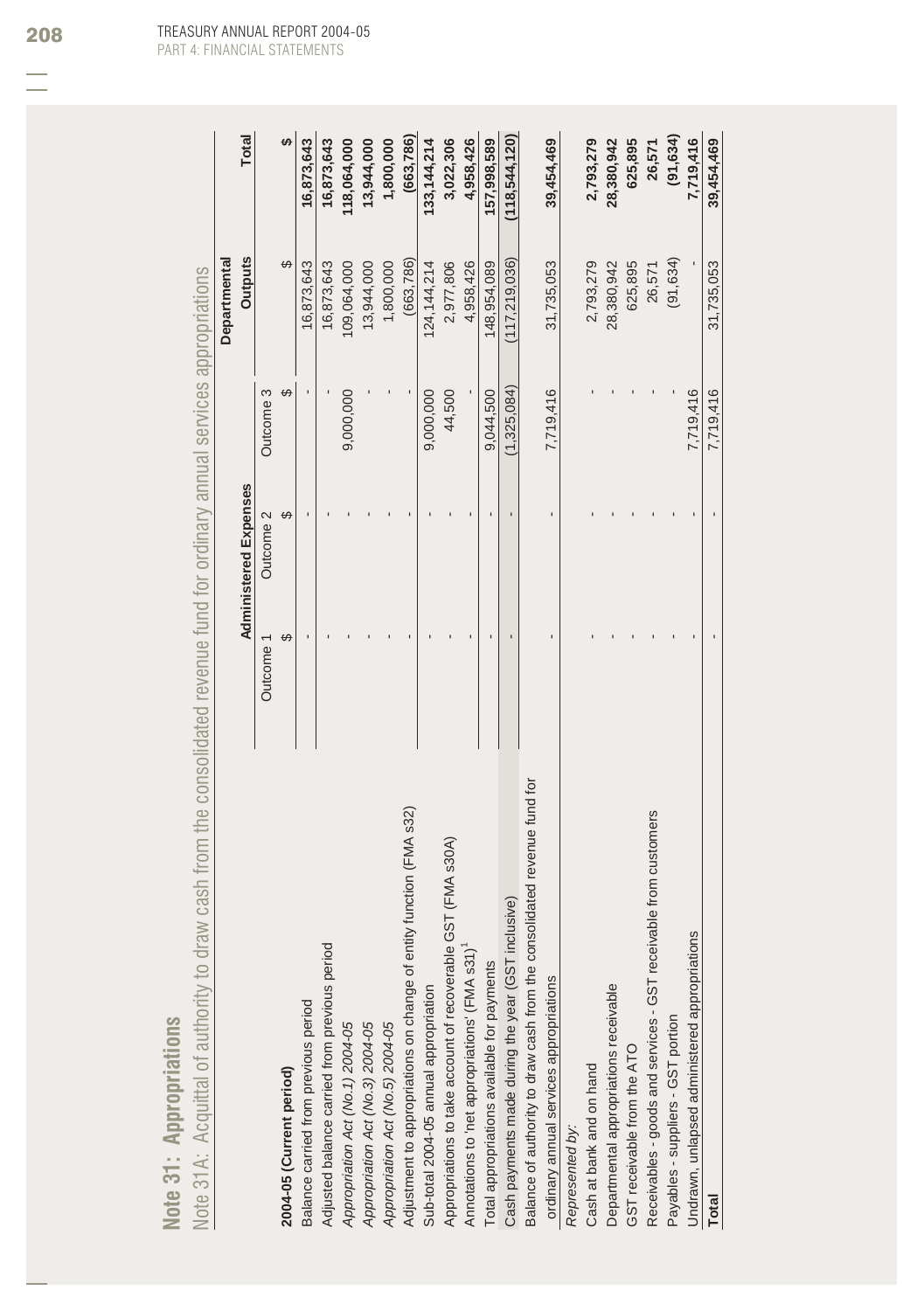| Note 31: Appropriations (continued                                                                                                                                                                                                                                                                                                                                                |                                                                                                      |           |           |           |                              |             |             |                 |                                                                                                                              |
|-----------------------------------------------------------------------------------------------------------------------------------------------------------------------------------------------------------------------------------------------------------------------------------------------------------------------------------------------------------------------------------|------------------------------------------------------------------------------------------------------|-----------|-----------|-----------|------------------------------|-------------|-------------|-----------------|------------------------------------------------------------------------------------------------------------------------------|
| Note 31A: Acquittal of authority to                                                                                                                                                                                                                                                                                                                                               | draw cash from the consolidated revenue fund for ordinary annual services appropriations (continued) |           |           |           |                              |             |             |                 |                                                                                                                              |
|                                                                                                                                                                                                                                                                                                                                                                                   |                                                                                                      |           |           |           |                              |             |             | Departmental    |                                                                                                                              |
|                                                                                                                                                                                                                                                                                                                                                                                   |                                                                                                      |           |           |           | <b>Administered Expenses</b> |             |             | <b>Outputs</b>  | Total                                                                                                                        |
|                                                                                                                                                                                                                                                                                                                                                                                   |                                                                                                      |           |           | Outcome   | Outcome 2                    | Outcome 3   |             |                 |                                                                                                                              |
| 2003-04 (Comparative period)                                                                                                                                                                                                                                                                                                                                                      |                                                                                                      |           |           | ↔         | $\Theta$                     |             | ↔           | $\Theta$        | ↮                                                                                                                            |
| Balance carried from previous period                                                                                                                                                                                                                                                                                                                                              |                                                                                                      |           |           |           |                              | 2,238,408   |             | 14,586,438      | 16,824,846                                                                                                                   |
| Appropriation Act (No. 1) 2003-04                                                                                                                                                                                                                                                                                                                                                 |                                                                                                      |           |           |           |                              | 10,000,000  |             | 100,362,000     | 110,362,000                                                                                                                  |
| Appropriation Act (No. 3) 2003-04                                                                                                                                                                                                                                                                                                                                                 |                                                                                                      |           |           |           |                              |             |             | 4,603,000       | 4,603,000                                                                                                                    |
| Appropriation Act (No.5) 2003-04                                                                                                                                                                                                                                                                                                                                                  |                                                                                                      |           |           |           |                              |             |             | 800,000         | 800,000                                                                                                                      |
| Appropriations to take account of recoverable GST (FMA s30A)                                                                                                                                                                                                                                                                                                                      |                                                                                                      |           |           |           |                              | 57,750      |             | 3,560,095       | 3,617,845                                                                                                                    |
| Annotations to 'net appropriations' (FMA s31)                                                                                                                                                                                                                                                                                                                                     |                                                                                                      |           |           |           |                              |             |             | 5,041,921       | 5,041,921                                                                                                                    |
| Adjustments to opening balance                                                                                                                                                                                                                                                                                                                                                    |                                                                                                      |           |           |           | 53,826                       | (2,238,408) |             |                 | (2, 184, 582)                                                                                                                |
| Adjustment of appropriations on change of                                                                                                                                                                                                                                                                                                                                         | entity function (FMA s32)                                                                            |           |           |           |                              |             |             | (5,800,000)     | (5,800,000)                                                                                                                  |
| Appropriation lapsed                                                                                                                                                                                                                                                                                                                                                              |                                                                                                      |           |           |           | (53, 826)                    | (6,591,936) |             |                 | (6, 645, 762)                                                                                                                |
| Total appropriation available for payments                                                                                                                                                                                                                                                                                                                                        |                                                                                                      |           |           |           |                              | 3,465,814   |             | 123, 153, 454   | 126,619,268                                                                                                                  |
| Payments made during the year (GST inclusive)                                                                                                                                                                                                                                                                                                                                     |                                                                                                      |           |           |           |                              | (3,465,814) |             | (106, 279, 811) | (109, 745, 625)                                                                                                              |
| Balance carried to the next period                                                                                                                                                                                                                                                                                                                                                |                                                                                                      |           |           |           |                              |             |             | 16,873,643      | 16,873,643                                                                                                                   |
| received in accordance with agreements made under section 31 of the Financial Management and Accountability Act 1997 between the Finance Minister and the<br>Appropriation Acts 1 and 3 (for the ordinary annual services of government) authorise the supplementation of Treasury's annual net appropriation by amounts<br>Treasurer or their delegated or authorised officials. |                                                                                                      |           |           |           |                              |             |             |                 |                                                                                                                              |
| Doubt has arisen as to whether the Treasury's section 31 agreements covering the periods July 1998 to March 2005 were effective at law because our signatory                                                                                                                                                                                                                      |                                                                                                      |           |           |           |                              |             |             |                 |                                                                                                                              |
| may not have had an express delegation or authority for signing the agreements. To put the matter beyond doubt, the Treasury's current agreement was revised<br>on 30 June 2005 to capture all monies that were subject to prior agreements to the extent they may have been ineffective                                                                                          |                                                                                                      |           |           |           |                              |             |             |                 |                                                                                                                              |
| The period and amounts covered by the agreements are set out below                                                                                                                                                                                                                                                                                                                |                                                                                                      |           |           |           |                              |             |             |                 |                                                                                                                              |
| 1998-1999                                                                                                                                                                                                                                                                                                                                                                         | Total                                                                                                | 1999-2000 | 2000-2001 | 2001-2002 | 2002-2003                    | 2003-2004   | Sub total   | 2004-2005       | <b>Total</b>                                                                                                                 |
|                                                                                                                                                                                                                                                                                                                                                                                   | budgeting<br>pre-accrual                                                                             |           |           |           |                              |             |             |                 | 1999-2005                                                                                                                    |
| 653,044<br>Receipts affected                                                                                                                                                                                                                                                                                                                                                      | 653,044                                                                                              | 4,261,000 | 2,621,000 | 3,456,000 | 4,036,011                    | 5,041,921   | 19,415,932  | 4,958,426       | 24,374,358                                                                                                                   |
| Spent                                                                                                                                                                                                                                                                                                                                                                             |                                                                                                      |           |           |           |                              | (2,542,289) | (2,542,289) |                 | (2,542,289)                                                                                                                  |
| 653,044<br>Unspent                                                                                                                                                                                                                                                                                                                                                                | 653,044                                                                                              | 4.261.000 | 2.621.000 | 3.456.000 | 4.036.011                    | 2,499,632   | 16,873,643  | 4,958,426       | 21,832,069                                                                                                                   |
| there has been a breach of section 83 of<br>Note: Legal advice indicates that in the o                                                                                                                                                                                                                                                                                            | the Constitution.                                                                                    |           |           |           |                              |             |             |                 | counstances a court is unlikely to conclude that the doubtful agreements are invalid for the purposes of determining whether |

Note 31: Appropriations (continued)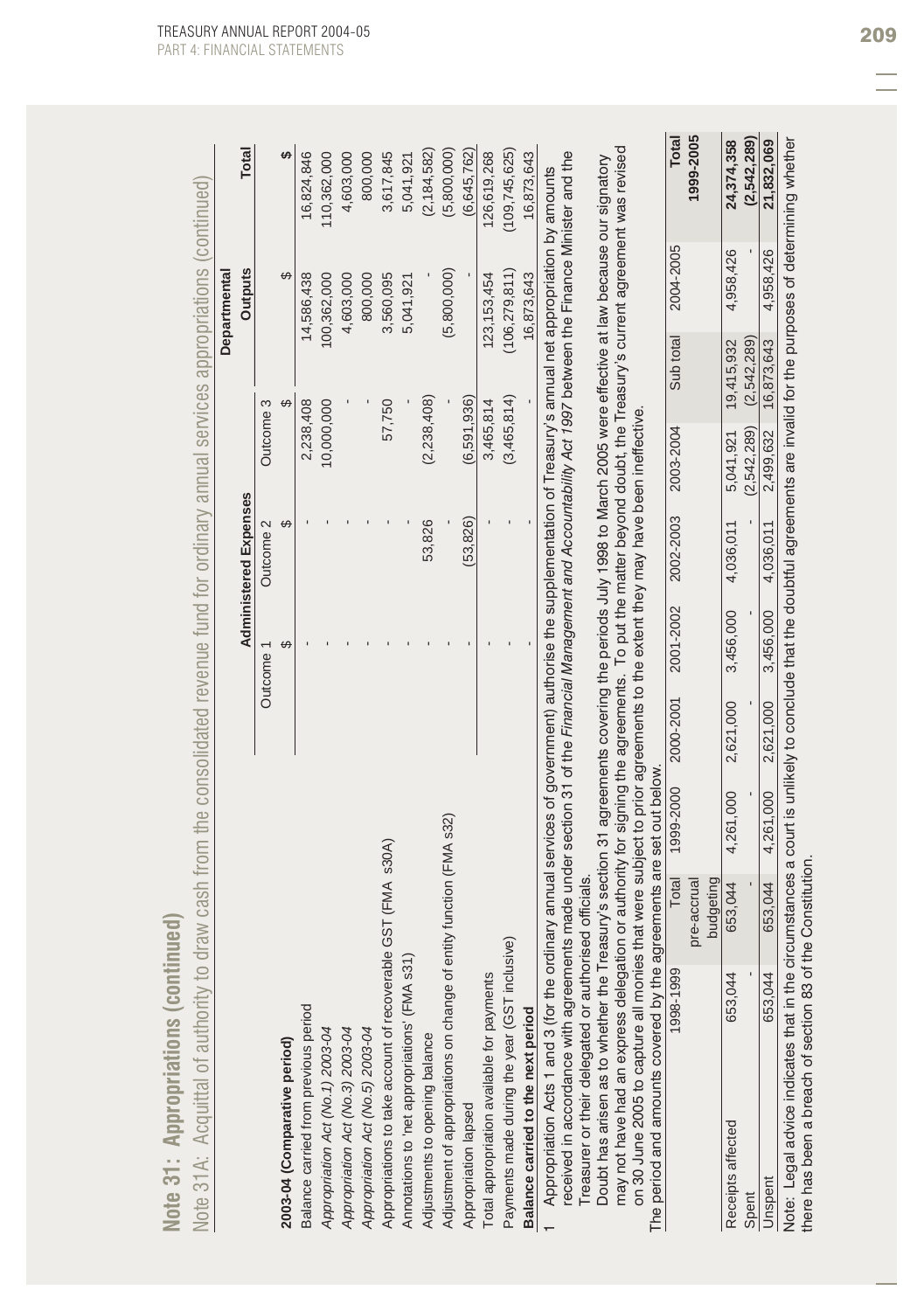| Note 31: Appropriations (continued                                                                                                      |             |        |                        |     |                  |   |           |       |               |                       |             |
|-----------------------------------------------------------------------------------------------------------------------------------------|-------------|--------|------------------------|-----|------------------|---|-----------|-------|---------------|-----------------------|-------------|
| Note 31B: Acquittal of authority to draw cash from the consolidated revenue fund for other than ordinary annual services appropriations |             |        |                        |     |                  |   |           |       |               |                       |             |
| <b>Particulars</b>                                                                                                                      |             |        | Administered           |     |                  |   |           |       | Non-operating |                       | Total       |
|                                                                                                                                         | Outcon      | `<br>e | Outcome 2              |     | <b>Dutcome 3</b> |   |           |       |               | Previous Admin assets |             |
|                                                                                                                                         | <b>SPPs</b> | NAE    | <b>SPP<sub>S</sub></b> | NAE | SPPs NAE         |   | Equity    | Loans | years'        | and                   |             |
|                                                                                                                                         |             |        |                        |     |                  |   |           |       | outputs       | liabilities           |             |
| 2004-05 (current period)                                                                                                                |             | ↔      | ↔                      | ↔   | ↔                | ↔ | G,        | ↔     |               |                       |             |
| Balance carried from                                                                                                                    |             |        |                        |     |                  |   |           |       |               |                       |             |
| previous period                                                                                                                         |             |        |                        |     |                  |   |           |       |               | 400,986               | 400.986     |
| Adjusted balance carried from                                                                                                           |             |        |                        |     |                  |   |           |       |               |                       |             |
| previous period                                                                                                                         |             |        |                        |     |                  |   |           |       |               | 400,986               | 400,986     |
| Appropriation Act (No.2)                                                                                                                |             |        |                        |     |                  |   |           |       |               |                       |             |
| 2004-05                                                                                                                                 |             |        | 16,414,000             |     | 159,799,000      |   | 2,165,000 |       | 5,216,000     | 7,223,000             | 190,817,000 |
| Appropriation Act (No. 4)                                                                                                               |             |        |                        |     |                  |   |           |       |               |                       |             |
| 2004-05                                                                                                                                 |             |        | 2,296,000              |     |                  |   | 800,000   |       |               | 172,000               | 3,268,000   |
| Sub-total 2004-05 annual                                                                                                                |             |        |                        |     |                  |   |           |       |               |                       |             |
| appropriation                                                                                                                           |             |        | 18,710,000             |     | 159,799,000      |   | 2,965,000 |       | 5,216,000     | 7,395,000             | 194,085,000 |
| Departmental adjustments                                                                                                                |             |        |                        |     |                  |   |           |       | (400, 000)    |                       | (400, 000)  |
| Total appropriations available                                                                                                          |             |        |                        |     |                  |   |           |       |               |                       |             |

| 4,525,610       |                             |             | 50,610          | 4,475,000      |  | Total                          |
|-----------------|-----------------------------|-------------|-----------------|----------------|--|--------------------------------|
| 4,525,610       |                             |             | 50,610          | 4,475,000      |  | appropriations                 |
|                 |                             |             |                 |                |  | Undrawn, unlapsed administered |
|                 |                             |             |                 |                |  | Represented by:                |
| 4,525,610       |                             |             | 50.610          | 4,475,000      |  | appropriations                 |
|                 |                             |             |                 |                |  | ordinary annual services       |
|                 |                             |             |                 |                |  | revenue fund for other than    |
|                 |                             |             |                 |                |  | cash from the consolidated     |
|                 |                             |             |                 |                |  | Balance of authority to draw   |
| (189, 560, 376) | $(4,816,000)$ $(7,795,986)$ | (2,965,000) | (159, 748, 390) | (14, 235, 000) |  | year (GST inclusive)           |
|                 |                             |             |                 |                |  | Cash payments made during the  |
| 194.085.986     | 4,816,000 7,795,986         | 2,965,000   | 159,799,000     | 18.710.000     |  | for payments                   |

TREASURY ANNUAL REPORT 2004-05 PART 4: FINANCIAL STATEMENTS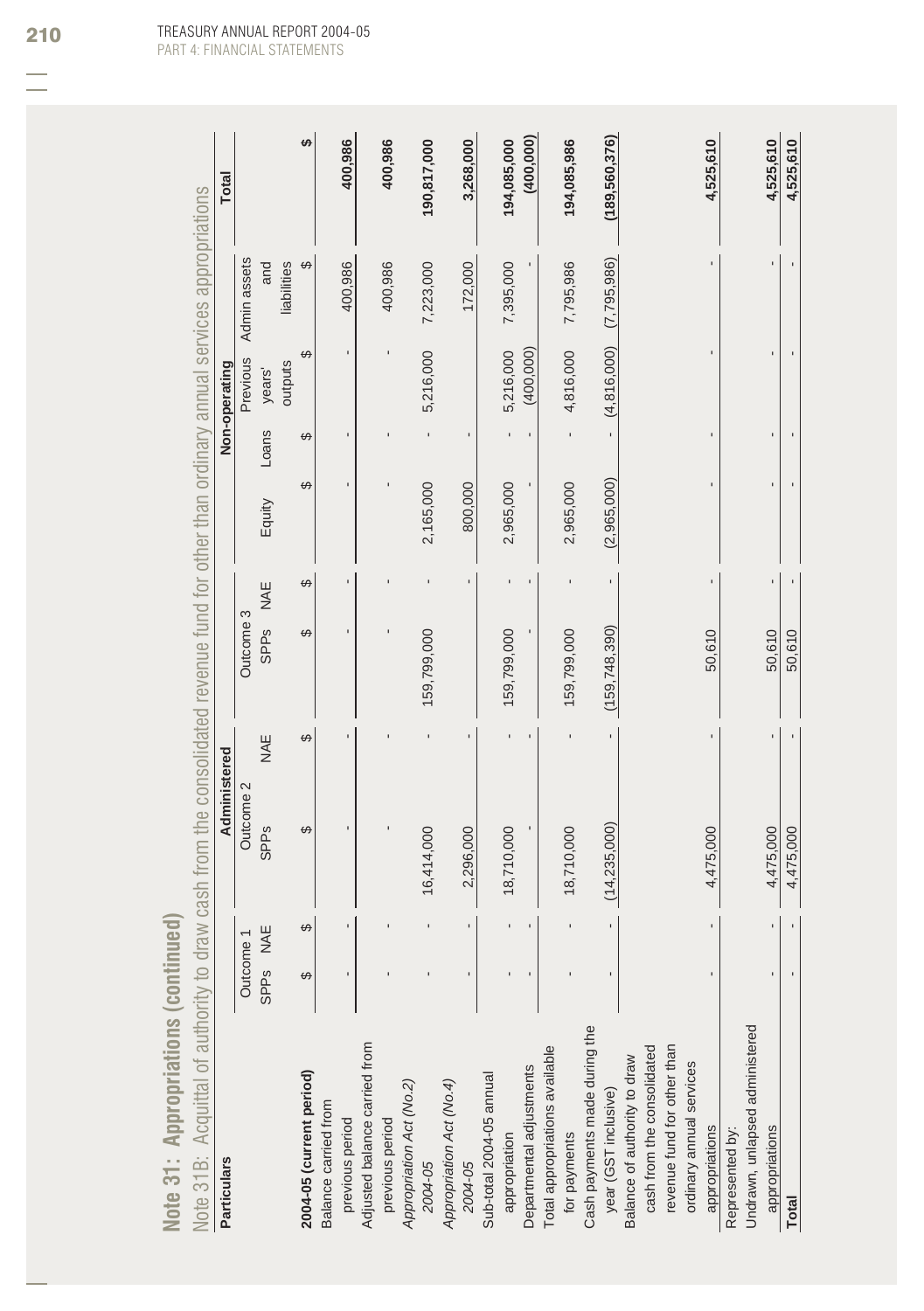| ∽                                |
|----------------------------------|
| ı                                |
| ì,<br>I                          |
| é<br>i i<br>ı,                   |
| é<br>ı                           |
| I<br>$\sim$                      |
| ×<br>ı<br>Ì                      |
| a.                               |
| ■■                               |
| ٠                                |
| ï<br>⋍                           |
|                                  |
| ٠                                |
| pη                               |
| ú<br>۰                           |
|                                  |
|                                  |
| D                                |
| -                                |
| ś                                |
| e                                |
| $=$<br>۰                         |
| n.                               |
| ä<br>í                           |
|                                  |
| 医院<br>ı                          |
| ۱                                |
| $\mathbf{r}$                     |
| ó                                |
| ı,                               |
| ⋍                                |
| ۰                                |
| Ξ                                |
| h                                |
| ═                                |
| ⋖                                |
|                                  |
|                                  |
| $\blacksquare$<br>$\blacksquare$ |
| i                                |
|                                  |
| פי                               |
|                                  |
|                                  |
| m<br>٠                           |
| ÷                                |
| ๛                                |
|                                  |
| $\sim$                           |
| ╱<br>_                           |

| Note 31B: Acquittal of authority to draw cash from the consolidated revenue fund for other than ordinary annual services appropriations<br>Note 31: Appropriations (continued |            |   |                        |              |                 |   |                |       |               |              |                 |
|-------------------------------------------------------------------------------------------------------------------------------------------------------------------------------|------------|---|------------------------|--------------|-----------------|---|----------------|-------|---------------|--------------|-----------------|
| (continued)                                                                                                                                                                   |            |   |                        |              |                 |   |                |       |               |              |                 |
| <b>Particulars</b>                                                                                                                                                            |            |   |                        | Administered |                 |   |                |       | Non-operating |              | Total           |
|                                                                                                                                                                               | Outcome 1  |   | Outcome 2              |              | Outcome 3       |   |                |       | Previous      | Admin assets |                 |
|                                                                                                                                                                               | SPPs Other |   | <b>SPP<sub>S</sub></b> | Other        | SPPs Other      |   | Equity         | Loans | years'        | and          |                 |
|                                                                                                                                                                               |            |   |                        |              |                 |   |                |       | outputs       | liabilities  |                 |
| 2003-04 (Comparative period)                                                                                                                                                  | ↔          | ↔ | ↔                      | ↔            | ക               | ക | ↔              | ↔     | ↔             | ↔            | ക               |
| Balance carried from                                                                                                                                                          |            |   |                        |              |                 |   |                |       |               |              |                 |
| previous period                                                                                                                                                               |            |   |                        |              |                 |   |                |       |               | 182,063      | 182,063         |
| Appropriation Act (No.2)                                                                                                                                                      |            |   |                        |              |                 |   |                |       |               |              |                 |
| 2003-04                                                                                                                                                                       |            |   | 20,900,000             |              | 157,519,000     |   | 11,100,000     |       |               | 7,710,000    | 197,229,000     |
| Appropriation Act (No.4)                                                                                                                                                      |            |   |                        |              |                 |   |                |       |               |              |                 |
| 2003-04                                                                                                                                                                       |            |   |                        |              | (1,666,000)     |   | 27,000         |       |               | (280, 000)   | (1,919,000)     |
| Appropriation Act (No.6)                                                                                                                                                      |            |   |                        |              |                 |   |                |       |               |              |                 |
| 2003-04                                                                                                                                                                       |            |   | 4,100,000              |              |                 |   |                |       |               |              | 4,100,000       |
| Appropriation lapsed                                                                                                                                                          |            |   | (7,693,000)            |              | (912)           |   |                |       |               |              | (7,693,912)     |
| Total appropriations available for                                                                                                                                            |            |   |                        |              |                 |   |                |       |               |              |                 |
| payments                                                                                                                                                                      |            |   | 17,307,000             |              | 155,852,088     |   | 11,127,000     |       |               | 7,612,063    | 191,898,151     |
| Cash payments made during the                                                                                                                                                 |            |   |                        |              |                 |   |                |       |               |              |                 |
| year (GST inclusive)                                                                                                                                                          |            |   | (17, 307, 000)         |              | (155, 852, 088) |   | (11, 127, 000) |       |               | (7,211,077)  | (191, 497, 165) |
| Balance carried to the next period                                                                                                                                            |            |   |                        |              |                 |   |                |       |               | 400,986      | 400,986         |
|                                                                                                                                                                               |            |   |                        |              |                 |   |                |       |               |              |                 |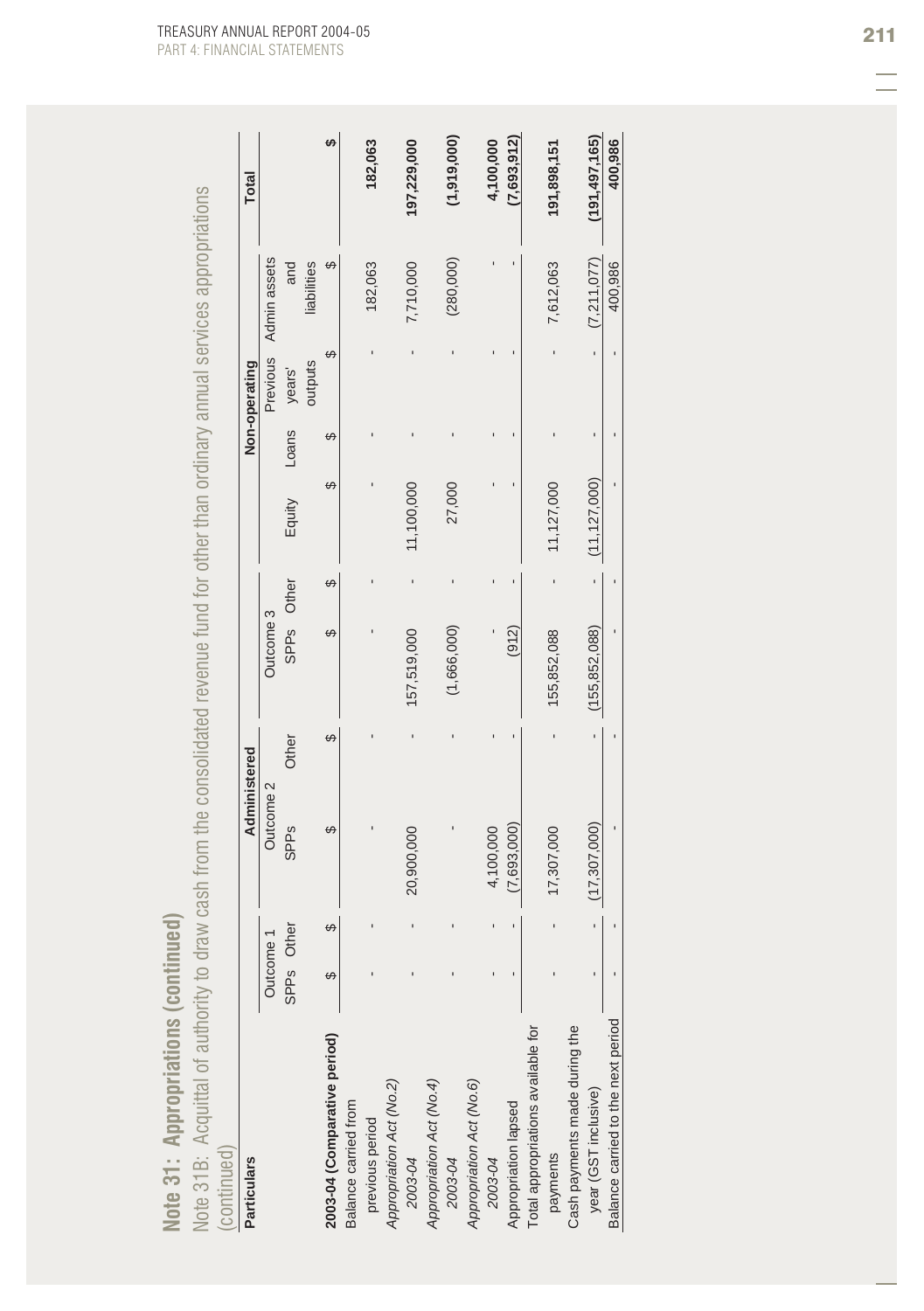| Note 31: Appropriations (continued)                                                                                                |                      |                  |
|------------------------------------------------------------------------------------------------------------------------------------|----------------------|------------------|
| Note 31C: Acquittal of authority to draw cash from the consolidated revenue fund — Special Appropriations                          |                      |                  |
| (unlimited amount)                                                                                                                 |                      |                  |
| A New Tax System (Commonwealth-State) Financial Arrangements Act 1999                                                              | 2005                 | 2004             |
|                                                                                                                                    | Outcome <sub>2</sub> | ↔                |
| Purpose: An Act under which the Australian Government guaranteed that in the transitional years following the                      |                      |                  |
| introduction of tax reform, each State's budgetary position would be no worse off than had the reforms not been<br>implemented.    |                      |                  |
| All transactions under this Act are recognised as administered items.                                                              |                      |                  |
| Cash payments made during the year                                                                                                 | (35, 892, 228, 319)  | (33,695,331,536) |
| Appropriations credited to Special Accounts                                                                                        |                      |                  |
| Refunds credited (net) (FMA s30)                                                                                                   |                      |                  |
| Total charged to appropriation                                                                                                     | (35,892,228,319)     | (33,695,331,536) |
| <b>Budget estimate</b>                                                                                                             | 36,319,192,000       | 33,477,854,000   |
|                                                                                                                                    |                      |                  |
| Appropriation (HIH) Act 2001                                                                                                       | 2005                 | 2004             |
|                                                                                                                                    |                      | ↔                |
|                                                                                                                                    | Outcome <sub>3</sub> |                  |
| Purpose: An Act to provide Australian Government funded assistance to policy holders suffering financial hardship as a             |                      |                  |
| result of the failure of the HIH group companies and the appointment of the provisional liquidators of the HIH group<br>companies. |                      |                  |
| All transactions under this Act are recognised as administered items.                                                              |                      |                  |
| Cash payments made during the year                                                                                                 | (92, 540, 902)       | (126,000,000)    |
| Appropriations credited to Special Accounts                                                                                        |                      |                  |
| Refunds credited (net) (FMA s30)                                                                                                   |                      |                  |
| Total charged to appropriation                                                                                                     | (92, 540, 902)       | (126,000,000)    |
| <b>Budget estimate</b>                                                                                                             | 127,242,000          | 131,709,000      |
|                                                                                                                                    |                      |                  |

TREASURY ANNUAL REPORT 2004-05 PART 4: FINANCIAL STATEMENTS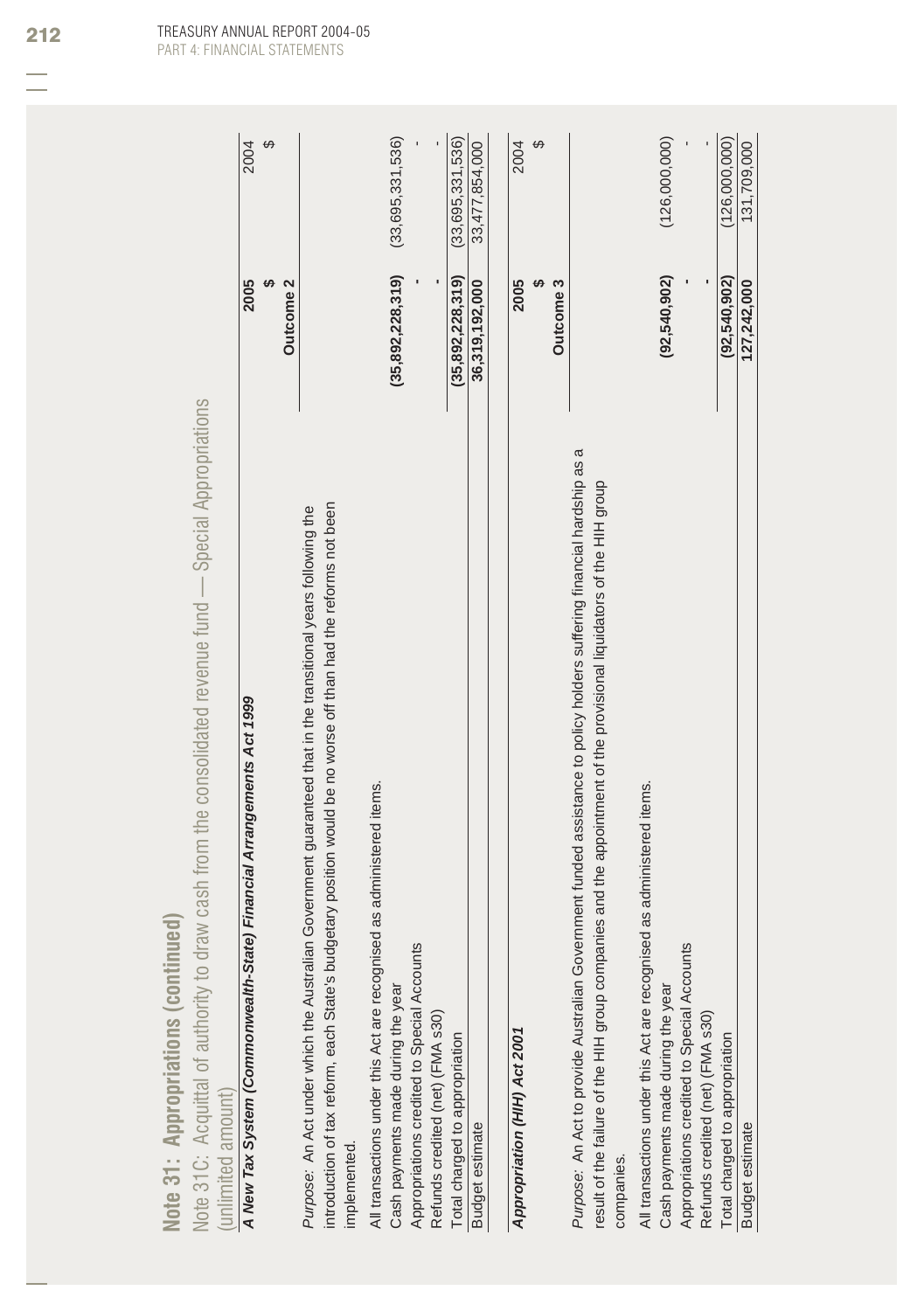| (236,548,916)<br>(4,655,773)<br>(4,655,773)<br>4,656,000<br>(19,489,312)<br>(4, 655, 773)<br>(4, 655, 773)<br>2005<br>2005<br>4,656,000<br>Outcome 1<br><b>Outcome</b><br>Note 31C: Acquittal of authority to draw cash from the consolidated revenue fund — Special Appropriations<br>Purpose: An Act to promote international monetary cooperation, exchange stability, and orderly exchange arrangements;<br>and social development of countries in the Asian Pacific region by providing<br>Purpose: An Act is to represent an instrument of subscription whereby Australia agrees to purchase 102,370 additional<br>to foster economic growth and high levels of employment; and to provide temporary financial assistance to countries to<br>All transactions under this Act are recognised as administered items.<br>All transactions under this Act are recognised as administered items.<br>Asian Development Bank (Additional Subscription) Act 1995<br>financial and technical assistance for projects and programs.<br>International Monetary Agreements Act 1947<br>help ease the balance of payments adjustment.<br>Appropriations credited to Special Accounts<br>Appropriations credited to Special Accounts<br>shares. The ADB assists with the economic<br>Cash payments made during the year<br>Cash payments made during the year<br>Refunds credited (net) (FMA s30)<br>Refunds credited (net) (FMA s30)<br>Total charged to appropriation<br>(unlimited amount)<br>Budget estimate |  |
|----------------------------------------------------------------------------------------------------------------------------------------------------------------------------------------------------------------------------------------------------------------------------------------------------------------------------------------------------------------------------------------------------------------------------------------------------------------------------------------------------------------------------------------------------------------------------------------------------------------------------------------------------------------------------------------------------------------------------------------------------------------------------------------------------------------------------------------------------------------------------------------------------------------------------------------------------------------------------------------------------------------------------------------------------------------------------------------------------------------------------------------------------------------------------------------------------------------------------------------------------------------------------------------------------------------------------------------------------------------------------------------------------------------------------------------------------------------------------------------------------------|--|
|                                                                                                                                                                                                                                                                                                                                                                                                                                                                                                                                                                                                                                                                                                                                                                                                                                                                                                                                                                                                                                                                                                                                                                                                                                                                                                                                                                                                                                                                                                          |  |
|                                                                                                                                                                                                                                                                                                                                                                                                                                                                                                                                                                                                                                                                                                                                                                                                                                                                                                                                                                                                                                                                                                                                                                                                                                                                                                                                                                                                                                                                                                          |  |
|                                                                                                                                                                                                                                                                                                                                                                                                                                                                                                                                                                                                                                                                                                                                                                                                                                                                                                                                                                                                                                                                                                                                                                                                                                                                                                                                                                                                                                                                                                          |  |
|                                                                                                                                                                                                                                                                                                                                                                                                                                                                                                                                                                                                                                                                                                                                                                                                                                                                                                                                                                                                                                                                                                                                                                                                                                                                                                                                                                                                                                                                                                          |  |
|                                                                                                                                                                                                                                                                                                                                                                                                                                                                                                                                                                                                                                                                                                                                                                                                                                                                                                                                                                                                                                                                                                                                                                                                                                                                                                                                                                                                                                                                                                          |  |
|                                                                                                                                                                                                                                                                                                                                                                                                                                                                                                                                                                                                                                                                                                                                                                                                                                                                                                                                                                                                                                                                                                                                                                                                                                                                                                                                                                                                                                                                                                          |  |
|                                                                                                                                                                                                                                                                                                                                                                                                                                                                                                                                                                                                                                                                                                                                                                                                                                                                                                                                                                                                                                                                                                                                                                                                                                                                                                                                                                                                                                                                                                          |  |
|                                                                                                                                                                                                                                                                                                                                                                                                                                                                                                                                                                                                                                                                                                                                                                                                                                                                                                                                                                                                                                                                                                                                                                                                                                                                                                                                                                                                                                                                                                          |  |
|                                                                                                                                                                                                                                                                                                                                                                                                                                                                                                                                                                                                                                                                                                                                                                                                                                                                                                                                                                                                                                                                                                                                                                                                                                                                                                                                                                                                                                                                                                          |  |
|                                                                                                                                                                                                                                                                                                                                                                                                                                                                                                                                                                                                                                                                                                                                                                                                                                                                                                                                                                                                                                                                                                                                                                                                                                                                                                                                                                                                                                                                                                          |  |
|                                                                                                                                                                                                                                                                                                                                                                                                                                                                                                                                                                                                                                                                                                                                                                                                                                                                                                                                                                                                                                                                                                                                                                                                                                                                                                                                                                                                                                                                                                          |  |
|                                                                                                                                                                                                                                                                                                                                                                                                                                                                                                                                                                                                                                                                                                                                                                                                                                                                                                                                                                                                                                                                                                                                                                                                                                                                                                                                                                                                                                                                                                          |  |
|                                                                                                                                                                                                                                                                                                                                                                                                                                                                                                                                                                                                                                                                                                                                                                                                                                                                                                                                                                                                                                                                                                                                                                                                                                                                                                                                                                                                                                                                                                          |  |
|                                                                                                                                                                                                                                                                                                                                                                                                                                                                                                                                                                                                                                                                                                                                                                                                                                                                                                                                                                                                                                                                                                                                                                                                                                                                                                                                                                                                                                                                                                          |  |
|                                                                                                                                                                                                                                                                                                                                                                                                                                                                                                                                                                                                                                                                                                                                                                                                                                                                                                                                                                                                                                                                                                                                                                                                                                                                                                                                                                                                                                                                                                          |  |
|                                                                                                                                                                                                                                                                                                                                                                                                                                                                                                                                                                                                                                                                                                                                                                                                                                                                                                                                                                                                                                                                                                                                                                                                                                                                                                                                                                                                                                                                                                          |  |
|                                                                                                                                                                                                                                                                                                                                                                                                                                                                                                                                                                                                                                                                                                                                                                                                                                                                                                                                                                                                                                                                                                                                                                                                                                                                                                                                                                                                                                                                                                          |  |
|                                                                                                                                                                                                                                                                                                                                                                                                                                                                                                                                                                                                                                                                                                                                                                                                                                                                                                                                                                                                                                                                                                                                                                                                                                                                                                                                                                                                                                                                                                          |  |
|                                                                                                                                                                                                                                                                                                                                                                                                                                                                                                                                                                                                                                                                                                                                                                                                                                                                                                                                                                                                                                                                                                                                                                                                                                                                                                                                                                                                                                                                                                          |  |
|                                                                                                                                                                                                                                                                                                                                                                                                                                                                                                                                                                                                                                                                                                                                                                                                                                                                                                                                                                                                                                                                                                                                                                                                                                                                                                                                                                                                                                                                                                          |  |
|                                                                                                                                                                                                                                                                                                                                                                                                                                                                                                                                                                                                                                                                                                                                                                                                                                                                                                                                                                                                                                                                                                                                                                                                                                                                                                                                                                                                                                                                                                          |  |
|                                                                                                                                                                                                                                                                                                                                                                                                                                                                                                                                                                                                                                                                                                                                                                                                                                                                                                                                                                                                                                                                                                                                                                                                                                                                                                                                                                                                                                                                                                          |  |
| (236, 548, 916)<br>(19, 489, 312)<br>Total charged to appropriation                                                                                                                                                                                                                                                                                                                                                                                                                                                                                                                                                                                                                                                                                                                                                                                                                                                                                                                                                                                                                                                                                                                                                                                                                                                                                                                                                                                                                                      |  |
| 236,008,000<br>19,539,000<br><b>Budget estimate</b>                                                                                                                                                                                                                                                                                                                                                                                                                                                                                                                                                                                                                                                                                                                                                                                                                                                                                                                                                                                                                                                                                                                                                                                                                                                                                                                                                                                                                                                      |  |

Note 31: Appropriations (continued)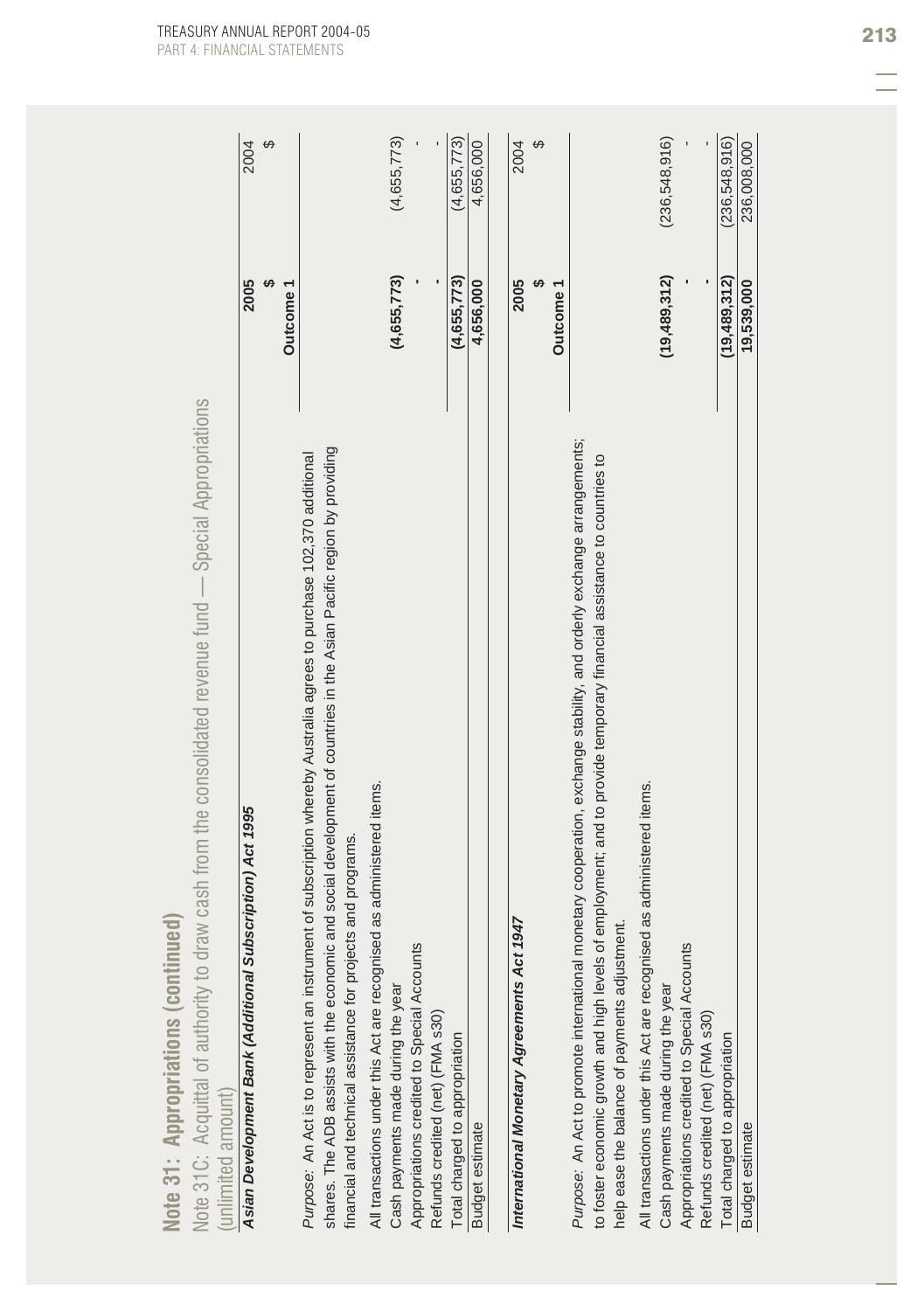| 5<br>Ć<br>$\frac{1}{2}$<br><b>Alldo/</b><br>ś<br>ś<br>$\sqrt{\text{ote 31}}$ : $\sqrt{\text{}}$ | ed                                                                                                                                   |      |      |
|-------------------------------------------------------------------------------------------------|--------------------------------------------------------------------------------------------------------------------------------------|------|------|
| Z                                                                                               |                                                                                                                                      |      |      |
| Note 31C: Acquittal of authority                                                                | Ĕ<br>$\mathfrak{c}$<br>J — Special Appro<br>nut i<br>≘<br>T<br>acolidated rever<br>$rac{1}{2}$<br>h trom ti<br>Ċ<br>₹<br>$\sqrt{10}$ |      |      |
| $\overline{\phantom{0}}$<br>d amouni<br>imitar                                                  |                                                                                                                                      |      |      |
| uperannuation Industry (Supervisio                                                              | on) Act 199:                                                                                                                         | 2005 | 2004 |
|                                                                                                 |                                                                                                                                      |      |      |

| Superannuation Industry (Supervision) Act 1993                                                               | 2005             | 2004           |
|--------------------------------------------------------------------------------------------------------------|------------------|----------------|
|                                                                                                              |                  |                |
|                                                                                                              | Outcome 3        |                |
| Purpose: An Act to provide the framework for providing financial assistance to superannuation funds that had |                  |                |
| suffered an eligible loss, that is a loss as a result of fraudulent conduct or theft.                        |                  |                |
| All transactions under this Act are recognised as administered items.                                        |                  |                |
| Cash payments made during the year                                                                           | (3, 188, 026)    | (9,858,747)    |
| Appropriations credited to Special Accounts                                                                  |                  |                |
| Refunds credited (net) (FMA s30)                                                                             |                  |                |
| Total charged to appropriation                                                                               | (3, 188, 026)    | (9,858,747)    |
| <b>Budget estimate</b>                                                                                       | 3,308,000        | 10,000,000     |
|                                                                                                              |                  |                |
| S<br>Totals for unlimited special appropriation                                                              | 2005             | 2004           |
|                                                                                                              |                  |                |
| Cash payments made during the year                                                                           | (36,012,102,332) | 34,072,394,972 |
| Appropriations credited to Special Accounts                                                                  |                  |                |
| Refunds credited (net) (FMA s30)                                                                             |                  |                |
| Total charged to appropriation                                                                               | (36,012,102,332) | 34,072,394,972 |
| <b>Budget estimate</b>                                                                                       | 36,473,937,000   | 33,860,227,000 |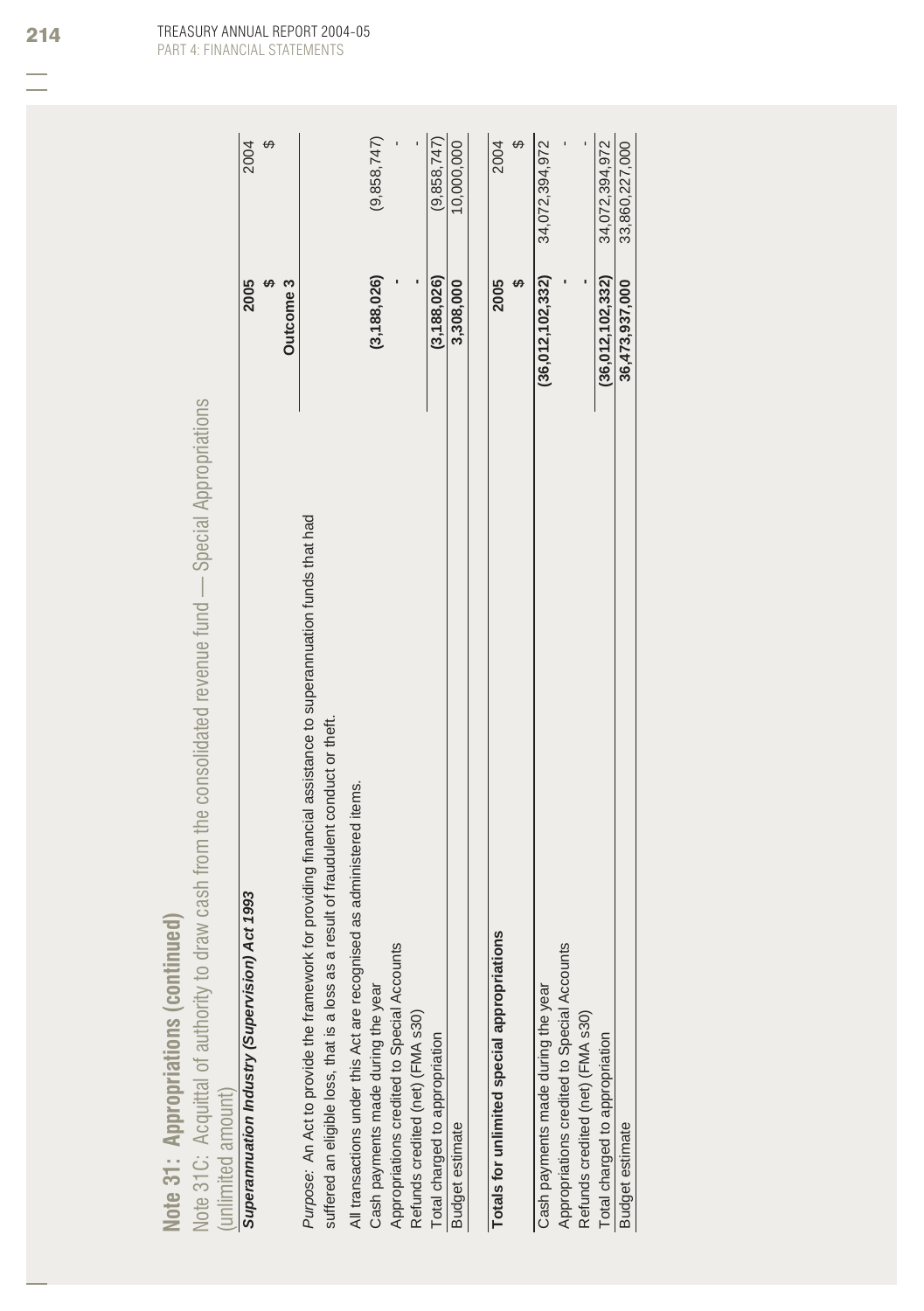## **Note 31: Appropriations (continued)**

Note 31D: Acquittal of authority to draw cash from the consolidated revenue fund — Special Appropriations (Refund Provisions)

For the periods 2003-04 and 2004-05, Treasury has not used section 28 of the FMA Act or any other legislative provisions allowing for refunds to be paid.

Note 31E: Acquittal of authority to draw cash from the consolidated revenue fund -Special Appropriations (Section 39 of the FMA Act)

For the periods 2003-04 and 2004-05, Treasury has not used section 39 of the FMA Act.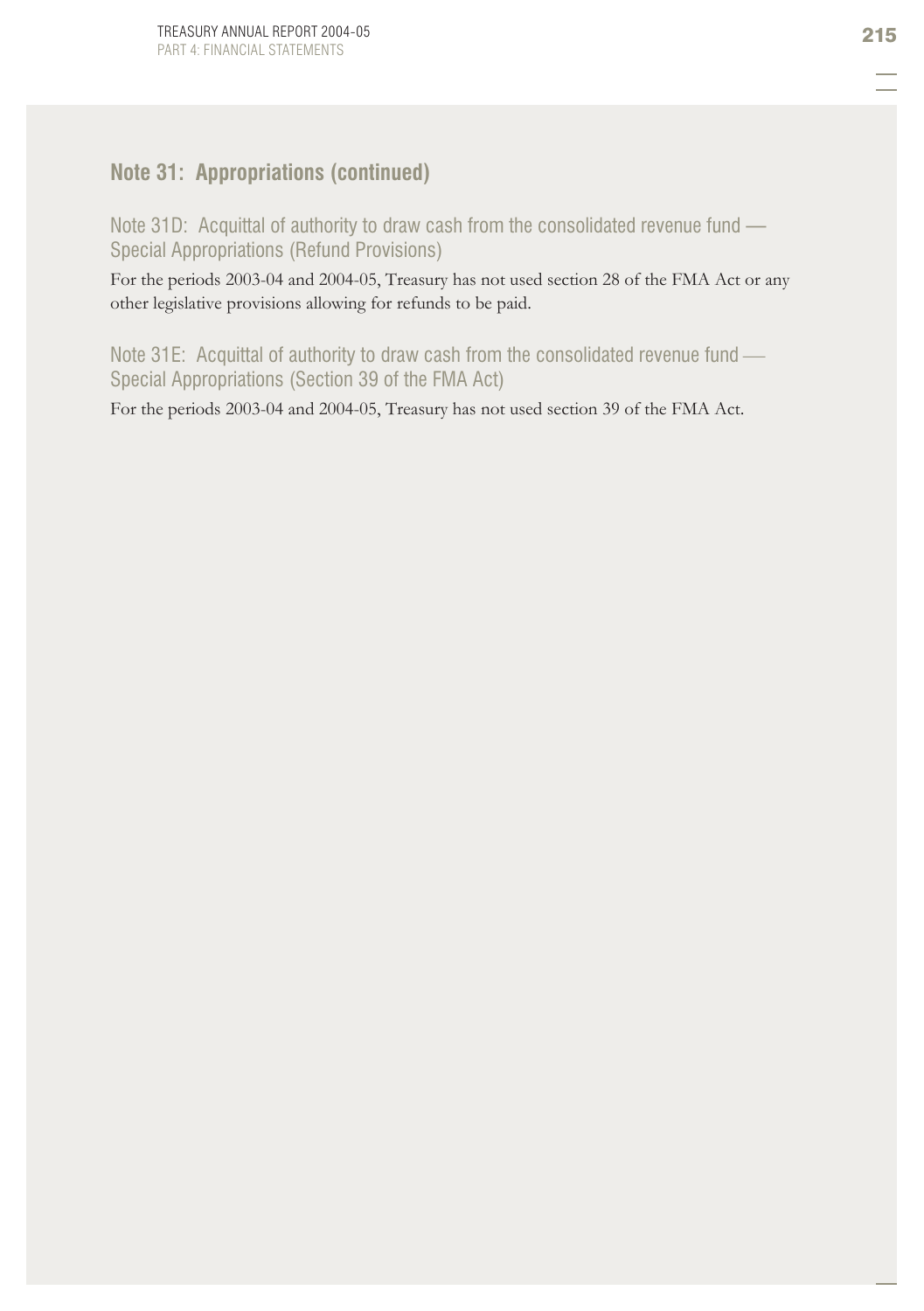## Note 31F: Acquittal of authority to draw cash from the consolidated revenue fund -Special Appropriations (other disclosures)

The special appropriations listed below are administered in nature and the responsibility of the Treasury and were not used in the current reporting period or the previous reporting period and are therefore not shown in separate tables.

| Limited                                                           |                                                                                                                                                                                                                                                          |
|-------------------------------------------------------------------|----------------------------------------------------------------------------------------------------------------------------------------------------------------------------------------------------------------------------------------------------------|
| Act                                                               | <b>Purpose</b>                                                                                                                                                                                                                                           |
| Asian Development Bank Act 1966                                   | Payments and promissory notes to establish the Bank.<br>Balance available is USD\$42,500,000 in callable shares.                                                                                                                                         |
| Asian Development Bank (Additional<br>Subscription) Act 1972      | Subscribe to 2,550 (paid-in) and 10,200 (callable) shares.<br>Balance available is USD\$102,000,000 in callable shares.                                                                                                                                  |
| Asian Development Bank (Additional<br>Subscription) Act 1977      | Subscribe to 2,869 (paid-in) and 25,818 (callable) shares.<br>Balance available is USD\$258,180,000 in callable shares.                                                                                                                                  |
| Asian Development Bank (Additional<br>Subscription) Act 1983      | Subscribe to 2,622 (paid-in) and 49,811 (callable) shares.<br>Balance available is USD\$498,110,000 in callable shares.                                                                                                                                  |
| European Bank for Reconstruction and<br>Development Act 1990      | Payments and promissory notes to establish the Bank.<br>Balance available is USD\$81,690,700 in callable shares.                                                                                                                                         |
| International Financial Institutions<br>(Share Increase) Act 1982 | For payments for additional shares of capital stock in the<br>International Finance Corporation (IFC) and the International<br>Bank for Reconstruction and Development (IBRD).<br>Balance available is USD\$692,927,440 in callable shares<br>$(IBRD)$ . |
| International Monetary Agreements Act 1974                        | Making payments, including for promissory notes, to the<br>International Bank for Reconstruction and Development (IBRD).<br>Balance available is USD\$37,638,120 in callable shares (IBRD).                                                              |
| Multilateral Investment Guarantee Agency<br>Act 1997              | Payments of capital and on securities issued to establish the<br>Agency. Balance available is USD\$14,827,728 in callable<br>shares.                                                                                                                     |
| Papua New Guinea Loans Guarantee Act 1975                         | Continuation of guarantees under the Papua New Guinea<br>Act 1949-75. Balance available is AUD\$5,170,000.                                                                                                                                               |

| <b>Unlimited</b>                                                                          |                                                                                                                                       |
|-------------------------------------------------------------------------------------------|---------------------------------------------------------------------------------------------------------------------------------------|
| Act                                                                                       | <b>Purpose</b>                                                                                                                        |
| <b>Financial Agreements (Commonwealth</b><br>Liability) Act 1932                          | Payment of principal and interest on bonds issued under the<br>Financial Agreement Validation Act 1929, consolidating<br>State debts. |
| <b>Financial Management and Accountability</b><br>Act 1997                                | Payments of refunds not elsewhere appropriated.                                                                                       |
| <b>Housing Loans Insurance Corporation</b><br>(Transfer of Assets and Abolition) Act 1996 | Payments for amounts arising from claims made before the<br>transfer period leading to the abolition of the HLIC.                     |
| Mint Employees Act 1964                                                                   | Top up superannuation entitlements.                                                                                                   |
| Payment of Tax Receipts (Victoria) Act 1996                                               | Payment to Victoria of certain taxes collected by the<br>Australian Government on Victoria's behalf.                                  |
| States Grants Act 1927                                                                    | Distribution of surplus revenue to the States.                                                                                        |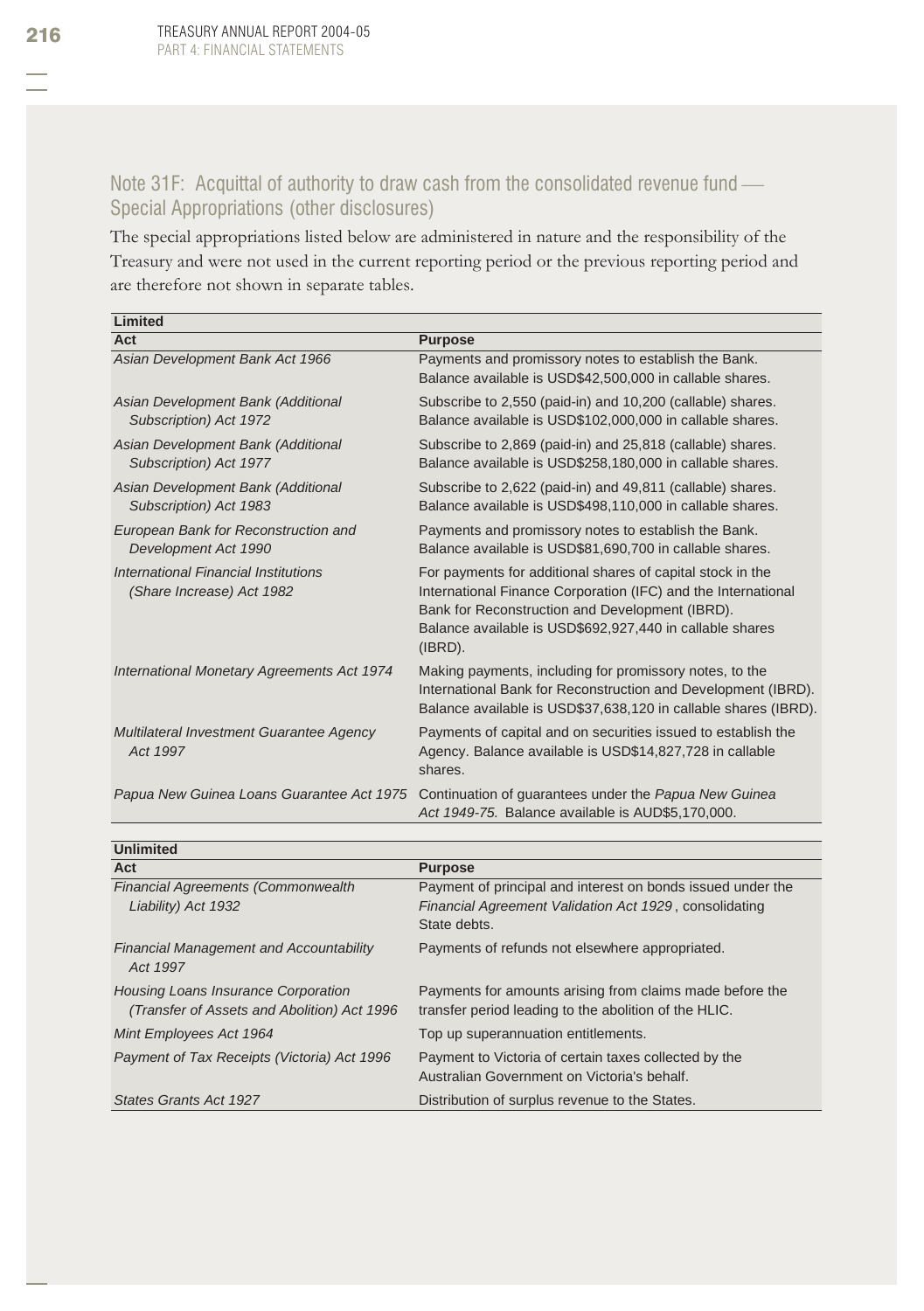## **Note 31: Appropriations (continued)**

Note 31F: Acquittal of authority to draw cash from the consolidated revenue fund -Special Appropriations (other disclosures)(continued)

The disclosure below is for note purposes only and is not recognised in the financial statements.

### *Commonwealth Places (Mirror Taxes) Act 1998*

The Treasury is responsible for administering the above Act for the purpose of paying compensation to the States in respect of constitutionally invalid States taxes levied on Commonwealth places. Under the Act, the Australian Government is liable to pay to a State amounts equal to amounts received by the Australian Government (including amounts received by a State on behalf of the Australian Government) under an applied law of the State. During the current reporting period and previous reporting period the States collected and retained the following taxes pursuant to the Act.

|                             | 2005        | 2004        |
|-----------------------------|-------------|-------------|
|                             | Actual      | Actual      |
|                             |             | ъĐ          |
| Total mirror tax collection | 306,725,426 | 312,010,000 |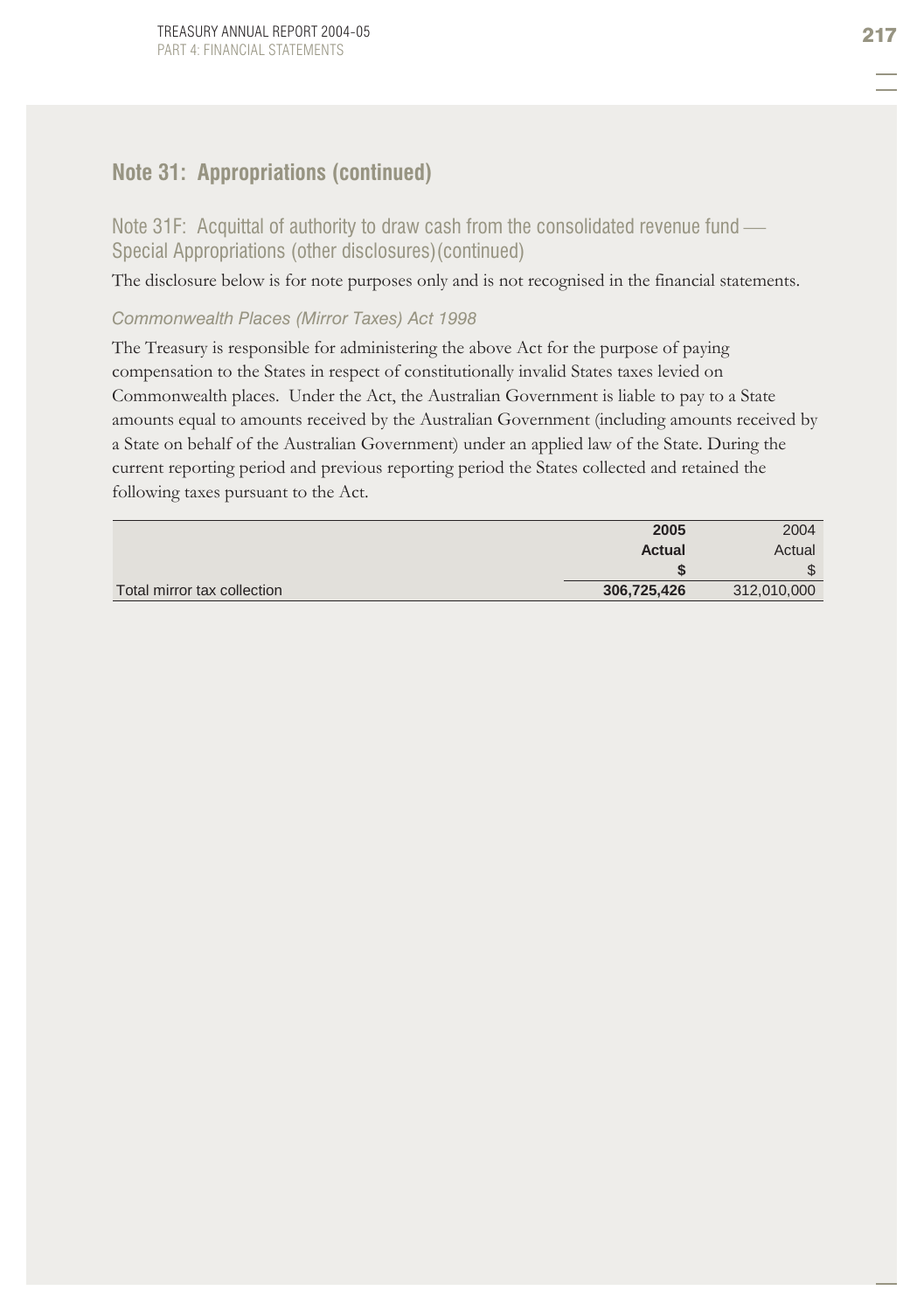| i,                  |                                   |
|---------------------|-----------------------------------|
| œ                   |                                   |
| ÷<br>ħ              |                                   |
| $=$<br>٠            |                                   |
|                     |                                   |
| ≍<br>é<br>×.        |                                   |
| ν                   | I<br>ï                            |
| ≘                   |                                   |
| -2<br>-             | <b>Contract Contract Contract</b> |
| <b>Service</b>      |                                   |
| Ġ<br>œ              | $\overline{\phantom{a}}$          |
| ۲<br>ī              | ׇ֦<br>ć                           |
| $\overline{0}$      |                                   |
|                     | I                                 |
| ź<br>-              | .<br>.<br>.                       |
| ⋸<br>۰              |                                   |
| Ap<br>۰             | Ċ                                 |
|                     |                                   |
| $\blacksquare$<br>× |                                   |
| ۰                   |                                   |
| Ć<br>Þ              |                                   |
|                     |                                   |
| ⊨<br>۰<br>ċ         |                                   |
| ù<br>═              | $\frac{1}{2}$                     |
| 2<br>۰              |                                   |

## Royal Australian Mint and Coinage (Departmental) Note 31G: Special Accounts Note 31G: Special Accounts

**Royal Australian Mint and Coinage (Departmental)** *Legal authority: Financial Management and Accountability Act 1997; s20*

Legal authority: Financial Management and Accountability Act 1997; s20<br>Purpose: a) Payment of goods and services. salaries and expenses incurred for activities entered into by the Mint approved by the Treasurer. *Purpose: a) Payment of goods and services, salaries and expenses incurred for activities entered into by the Mint approved by the Treasurer.*

|                                                                       | 2005           | 2004           |
|-----------------------------------------------------------------------|----------------|----------------|
|                                                                       | မာ             | ക              |
| This account is non-interest bearing                                  |                |                |
| Balance carried from previous period                                  | 11,526,739     | 5,457,000      |
| Appropriation Act (No. 2) current period                              | 2,165,000      | 6,100,000      |
| Costs recovered from provision of goods                               | 20,233,668     | 21,884,217     |
| GST credits (FMA s30A)                                                | 2,682,074      | 1,805,608      |
| Other receipts                                                        |                |                |
| Goods - provision of goods to related entities                        | 137,696,000    | 77,453,090     |
| Services - rendering of services to related entities                  |                | 819,080        |
| Available for payments                                                | 174,303,481    | 113,518,995    |
| for seigniorage<br>Payment made to the Australian Government          | (97,563,078)   | (59,034,386)   |
| Payments made for competitive neutrality                              | (1,364,265)    | (854, 838)     |
| Payments made to employees                                            | (7, 677, 840)  | (6,869,765)    |
| Payments made to suppliers                                            | (54, 869, 408) | (32, 848, 463) |
| Other payments                                                        | (4,807,442)    | (2,384,804)    |
| <b>Balance carried to next period</b>                                 | 8,021,448      | 11,526,739     |
| Represented by:                                                       |                |                |
| Cash held by the Royal Australian Mint                                | 7,900,533      | 11,390,865     |
| Add: Receivables - goods and services - GST receivable from customers | 84,199         | 106,178        |
| Add: Receivables - net GST receivable from the ATO                    | 36,716         | 29,696         |
| Total balance carried to the next period                              | 8,021,448      | 11,526,739     |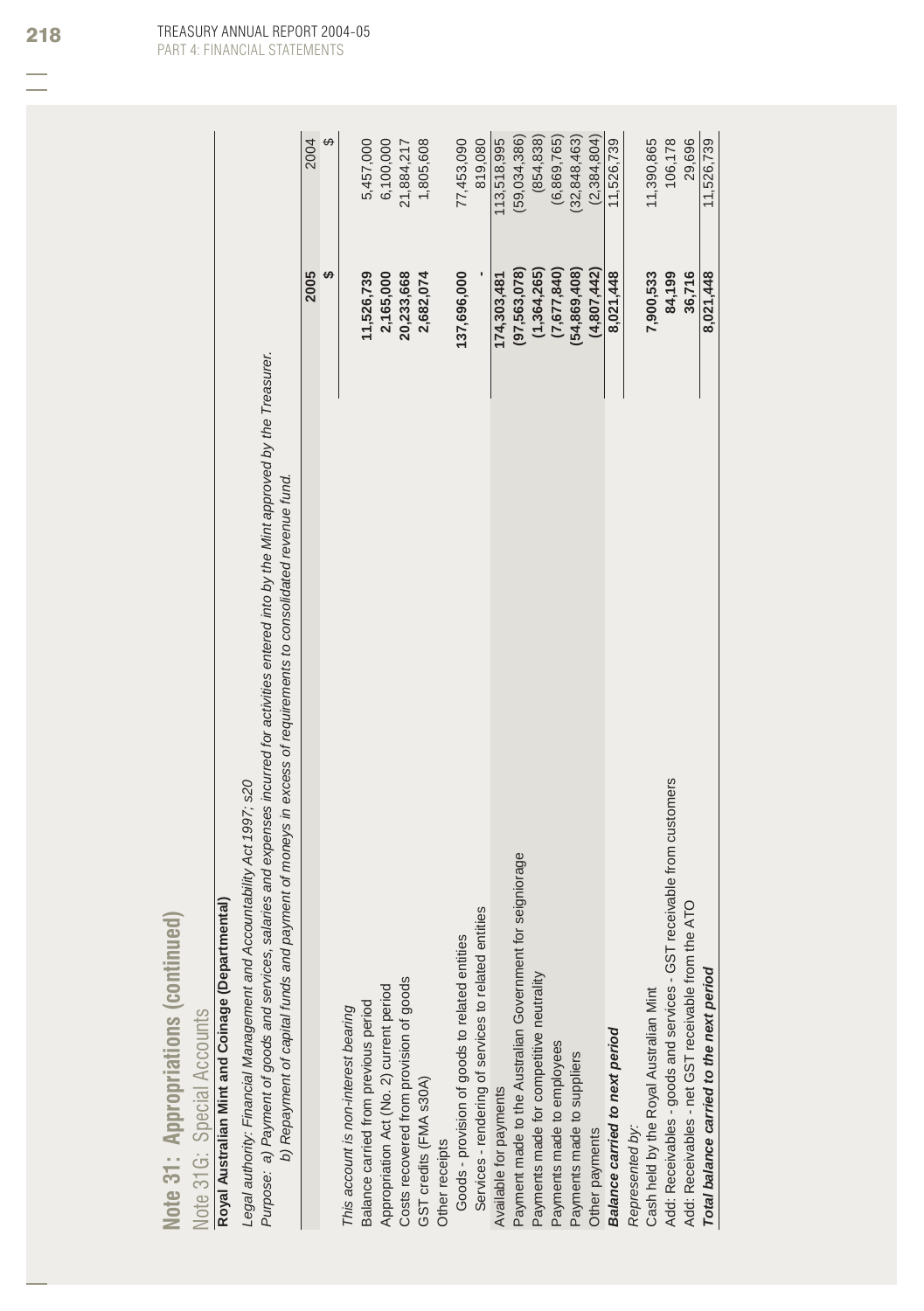| ۱<br>led<br>≕<br>Ē<br>×,<br>ó                            | Continuad                          |
|----------------------------------------------------------|------------------------------------|
| propriations<br>é<br>∍<br><b>Ap</b>                      | $\Delta$ <i>rraunte</i><br>Snarial |
| $\blacksquare$<br>$\blacksquare$<br>$\mathbf{5}$<br>lote | 210.<br>lota                       |

# NOte 3 Fut - Special Accounts (continued)<br>Australian Government Actuary (Departmental)

| Note 31: Appropriations (continued                                                                                               |             |            |
|----------------------------------------------------------------------------------------------------------------------------------|-------------|------------|
| Note 31G: Special Accounts (continued)                                                                                           |             |            |
| Australian Government Actuary (Departmental)                                                                                     |             |            |
| Legal authority: Financial Management and Accountability Act 1997; s20                                                           |             |            |
| Purpose: for receipt of all moneys and payment of all expenditure related to the operation of the Australian Government Actuary. |             |            |
|                                                                                                                                  | 2005        | 2004       |
|                                                                                                                                  | မာ          | ↔          |
| This account is non-interest bearing                                                                                             |             |            |
| Balance carried from previous period                                                                                             | 1,283,803   | 1,386,343  |
| Costs recovered from services                                                                                                    | 6,126       | 44,392     |
| GST credit (FMA s30A)                                                                                                            | 14,514      | 7,908      |
| Realised investments                                                                                                             |             |            |
| Other receipts from rendering of services                                                                                        | 1,633,424   | 1,254,389  |
| Available for payments                                                                                                           | 2,937,867   | 2,693,032  |
| Payments made to employees                                                                                                       | (1,005,385) | (887, 681) |
| Payments made to suppliers                                                                                                       | (563, 938)  | (521, 548) |
| <b>Balance carried to next period</b>                                                                                            | 1,368,544   | 1,283,803  |
| Represented by:                                                                                                                  |             |            |
| Cash held by the Australian Government Actuary                                                                                   | 1,388,558   | 1,281,906  |
| Add: Receivables - goods and services - GST receivable from customers                                                            | 19,951      | 17,538     |
| Less: Other payables - net GST payable to the ATO                                                                                | (38, 859)   | (15, 179)  |
| Less: Payable - suppliers - GST portion                                                                                          | (1, 106)    | (462)      |
| Total balance carried to the next period                                                                                         | 1,368,544   | 1,283,803  |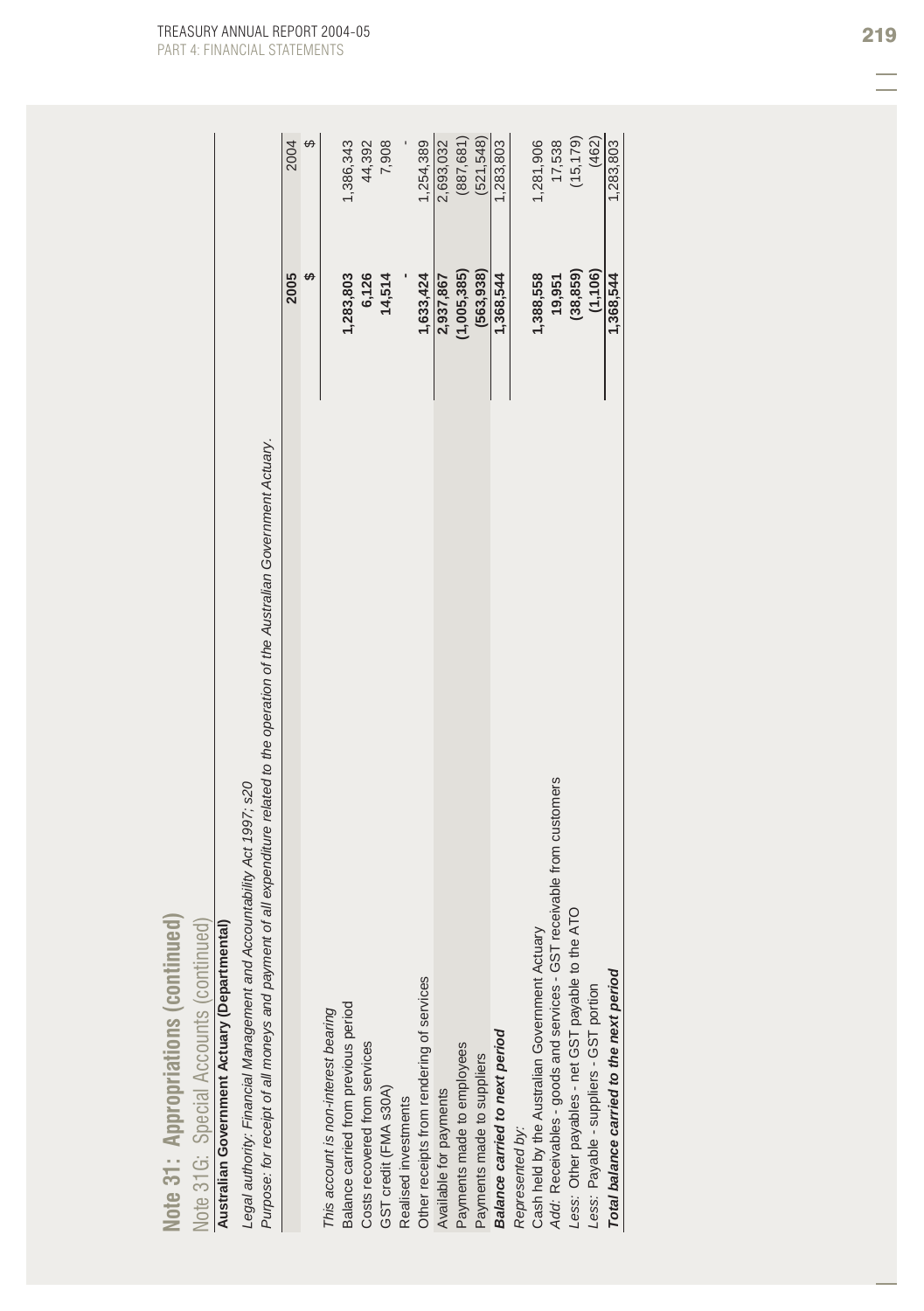| ۰,<br>ø<br>١<br>ı<br>п<br>i<br>$=$<br>i.<br>p<br>ı<br>p m<br>é                                                            |  |
|---------------------------------------------------------------------------------------------------------------------------|--|
| $=$<br>۰<br>n.<br>í<br>$=$<br>ı<br>ì<br>٠<br>ı<br>١<br>ı<br>g<br>٠<br>ć<br>۰<br>ì<br>S<br>۰<br>£<br>2<br>۰<br>ø<br>c<br>۰ |  |
| $\blacksquare$<br>$\blacksquare$<br>×<br>Þ<br>c<br>٠<br>ć<br>$\sim$<br>ë                                                  |  |

## Note 31G: Special Accounts (continued) Note 31G: Special Accounts (continued)

Trustee Companies (ACT) Deposits Trust Fund (Departmental) **Trustee Companies (ACT) Deposits Trust Fund (Departmental)**

Legal authority: Financial Management and Accountability Act 1997; s20<br>Purpose: for administering the Trustee Companies Act 1947 in relation to trustee companies. *Purpose: for administering the Trustee Companies Act 1947 in relation to trustee companies. Legal authority: Financial Management and Accountability Act 1997; s20*

|                                           | <b>2005</b> | 2004                      |
|-------------------------------------------|-------------|---------------------------|
|                                           |             |                           |
| This account is non-interest bearing      |             |                           |
| Balance carried from previous period      | 120,000     | 120,000                   |
| Other receipts from rendering of services | 8,400       | 4,650<br>124,650          |
| Available for payments                    | 128,400     |                           |
| Payments made to suppliers                | (8,400)     | $\frac{(4,650)}{120,000}$ |
| <b>Balance carried to next period</b>     | 120,000     |                           |
| Represented by:                           |             |                           |
| Securities held by Treasury               | 120,000     | $\frac{120,000}{120,000}$ |
| Total balance carried to the next period  | 120,000     |                           |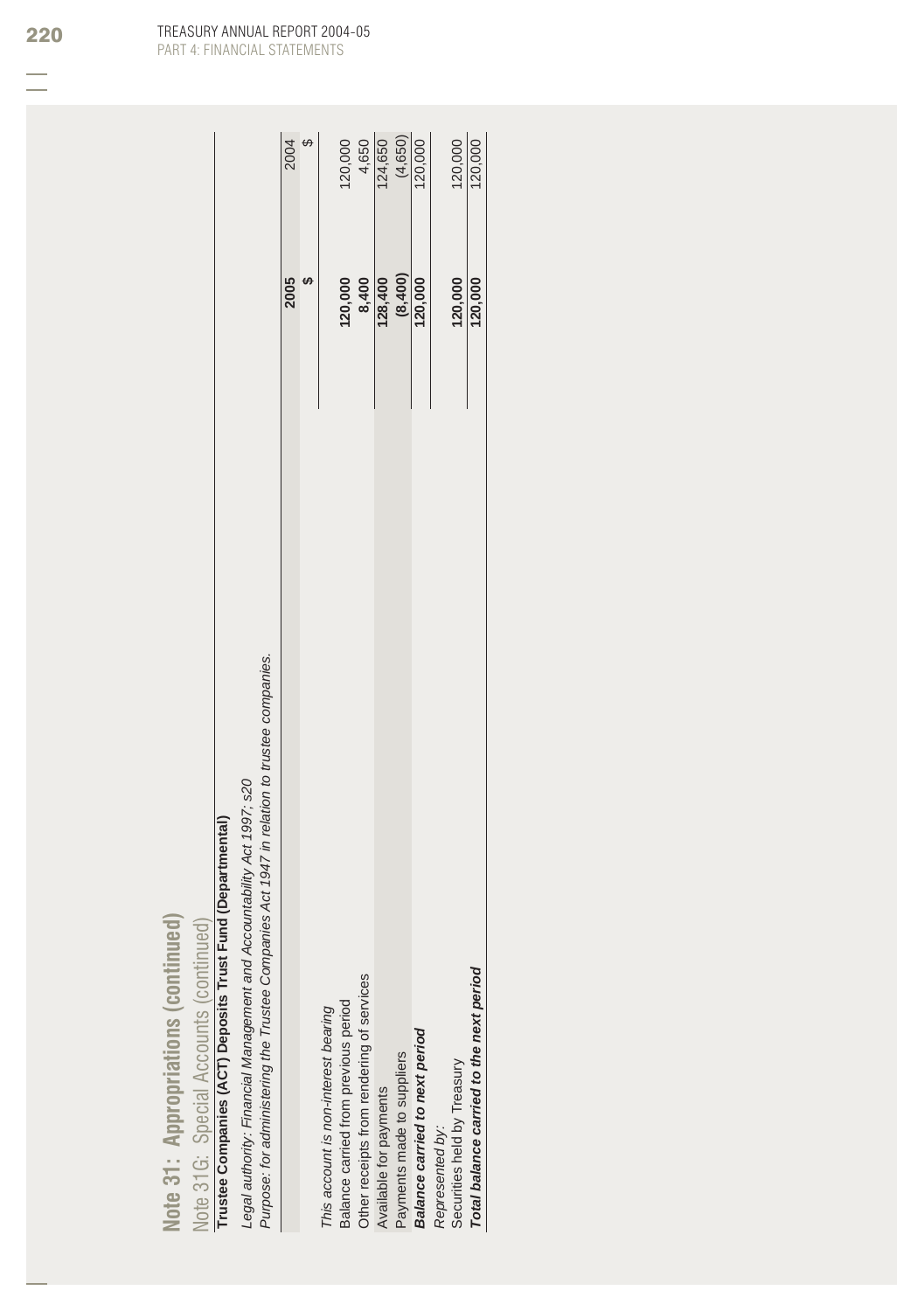| í,<br>è<br>tinu             | $($ continued)                  |
|-----------------------------|---------------------------------|
| priations<br>m.<br>Appror   | <b>Inte</b><br>Accou<br>Snerial |
| F<br>۹<br>51<br><b>Jote</b> | Inta 31G                        |

## Lloyd's Deposit Fund (Departmental)

| ued<br>Note 31: Appropriations (contin                                                                      |           |           |
|-------------------------------------------------------------------------------------------------------------|-----------|-----------|
| ued)<br>Note 31G: Special Accounts (contin                                                                  |           |           |
| Lloyd's Deposit Fund (Departmental)                                                                         |           |           |
| Legal authority: Financial Management and Accountability Act 1997; s20                                      |           |           |
| Purpose: to meet the costs of the judicial management and wind-up in the event the company ceases to trade. |           |           |
|                                                                                                             | 2005      | 2004      |
|                                                                                                             |           |           |
| This account is non-interest bearing                                                                        |           |           |
| Balance carried from previous period                                                                        | 2,000,000 | 2,000,000 |
| Other receipts from provision of goods                                                                      | 165,000   | 180,000   |
| Available for payments                                                                                      | 2,165,000 | 2,180,000 |
| Payments made to suppliers                                                                                  | (165,000) | (180,000) |
| <b>Balance carried to next period</b>                                                                       | 2,000,000 | 2,000,000 |
| Represented by:                                                                                             |           |           |
| Securities held by Treasury                                                                                 | 2,000,000 | 2,000,000 |
| Total balance carried to the next period                                                                    | 2,000,000 | 2,000,000 |
|                                                                                                             |           |           |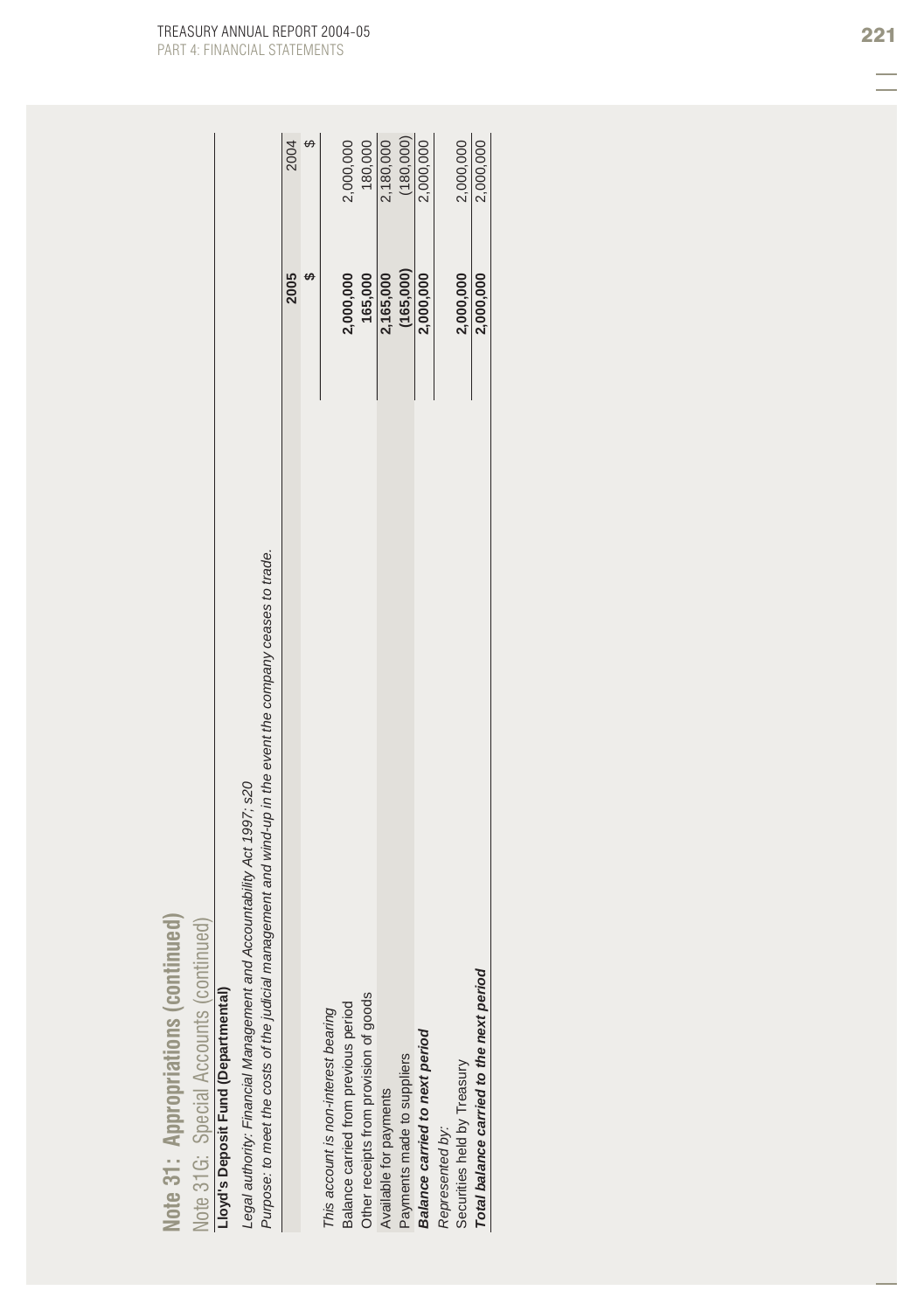## Note 31G: Special Accounts (continued)

### Services for other Governments and non agency bodies special account (Departmental)

The Treasury has a 'Services for other Governments and non-agency bodies special account' established under section 20 of the *Financial Management and Accountability Act 1997* (FMA Act). The purpose of this special account is for the expenditure in connection with services performed on behalf of other Governments and bodies that are not Agencies under the FMA Act. For the years ended 30 June 2004 and 30 June 2005 this special account had nil balances and no transaction were credited or debited to the account.

## Other trust moneys special account (Departmental — Special Public Money)

The Treasury has a 'Other trust moneys special account' established under section 20 of the FMA Act. The purpose of this special account is for expenditure of monies temporarily held on trust or otherwise for the benefit of a person other than the Australian Government. Any money held is thus special public money under section 16 of the FMA Act. For the years ended 30 June 2004 and 30 June 2005 this special account held monies advanced to the Treasury by Comcare for the purpose of distributing compensation payments made in accordance with the *Safety Rehabilitation and Compensation Act 1998*. Where the Treasury makes payments against accrued sick leave entitlements pending determination of an employee's claim, permission is obtained in writing from each individual to allow Treasury to recover the payments from the monies in the account. During 2004-05 Treasury obtains the employees consent to permission prior to the determination of the claim which allows the Treasury to recover the payments from the monies when received. In this respect only overpayments and errors in payments are special public monies and credited to the account accordingly until returned to Comcare.

|                                                         | 2005          | 2004      |
|---------------------------------------------------------|---------------|-----------|
|                                                         | <b>Actual</b> | Actual    |
|                                                         |               |           |
| Balance carried forward from previous year              | 29.287        | 30,742    |
| Receipts during the year                                | 24,664        | 61,059    |
| Available for payments                                  | 53.951        | 91,801    |
| Payments made                                           | (53, 951)     | (62, 514) |
| Balance carried forward to next year held by the entity |               | 29,287    |

## Other trust moneys special account (Administered — Special Public Money)

The Treasury has a 'Other trust moneys special account' established under section 20 of the FMA Act. The purpose of this special account is for expenditure of monies temporarily held on trust or otherwise for the benefit of a person other than the Australian Government. Any money held is thus special public money under section 16 of the FMA Act.

For the year ended 30 June 2005 this special account held monies in relation to HIH recoveries received from the HIH Claims Manager (Wyatt Gallagher Bassett), which were recovered from third parties in relation to claims made by persons insured by HIH. These recoveries comprise a portion which is due to third parties (non-Commonwealth) and part to the Commonwealth. Receipts and subsequent payments relating to third parties (non-Commonwealth) are treated as special public monies.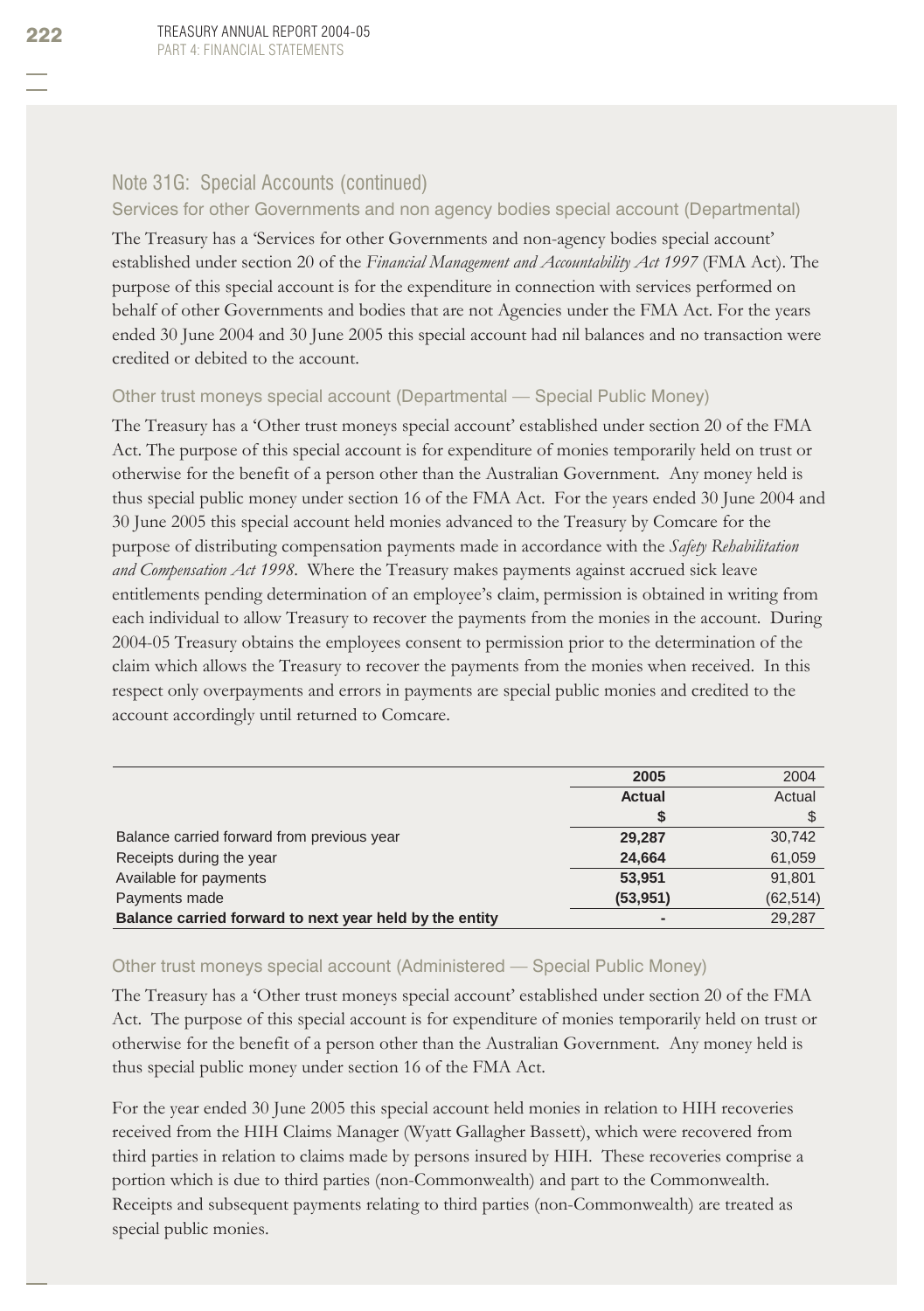|                                                         | 2005          | 2004   |
|---------------------------------------------------------|---------------|--------|
|                                                         | <b>Actual</b> | Actual |
|                                                         |               |        |
| Balance carried forward from previous year              |               |        |
| Receipts during the year                                | 407,588       |        |
| Available for payments                                  | 407,588       |        |
| Payments made                                           | (407, 588)    |        |
| Balance carried forward to next year held by the entity |               |        |

## Note 31H: Special Accounts investment of public money

For the periods 2003-04 and 2004-05, Treasury has not used section 39 of the FMA Act or section 18 and 19 of the CAC Act in respect of this Special Account.

## **Note 32: Reporting of outcomes**

The Treasury uses a process of cost allocation to estimate the allocation of shared costs. The cost of each output is comprised of direct and indirect costs. Direct costs are assigned to outputs according to detailed cost profiles. Indirect costs that comprise corporate and overhead items such as information technology, accommodation and human resource management are allocated to outputs based on a (cost driver) consumption basis. This basis of allocation is consistent with the basis used for previous years.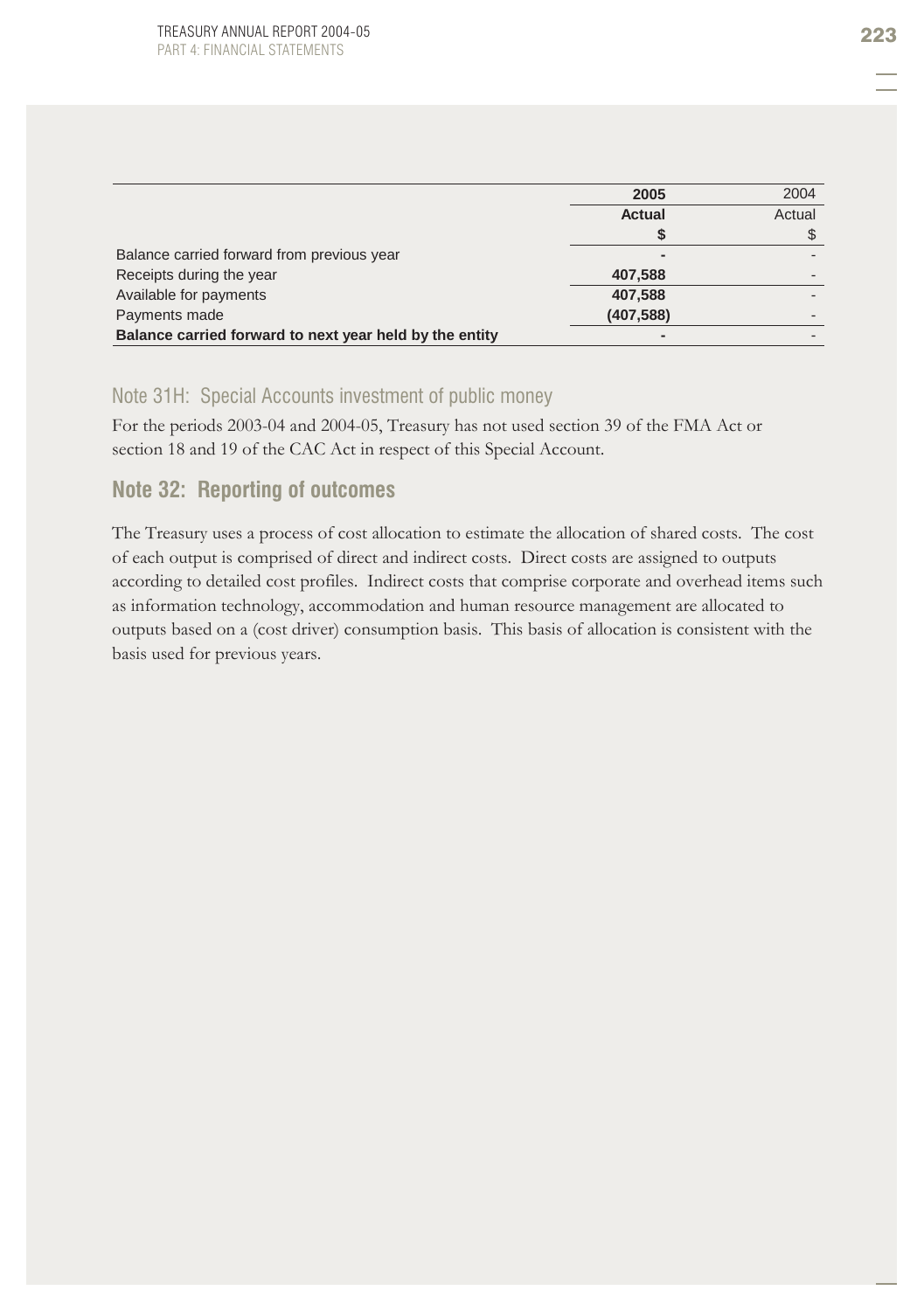| í,<br>٠<br>-<br>$\sim$<br>医胃<br>n.<br>p n<br>_<br>é<br>u<br>'n.<br>٠ | ì<br>Ś<br>×,<br>ī |
|----------------------------------------------------------------------|-------------------|
| ۰<br>-<br>-<br><b>Spinster</b>                                       |                   |
| ١<br>پا<br>ı<br>g<br>a m<br>иi<br>۹<br>◘<br>۰                        | ч<br>ò<br>∠       |
| $\blacksquare$<br>m<br>ч<br>¢<br>٦<br>D<br>٠                         | i                 |

| \$'000<br>2004<br>\$'000<br>2005                                                                                        | \$'000<br>2005  | 2004                  | 2004<br>2005                     |
|-------------------------------------------------------------------------------------------------------------------------|-----------------|-----------------------|----------------------------------|
|                                                                                                                         |                 |                       |                                  |
|                                                                                                                         |                 | \$'000                | \$'000<br>\$'000                 |
|                                                                                                                         |                 |                       |                                  |
| 33,883,112<br>36,063,089                                                                                                | 162,202         | 36,697,094<br>264,460 | 33,722,821                       |
| 53,328<br>52,642                                                                                                        | 91,682          | 171,431<br>72,246     | 149,496                          |
| 33,936,440<br>36,115,731                                                                                                | 253,884         | 36,868,525<br>336,706 | 33,872,317                       |
|                                                                                                                         |                 |                       |                                  |
|                                                                                                                         |                 |                       |                                  |
| 230                                                                                                                     | 1,634           |                       | 2,229                            |
| 599<br>122                                                                                                              | 35              | 376                   | 2,813<br>3,433                   |
| 599<br>352                                                                                                              | 1,669           | 376                   | 2,813<br>5,662                   |
|                                                                                                                         |                 |                       |                                  |
|                                                                                                                         | 303             | 790                   | 8,781<br>3,940                   |
|                                                                                                                         |                 | 694,000               | 2,264,000                        |
| 541,877<br>591,922                                                                                                      |                 | 591,922               | 541,877                          |
|                                                                                                                         | 1,519           | 3,205                 | 3,205<br>1,519                   |
|                                                                                                                         |                 |                       | 35,655<br>37,014                 |
| 940<br>5,420                                                                                                            | 128,976         | 143,551<br>61,914     | 67,646                           |
| 542.817<br>597,342                                                                                                      | 130,798         | 1,471,946<br>65,909   | 2,921,164                        |
|                                                                                                                         |                 |                       |                                  |
|                                                                                                                         | 479             | 236                   | 236<br>479                       |
| $\frac{15}{1}$<br>38                                                                                                    | $\overline{20}$ | $\frac{15}{2}$        | $\overline{37}$<br>$\frac{1}{8}$ |
| 231<br>349                                                                                                              | 480             | 1,517                 | 1,895<br>1,091                   |
| 639<br>305                                                                                                              | 40,084          | 19,474                | 21,218<br>42,804                 |
| 582<br>124                                                                                                              | 16,212          | 22,348                | 24,051<br>17,313                 |
| 1,467<br>816                                                                                                            | 57,275          |                       | 47,437<br>61,768                 |
| 544,284<br>598,158                                                                                                      | 88,073          | 1,533,714             | 2,968,601                        |
| 33,391,557<br>35,517,221                                                                                                | 64,142          | 35,329,149            | 30,900,903                       |
| 1. Net costs shown include intra-government cost that are eliminated in calculating the actual budget outcome. Refer to |                 |                       | 43,590<br>109,499<br>226,831     |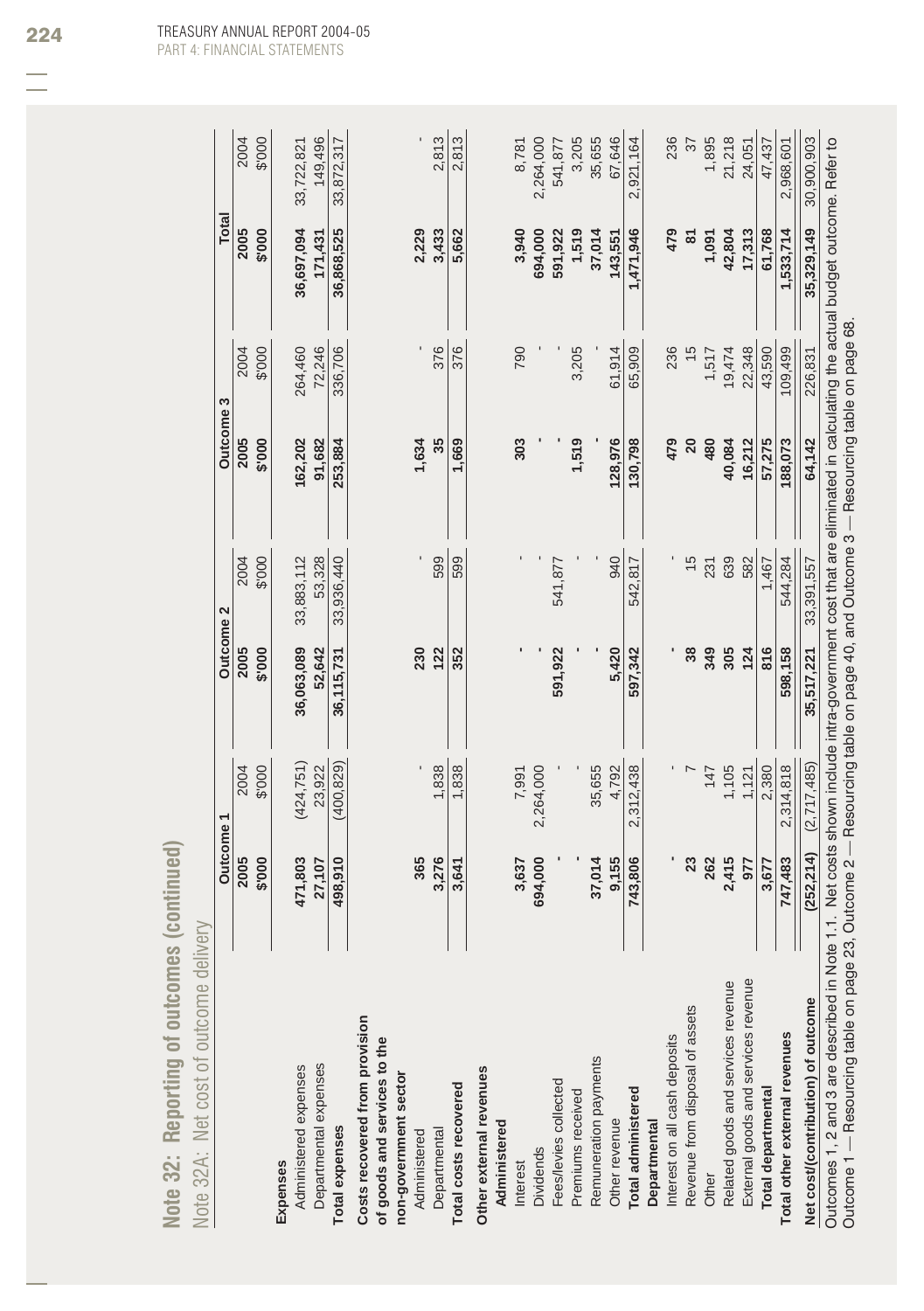## **Note 32: Reporting of outcomes (continued)**

Note 32B: Major classes of departmental revenues and expenses by output group and outputs

|                                    | <b>Output Group 1.1</b> |                | <b>Output Group 1.1</b> |                     | <b>Outcome 1</b> |              |
|------------------------------------|-------------------------|----------------|-------------------------|---------------------|------------------|--------------|
|                                    | <b>Output 1.1.1</b>     |                |                         | <b>Output 1.1.2</b> |                  | <b>Total</b> |
|                                    | 2005                    | 2004           | 2005                    | 2004                | 2005             | 2004         |
|                                    | \$'000                  | \$'000         | \$'000                  | \$'000              | \$'000           | \$'000       |
| <b>Departmental expenses</b>       |                         |                |                         |                     |                  |              |
| <b>Employees</b>                   | 6,204                   | 6,409          | 12,930                  | 10,102              | 19,134           | 16,511       |
| <b>Suppliers</b>                   | 2,049                   | 1,976          | 4,729                   | 4,295               | 6,778            | 6,271        |
| Depreciation and amortisation      | 320                     | 339            | 767                     | 716                 | 1,087            | 1,055        |
| Write down of assets               | 16                      |                | 37                      |                     | 53               |              |
| Value of assets sold               | 7                       | 13             | 14                      | 28                  | 21               | 41           |
| Borrowing costs expense            | 10                      | 14             | 24                      | 30                  | 34               | 44           |
| Income tax equivalent expense      |                         |                |                         |                     |                  |              |
| <b>Total Departmental expenses</b> | 8,606                   | 8,751          | 18,501                  | 15,171              | 27,107           | 23,922       |
| Funded by:                         |                         |                |                         |                     |                  |              |
| <b>Revenues from Government</b>    | 8,765                   | 8,049          | 17,293                  | 12,587              | 26,058           | 20,636       |
| Revenue from disposal of assets    | 7                       | $\overline{2}$ | 16                      | 5                   | 23               | 7            |
| Interest revenue                   |                         |                |                         |                     |                  |              |
| Sale of goods and services         | 72                      | 210            | 3,320                   | 1,881               | 3,392            | 2,091        |
| Other non-taxation revenues        | 58                      | 39             | 204                     | 108                 | 262              | 147          |
| <b>Total Departmental revenues</b> | 8,902                   | 8,300          | 20,833                  | 14,581              | 29,735           | 22,881       |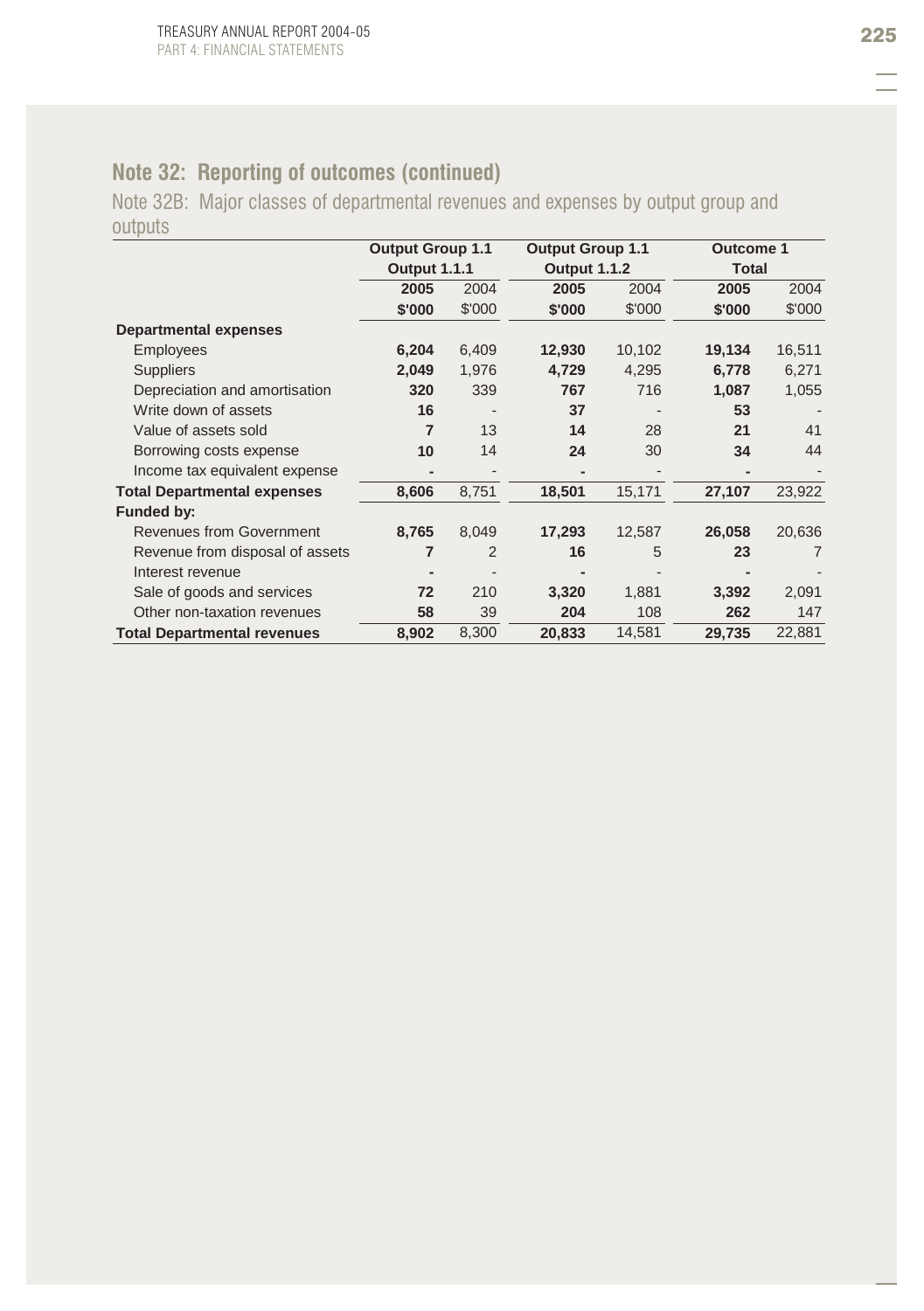| I<br>⋍<br>ä<br>ım<br>₩<br>$\overline{\phantom{a}}$<br>١<br>-<br>$\equiv$<br>٠<br>٠<br>иi<br>ó<br>-<br>ı<br>-<br>-<br>ـ<br>p n<br>U<br>- |
|-----------------------------------------------------------------------------------------------------------------------------------------|
| é<br>U)<br>ø<br>a s<br>٦<br>₩<br>÷<br>╘<br>ー<br>╘<br>a i<br>ఆ<br>مسود<br>-<br>۱<br>-<br>$\bullet$                                       |
| -<br>▬<br>0                                                                                                                             |
| ŋ<br>◡<br>-<br>−<br>$-$<br>است<br>▄<br>-<br>ー<br>$\equiv$<br>١<br>⋍<br>ч<br>-<br>--                                                     |
| $\blacksquare$<br>٠<br>╲<br>u<br>٣ŕ<br>ь<br>٠                                                                                           |
| ß<br>ч<br>u<br>است<br>-<br>ـ<br>⇒                                                                                                       |

|                                           | d<br>۱<br>ļ<br>ļ<br>$\overline{\phantom{a}}$                                                                                                                                                                                                                                                                                              |
|-------------------------------------------|-------------------------------------------------------------------------------------------------------------------------------------------------------------------------------------------------------------------------------------------------------------------------------------------------------------------------------------------|
|                                           | $\frac{1}{2}$                                                                                                                                                                                                                                                                                                                             |
|                                           |                                                                                                                                                                                                                                                                                                                                           |
|                                           | きこうし うとう とこうえき きこうきこ                                                                                                                                                                                                                                                                                                                      |
|                                           |                                                                                                                                                                                                                                                                                                                                           |
|                                           |                                                                                                                                                                                                                                                                                                                                           |
|                                           | $\frac{1}{2}$ $\frac{1}{2}$ $\frac{1}{2}$ $\frac{1}{2}$ $\frac{1}{2}$ $\frac{1}{2}$ $\frac{1}{2}$ $\frac{1}{2}$ $\frac{1}{2}$ $\frac{1}{2}$ $\frac{1}{2}$ $\frac{1}{2}$ $\frac{1}{2}$ $\frac{1}{2}$ $\frac{1}{2}$ $\frac{1}{2}$ $\frac{1}{2}$ $\frac{1}{2}$ $\frac{1}{2}$ $\frac{1}{2}$ $\frac{1}{2}$ $\frac{1}{2}$<br>$\frac{1}{2}$<br>í |
|                                           |                                                                                                                                                                                                                                                                                                                                           |
| 5<br>$S = 18$<br>j                        | <b>C.I.U.I.U.I.C.</b><br>l                                                                                                                                                                                                                                                                                                                |
| $\frac{1}{2}$<br>$\overline{\phantom{a}}$ | $\frac{1}{2}$                                                                                                                                                                                                                                                                                                                             |
|                                           | $\frac{1}{2}$<br>i<br>ļ<br>I                                                                                                                                                                                                                                                                                                              |
| $\ddot{\phantom{a}}$                      |                                                                                                                                                                                                                                                                                                                                           |
| i<br>I<br>J                               |                                                                                                                                                                                                                                                                                                                                           |
|                                           |                                                                                                                                                                                                                                                                                                                                           |
| Donovin                                   | ١<br>Ţ                                                                                                                                                                                                                                                                                                                                    |
| $\overline{a}$                            | $\overline{\phantom{a}}$<br>١<br>J<br>$\overline{\phantom{a}}$                                                                                                                                                                                                                                                                            |
| ï<br>d                                    | ł                                                                                                                                                                                                                                                                                                                                         |

|                                    | Output Group 2.1    |               | Output Group 2.1    |        | Output Group 2.1 |        | Output Group 2.2 |                | <b>Outcome 2</b> |        |
|------------------------------------|---------------------|---------------|---------------------|--------|------------------|--------|------------------|----------------|------------------|--------|
|                                    | <b>Output 2.1.1</b> |               | <b>Output 2.1.2</b> |        | Output 2.1.3     |        | Output 2.2.1     |                | <b>Total</b>     |        |
|                                    | 2005                | 2004          | 2005                | 2004   | 2005             | 2004   | 2005             | 2004           | 2005             | 2004   |
|                                    | \$'000              | \$'000        | \$'000              | \$'000 | \$'000           | \$'000 | \$'000           | \$'000         | \$'000           | \$'000 |
| Departmental expenses              |                     |               |                     |        |                  |        |                  |                |                  |        |
| Employees                          | 2,576               | 2,883         | 2,228               | 1,809  | 5,892            | 5,905  | 28,289           | 27,913         | 38,985           | 38,510 |
| Suppliers                          | 806                 | 980           | 872                 | 1,525  | ,290             | 1,646  | 8,598            | 8,508          | 11,566           | 12,659 |
| Depreciation and amortisation      | 135                 | 143           | $\frac{60}{2}$      | 78     | 246              | 284    | 1,410            | 1,488          | 1,900            | 2,002  |
| Write down of assets               |                     |               |                     |        |                  |        | 89               |                | 8                |        |
| Value of assets sold               |                     |               |                     |        |                  |        | 29               | 57             | 39               | 77     |
| Borrowing costs expense            |                     |               |                     |        |                  |        | 45               | 58             | 80               | 80     |
| Income tax equivalent expense      |                     |               |                     |        |                  |        |                  |                |                  |        |
| <b>Total Departmental expenses</b> | 3,531               | 4,018         | 3,219               | 3,428  | 7,453            | 7,858  | 38,439           | 38,024         | 52,642           | 53,328 |
| Funded by:                         |                     |               |                     |        |                  |        |                  |                |                  |        |
| Revenues from Government           | 3,522               | 3,574         | 5,843               | 3,064  | 7,111            | 7,447  | 39,732           | 36,259         | 56,208           | 50,344 |
| Revenue from disposal of assets    |                     |               |                     |        |                  |        | 29               |                | 38               | 15     |
| Interest revenue                   |                     |               |                     |        |                  |        |                  |                |                  |        |
| Sale of goods and services         | 29                  |               | 24                  |        | 55               | 161    | 321              | $\overline{8}$ | 429              | 1,086  |
| Other non-taxation revenues        | 23                  | $\frac{6}{5}$ | $\overline{20}$     |        | 50               | 33     | 256              | 171            | 349              | 231    |
| <b>Total Departmental revenues</b> | 3,576               | 3,668         | 5,889               | 3,123  | 7,221            | 7,643  | 40,338           | 37,242         | 57,024           | 51,676 |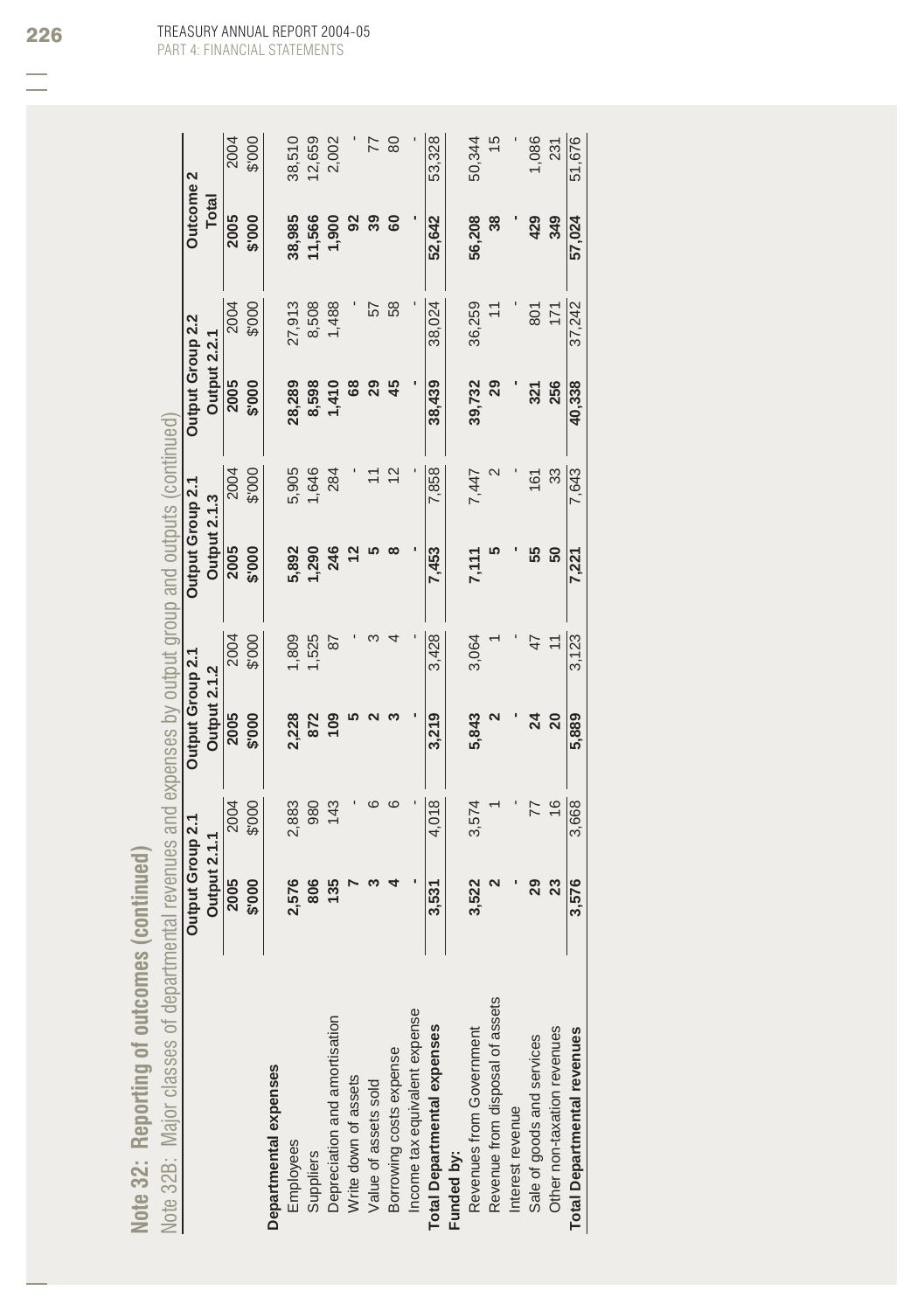|                                    | Output Group 3.1    |               | Output Group 3.1    |        | Output Group 3.1 |        | Output Group 3.1    |        | Output Group 3.1    |               | Outcome 3                              |               |
|------------------------------------|---------------------|---------------|---------------------|--------|------------------|--------|---------------------|--------|---------------------|---------------|----------------------------------------|---------------|
|                                    | <b>Output 3.1.1</b> |               | <b>Output 3.1.2</b> |        | Output 3.1.3     |        | <b>Output 3.1.4</b> |        | <b>Output 3.1.5</b> |               | Total                                  |               |
|                                    | 2005                | 2004          | 2005                | 2004   | 2005             | 2004   | 2005                | 2004   | 2005                | 2004          | 2005                                   | 2004          |
|                                    | \$'000              | \$'000        | \$'000              | \$'000 | 000.\$           | \$'000 | \$'000              | \$'000 | \$'000              | \$'000        | \$'000                                 | \$'000        |
| Departmental expenses              |                     |               |                     |        |                  |        |                     |        |                     |               |                                        |               |
| Employees                          | 3,089               | 3,142         | 10,724              | 10,954 | 6,215            | 6,177  | 1,038               | 934    | 7,766               | 7,360         | 28,832                                 | 28,567        |
| Suppliers                          | 1,068               | 1,150         | 8,093               | 7,310  | 5,504            | 2,493  | 429                 | 394    | 45,575              | 29,110        | 60,669                                 | 40,457        |
| Depreciation and amortisation      | $\overline{1}$      | 256           | 460                 | 566    | 268              | 319    |                     |        | 990                 | 618           | 1,901                                  | 1,763         |
| Write down of assets               |                     |               |                     |        | ≌                |        |                     |        |                     |               | 4                                      |               |
| Value of assets sold               |                     |               |                     | 21     |                  |        |                     |        |                     | 387           | 20                                     | 427           |
| Borrowing costs expense            |                     |               |                     | 22     |                  |        |                     |        |                     |               | $\overline{\phantom{0}}\phantom{00}30$ | 41            |
| Income tax equivalent expense      |                     |               |                     |        |                  |        |                     |        | 186                 | 990           | 186                                    | 990           |
| <b>Total Departmental expenses</b> | 4,349               | 4,562         | 19,324              | 18,873 | 12,015           | 9,013  | 1,476               | 1,332  | 54,518              | 38,466        | 91,682                                 | 72,246        |
| Funded by:                         |                     |               |                     |        |                  |        |                     |        |                     |               |                                        |               |
| Revenues from Government           | 4,229               | 4,077         | 21,048              | 18,620 | 19,012           | 8,989  |                     |        |                     | $\frac{0}{1}$ | 44,289                                 | 31,796        |
| Revenue from disposal of assets    |                     |               | $\overline{0}$      |        |                  |        |                     |        |                     | ∞             | 20                                     | $\frac{5}{3}$ |
| Interest revenue                   |                     |               |                     |        |                  |        |                     |        | 479                 | 236           | 479                                    | 236           |
| Sale of goods and services         | 38                  | 5             | $\mathbf{S}$        | 356    | డ                | 198    | 1,597               | 1,384  | 54,508              | 39,657        | 56,296                                 | 41,686        |
| Other non-taxation revenues        | 30                  | $\frac{8}{3}$ | 89                  | 1,057  | 59               | 33     |                     |        | 302                 | 409           | 480                                    | 1,517         |
| <b>Total Departmental revenues</b> | 4,301               | 4,187         | 21,239              | 20,037 | 19,138           | 9,222  | 1,597               | 1,384  | 55,289              | 40,420        | 101,565                                | 75,250        |
|                                    |                     |               |                     |        |                  |        |                     |        |                     |               |                                        |               |

Note 32: Reporting of outcomes (continued) **Note 32: Reporting of outcomes (continued)**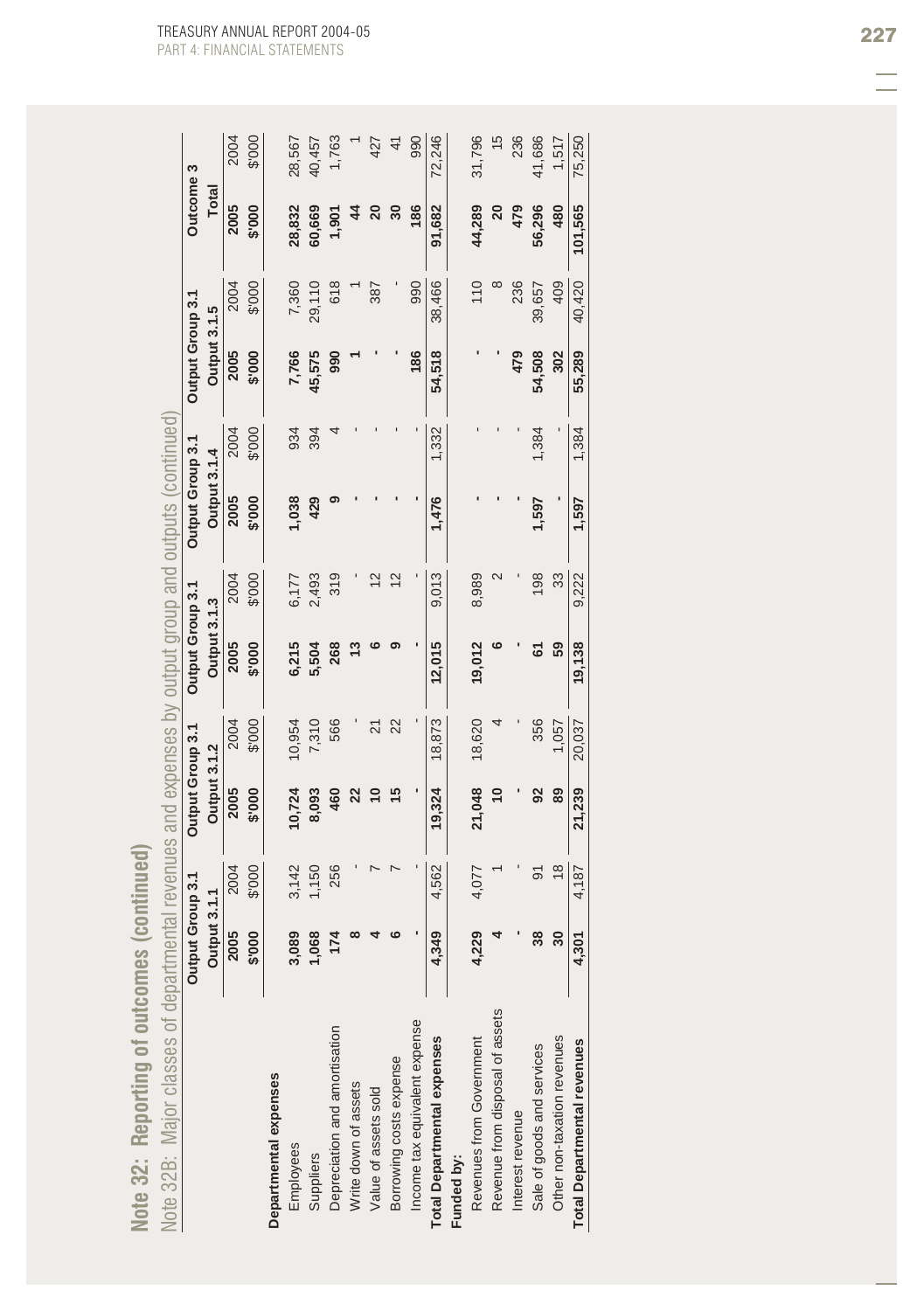|                                     | Outcome 1     |            | Outcome <sub>2</sub>  |            | Outcome <sub>3</sub> |         | Total      |            |
|-------------------------------------|---------------|------------|-----------------------|------------|----------------------|---------|------------|------------|
|                                     | Sound         |            | Effective government  |            | Well-functioning     |         |            |            |
|                                     | macroeconomic |            | spending and          |            | markets              |         |            |            |
|                                     | environment   |            | taxation arrangements |            |                      |         |            |            |
|                                     | 2005          | 2004       | 2005                  | 2004       | 2005                 | 2004    | 2005       | 2004       |
|                                     | \$'000<br>I   | \$'000     | \$'000                | \$'000     | \$'000               | \$'000  | \$'000     | \$'000     |
| Administered revenues               |               |            |                       |            |                      |         |            |            |
| <b>Interest</b>                     | 3,637         | 7,991      |                       |            | 303                  | 790     | 3,940      | 8,781      |
| <b>Dividends</b>                    | 694,000       | 2,264,000  |                       |            |                      |         | 694,000    | 2,264,000  |
| Goods and services                  |               |            | 591,922               | 541,877    |                      |         | 591,922    | 541,877    |
| Other                               | 46,534        | 40,447     | 5,650                 | 940        | 132,129              | 65,119  | 184,313    | 106,506    |
| Total administered revenues         | 744,171       | 2,312,438  | 597,572               | 542,817    | 132,432              | 65,909  | 1,474,175  | 2,921,164  |
| Administered expenses               |               |            |                       |            |                      |         |            |            |
| Grants                              |               |            | 36,061,287            | 33,883,112 | 162.928              | 161,924 | 36,224,215 | 34,045,036 |
| Net foreign exchange (gains)/losses | 448,386       | (440, 061) |                       |            |                      |         | 448,386    | (440, 061) |
| Other                               | 23,417        | 15,310     | 1,802                 |            | (726)                | 102,536 | 24,493     | 117,846    |
| Total administered expenses         | 471,803       | (424.751)  | 36,063,089            | 33,883,112 | 162.202              | 264,460 | 36,697,094 | 33,722,821 |

Note 32: Reporting of outcomes (continued)

**Note 32: Reporting of outcomes (continued)**